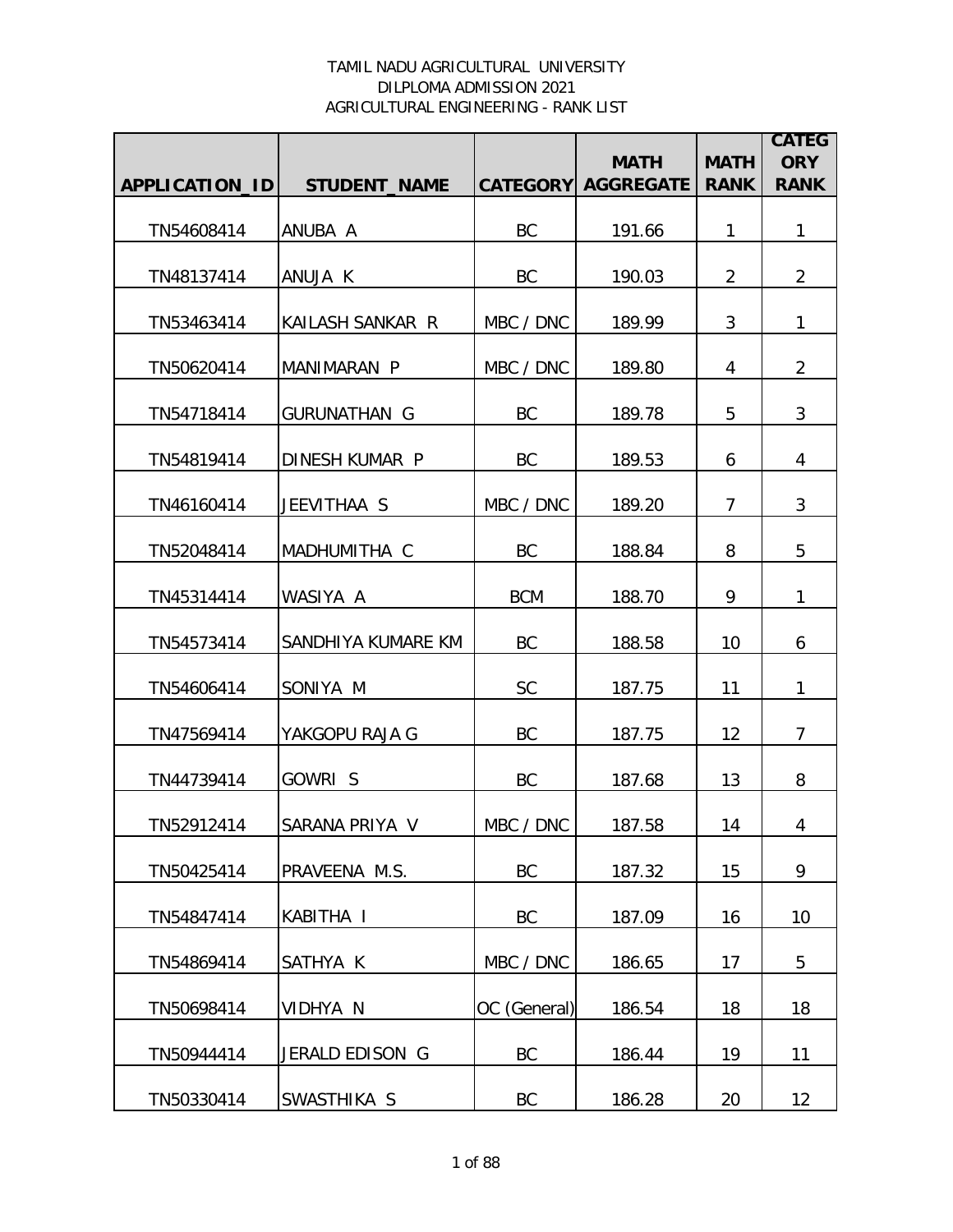|                |                                |           | <b>MATH</b>               | <b>MATH</b> | <b>CATEG</b><br><b>ORY</b> |
|----------------|--------------------------------|-----------|---------------------------|-------------|----------------------------|
| APPLICATION_ID | <b>STUDENT_NAME</b>            |           | <b>CATEGORY AGGREGATE</b> | <b>RANK</b> | <b>RANK</b>                |
| TN47734414     | NIRAIMATHI K                   | MBC / DNC | 186.20                    | 21          | 6                          |
| TN54129414     | <b>VINOTHINI M</b>             | MBC / DNC | 186.10                    | 22          | $\overline{7}$             |
| TN44140414     | NIVETHA R S                    | <b>BC</b> | 186.04                    | 23          | 13                         |
| TN43899414     | <b>VINOTHKUMAR S</b>           | SC        | 186.00                    | 24          | $\overline{2}$             |
| TN54849414     | MARIMUTHU A                    | <b>BC</b> | 185.98                    | 25          | 14                         |
| TN49738414     | <b>ASHIKA V</b>                | BC        | 185.94                    | 26          | 15                         |
| TN53522414     | VAHINI K                       | MBC / DNC | 185.89                    | 27          | 8                          |
| TN49291414     | JAGATHRATCHAGAN T              | MBC / DNC | 185.89                    | 28          | 9                          |
| TN53926414     | SWETHA T                       | SC        | 185.42                    | 29          | 3                          |
| TN46426414     | RAMYA R                        | MBC / DNC | 185.41                    | 30          | 10                         |
| TN47714414     | NITHISH KUMAR S                | MBC / DNC | 185.33                    | 31          | 11                         |
| TN45499414     | VADIVALAGAN A                  | MBC / DNC | 185.33                    | 32          | 12                         |
| TN50148414     | SANTHIYA P                     | <b>BC</b> | 185.30                    | 33          | 16                         |
| TN54540414     | ISRIPRIYA J                    | MBC / DNC | 185.29                    | 34          | 13                         |
| TN46422414     | VICITHRA N                     | MBC / DNC | 185.22                    | 35          | 14                         |
| TN53207414     | AKALYA C                       | MBC / DNC | 185.17                    | 36          | 15                         |
| TN50783414     | JAYASRI G                      | MBC / DNC | 185.17                    | 37          | 16                         |
| TN49119414     | NIVETHA S                      | <b>SC</b> | 185.16                    | 38          | 4                          |
| TN54764414     | <b>ISHWARYA LAKSHMI G</b><br>B | BC        | 185.16                    | 39          | 17                         |
| TN53458414     | LOGESHWARAN R                  | MBC / DNC | 185.10                    | 40          | 17                         |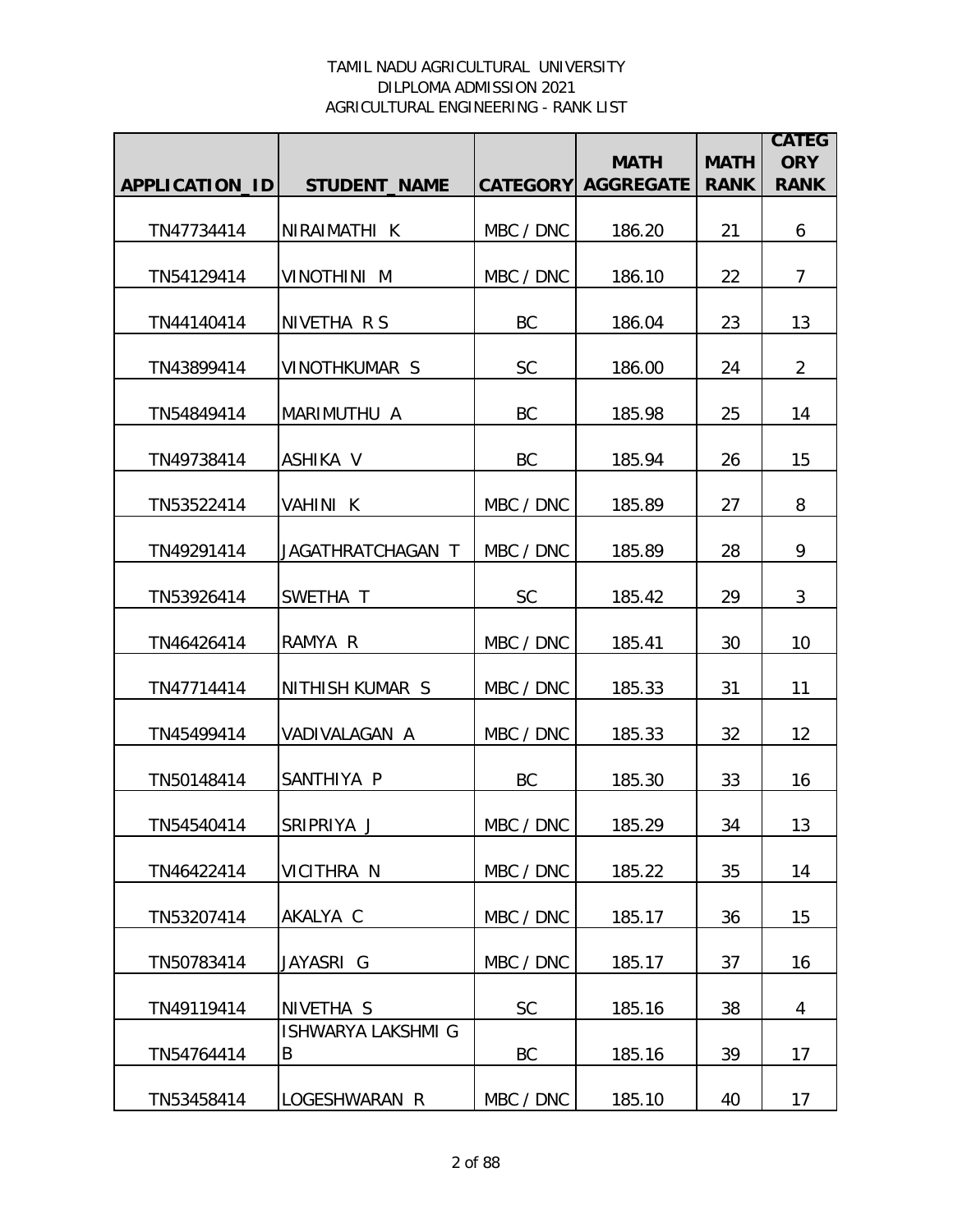|                |                        |           | <b>MATH</b>               | <b>MATH</b> | <b>CATEG</b><br><b>ORY</b> |
|----------------|------------------------|-----------|---------------------------|-------------|----------------------------|
| APPLICATION_ID | <b>STUDENT NAME</b>    |           | <b>CATEGORY AGGREGATE</b> | <b>RANK</b> | <b>RANK</b>                |
| TN53571414     | ARUL PRIYA I           | BC        | 185.05                    | 41          | 18                         |
| TN54113414     | ANBARASU R             | MBC / DNC | 185.01                    | 42          | 18                         |
| TN48395414     | ROSHINI M              | MBC / DNC | 184.96                    | 43          | 19                         |
| TN48043414     | MOUNIKA T              | MBC / DNC | 184.94                    | 44          | 20                         |
| TN50734414     | ANUSHA M               | MBC / DNC | 184.90                    | 45          | 21                         |
| TN54202414     | DARATHI JOY G          | BC        | 184.87                    | 46          | 19                         |
| TN53436414     | <b>VEERAPATHIRAN M</b> | MBC / DNC | 184.87                    | 47          | 22                         |
| TN46528414     | JEEVITHA K             | <b>SC</b> | 184.77                    | 48          | 5                          |
| TN54032414     | KOWSALYA G             | MBC / DNC | 184.70                    | 49          | 23                         |
| TN54276414     | RAVIVARMAN B           | MBC / DNC | 184.58                    | 50          | 24                         |
| TN54959414     | VINOTHA G              | BC        | 184.51                    | 51          | 20                         |
| TN54844414     | ARUNA DEVI P           | BC        | 184.44                    | 52          | 21                         |
| TN47608414     | SINTHIGA SUSAN K       | BC        | 184.27                    | 53          | 22                         |
| TN52883414     | SURYA R                | BC        | 184.25                    | 54          | 23                         |
| TN53432414     | <b>DEEPAN KUMAR E</b>  | <b>BC</b> | 184.23                    | 55          | 24                         |
| TN53499414     | SAI RAM S              | BC        | 184.21                    | 56          | 25                         |
| TN49031414     | DURGA S                | MBC / DNC | 184.08                    | 57          | 25                         |
| TN54843414     | <b>GOKUL RAM K</b>     | BC        | 184.00                    | 58          | 26                         |
| TN50641414     | NIVETHA S              | BC        | 183.81                    | 59          | 27                         |
| TN52961414     | ABITHA S               | MBC / DNC | 183.79                    | 60          | 26                         |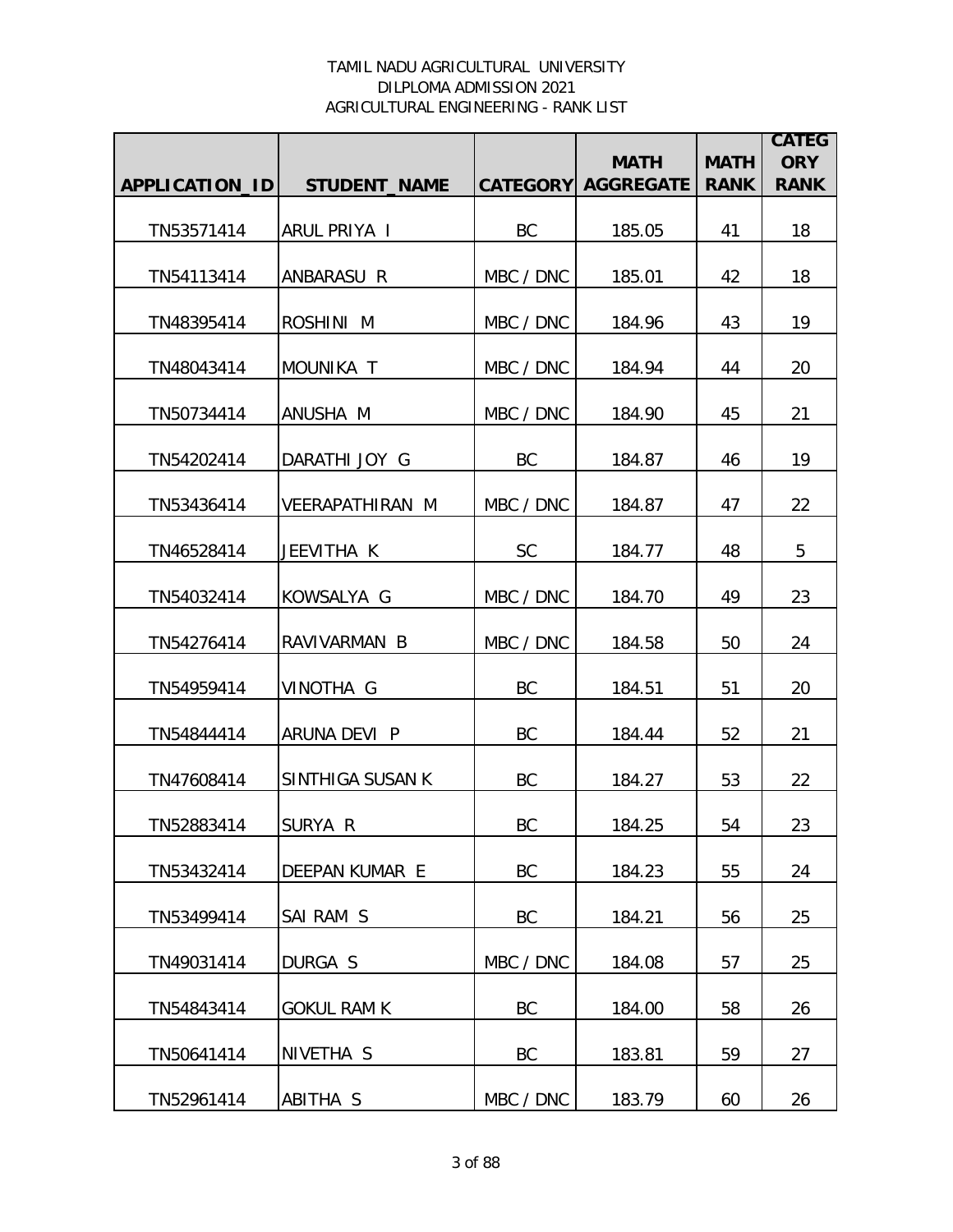|                |                        |           | <b>MATH</b>               | <b>MATH</b> | <b>CATEG</b><br><b>ORY</b> |
|----------------|------------------------|-----------|---------------------------|-------------|----------------------------|
| APPLICATION_ID | <b>STUDENT NAME</b>    |           | <b>CATEGORY AGGREGATE</b> | <b>RANK</b> | <b>RANK</b>                |
| TN53966414     | POONGOTHAI A           | BC        | 183.69                    | 61          | 28                         |
| TN54544414     | JEEVADHARSHINI N       | MBC / DNC | 183.66                    | 62          | 27                         |
| TN48785414     | POOJA SRI              | BC        | 183.59                    | 63          | 29                         |
| TN53135414     | NEGHA A S              | MBC / DNC | 183.50                    | 64          | 28                         |
| TN49585414     | CHANDRU K              | BC        | 183.39                    | 65          | 30                         |
| TN53308414     | LOGESWARAN SV          | MBC / DNC | 183.11                    | 66          | 29                         |
| TN54691414     | JEEVITHA D             | BC        | 183.08                    | 67          | 31                         |
| TN53875414     | NEEVIKA K              | SC        | 183.07                    | 68          | 6                          |
| TN45873414     | <b>KEERTHICK RAJ M</b> | <b>SC</b> | 183.00                    | 69          | 7                          |
| TN54356414     | AKALYA A               | MBC / DNC | 182.97                    | 70          | 30                         |
| TN52980414     | KALAIMANI G            | <b>SC</b> | 182.96                    | 71          | 8                          |
| TN54146414     | DEVADHARSHINI M        | BC        | 182.90                    | 72          | 32                         |
| TN53773414     | PRADEEPA A             | BC        | 182.89                    | 73          | 33                         |
| TN49528414     | KAVITHA R              | BC        | 182.76                    | 74          | 34                         |
| TN47810414     | MAHALAKSHMI G          | MBC / DNC | 182.69                    | 75          | 31                         |
| TN54715414     | KAVIYA E               | <b>SC</b> | 182.64                    | 76          | 9                          |
| TN54773414     | POORVIGA L             | <b>SC</b> | 182.57                    | 77          | 10                         |
| TN52270414     | MITHIL R               | BC        | 182.50                    | 78          | 35                         |
| TN46326414     | MAHALAKSHMI. R         | BC        | 182.50                    | 79          | 36                         |
| TN45269414     | HARISH KUMAR T         | BC        | 182.48                    | 80          | 37                         |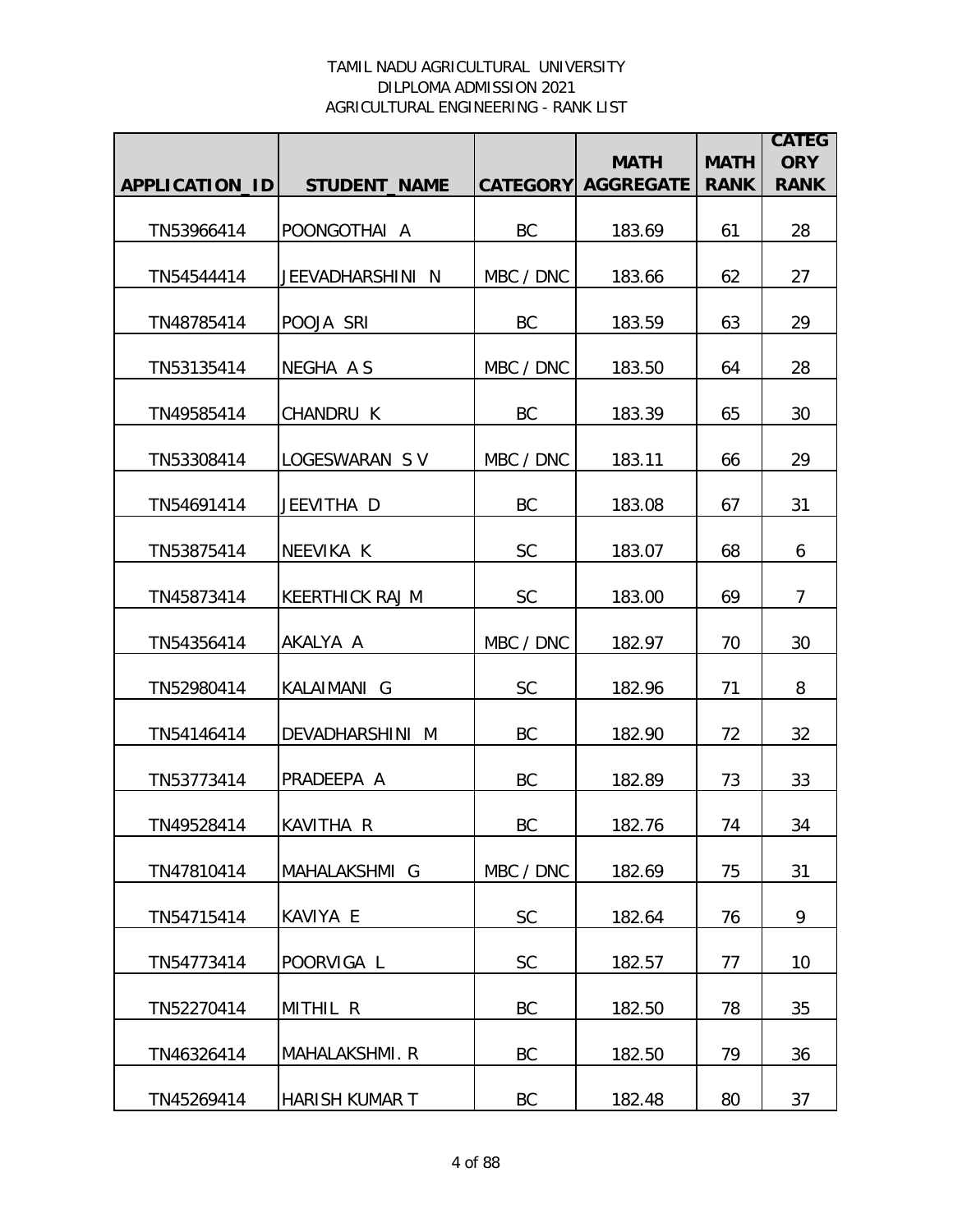|                |                      |           | <b>MATH</b>               | <b>MATH</b> | <b>CATEG</b><br><b>ORY</b> |
|----------------|----------------------|-----------|---------------------------|-------------|----------------------------|
| APPLICATION_ID | <b>STUDENT_NAME</b>  |           | <b>CATEGORY AGGREGATE</b> | <b>RANK</b> | <b>RANK</b>                |
| TN44184414     | ABINAYA J            | BC        | 182.39                    | 81          | 38                         |
| TN54570414     | MITHRA R             | MBC / DNC | 182.39                    | 82          | 32                         |
| TN54677414     | KOWSIGASRI V         | MBC / DNC | 182.33                    | 83          | 33                         |
| TN49879414     | NIVETHA V            | <b>BC</b> | 182.32                    | 84          | 39                         |
| TN47669414     | PAKKIYA P            | MBC / DNC | 182.14                    | 85          | 34                         |
| TN43632414     | ANAND K              | MBC / DNC | 182.05                    | 86          | 35                         |
| TN54393414     | SABARIYA S           | MBC / DNC | 182.00                    | 87          | 36                         |
| TN51087414     | THANGA PUSHPAM R     | BC        | 181.63                    | 88          | 40                         |
| TN51831414     | SHIBIKA S            | <b>SC</b> | 181.46                    | 89          | 11                         |
| TN54846414     | PRASANTH R           | BC        | 181.42                    | 90          | 41                         |
| TN53451414     | <b>KARTHIGA S</b>    | <b>SC</b> | 181.39                    | 91          | 12                         |
| TN54139414     | ARUL VENCIYA S       | BC        | 181.37                    | 92          | 42                         |
| TN54993414     | SIVA G               | BC        | 181.33                    | 93          | 43                         |
| TN51464414     | JENIFER X            | BC        | 181.21                    | 94          | 44                         |
| TN01336414     | <b>SHREE SNEHA B</b> | <b>BC</b> | 181.21                    | 95          | 45                         |
| TN54960414     | <b>VELLATHAI K</b>   | BC        | 181.18                    | 96          | 46                         |
| TN52796414     | GOWSALYA G           | BC        | 181.15                    | 97          | 47                         |
| TN49169414     | SATHYA U             | MBC / DNC | 181.14                    | 98          | 37                         |
| TN44691414     | CHELLA CHITHRA M     | <b>SC</b> | 180.98                    | 99          | 13                         |
| TN53660414     | GOGILAESHWARI M      | MBC / DNC | 180.96                    | 100         | 38                         |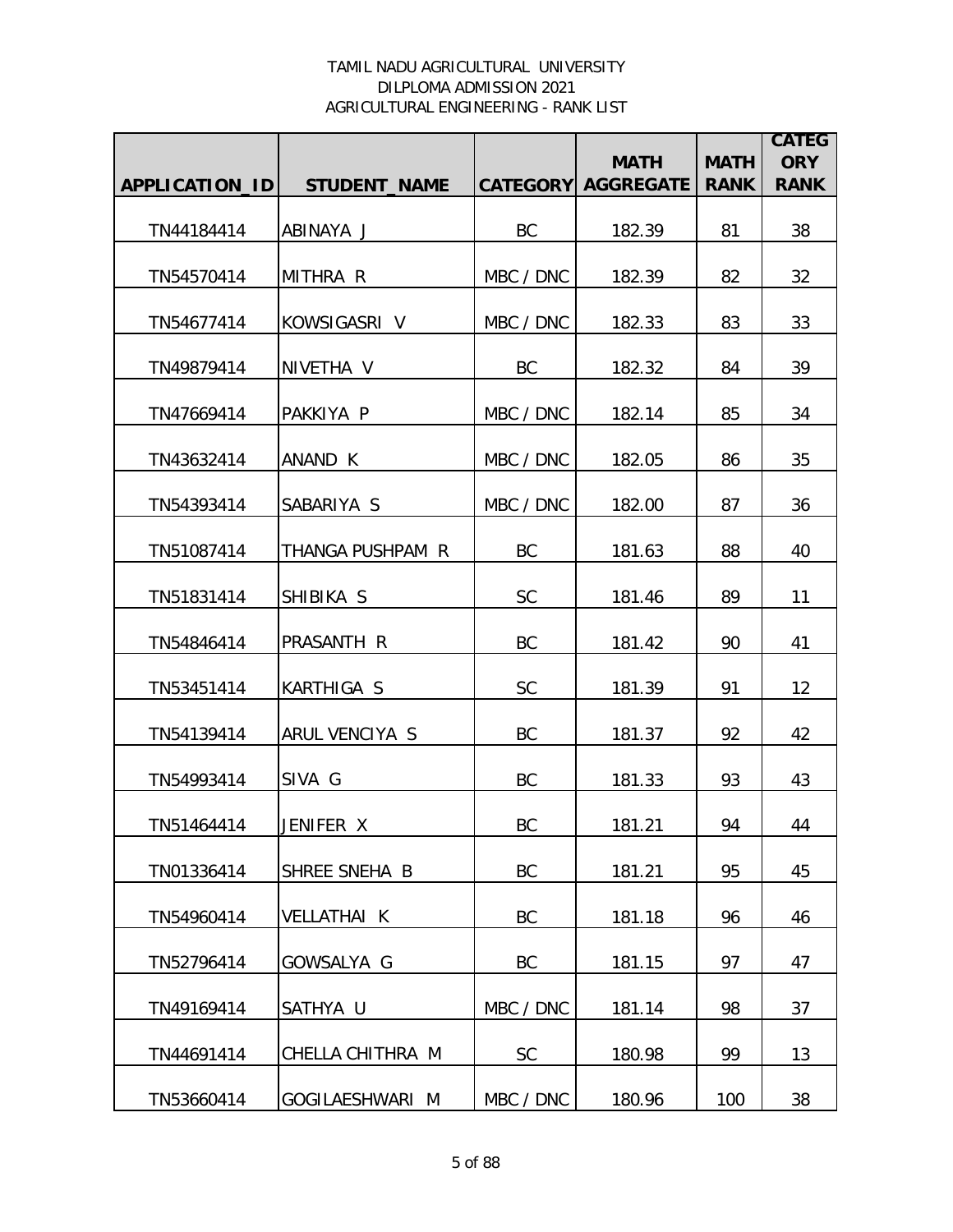|                       |                           |           | <b>MATH</b>               | <b>MATH</b> | <b>CATEG</b><br><b>ORY</b> |
|-----------------------|---------------------------|-----------|---------------------------|-------------|----------------------------|
| <b>APPLICATION ID</b> | <b>STUDENT NAME</b>       |           | <b>CATEGORY AGGREGATE</b> | <b>RANK</b> | <b>RANK</b>                |
| TN46321414            | <b>VEERAMAKALI R</b>      | MBC / DNC | 180.93                    | 101         | 39                         |
| TN50683414            | KAVYA C                   | MBC / DNC | 180.92                    | 102         | 40                         |
| TN53940414            | KAVIYA C                  | MBC / DNC | 180.91                    | 103         | 41                         |
| TN54560414            | DHARSHINI K               | <b>BC</b> | 180.71                    | 104         | 48                         |
| TN47131414            | SASIKUMAR A               | MBC / DNC | 180.68                    | 105         | 42                         |
| TN48952414            | NAYANA PREETHI B          | BC        | 180.59                    | 106         | 49                         |
| TN47053414            | SAKTHI M                  | MBC / DNC | 180.59                    | 107         | 43                         |
| TN53261414            | <b>LEMITHRA BHARANI S</b> | BC        | 180.54                    | 108         | 50                         |
| TN53996414            | SARU BALA A               | BC        | 180.54                    | 109         | 51                         |
| TN53327414            | HARSHINI M                | <b>SC</b> | 180.52                    | 110         | 14                         |
| TN53528414            | NITHIYARAJ P              | MBC / DNC | 180.43                    | 111         | 44                         |
| TN50001414            | SELVA NIVETHA R D         | BC        | 180.36                    | 112         | 52                         |
| TN53789414            | MOHANAPRIYA C             | MBC / DNC | 180.29                    | 113         | 45                         |
| TN49165414            | VASANTHAKUMAR S           | BC.       | 180.28                    | 114         | 53                         |
| TN44174414            | SELVAGANESH V             | <b>SC</b> | 180.28                    | 115         | 15                         |
| TN45992414            | PAVITHRA N                | MBC / DNC | 180.26                    | 116         | 46                         |
| TN47511414            | <b>ASWINI S</b>           | BC        | 180.24                    | 117         | 54                         |
| TN53833414            | PANDISELVI S              | BC        | 180.19                    | 118         | 55                         |
| TN54493414            | ELANGOVAN P K             | MBC / DNC | 180.07                    | 119         | 47                         |
| TN51973414            | DEEPIKA M                 | BC        | 180.04                    | 120         | 56                         |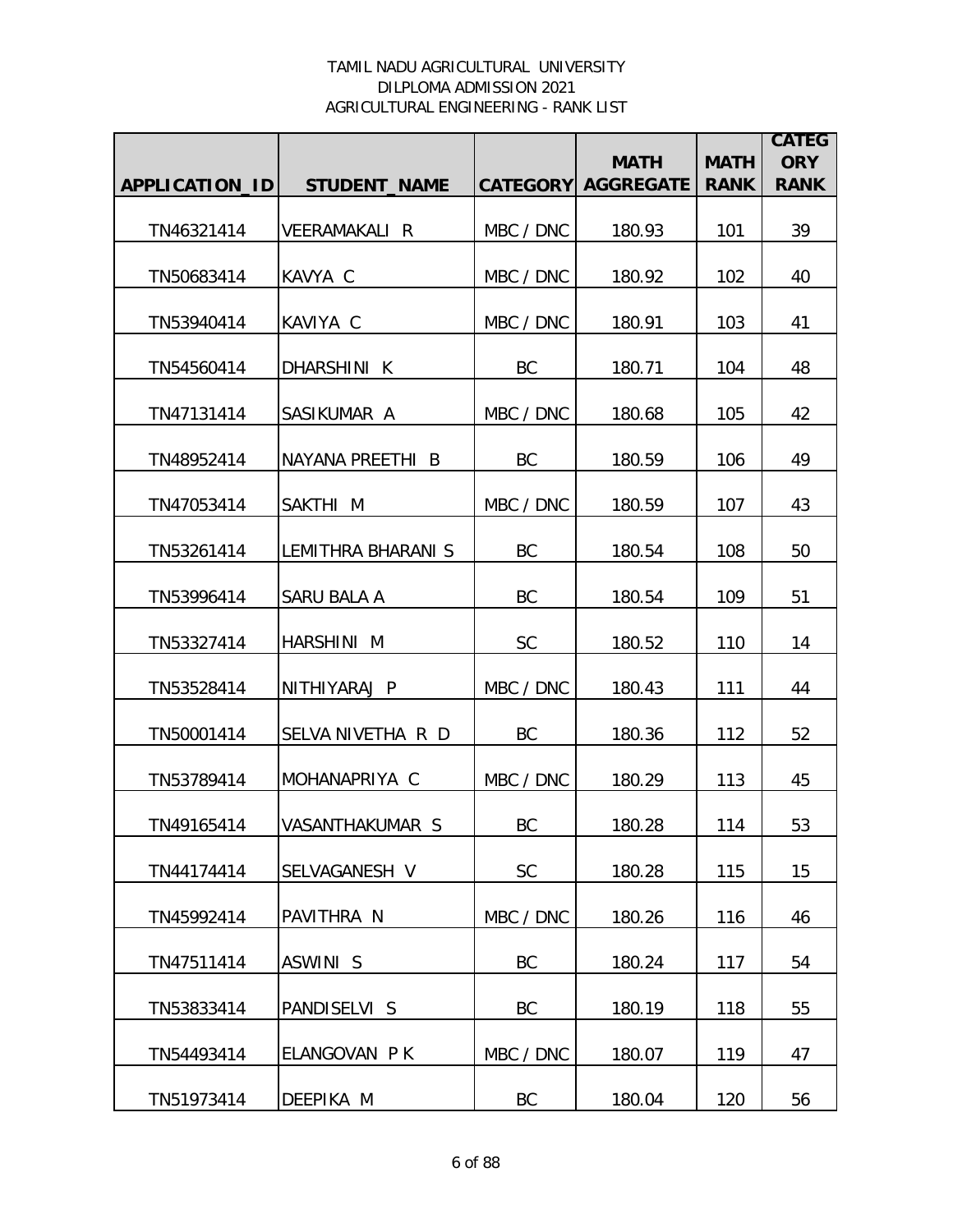|                |                     |              | <b>MATH</b>               | <b>MATH</b> | <b>CATEG</b><br><b>ORY</b> |
|----------------|---------------------|--------------|---------------------------|-------------|----------------------------|
| APPLICATION_ID | <b>STUDENT_NAME</b> |              | <b>CATEGORY AGGREGATE</b> | <b>RANK</b> | <b>RANK</b>                |
| TN49217414     | DHANUJA K           | MBC / DNC    | 180.00                    | 121         | 48                         |
| TN46541414     | SANTHOSH J G        | MBC / DNC    | 179.97                    | 122         | 49                         |
| TN47489414     | SHARMILA T          | MBC / DNC    | 179.90                    | 123         | 50                         |
| TN51483414     | SOWMITH? SM         | OC (General) | 179.89                    | 124         | 124                        |
| TN52594414     | NITHIYANANTHAM P    | OC (General) | 179.86                    | 125         | 125                        |
| TN51907414     | <b>VIJITHA J</b>    | <b>SC</b>    | 179.85                    | 126         | 16                         |
| TN50211414     | GOWRI S             | MBC / DNC    | 179.79                    | 127         | 51                         |
| TN53300414     | MEENAKSHI S         | BC           | 179.76                    | 128         | 57                         |
| TN43662414     | <b>BHARATH S</b>    | MBC / DNC    | 179.75                    | 129         | 52                         |
| TN51558414     | <b>GAYATHRI P</b>   | BC           | 179.71                    | 130         | 58                         |
| TN50256414     | RAKSHANA M          | <b>BC</b>    | 179.52                    | 131         | 59                         |
| TN54670414     | YASHINI A           | MBC / DNC    | 179.51                    | 132         | 53                         |
| TN53778414     | SARANYA M           | MBC / DNC    | 179.46                    | 133         | 54                         |
| TN53885414     | <b>PREETHI M</b>    | BC           | 179.39                    | 134         | 60                         |
| TN48297414     | AKSHIYA V           | MBC / DNC    | 179.28                    | 135         | 55                         |
| TN54259414     | <b>VENKATESH G</b>  | MBC / DNC    | 179.28                    | 136         | 56                         |
| TN53605414     | <b>TEENA MARY J</b> | BC           | 179.24                    | 137         | 61                         |
| TN48574414     | JOTHIPRABHA M       | MBC / DNC    | 179.06                    | 138         | 57                         |
| TN53561414     | LIJA C              | BC           | 179.05                    | 139         | 62                         |
| TN44381414     | SRIRAM R            | MBC / DNC    | 179.03                    | 140         | 58                         |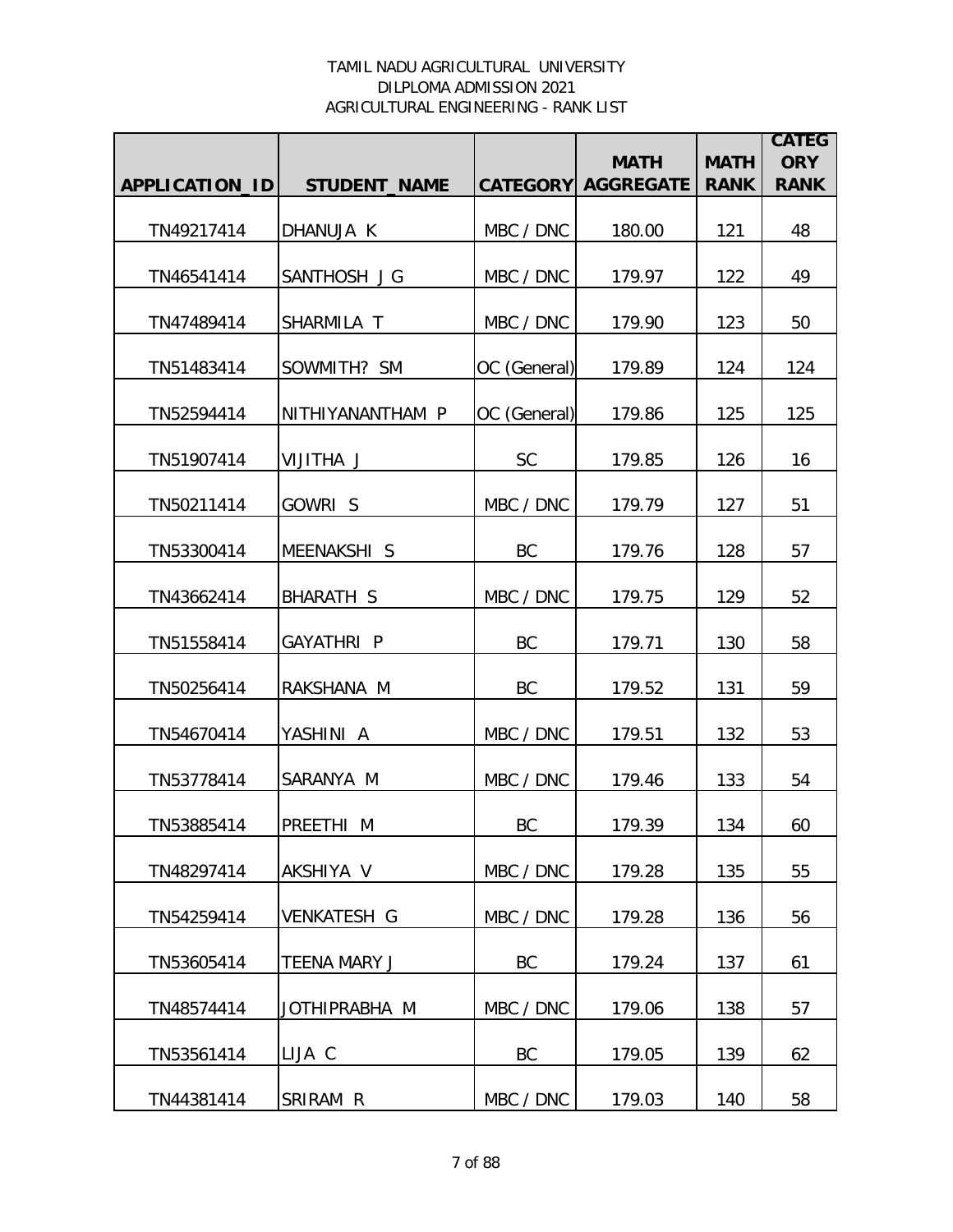|                       |                      |           | <b>MATH</b>               | <b>MATH</b> | <b>CATEG</b><br><b>ORY</b> |
|-----------------------|----------------------|-----------|---------------------------|-------------|----------------------------|
| <b>APPLICATION ID</b> | <b>STUDENT NAME</b>  |           | <b>CATEGORY AGGREGATE</b> | <b>RANK</b> | <b>RANK</b>                |
| TN49665414            | PAVITHRA P           | <b>SC</b> | 179.00                    | 141         | 17                         |
| TN54631414            | RAJALAKSHMI A        | MBC / DNC | 178.99                    | 142         | 59                         |
| TN54123414            | <b>VELMURUGAN S</b>  | MBC / DNC | 178.97                    | 143         | 60                         |
| TN47493414            | KAVYA S              | BC        | 178.93                    | 144         | 63                         |
| TN54270414            | <b>GAYATHRI M MS</b> | BC        | 178.90                    | 145         | 64                         |
| TN47786414            | SHARNI R             | SC        | 178.79                    | 146         | 18                         |
| TN49929414            | DHARUN PRASATH V V   | BC        | 178.78                    | 147         | 65                         |
| TN49341414            | JANANI A M           | BC        | 178.76                    | 148         | 66                         |
| TN46827414            | SNEKA ILANGO         | <b>SC</b> | 178.73                    | 149         | 19                         |
| TN47009414            | RANJITH KUMAR S      | MBC / DNC | 178.73                    | 150         | 61                         |
| TN52194414            | JEGAN KUMAR          | <b>BC</b> | 178.72                    | 151         | 67                         |
| TN47407414            | <b>BALAMURUGAN S</b> | MBC / DNC | 178.71                    | 152         | 62                         |
| TN53266414            | BENUSHA V            | BC        | 178.71                    | 153         | 68                         |
| TN47070414            | THANISHKA K          | <b>SC</b> | 178.71                    | 154         | 20                         |
| TN48430414            | YUVABHARATHI G       | MBC / DNC | 178.69                    | 155         | 63                         |
| TN54857414            | NANDHINI R           | BC        | 178.68                    | 156         | 69                         |
| TN51512414            | KAVIYA G             | MBC / DNC | 178.66                    | 157         | 64                         |
| TN53447414            | KAVIMARAN M          | MBC / DNC | 178.63                    | 158         | 65                         |
| TN49248414            | VANITHA M            | MBC / DNC | 178.62                    | 159         | 66                         |
| TN47913414            | PUGALVALAVAN R       | BC        | 178.61                    | 160         | 70                         |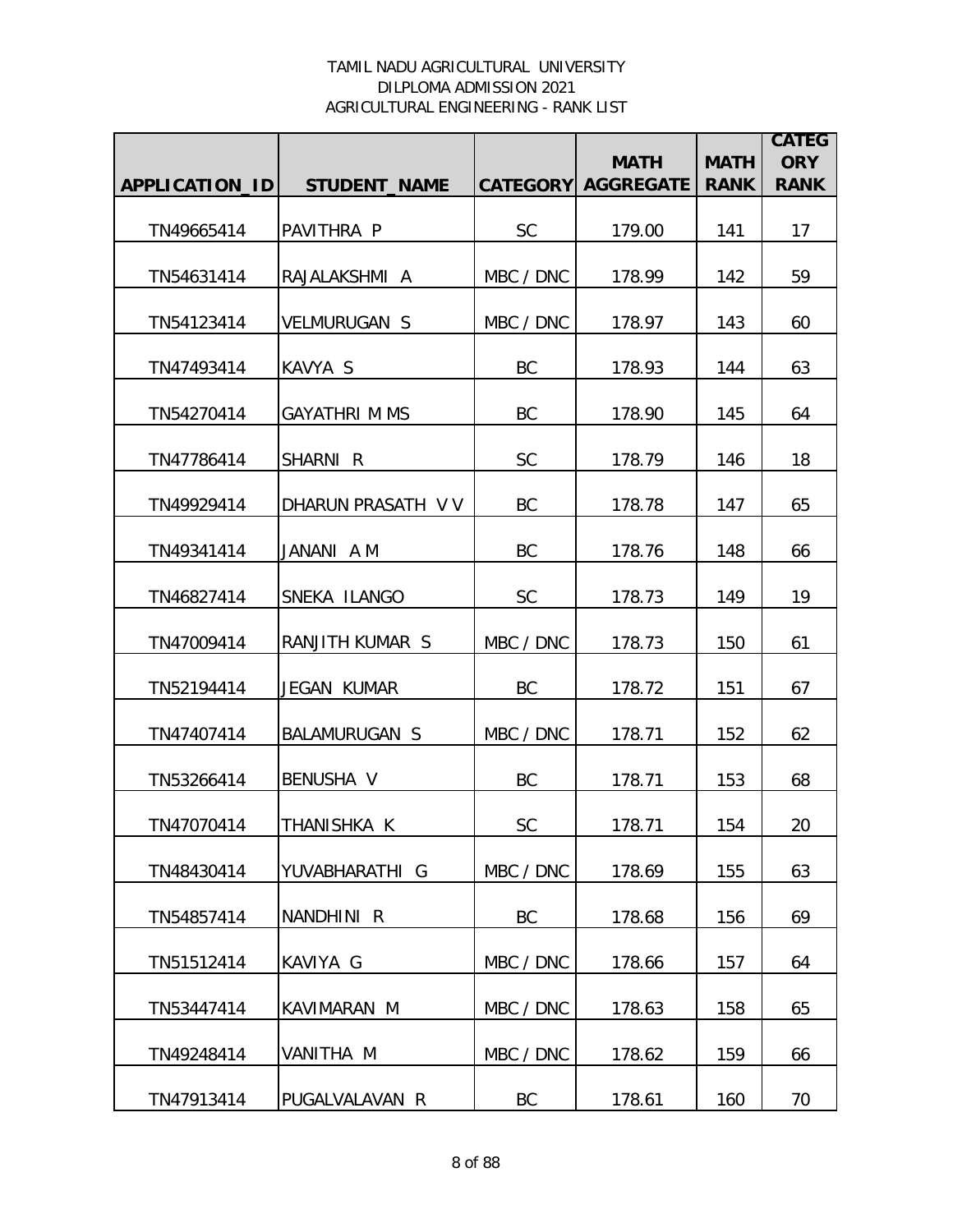|                |                                     |           | <b>MATH</b>               | <b>MATH</b> | <b>CATEG</b><br><b>ORY</b> |
|----------------|-------------------------------------|-----------|---------------------------|-------------|----------------------------|
| APPLICATION_ID | <b>STUDENT_NAME</b>                 |           | <b>CATEGORY AGGREGATE</b> | <b>RANK</b> | <b>RANK</b>                |
| TN44770414     | ANDREW JEBEZ D                      | BC        | 178.58                    | 161         | 71                         |
| TN47011414     | GURUPRIYA V                         | MBC / DNC | 178.55                    | 162         | 67                         |
| TN45419414     | DHARSHINI S                         | MBC / DNC | 178.55                    | 163         | 68                         |
| TN54086414     | PRABAKARA THILLAI<br><b>RAJAN S</b> | MBC / DNC | 178.51                    | 164         | 69                         |
| TN54425414     | SRINIDHI SARAVANAN                  | BC        | 178.47                    | 165         | 72                         |
| TN45878414     | JEYASUDHA A                         | <b>SC</b> | 178.44                    | 166         | 21                         |
| TN51561414     | SURYA M                             | MBC / DNC | 178.42                    | 167         | 70                         |
| TN48742414     | JEYASRI J                           | <b>SC</b> | 178.41                    | 168         | 22                         |
| TN54105414     | JOTHILAKSHMI R                      | <b>BC</b> | 178.35                    | 169         | 73                         |
| TN54050414     | JAI GANESH S                        | MBC / DNC | 178.35                    | 170         | 71                         |
| TN54038414     | SATHEESH S                          | BC        | 178.35                    | 171         | 74                         |
| TN46829414     | BLESSLIN VINOLA V K                 | BC        | 178.29                    | 172         | 75                         |
| TN51054414     | SUJITHA V                           | MBC / DNC | 178.28                    | 173         | 72                         |
| TN54667414     | KEERTHANA S                         | MBC / DNC | 178.27                    | 174         | 73                         |
| TN50766414     | ASHLIN DIVYA A                      | <b>BC</b> | 178.25                    | 175         | 76                         |
| TN54408414     | SHANKAR R                           | MBC / DNC | 178.24                    | 176         | 74                         |
| TN52317414     | M ASH WI NI                         | <b>SC</b> | 178.24                    | 177         | 23                         |
| TN52415414     | DIWYA PRABALS                       | BC        | 178.20                    | 178         | 77                         |
| TN01110414     | MADHUMITHAA S.K                     | <b>SC</b> | 178.19                    | 179         | 24                         |
| TN45493414     | <b>GUNARAGHAVI R</b>                | MBC / DNC | 178.12                    | 180         | 75                         |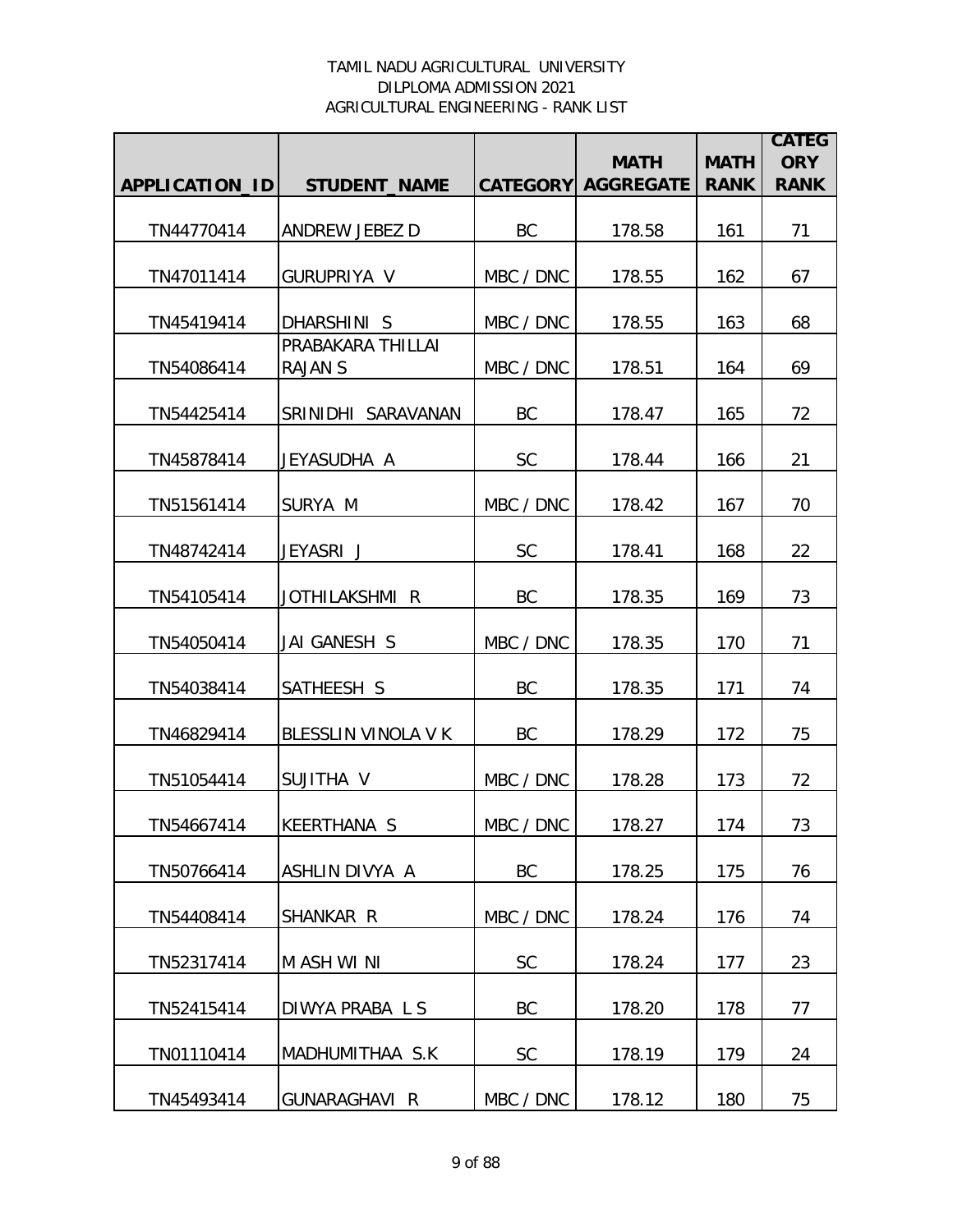|                |                     |              | <b>MATH</b>               | <b>MATH</b> | <b>CATEG</b><br><b>ORY</b> |
|----------------|---------------------|--------------|---------------------------|-------------|----------------------------|
| APPLICATION_ID | <b>STUDENT_NAME</b> |              | <b>CATEGORY AGGREGATE</b> | <b>RANK</b> | <b>RANK</b>                |
| TN51609414     | SOWMIYA M           | BC           | 178.05                    | 181         | 78                         |
| TN53506414     | DIVYASHREE S        | MBC / DNC    | 178.00                    | 182         | 76                         |
| TN47169414     | <b>HEMAPRIYA P</b>  | MBC / DNC    | 177.94                    | 183         | 77                         |
| TN54790414     | ARCHANA R           | BC           | 177.84                    | 184         | 79                         |
| TN52652414     | <b>ISWARYA S</b>    | MBC / DNC    | 177.84                    | 185         | 78                         |
| TN54711414     | DHANUSHYA M         | MBC / DNC    | 177.83                    | 186         | 79                         |
| TN43755414     | <b>VENKATESAN K</b> | MBC / DNC    | 177.80                    | 187         | 80                         |
| TN52950414     | <b>KEERTHANA S</b>  | <b>SC</b>    | 177.79                    | 188         | 25                         |
| TN53160414     | RAJESHWARI M        | MBC / DNC    | 177.78                    | 189         | 81                         |
| TN53334414     | PAVITHRA E          | BC           | 177.76                    | 190         | 80                         |
| TN48172414     | KALAISELVAN R       | <b>SC</b>    | 177.75                    | 191         | 26                         |
| TN54942414     | <b>BHUVANESH S</b>  | MBC / DNC    | 177.75                    | 192         | 82                         |
| TN54395414     | DHAKSHAN .P.V       | OC (General) | 177.72                    | 193         | 193                        |
| TN46738414     | SRIKANTH G          | BC           | 177.71                    | 194         | 81                         |
| TN52597414     | <b>KEERTHIKA S</b>  | <b>SC</b>    | 177.63                    | 195         | 27                         |
| TN53614414     | PRASHANTHINI S      | MBC / DNC    | 177.61                    | 196         | 83                         |
| TN50733414     | SWATHI <sub>R</sub> | MBC / DNC    | 177.55                    | 197         | 84                         |
| TN53399414     | HARINI J            | BC           | 177.53                    | 198         | 82                         |
| TN52626414     | SINTHIYA R          | MBC / DNC    | 177.53                    | 199         | 85                         |
| TN54125414     | SOWMIYA D           | <b>SC</b>    | 177.43                    | 200         | 28                         |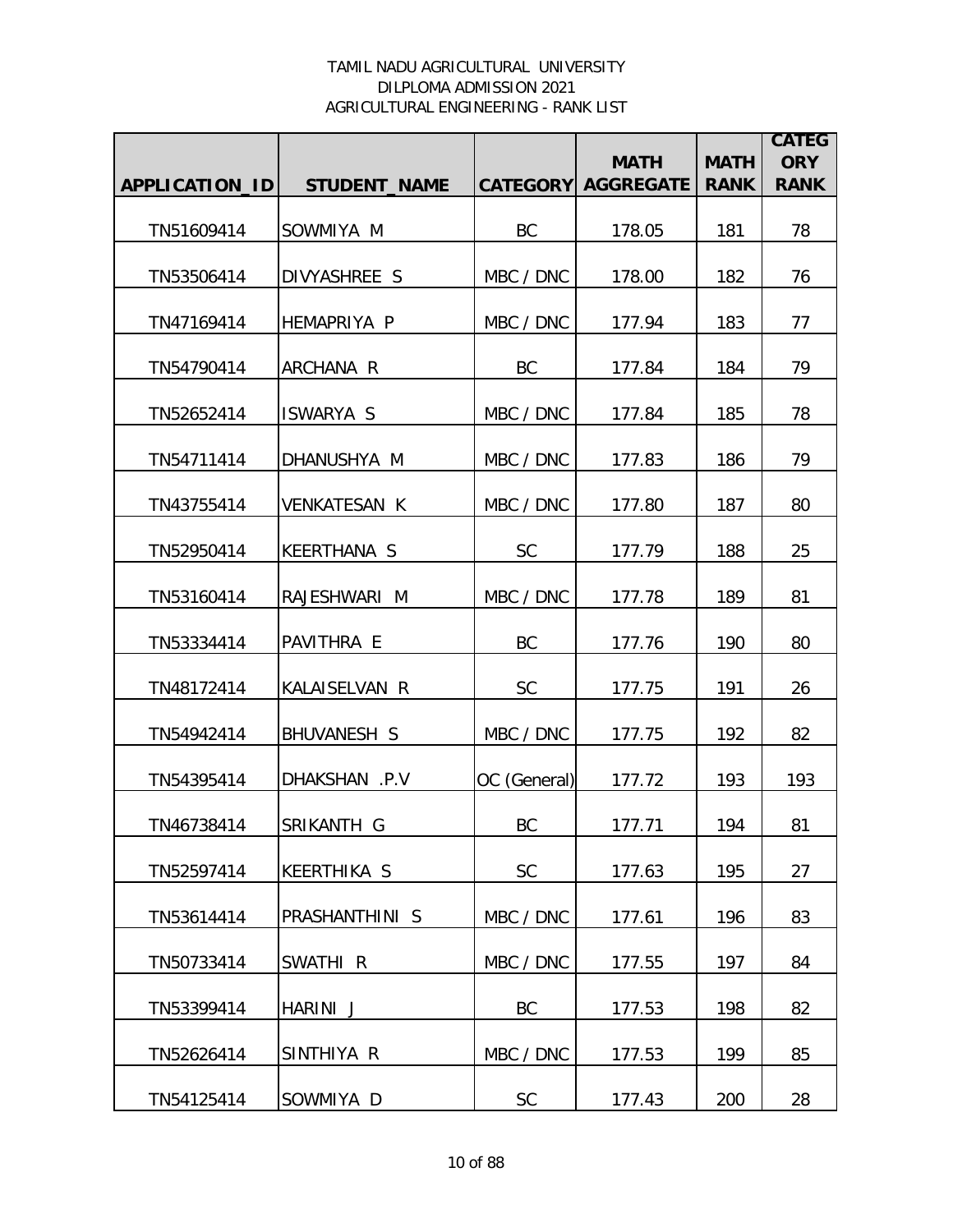|                |                      |            | <b>MATH</b>               | <b>MATH</b> | <b>CATEG</b><br><b>ORY</b> |
|----------------|----------------------|------------|---------------------------|-------------|----------------------------|
| APPLICATION_ID | <b>STUDENT_NAME</b>  |            | <b>CATEGORY AGGREGATE</b> | <b>RANK</b> | <b>RANK</b>                |
| TN53774414     | ABIHA A              | MBC / DNC  | 177.41                    | 201         | 86                         |
| TN48964414     | KAVIYA J             | MBC / DNC  | 177.35                    | 202         | 87                         |
| TN54439414     | RATHIKA K            | MBC / DNC  | 177.34                    | 203         | 88                         |
| TN45167414     | GOPIKA V             | BC         | 177.31                    | 204         | 83                         |
| TN53761414     | TAMILOLI R           | <b>SC</b>  | 177.25                    | 205         | 29                         |
| TN53752414     | VEDHANAYAKI TA       | BC         | 177.21                    | 206         | 84                         |
| TN49841414     | NILAVENI A           | MBC / DNC  | 177.19                    | 207         | 89                         |
| TN54704414     | VAISHNAVALAKSHMI S   | <b>BC</b>  | 177.19                    | 208         | 85                         |
| TN47308414     | DEVADHARSHINI G      | BC         | 177.19                    | 209         | 86                         |
| TN48946414     | CHANDRU E            | MBC / DNC  | 177.07                    | 210         | 90                         |
| TN50438414     | MADHU MITHRA V S     | <b>SC</b>  | 177.05                    | 211         | 30                         |
| TN50318414     | <b>KABILDEV P</b>    | BC         | 177.01                    | 212         | 87                         |
| TN47318414     | <b>FAZULUNESHA S</b> | <b>BCM</b> | 176.90                    | 213         | $\overline{2}$             |
| TN44220414     | AKSHARA RA           | BC         | 176.86                    | 214         | 88                         |
| TN53237414     | UMAMAHESHWARI E      | MBC / DNC  | 176.81                    | 215         | 91                         |
| TN43892414     | POOJA P              | MBC / DNC  | 176.78                    | 216         | 92                         |
| TN44096414     | ASWINI H             | BC         | 176.70                    | 217         | 89                         |
| TN45549414     | MUTHUPALANI K        | MBC / DNC  | 176.69                    | 218         | 93                         |
| TN53453414     | RAJESHWARAN P        | MBC / DNC  | 176.68                    | 219         | 94                         |
| TN50830414     | ADLIN SHARMI S       | BC         | 176.68                    | 220         | 90                         |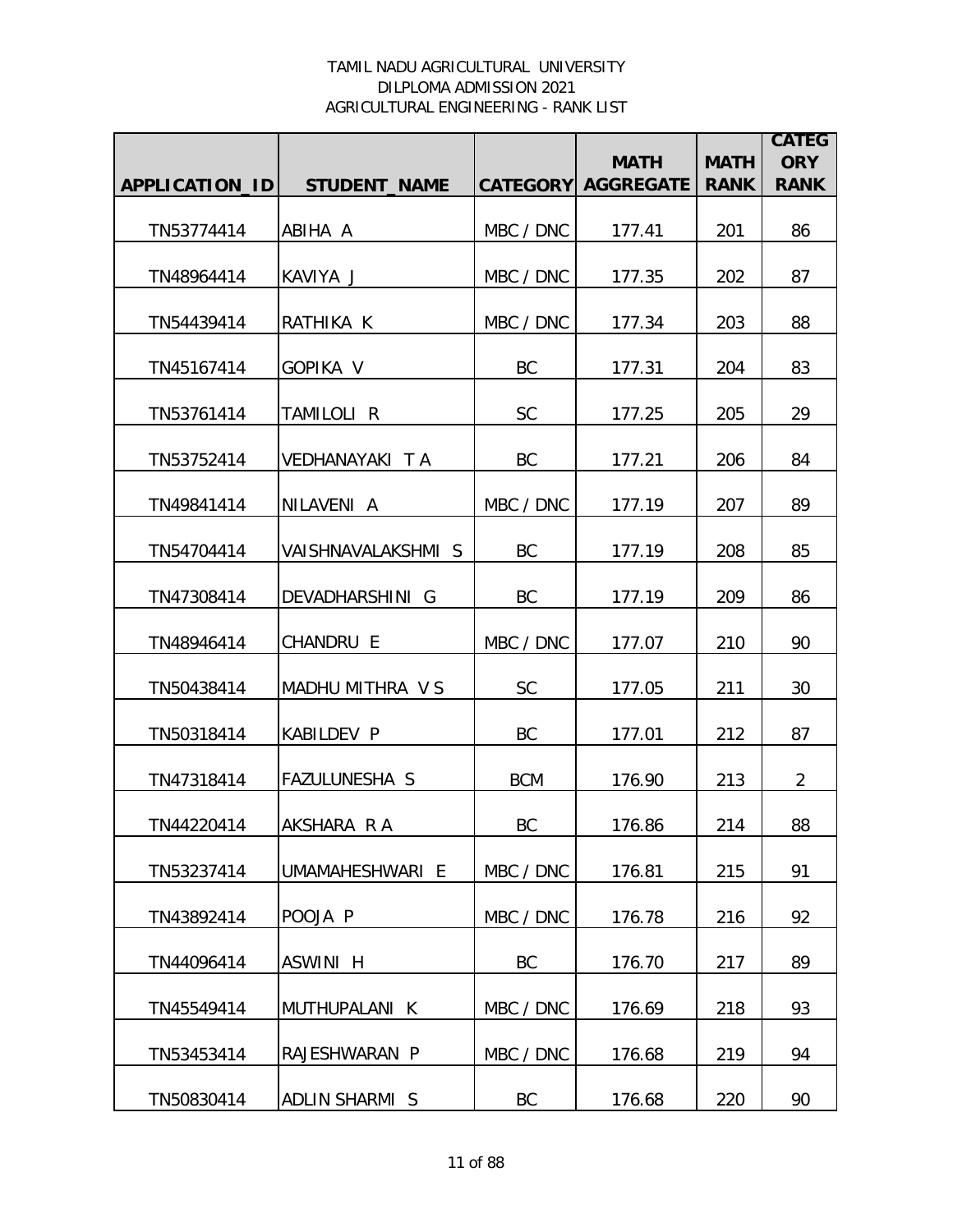|                |                            |            | <b>MATH</b>               | <b>MATH</b> | <b>CATEG</b><br><b>ORY</b> |
|----------------|----------------------------|------------|---------------------------|-------------|----------------------------|
| APPLICATION_ID | <b>STUDENT_NAME</b>        |            | <b>CATEGORY AGGREGATE</b> | <b>RANK</b> | <b>RANK</b>                |
| TN43918414     | <b>PRAVEEN KRISHNA K S</b> | <b>BC</b>  | 176.65                    | 221         | 91                         |
| TN52999414     | SETHURANI T                | <b>BC</b>  | 176.63                    | 222         | 92                         |
| TN44867414     | <b>DEEPIKA N</b>           | MBC / DNC  | 176.62                    | 223         | 95                         |
| TN44023414     | AZHAHOVIAM T               | MBC / DNC  | 176.62                    | 224         | 96                         |
| TN46336414     | SHALINI S                  | SC         | 176.56                    | 225         | 31                         |
| TN46626414     | SHOBANA C                  | BC         | 176.55                    | 226         | 93                         |
| TN52777414     | TANISH NIDHUN S            | BC         | 176.53                    | 227         | 94                         |
| TN54908414     | SINEHA G                   | MBC / DNC  | 176.50                    | 228         | 97                         |
| TN54905414     | SUNDAR S                   | <b>BC</b>  | 176.47                    | 229         | 95                         |
| TN53573414     | <b>ESAKKI MUTHU S</b>      | MBC / DNC  | 176.45                    | 230         | 98                         |
| TN49917414     | SWATHI A                   | MBC / DNC  | 176.45                    | 231         | 99                         |
| TN50393414     | PRIYADHARSHINI M           | <b>SC</b>  | 176.44                    | 232         | 32                         |
| TN53861414     | VISHNU PRIYA K             | BC         | 176.44                    | 233         | 96                         |
| TN44967414     | ALAGURAJA E                | SC         | 176.42                    | 234         | 33                         |
| TN53732414     | <b>VETHASHALINI A</b>      | BC         | 176.39                    | 235         | 97                         |
| TN44939414     | SUGANYADEVI V              | BC         | 176.38                    | 236         | 98                         |
| TN50366414     | RAJALAKSHMI J              | MBC / DNC  | 176.38                    | 237         | 100                        |
| TN44686414     | BARATHRAJ M                | SC         | 176.35                    | 238         | 34                         |
| TN54685414     | <b>ASHRAF ALI S</b>        | <b>BCM</b> | 176.25                    | 239         | 3                          |
| TN45043414     | BAIRAVI P                  | BC         | 176.22                    | 240         | 99                         |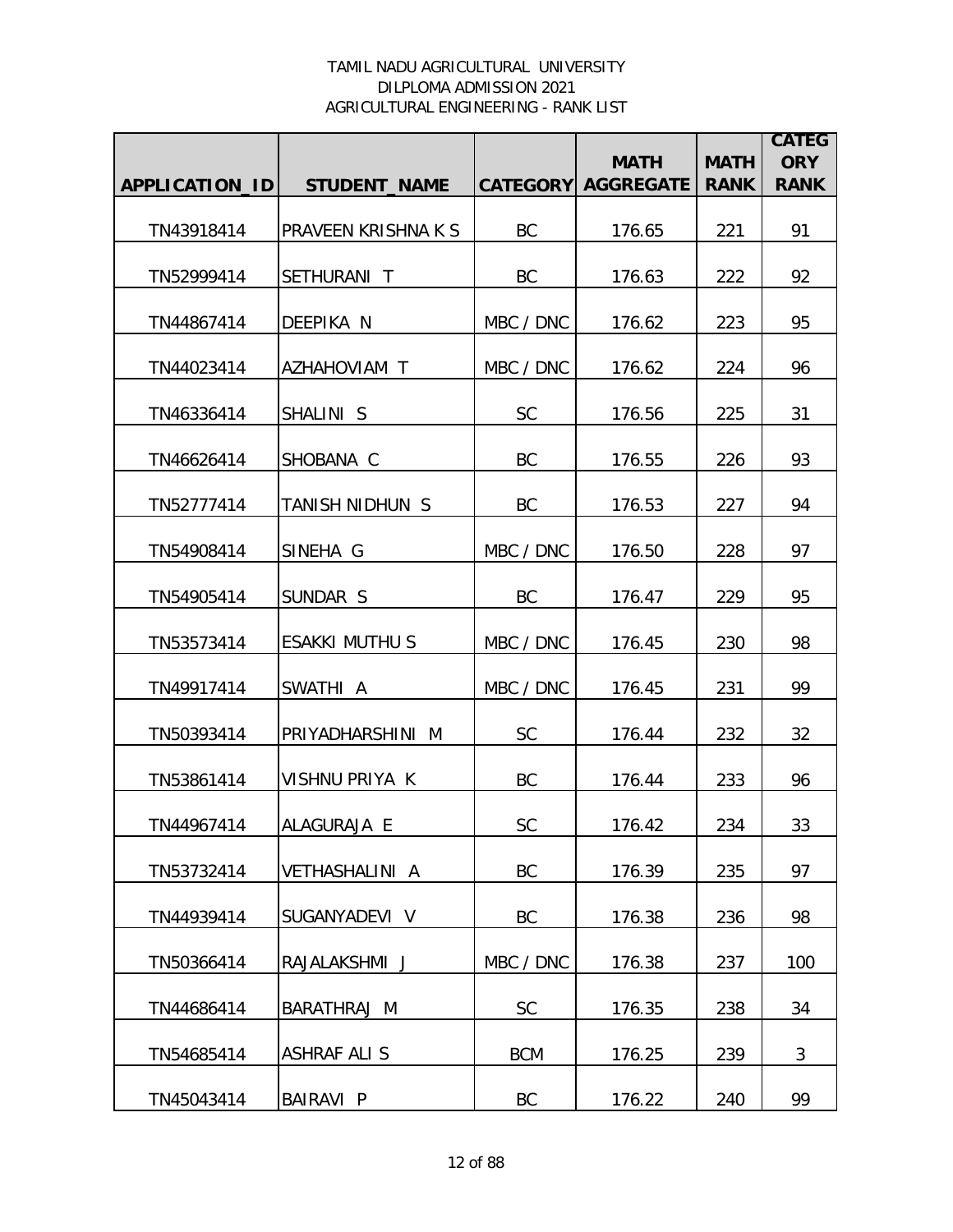|                |                     |           | <b>MATH</b>               | <b>MATH</b> | <b>CATEG</b><br><b>ORY</b> |
|----------------|---------------------|-----------|---------------------------|-------------|----------------------------|
| APPLICATION_ID | <b>STUDENT_NAME</b> |           | <b>CATEGORY AGGREGATE</b> | <b>RANK</b> | <b>RANK</b>                |
| TN54747414     | SNEHA A             | MBC / DNC | 176.21                    | 241         | 101                        |
| TN53006414     | PREMA M             | BC        | 176.16                    | 242         | 100                        |
| TN46535414     | JANANI P.C          | <b>SC</b> | 176.14                    | 243         | 35                         |
| TN47163414     | SHREE NIKESH V      | MBC / DNC | 176.12                    | 244         | 102                        |
| TN54247414     | MAHALAKSHMI K       | MBC / DNC | 176.11                    | 245         | 103                        |
| TN45937414     | RISHITHA K          | MBC / DNC | 176.10                    | 246         | 104                        |
| TN51572414     | AARTHI C            | MBC / DNC | 176.05                    | 247         | 105                        |
| TN50033414     | DHARSHINIDEVI R     | BC        | 176.00                    | 248         | 101                        |
| TN45951414     | ABIRAMI S           | <b>BC</b> | 175.94                    | 249         | 102                        |
| TN46262414     | KAVINILAVU A S      | <b>BC</b> | 175.91                    | 250         | 103                        |
| TN53452414     | VINO SRI A          | MBC / DNC | 175.90                    | 251         | 106                        |
| TN45556414     | SAGUNTHALADEVI M    | MBC / DNC | 175.89                    | 252         | 107                        |
| TN54713414     | AMUTHAN A           | <b>SC</b> | 175.81                    | 253         | 36                         |
| TN54192414     | PRASATH S           | <b>SC</b> | 175.72                    | 254         | 37                         |
| TN48518414     | RAKSHITHA K         | MBC / DNC | 175.64                    | 255         | 108                        |
| TN51511414     | BHUVANA G A         | MBC / DNC | 175.60                    | 256         | 109                        |
| TN53826414     | RAMESH C            | <b>SC</b> | 175.58                    | 257         | 38                         |
| TN53375414     | SENTHURADEVI R      | <b>SC</b> | 175.57                    | 258         | 39                         |
| TN53730414     | PREMALATHA P        | BC        | 175.57                    | 259         | 104                        |
| TN49907414     | JAIKRISHNA V        | BC        | 175.57                    | 260         | 105                        |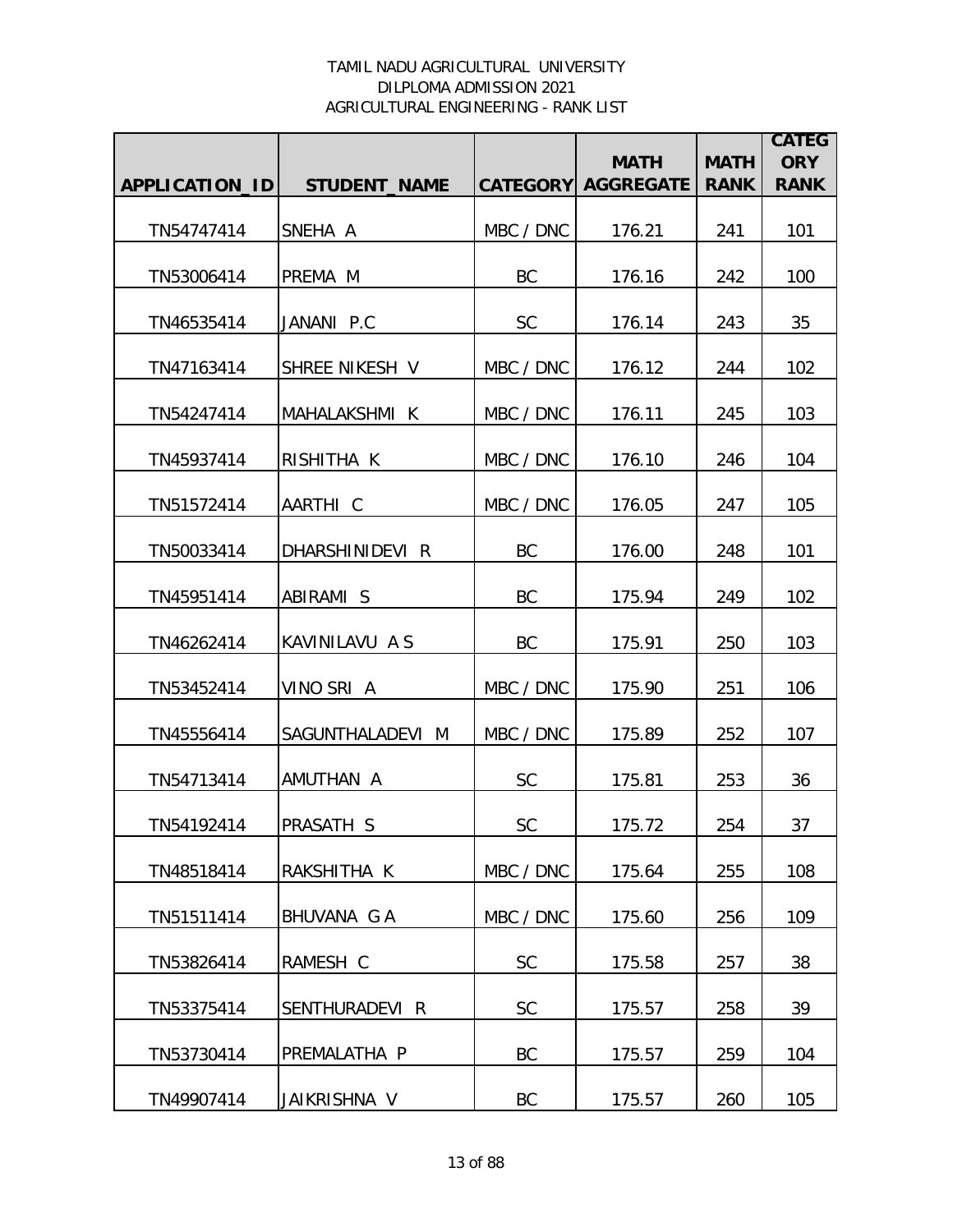|                |                                     |           | <b>MATH</b>               | <b>MATH</b> | <b>CATEG</b><br><b>ORY</b> |
|----------------|-------------------------------------|-----------|---------------------------|-------------|----------------------------|
| APPLICATION_ID | <b>STUDENT_NAME</b>                 |           | <b>CATEGORY AGGREGATE</b> | <b>RANK</b> | <b>RANK</b>                |
| TN54638414     | ROJASRI S                           | MBC / DNC | 175.56                    | 261         | 110                        |
| TN43798414     | HARINI S                            | BC        | 175.55                    | 262         | 106                        |
| TN50316414     | MUKESH SUPRIYAGU G                  | <b>SC</b> | 175.54                    | 263         | 40                         |
| TN50955414     | SURYA R                             | BC        | 175.54                    | 264         | 107                        |
| TN53864414     | JOE ABINESH D                       | BC        | 175.51                    | 265         | 108                        |
| TN44340414     | R.BALA ESAKKI BALA<br><b>ESAKKI</b> | BC        | 175.50                    | 266         | 109                        |
| TN54744414     | JERONCI L                           | BC        | 175.50                    | 267         | 110                        |
| TN46234414     | KOKILA M                            | MBC / DNC | 175.49                    | 268         | 111                        |
| TN51664414     | JENIFER S                           | <b>BC</b> | 175.48                    | 269         | 111                        |
| TN54577414     | DINESH KUMAR M                      | <b>BC</b> | 175.44                    | 270         | 112                        |
| TN54235414     | BALAJI S                            | MBC / DNC | 175.44                    | 271         | 112                        |
| TN47833414     | ASMITHA C                           | BC        | 175.32                    | 272         | 113                        |
| TN50180414     | SANGEETHA T                         | <b>SC</b> | 175.30                    | 273         | 41                         |
| TN45827414     | <b>BOOMIKAA T</b>                   | MBC / DNC | 175.26                    | 274         | 113                        |
| TN52572414     | DINESH M                            | <b>SC</b> | 175.25                    | 275         | 42                         |
| TN54814414     | SANJAY S                            | BC        | 175.20                    | 276         | 114                        |
| TN53461414     | GOWMIKA C                           | MBC / DNC | 175.19                    | 277         | 114                        |
| TN48713414     | SAMUTHIRAVEL B                      | <b>SC</b> | 175.19                    | 278         | 43                         |
| TN44384414     | RAGUL RAVID S                       | BC        | 175.17                    | 279         | 115                        |
| TN45101414     | PARKAVI BOOMIKA J                   | BC        | 175.16                    | 280         | 116                        |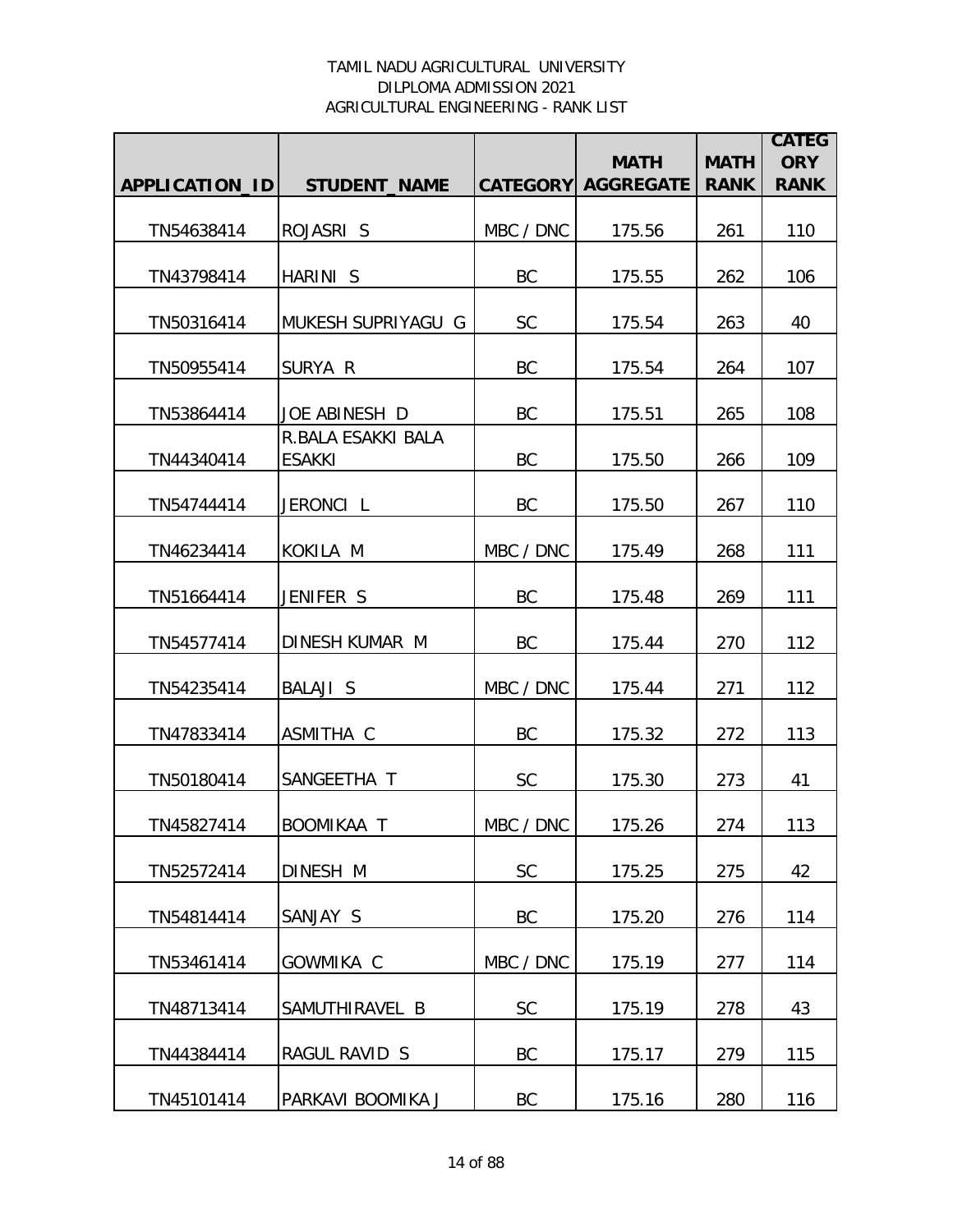|                |                     |            |                                          |                            | <b>CATEG</b>              |
|----------------|---------------------|------------|------------------------------------------|----------------------------|---------------------------|
| APPLICATION_ID | <b>STUDENT_NAME</b> |            | <b>MATH</b><br><b>CATEGORY AGGREGATE</b> | <b>MATH</b><br><b>RANK</b> | <b>ORY</b><br><b>RANK</b> |
|                |                     |            |                                          |                            |                           |
| TN53229414     | ROGIN <sub>S</sub>  | <b>BC</b>  | 175.14                                   | 281                        | 117                       |
| TN48360414     | MOHANAPRIYA M       | MBC / DNC  | 175.11                                   | 282                        | 115                       |
| TN50498414     | OMPRAKASH A         | MBC / DNC  | 175.04                                   | 283                        | 116                       |
| TN53582414     | SIVARANJINI RK      | MBC / DNC  | 175.01                                   | 284                        | 117                       |
| TN53197414     | <b>HEMALATHA S</b>  | BC         | 174.96                                   | 285                        | 118                       |
| TN54169414     | TAMIL SELVI E E     | MBC / DNC  | 174.87                                   | 286                        | 118                       |
| TN44233414     | SUBASHINI S         | MBC / DNC  | 174.76                                   | 287                        | 119                       |
| TN52495414     | SEKAR A             | <b>BC</b>  | 174.71                                   | 288                        | 119                       |
| TN53727414     | SUDHA M             | MBC / DNC  | 174.68                                   | 289                        | 120                       |
| TN46329414     | KANISHKA A          | <b>SC</b>  | 174.67                                   | 290                        | 44                        |
| TN46441414     | SUTHA S             | MBC / DNC  | 174.62                                   | 291                        | 121                       |
| TN47329414     | NANDHA KUMAR J      | <b>SC</b>  | 174.58                                   | 292                        | 45                        |
| TN54707414     | SAKTHIPRIYA B       | MBC / DNC  | 174.53                                   | 293                        | 122                       |
| TN54884414     | MANOJSINGH S        | <b>SCA</b> | 174.46                                   | 294                        | 1                         |
| TN53949414     | <b>GEETHA M</b>     | BC         | 174.39                                   | 295                        | 120                       |
| TN48681414     | SRINITHI C          | BC         | 174.36                                   | 296                        | 121                       |
| TN45534414     | NEELAVATHI A        | <b>SCA</b> | 174.35                                   | 297                        | $\overline{2}$            |
| TN51985414     | HARSHINI G          | MBC / DNC  | 174.32                                   | 298                        | 123                       |
| TN43844414     | PRADEEP M P         | <b>BC</b>  | 174.25                                   | 299                        | 122                       |
| TN46879414     | ANANDAKRISHNAN R    | MBC / DNC  | 174.24                                   | 300                        | 124                       |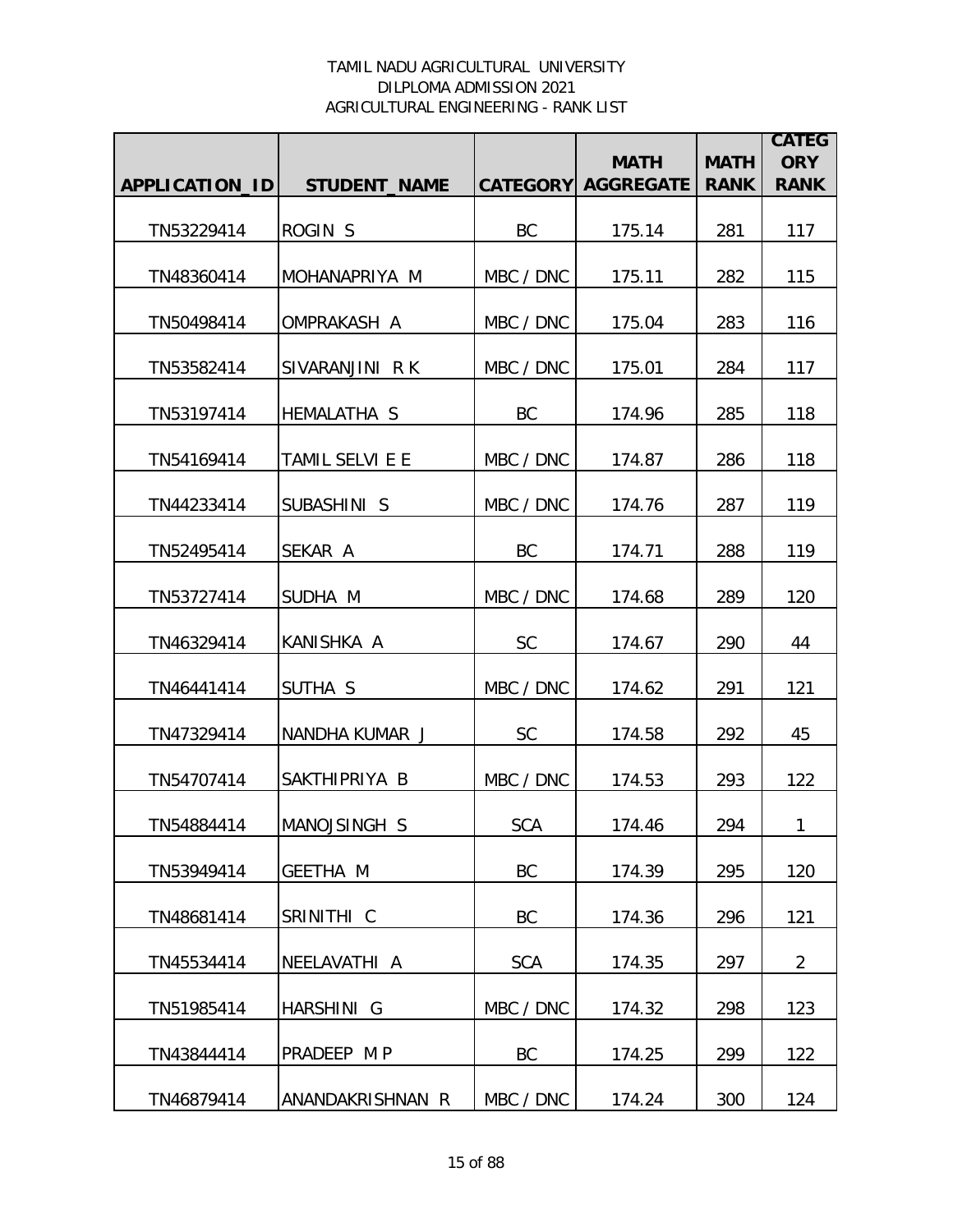|                |                      |                 | <b>MATH</b>      | <b>MATH</b> | <b>CATEG</b><br><b>ORY</b> |
|----------------|----------------------|-----------------|------------------|-------------|----------------------------|
| APPLICATION_ID | <b>STUDENT NAME</b>  | <b>CATEGORY</b> | <b>AGGREGATE</b> | <b>RANK</b> | <b>RANK</b>                |
| TN49352414     | ELAKKIYA J           | BC              | 174.22           | 301         | 123                        |
| TN44779414     | ILAYA BHARATHI N     | <b>SC</b>       | 174.15           | 302         | 46                         |
| TN53202414     | MAHESWARI S          | MBC / DNC       | 174.05           | 303         | 125                        |
| TN47256414     | SOWMIYA S            | MBC / DNC       | 174.02           | 304         | 126                        |
| TN50831414     | MAHALAKSHMI G        | MBC / DNC       | 174.01           | 305         | 127                        |
| TN39587414     | PERARIVAZHAGAN R     | BC              | 174.01           | 306         | 124                        |
| TN39587414     | PERARIVAZHAGAN R     | BC              | 174.01           | 307         | 125                        |
| TN53921414     | <b>GUNASEKARAN A</b> | BC              | 174.00           | 308         | 126                        |
| TN54178414     | MAHA M               | MBC / DNC       | 173.97           | 309         | 128                        |
| TN45144414     | <b>SUBHASH K S</b>   | BC              | 173.95           | 310         | 127                        |
| TN45545414     | SUKIRTHA JERIN A     | <b>BC</b>       | 173.92           | 311         | 128                        |
| TN51098414     | DEVA DHARSHNI K      | MBC / DNC       | 173.90           | 312         | 129                        |
| TN47774414     | KAVIYAPRIYA R        | MBC / DNC       | 173.89           | 313         | 130                        |
| TN49968414     | PREMNAATH C          | <b>SC</b>       | 173.87           | 314         | 47                         |
| TN54894414     | POOVITHA P           | BC              | 173.85           | 315         | 129                        |
| TN52645414     | PRIYADHARSHINI P     | BC              | 173.83           | 316         | 130                        |
| TN49485414     | DHIVYA BHARATHI R    | MBC / DNC       | 173.78           | 317         | 131                        |
| TN46596414     | RATHISH KUMAR M      | <b>SC</b>       | 173.76           | 318         | 48                         |
| TN49762414     | KARTHI KEYAN         | BC              | 173.76           | 319         | 131                        |
| TN53639414     | GOWTHAM R            | SC              | 173.73           | 320         | 49                         |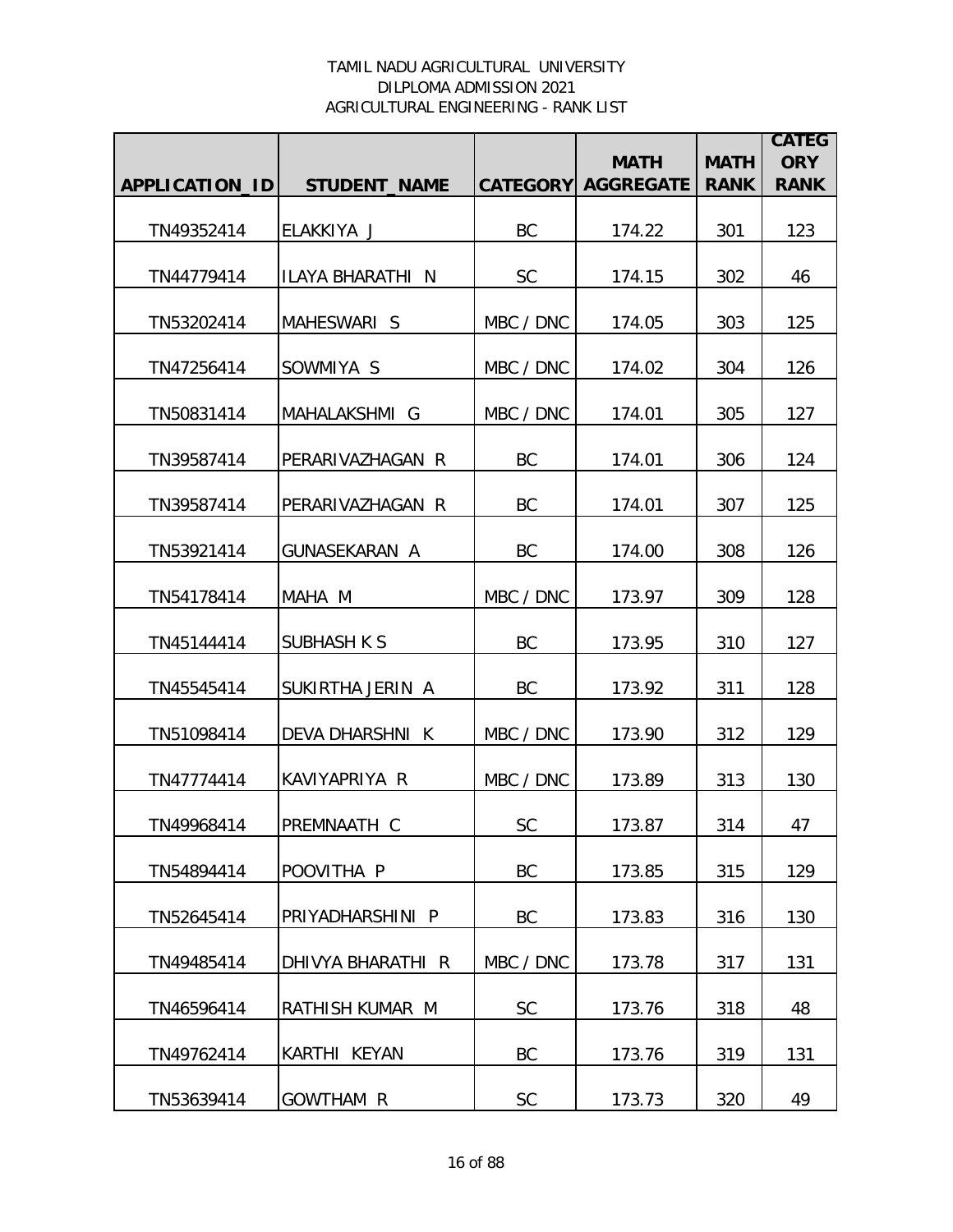|                |                                           |            |                                          |                            | <b>CATEG</b>              |
|----------------|-------------------------------------------|------------|------------------------------------------|----------------------------|---------------------------|
| APPLICATION_ID | <b>STUDENT_NAME</b>                       |            | <b>MATH</b><br><b>CATEGORY AGGREGATE</b> | <b>MATH</b><br><b>RANK</b> | <b>ORY</b><br><b>RANK</b> |
|                |                                           |            |                                          |                            |                           |
| TN45214414     | SELVA A                                   | BC         | 173.70                                   | 321                        | 132                       |
| TN50247414     | <b>BHUVANA K</b>                          | MBC / DNC  | 173.68                                   | 322                        | 132                       |
| TN53841414     | KAVINILAVU M                              | MBC / DNC  | 173.58                                   | 323                        | 133                       |
| TN47570414     | <b>KEERTHANA G</b>                        | <b>SCA</b> | 173.58                                   | 324                        | 3                         |
| TN48612414     | GEETHA V                                  | MBC / DNC  | 173.54                                   | 325                        | 134                       |
| TN47230414     | RAGASUDHA G                               | MBC / DNC  | 173.52                                   | 326                        | 135                       |
| TN43485414     | <b>MUTHU VIJAYA</b><br><b>RAGAVAN</b>     | MBC / DNC  | 173.50                                   | 327                        | 136                       |
| TN50385414     | SARANYA C                                 | <b>BC</b>  | 173.46                                   | 328                        | 133                       |
| TN49997414     | MUGUNTHAN M A                             | <b>BC</b>  | 173.44                                   | 329                        | 134                       |
| TN47631414     | <b>MOHANAPRIYA</b><br><b>KARUPPAIYA</b>   | <b>BC</b>  | 173.43                                   | 330                        | 135                       |
| TN48967414     | SELVAPRIYA G                              | MBC / DNC  | 173.34                                   | 331                        | 137                       |
| TN53228414     | <b>PHILOMIN</b><br><b>DEVADHARSHINI J</b> | BC         | 173.30                                   | 332                        | 136                       |
| TN54901414     | ATCHAYA A                                 | <b>SC</b>  | 173.28                                   | 333                        | 50                        |
| TN49451414     | SIVAPRIYA S                               | MBC / DNC  | 173.28                                   | 334                        | 138                       |
| TN53348414     | AKASH M                                   | SC         | 173.26                                   | 335                        | 51                        |
| TN48996414     | HAREESHKUMAR M                            | BC         | 173.26                                   | 336                        | 137                       |
| TN44640414     | SHAMILI KUMAR K                           | BC         | 173.25                                   | 337                        | 138                       |
| TN54696414     | RANJITHA G                                | MBC / DNC  | 173.25                                   | 338                        | 139                       |
| TN49973414     | MUKESHKANNAN M                            | MBC / DNC  | 173.19                                   | 339                        | 140                       |
| TN52298414     | HEMNANTH S                                | MBC / DNC  | 173.19                                   | 340                        | 141                       |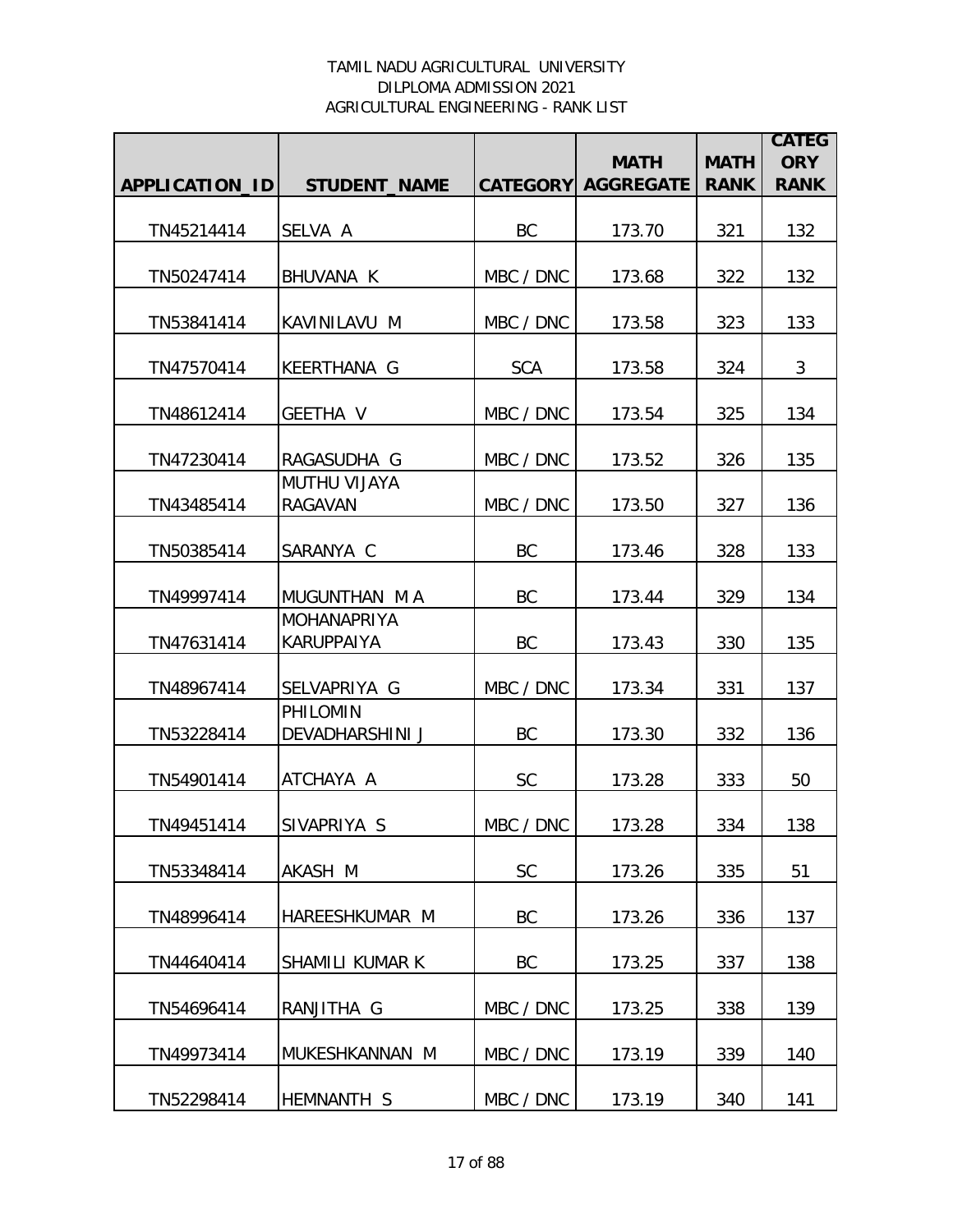|                |                           |                 |                                 |                            | <b>CATEG</b><br><b>ORY</b> |
|----------------|---------------------------|-----------------|---------------------------------|----------------------------|----------------------------|
| APPLICATION_ID | <b>STUDENT_NAME</b>       | <b>CATEGORY</b> | <b>MATH</b><br><b>AGGREGATE</b> | <b>MATH</b><br><b>RANK</b> | <b>RANK</b>                |
|                |                           |                 |                                 |                            |                            |
| TN50365414     | NIVETHA VENKATESAN        | <b>BC</b>       | 173.14                          | 341                        | 139                        |
| TN54623414     | AZHAGU NACHIYAR S         | MBC / DNC       | 173.14                          | 342                        | 142                        |
| TN54245414     | THIRU VASAGAM T           | BC              | 173.11                          | 343                        | 140                        |
| TN46981414     | PARKAVI P                 | BC              | 173.09                          | 344                        | 141                        |
| TN54867414     | THILAKRAJ D               | BC              | 173.09                          | 345                        | 142                        |
| TN49603414     | SAMYUKTHA K               | BC              | 173.09                          | 346                        | 143                        |
| TN49576414     | MAHALAKSHMI M             | <b>SC</b>       | 173.02                          | 347                        | 52                         |
| TN54571414     | MONIKA P                  | MBC / DNC       | 172.96                          | 348                        | 143                        |
| TN52191414     | YOGADHARSHINI M           | <b>BC</b>       | 172.94                          | 349                        | 144                        |
| TN51549414     | MUNEESWARAN N             | <b>BC</b>       | 172.93                          | 350                        | 145                        |
| TN50846414     | HARIPRIYA C               | MBC / DNC       | 172.88                          | 351                        | 144                        |
| TN51074414     | KAMALNATH V               | MBC / DNC       | 172.85                          | 352                        | 145                        |
| TN47887414     | RAJA R                    | MBC / DNC       | 172.84                          | 353                        | 146                        |
| TN51268414     | JINSEERA SAFRIN MARY<br>F | BC              | 172.76                          | 354                        | 146                        |
| TN49786414     | SHANMUGANATHAN S          | BC              | 172.75                          | 355                        | 147                        |
| TN53272414     | ENIYAVAN E                | BC              | 172.71                          | 356                        | 148                        |
| TN49663414     | MAHENDRAVARMAN M          | <b>BC</b>       | 172.68                          | 357                        | 149                        |
| TN54598414     | ABIRAMI R                 | MBC / DNC       | 172.67                          | 358                        | 147                        |
| TN51636414     | KAVYA M                   | <b>SC</b>       | 172.64                          | 359                        | 53                         |
| TN45739414     | KAVITHA SK                | BC              | 172.64                          | 360                        | 150                        |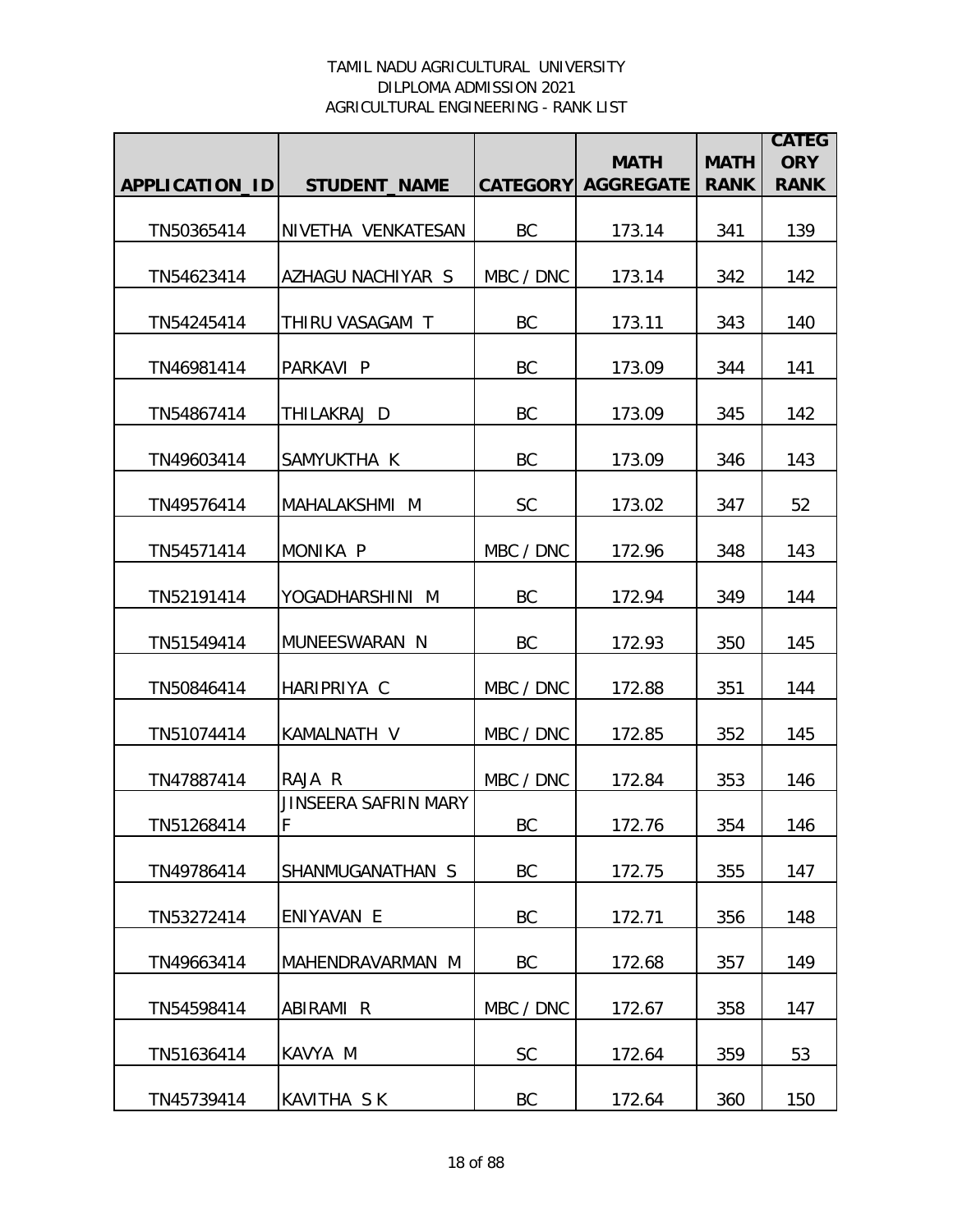|                |                     |            | <b>MATH</b>               | <b>MATH</b> | <b>CATEG</b><br><b>ORY</b> |
|----------------|---------------------|------------|---------------------------|-------------|----------------------------|
| APPLICATION_ID | <b>STUDENT NAME</b> |            | <b>CATEGORY AGGREGATE</b> | <b>RANK</b> | <b>RANK</b>                |
| TN48179414     | ABINESH S           | MBC / DNC  | 172.59                    | 361         | 148                        |
| TN55042414     | BHUVANESWARI P      | <b>SC</b>  | 172.59                    | 362         | 54                         |
| TN43816414     | SWETHA P            | MBC / DNC  | 172.58                    | 363         | 149                        |
| TN46101414     | KANIKA V            | <b>SC</b>  | 172.55                    | 364         | 55                         |
| TN47796414     | HARIPRIYAN C.S.     | MBC / DNC  | 172.54                    | 365         | 150                        |
| TN51960414     | RAMKUMAR D T        | MBC / DNC  | 172.54                    | 366         | 151                        |
| TN53169414     | SUTHI VIGASHINI D   | SC         | 172.50                    | 367         | 56                         |
| TN54468414     | LOGESHWARAN S       | BC         | 172.47                    | 368         | 151                        |
| TN54928414     | BHUVANESWARI M      | <b>SC</b>  | 172.39                    | 369         | 57                         |
| TN46171414     | ABITHA S            | <b>SC</b>  | 172.38                    | 370         | 58                         |
| TN54447414     | BALA S              | MBC / DNC  | 172.38                    | 371         | 152                        |
| TN45305414     | AHAMED BASHA R      | <b>BCM</b> | 172.38                    | 372         | 4                          |
| TN48794414     | BALAJI C            | <b>SC</b>  | 172.35                    | 373         | 59                         |
| TN52748414     | VARNIKA C           | MBC / DNC  | 172.32                    | 374         | 153                        |
| TN53540414     | JAYASHRI S          | MBC / DNC  | 172.32                    | 375         | 154                        |
| TN48176414     | PRAVIN KUMAR G      | MBC / DNC  | 172.30                    | 376         | 155                        |
| TN47811414     | RAJA GOBAL P        | MBC / DNC  | 172.29                    | 377         | 156                        |
| TN44286414     | PRABA M             | MBC / DNC  | 172.28                    | 378         | 157                        |
| TN46339414     | CELCIA R            | BC         | 172.25                    | 379         | 152                        |
| TN46129414     | GANGAIDEVI T        | MBC / DNC  | 172.21                    | 380         | 158                        |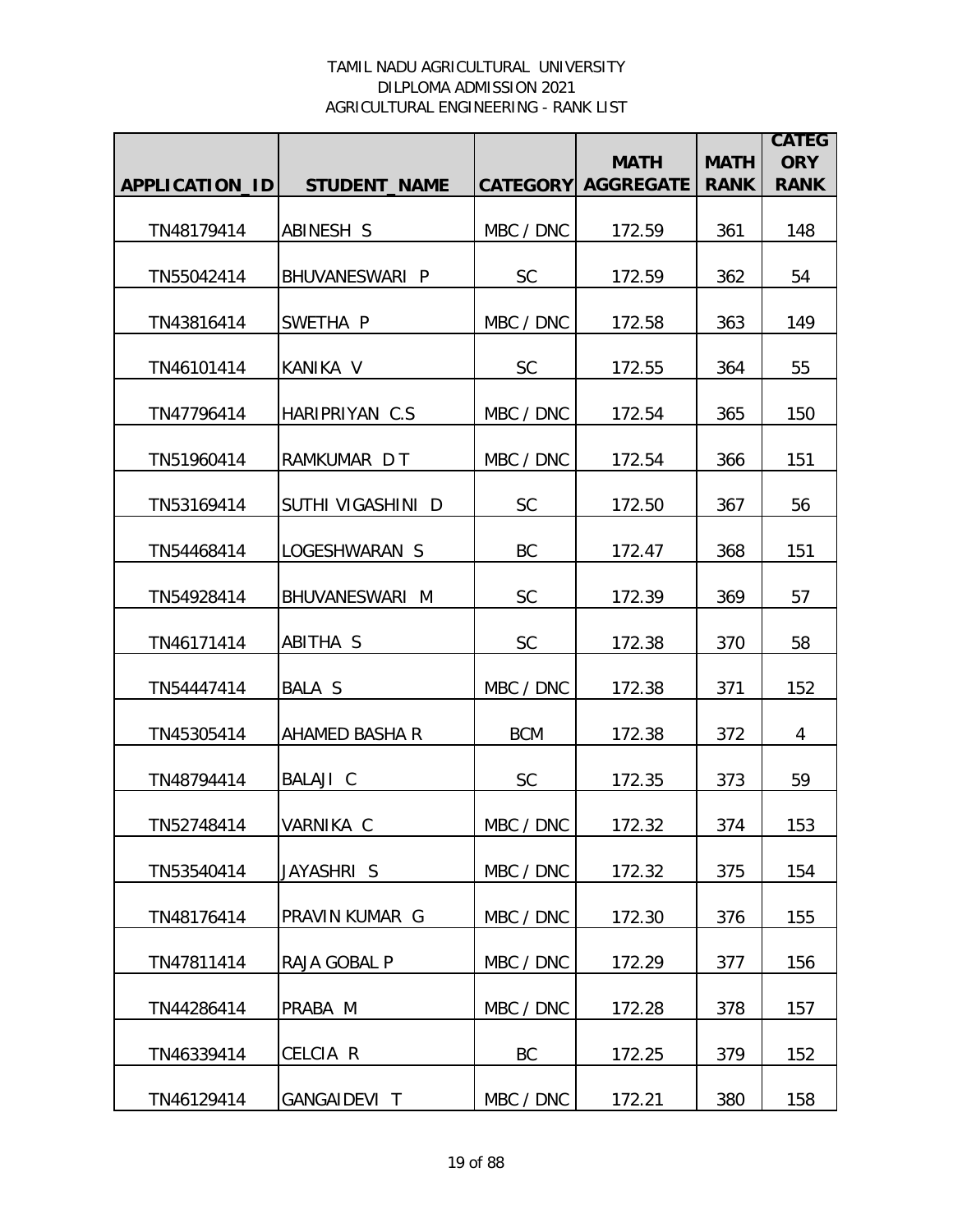|                |                           |            | <b>MATH</b>               | <b>MATH</b> | <b>CATEG</b><br><b>ORY</b> |
|----------------|---------------------------|------------|---------------------------|-------------|----------------------------|
| APPLICATION_ID | <b>STUDENT_NAME</b>       |            | <b>CATEGORY AGGREGATE</b> | <b>RANK</b> | <b>RANK</b>                |
| TN49411414     | JAYARUBINI M              | <b>SC</b>  | 172.21                    | 381         | 60                         |
| TN50032414     | SUVITHA R                 | <b>SC</b>  | 172.19                    | 382         | 61                         |
| TN50334414     | MOULI C                   | MBC / DNC  | 172.18                    | 383         | 159                        |
| TN49827414     | GAYATHIRI B               | MBC / DNC  | 172.18                    | 384         | 160                        |
| TN48266414     | POOJA M                   | <b>SC</b>  | 172.16                    | 385         | 62                         |
| TN46192414     | KAVYA PRIYA M             | BC         | 172.15                    | 386         | 153                        |
| TN54260414     | BHUVANESWARI S            | MBC / DNC  | 172.15                    | 387         | 161                        |
| TN54531414     | ROSHNA ASMI M.S.          | <b>BCM</b> | 172.09                    | 388         | 5                          |
| TN50502414     | <b>KESAVARAMAN S</b>      | <b>SCA</b> | 172.09                    | 389         | 4                          |
| TN49159414     | THULASI M                 | SC         | 172.07                    | 390         | 63                         |
| TN54530414     | SUMATHRA G                | BC         | 172.05                    | 391         | 154                        |
| TN51703414     | <b>BALA VIGNESHWARI P</b> | MBC / DNC  | 172.05                    | 392         | 162                        |
| TN50701414     | AARTHI S                  | MBC / DNC  | 172.04                    | 393         | 163                        |
| TN45085414     | KARUVENDHAN M             | <b>SC</b>  | 172.03                    | 394         | 64                         |
| TN48152414     | RAKSHITHA M               | <b>SC</b>  | 172.01                    | 395         | 65                         |
| TN53500414     | SUSMITHA A                | MBC / DNC  | 172.01                    | 396         | 164                        |
| TN54700414     | SURENDAR G                | MBC / DNC  | 171.99                    | 397         | 165                        |
| TN53720414     | KABIL P                   | MBC / DNC  | 171.96                    | 398         | 166                        |
| TN49704414     | SUDHAGAR T                | BC         | 171.87                    | 399         | 155                        |
| TN48324414     | MANOJ M                   | MBC / DNC  | 171.87                    | 400         | 167                        |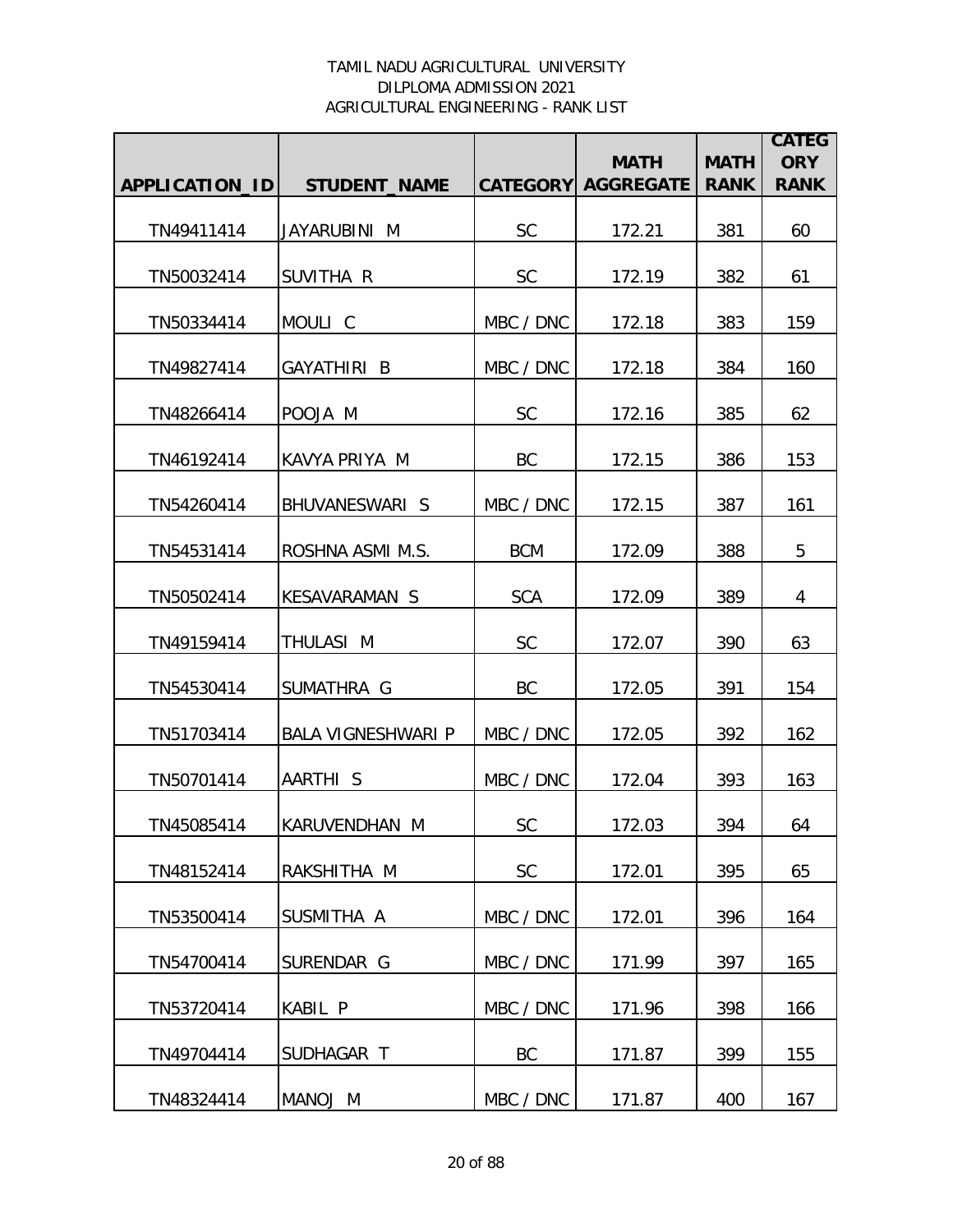|                |                          |           |                                          |                            | <b>CATEG</b>              |
|----------------|--------------------------|-----------|------------------------------------------|----------------------------|---------------------------|
| APPLICATION_ID | <b>STUDENT_NAME</b>      |           | <b>MATH</b><br><b>CATEGORY AGGREGATE</b> | <b>MATH</b><br><b>RANK</b> | <b>ORY</b><br><b>RANK</b> |
|                |                          |           |                                          |                            |                           |
| TN50548414     | LAVANYA M                | MBC / DNC | 171.87                                   | 401                        | 168                       |
| TN46419414     | SATHYA R                 | <b>SC</b> | 171.86                                   | 402                        | 66                        |
|                | <b>SUBHASHINI</b>        |           |                                          |                            |                           |
| TN43981414     | PRABAKARAN               | BC        | 171.86                                   | 403                        | 156                       |
| TN54998414     | MALATHI P                | <b>SC</b> | 171.85                                   | 404                        | 67                        |
| TN48656414     | PAVITHRA C               | MBC / DNC | 171.83                                   | 405                        | 169                       |
| TN53307414     | <b>KAVISKAR S</b>        | <b>SC</b> | 171.79                                   | 406                        | 68                        |
| TN50271414     | SRI SHANMUGA PRIYAN<br>M | MBC / DNC | 171.76                                   | 407                        | 170                       |
|                |                          |           |                                          |                            |                           |
| TN54800414     | JAYA P                   | MBC / DNC | 171.75                                   | 408                        | 171                       |
| TN54018414     | KAVIYA P                 | MBC / DNC | 171.75                                   | 409                        | 172                       |
| TN52874414     | PARAMESHWARAN J          | MBC / DNC | 171.73                                   | 410                        | 173                       |
| TN46335414     | THIRUMURUGAN K S         | <b>ST</b> | 171.64                                   | 411                        | 1                         |
| TN46439414     | MEENA S                  | MBC / DNC | 171.62                                   | 412                        | 174                       |
| TN45755414     | GAYATHRI V               | SC        | 171.59                                   | 413                        | 69                        |
| TN47720414     | <b>REGUL MARTIYER R</b>  | BC        | 171.53                                   | 414                        | 157                       |
| TN51485414     | PETRISIYA SHALOM M       | BC        | 171.50                                   | 415                        | 158                       |
| TN45511414     | VINITHA B                | MBC / DNC | 171.49                                   | 416                        | 175                       |
| TN49582414     | JEYAPAL V                | <b>BC</b> | 171.48                                   | 417                        | 159                       |
| TN51428414     | <b>VENGATESH P</b>       | BC        | 171.46                                   | 418                        | 160                       |
| TN49669414     | KANIMOZHI J              | MBC / DNC | 171.44                                   | 419                        | 176                       |
| TN54741414     | ARAVINTH P               | BC        | 171.43                                   | 420                        | 161                       |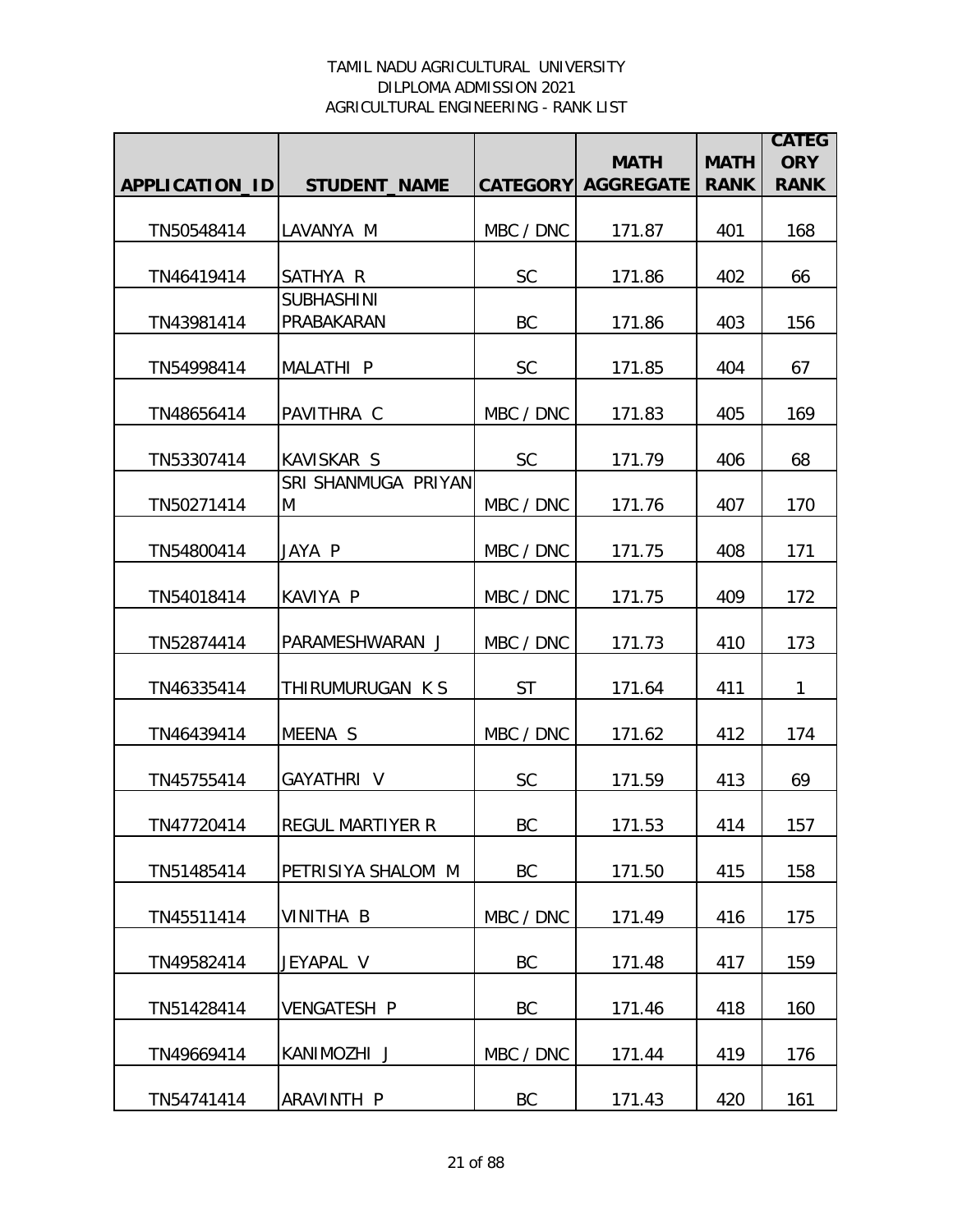|                |                       |           | <b>MATH</b>               | <b>MATH</b> | <b>CATEG</b><br><b>ORY</b> |
|----------------|-----------------------|-----------|---------------------------|-------------|----------------------------|
| APPLICATION_ID | <b>STUDENT_NAME</b>   |           | <b>CATEGORY AGGREGATE</b> | <b>RANK</b> | <b>RANK</b>                |
| TN51306414     | NANDHINI R            | <b>SC</b> | 171.41                    | 421         | 70                         |
| TN50352414     | ARSITHAA N            | MBC / DNC | 171.40                    | 422         | 177                        |
| TN45910414     | NANTHAKUMAR R         | MBC / DNC | 171.33                    | 423         | 178                        |
| TN53123414     | KARTHIKEYAN V         | MBC / DNC | 171.32                    | 424         | 179                        |
| TN50029414     | SAVITHA SRI M         | <b>SC</b> | 171.28                    | 425         | 71                         |
| TN46165414     | JEYASURYA J           | <b>SC</b> | 171.27                    | 426         | 72                         |
| TN44780414     | SAHANAA RM            | <b>SC</b> | 171.24                    | 427         | 73                         |
| TN53929414     | VARSHINI DEVI B       | SC        | 171.21                    | 428         | 74                         |
| TN54964414     | LOGESHWARAN C         | BC        | 171.19                    | 429         | 162                        |
| TN54401414     | DIVYA D               | BC        | 171.19                    | 430         | 163                        |
| TN44060414     | NAVEEN PANDIAN C      | BC        | 171.18                    | 431         | 164                        |
| TN53460414     | <b>BALABHARATHI S</b> | MBC / DNC | 171.18                    | 432         | 180                        |
| TN53154414     | SIVAPERUMAL M         | <b>SC</b> | 171.16                    | 433         | 75                         |
| TN53714414     | RAJASRI M             | BC        | 171.12                    | 434         | 165                        |
| TN52320414     | MANOJ K               | MBC / DNC | 171.11                    | 435         | 181                        |
| TN55046414     | PRIYANKA R            | <b>SC</b> | 171.11                    | 436         | 76                         |
| TN53497414     | SINEHA M              | <b>SC</b> | 171.08                    | 437         | 77                         |
| TN53946414     | SINEHA M              | SC        | 171.08                    | 438         | 78                         |
| TN54284414     | SANKARABASU P         | BC        | 171.05                    | 439         | 166                        |
| TN49369414     | SATHIYAMOORTHY M      | MBC / DNC | 171.03                    | 440         | 182                        |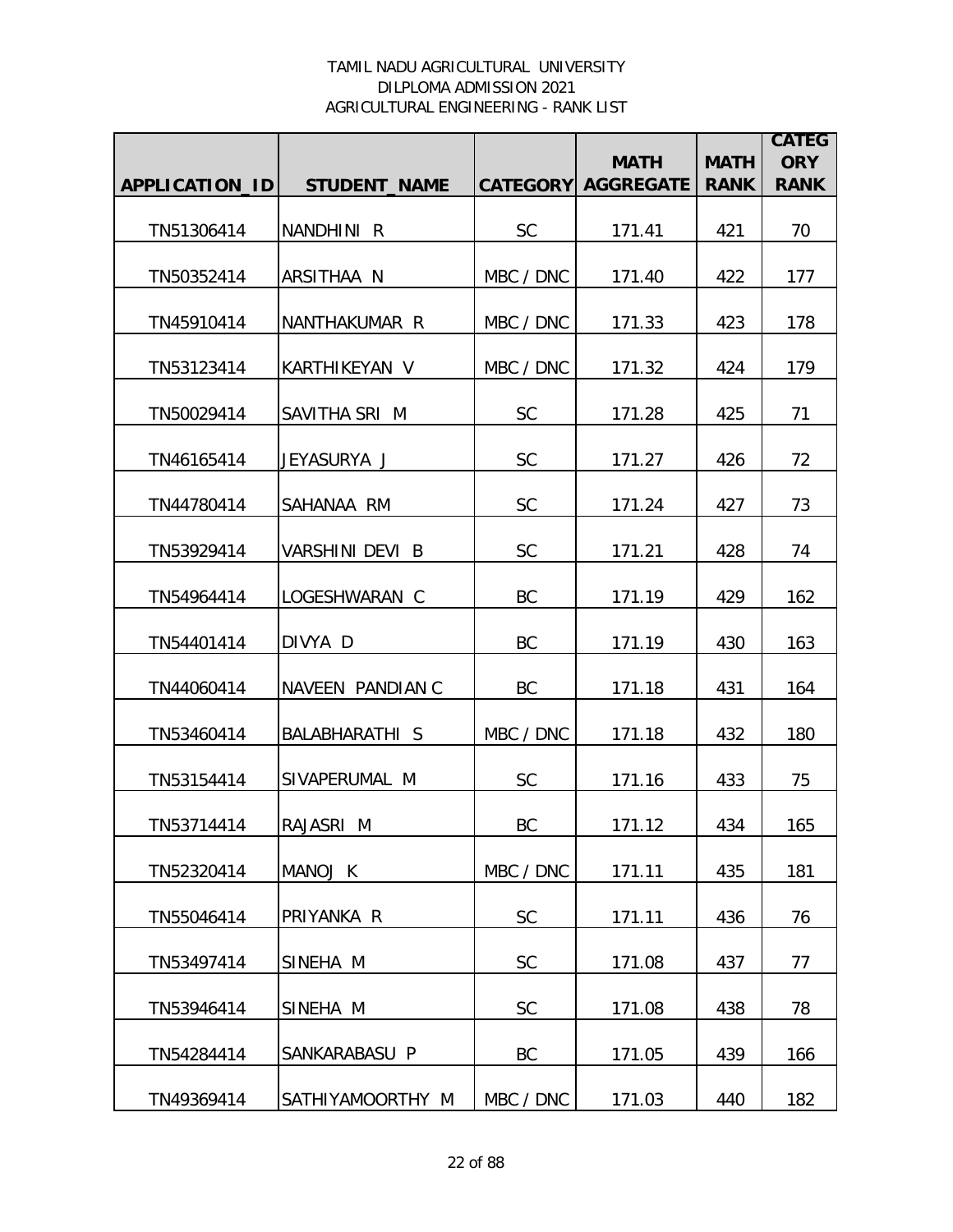|                |                     |           | <b>MATH</b>               | <b>MATH</b> | <b>CATEG</b><br><b>ORY</b> |
|----------------|---------------------|-----------|---------------------------|-------------|----------------------------|
| APPLICATION_ID | <b>STUDENT_NAME</b> |           | <b>CATEGORY AGGREGATE</b> | <b>RANK</b> | <b>RANK</b>                |
| TN53809414     | MANIKANDAN G        | BC        | 171.03                    | 441         | 167                        |
| TN44651414     | MANIKANDAN D        | BC        | 171.03                    | 442         | 168                        |
| TN44438414     | MANIRATNAM D        | <b>SC</b> | 171.03                    | 443         | 79                         |
| TN48813414     | PRIYA DHARSHINI R   | <b>SC</b> | 171.00                    | 444         | 80                         |
| TN54986414     | BHARATHI M          | MBC / DNC | 170.98                    | 445         | 183                        |
| TN54222414     | JANANI K            | <b>SC</b> | 170.98                    | 446         | 81                         |
| TN52642414     | DINESH A            | MBC / DNC | 170.92                    | 447         | 184                        |
| TN48033414     | RAMUTHAI M          | MBC / DNC | 170.90                    | 448         | 185                        |
| TN53700414     | HARISH A            | <b>BC</b> | 170.84                    | 449         | 169                        |
| TN53992414     | PRIYANGA V S        | BC        | 170.77                    | 450         | 170                        |
| TN53404414     | TRISHA A            | MBC / DNC | 170.76                    | 451         | 186                        |
| TN54944414     | YUVAN SANKAR G      | MBC / DNC | 170.75                    | 452         | 187                        |
| TN47909414     | SANDHIYA S          | BC        | 170.75                    | 453         | 171                        |
| TN48505414     | ISUDHARSAN S        | <b>SC</b> | 170.72                    | 454         | 82                         |
| TN54021414     | <b>KALPANA S</b>    | MBC / DNC | 170.71                    | 455         | 188                        |
| TN48989414     | ARUNKUMAR G         | <b>SC</b> | 170.68                    | 456         | 83                         |
| TN46346414     | SAKTHIVEL B         | BC        | 170.65                    | 457         | 172                        |
| TN49264414     | PONMANI R           | MBC / DNC | 170.65                    | 458         | 189                        |
| TN54054414     | HARITHA R           | <b>BC</b> | 170.64                    | 459         | 173                        |
| TN54702414     | KIRUTHIKA S         | MBC / DNC | 170.62                    | 460         | 190                        |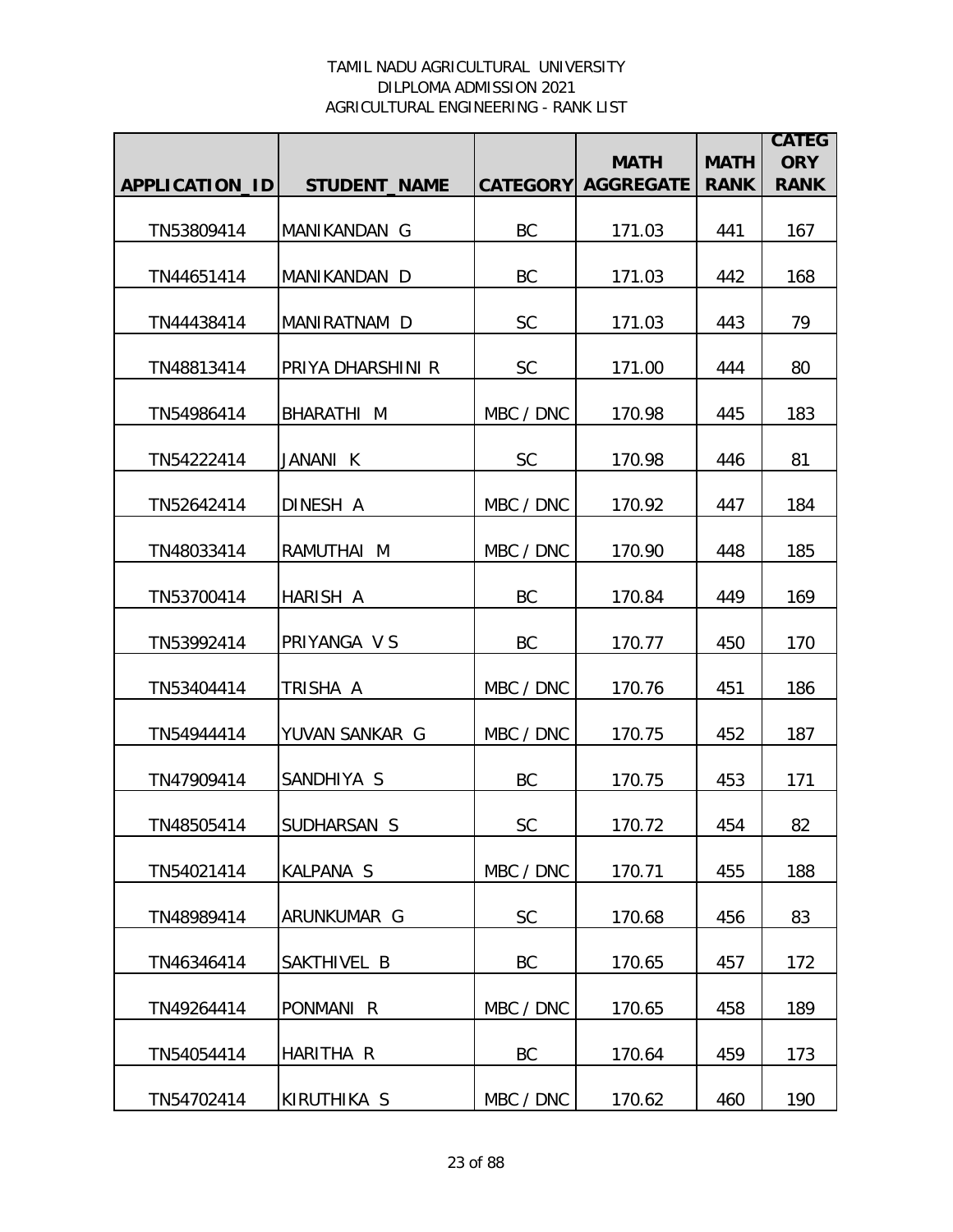|                |                     |                 | <b>MATH</b>      | <b>MATH</b> | <b>CATEG</b><br><b>ORY</b> |
|----------------|---------------------|-----------------|------------------|-------------|----------------------------|
| APPLICATION_ID | <b>STUDENT_NAME</b> | <b>CATEGORY</b> | <b>AGGREGATE</b> | <b>RANK</b> | <b>RANK</b>                |
| TN49642414     | ARUNA A             | MBC / DNC       | 170.56           | 461         | 191                        |
| TN45797414     | VINOTHINI S         | MBC / DNC       | 170.55           | 462         | 192                        |
| TN54597414     | MAHALAKSHMI K       | BC              | 170.50           | 463         | 174                        |
| TN45347414     | VASANTHAN E         | MBC / DNC       | 170.50           | 464         | 193                        |
| TN53533414     | PRIYADARSHINI G     | MBC / DNC       | 170.49           | 465         | 194                        |
| TN44212414     | HARIKRISHNA P       | BC              | 170.44           | 466         | 175                        |
| TN44816414     | HARIKRISHNA P       | BC              | 170.44           | 467         | 176                        |
| TN48842414     | AJITHA P            | <b>SC</b>       | 170.37           | 468         | 84                         |
| TN54855414     | VIDHYA HARINI K     | BC              | 170.33           | 469         | 177                        |
| TN44950414     | SUVKSHA S           | <b>SC</b>       | 170.33           | 470         | 85                         |
| TN44956414     | THIRUPUGAL S        | MBC / DNC       | 170.30           | 471         | 195                        |
| TN47988414     | DHAMODHARAN M       | <b>SC</b>       | 170.29           | 472         | 86                         |
| TN45897414     | <b>VINOTHINI K</b>  | BC              | 170.27           | 473         | 178                        |
| TN50774414     | YUVARANI S          | MBC / DNC       | 170.24           | 474         | 196                        |
| TN51552414     | MANIMOZHI D         | <b>SC</b>       | 170.16           | 475         | 87                         |
| TN44334414     | EMAYAVARAMBAN R     | MBC / DNC       | 170.15           | 476         | 197                        |
| TN51147414     | MARY JENIFER S      | BC              | 170.14           | 477         | 179                        |
| TN50481414     | SANTHOSHKUMAR K     | MBC / DNC       | 170.08           | 478         | 198                        |
| TN55033414     | RITHIKA S           | MBC / DNC       | 170.08           | 479         | 199                        |
| TN53971414     | MANJULA R           | MBC / DNC       | 170.06           | 480         | 200                        |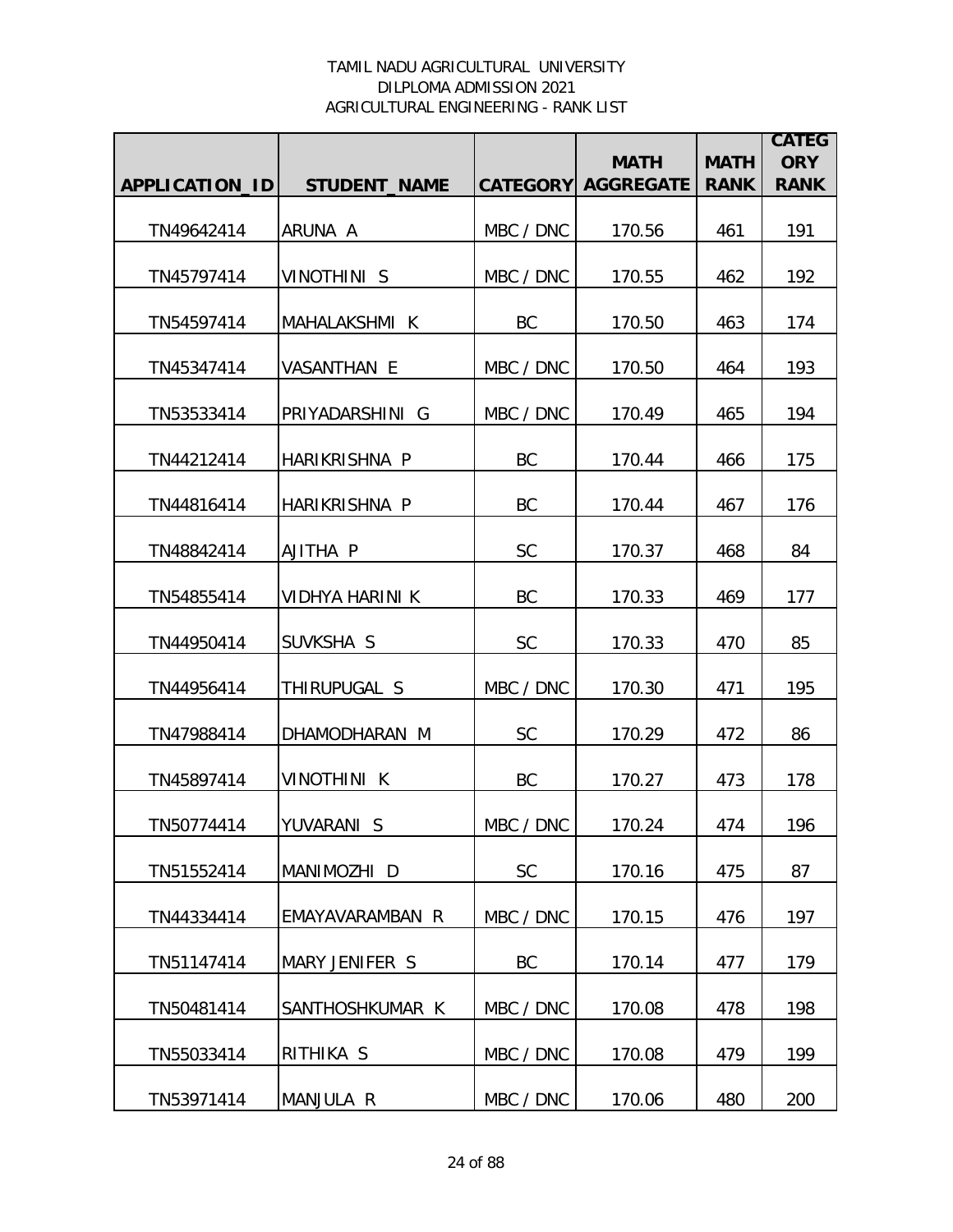|                |                     |           | <b>MATH</b>               | <b>MATH</b> | <b>CATEG</b><br><b>ORY</b> |
|----------------|---------------------|-----------|---------------------------|-------------|----------------------------|
| APPLICATION_ID | <b>STUDENT_NAME</b> |           | <b>CATEGORY AGGREGATE</b> | <b>RANK</b> | <b>RANK</b>                |
| TN50524414     | SANDHIYA T          | BC        | 170.05                    | 481         | 180                        |
| TN50203414     | MOUNIKA T           | MBC / DNC | 170.05                    | 482         | 201                        |
| TN46355414     | SANTHANA PANDIAN M  | BC        | 169.98                    | 483         | 181                        |
| TN53817414     | SIVARANJANI V       | MBC / DNC | 169.97                    | 484         | 202                        |
| TN53363414     | PREMKUMAR B         | <b>SC</b> | 169.96                    | 485         | 88                         |
| TN54656414     | TANUSRI K           | MBC / DNC | 169.90                    | 486         | 203                        |
| TN46811414     | BHARATH KANNA S     | BC        | 169.88                    | 487         | 182                        |
| TN50049414     | <b>BALU S</b>       | BC        | 169.87                    | 488         | 183                        |
| TN49858414     | JESIKHA V P         | BC        | 169.86                    | 489         | 184                        |
| TN54809414     | SHRIRAM M           | MBC / DNC | 169.85                    | 490         | 204                        |
| TN50988414     | PANDISELVI M        | MBC / DNC | 169.83                    | 491         | 205                        |
| TN50047414     | SREJUSHA G J        | BC        | 169.78                    | 492         | 185                        |
| TN49875414     | ARJUN A             | MBC / DNC | 169.76                    | 493         | 206                        |
| TN45812414     | ASHIKA SR           | BC        | 169.73                    | 494         | 186                        |
| TN54899414     | MOHANAPRIYA P J     | BC        | 169.73                    | 495         | 187                        |
| TN54005414     | KAMALAKANNAN R      | BC        | 169.73                    | 496         | 188                        |
| TN51311414     | NAVASREE N          | MBC / DNC | 169.70                    | 497         | 207                        |
| TN52963414     | PRAVESH JOSE V.     | BC        | 169.65                    | 498         | 189                        |
| TN44725414     | <b>MYTHILI KB</b>   | BC        | 169.64                    | 499         | 190                        |
| TN54663414     | PRIYA R             | SC        | 169.62                    | 500         | 89                         |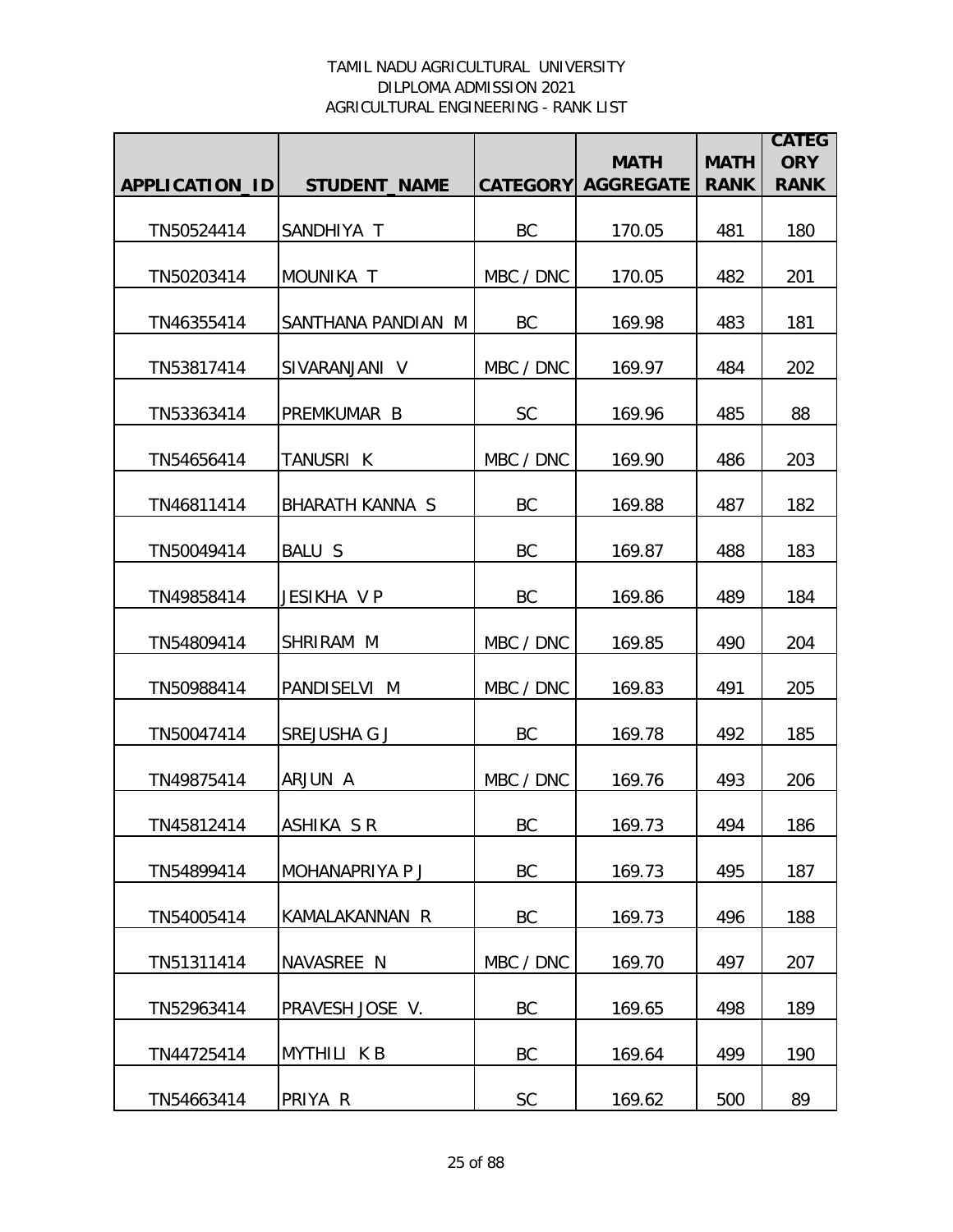|                |                                 |                 | <b>MATH</b>      | <b>MATH</b> | <b>CATEG</b><br><b>ORY</b> |
|----------------|---------------------------------|-----------------|------------------|-------------|----------------------------|
| APPLICATION_ID | <b>STUDENT_NAME</b>             | <b>CATEGORY</b> | <b>AGGREGATE</b> | <b>RANK</b> | <b>RANK</b>                |
| TN49562414     | JEYA SURYA R                    | MBC / DNC       | 169.58           | 501         | 208                        |
| TN49246414     | JAYASRIVARDHINI J               | <b>SC</b>       | 169.55           | 502         | 90                         |
| TN50728414     | PRIYADHARSHINI S                | BC              | 169.54           | 503         | 191                        |
| TN53888414     | HARINISHREE B                   | MBC / DNC       | 169.53           | 504         | 209                        |
| TN51091414     | SADHA SRIS                      | BC              | 169.53           | 505         | 192                        |
| TN53938414     | KHIRUBHANITHI B G               | MBC / DNC       | 169.50           | 506         | 210                        |
| TN54189414     | ARULMURUGAN<br><b>MURUGESAN</b> | <b>SC</b>       | 169.49           | 507         | 91                         |
| TN55006414     | JANANI G                        | SC              | 169.44           | 508         | 92                         |
| TN51893414     | MONISHA S                       | MBC / DNC       | 169.42           | 509         | 211                        |
| TN44824414     | DHANA SEKARAN                   | BC              | 169.41           | 510         | 193                        |
| TN50340414     | NIVETHIYA S                     | MBC / DNC       | 169.40           | 511         | 212                        |
| TN44282414     | SANKAR P                        | MBC / DNC       | 169.39           | 512         | 213                        |
| TN54825414     | SUBASHINI N                     | BC              | 169.36           | 513         | 194                        |
| TN48307414     | GANESH S                        | OC (General)    | 169.35           | 514         | 514                        |
| TN43590414     | KUMUDHA P                       | MBC / DNC       | 169.35           | 515         | 214                        |
| TN48171414     | VISALAN E                       | BC              | 169.34           | 516         | 195                        |
| TN52979414     | SUBHASRI N S                    | <b>SC</b>       | 169.33           | 517         | 93                         |
| TN51332414     | UDHAYABHARATHI S                | MBC / DNC       | 169.30           | 518         | 215                        |
| TN54199414     | GOGUL R                         | BC              | 169.29           | 519         | 196                        |
| TN48023414     | KALPANA KALPANA S               | BC              | 169.26           | 520         | 197                        |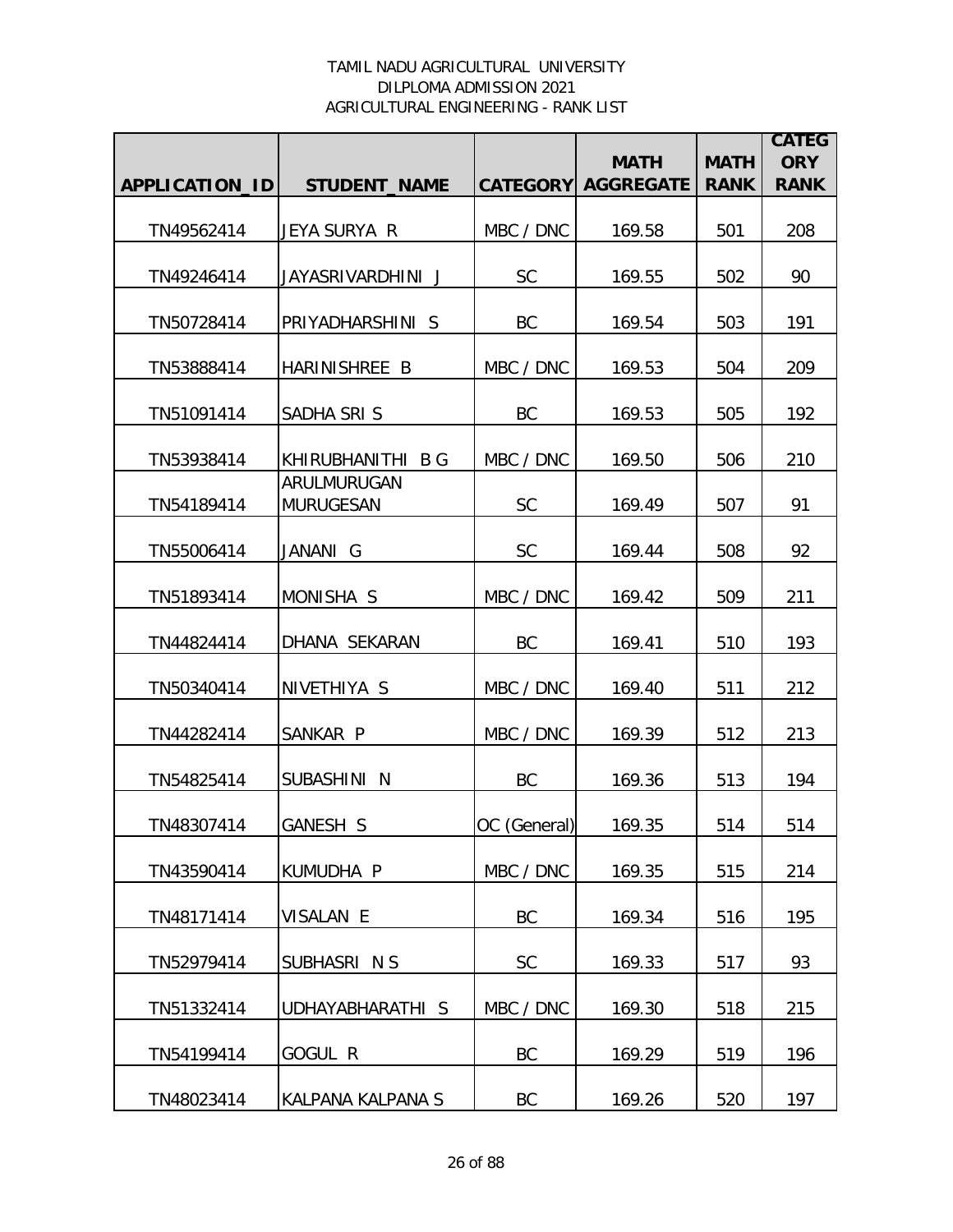|                |                                     |                 | <b>MATH</b>      | <b>MATH</b> | <b>CATEG</b><br><b>ORY</b> |
|----------------|-------------------------------------|-----------------|------------------|-------------|----------------------------|
| APPLICATION_ID | <b>STUDENT_NAME</b>                 | <b>CATEGORY</b> | <b>AGGREGATE</b> | <b>RANK</b> | <b>RANK</b>                |
| TN51166414     | ASHIKA C B                          | BC              | 169.26           | 521         | 198                        |
| TN51506414     | DHARSHINI R                         | MBC / DNC       | 169.24           | 522         | 216                        |
| TN45140414     | MOHANPRASATH C                      | MBC / DNC       | 169.14           | 523         | 217                        |
| TN49803414     | MANGAYARKARASI T                    | MBC / DNC       | 169.13           | 524         | 218                        |
| TN43922414     | MANISRAJA D                         | <b>SC</b>       | 169.12           | 525         | 94                         |
| TN46803414     | PRAGATHI S                          | <b>SC</b>       | 169.10           | 526         | 95                         |
| TN43337414     | NANDHA M                            | MBC / DNC       | 169.05           | 527         | 219                        |
| TN51571414     | SOORYA D                            | BC              | 169.05           | 528         | 199                        |
| TN54300414     | AJITH B                             | MBC / DNC       | 169.05           | 529         | 220                        |
| TN44235414     | <b>MOHAMMED SHEIK</b><br>ABDULLAH A | <b>BCM</b>      | 169.00           | 530         | 6                          |
| TN47381414     | <b>ARUN KUMAR V</b>                 | MBC / DNC       | 169.00           | 531         | 221                        |
| TN51794414     | PRIYA S                             | MBC / DNC       | 168.97           | 532         | 222                        |
| TN48797414     | VAISHNAVI V                         | BC              | 168.96           | 533         | 200                        |
| TN43773414     | SOWNDARYA R                         | <b>SC</b>       | 168.94           | 534         | 96                         |
| TN51560414     | KIRUTHIKA G                         | MBC / DNC       | 168.88           | 535         | 223                        |
| TN48460414     | AARTHI S                            | <b>SC</b>       | 168.88           | 536         | 97                         |
| TN49845414     | ILAIYABHARATHI M                    | <b>SCA</b>      | 168.87           | 537         | 5                          |
| TN53957414     | BHUVANA N                           | MBC / DNC       | 168.87           | 538         | 224                        |
| TN44633414     | BALAABIRAMI B                       | MBC / DNC       | 168.84           | 539         | 225                        |
| TN43975414     | SHAGEENA RAHAMATH<br>N              | <b>BCM</b>      | 168.83           | 540         | 7                          |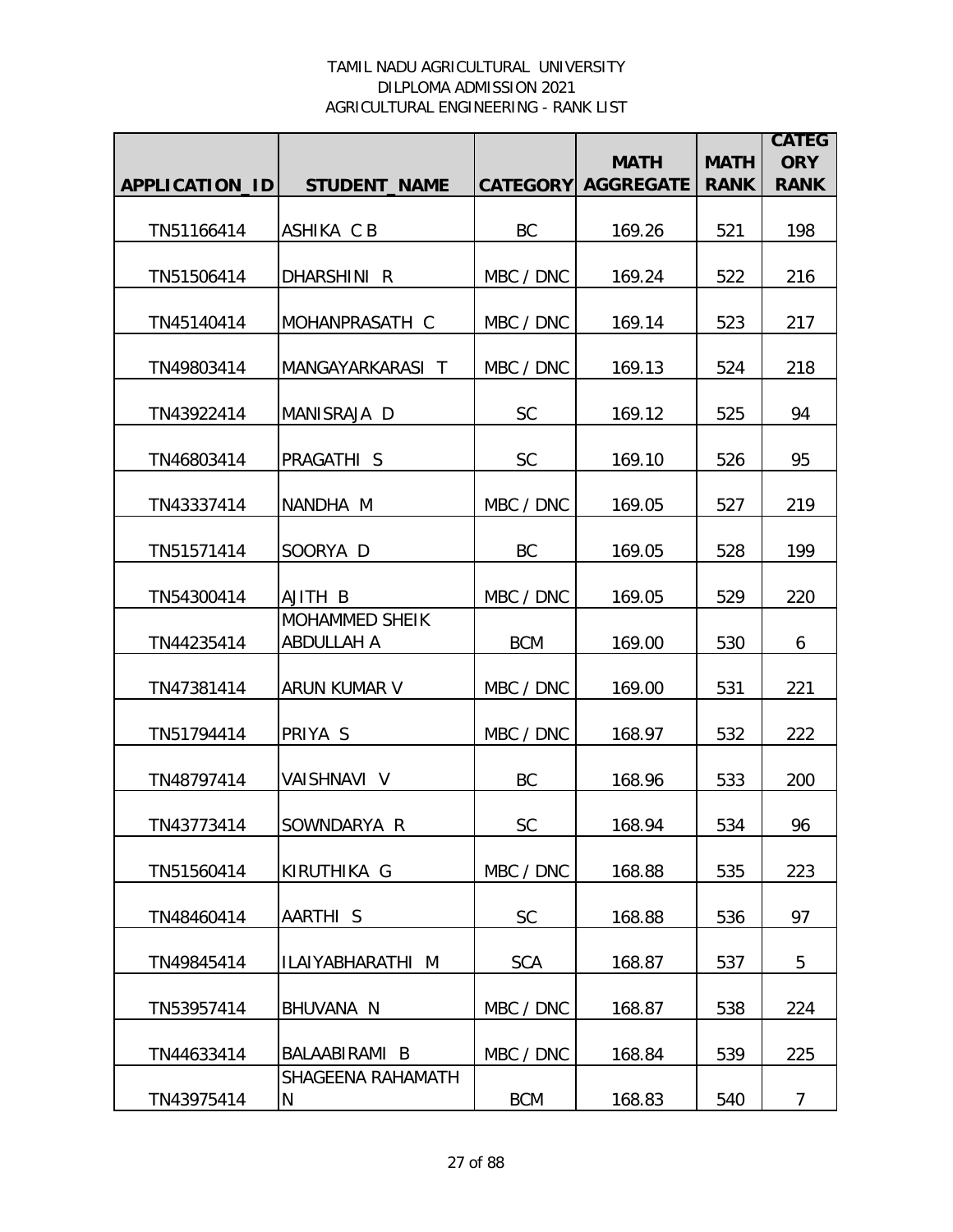|                       |                            |           | <b>MATH</b>               | <b>MATH</b> | <b>CATEG</b><br><b>ORY</b> |
|-----------------------|----------------------------|-----------|---------------------------|-------------|----------------------------|
| <b>APPLICATION ID</b> | <b>STUDENT_NAME</b>        |           | <b>CATEGORY AGGREGATE</b> | <b>RANK</b> | <b>RANK</b>                |
| TN51313414            | VISHNUPRIYA S              | BC        | 168.80                    | 541         | 201                        |
| TN52489414            | JOANS R                    | BC        | 168.78                    | 542         | 202                        |
| TN54289414            | AARTHI M                   | MBC / DNC | 168.78                    | 543         | 226                        |
| TN46251414            | RETSHANA K                 | <b>SC</b> | 168.77                    | 544         | 98                         |
| TN54126414            | NITHISH A                  | BC        | 168.75                    | 545         | 203                        |
| TN46140414            | SRINATH K                  | <b>SC</b> | 168.70                    | 546         | 99                         |
| TN4444414             | THIRUVENI T                | MBC / DNC | 168.68                    | 547         | 227                        |
| TN54102414            | ISHWARYA P                 | MBC / DNC | 168.67                    | 548         | 228                        |
| TN51496414            | SHARMILA K                 | BC        | 168.67                    | 549         | 204                        |
| TN53440414            | RAMYA S                    | BC        | 168.62                    | 550         | 205                        |
| TN53468414            | BHUVANESHWARI K            | MBC / DNC | 168.62                    | 551         | 229                        |
| TN47002414            | ARUN V                     | MBC / DNC | 168.57                    | 552         | 230                        |
| TN53033414            | DIVYA THARSHINI K          | BC        | 168.56                    | 553         | 206                        |
| TN53757414            | NANDHINI R                 | MBC / DNC | 168.55                    | 554         | 231                        |
| TN50616414            | TAMILVASANTH A             | <b>ST</b> | 168.53                    | 555         | $\overline{2}$             |
| TN54754414            | MUTHAMIZHAN M              | MBC / DNC | 168.50                    | 556         | 232                        |
| TN46135414            | RAJASELVAM S               | BC        | 168.49                    | 557         | 207                        |
| TN49160414            | SHARMILA S                 | MBC / DNC | 168.49                    | 558         | 233                        |
| TN52602414            | KAVIN ATCHAYA<br>KANTHAM G | <b>SC</b> | 168.42                    | 559         | 100                        |
| TN55043414            | HEMALATHA M                | MBC / DNC | 168.41                    | 560         | 234                        |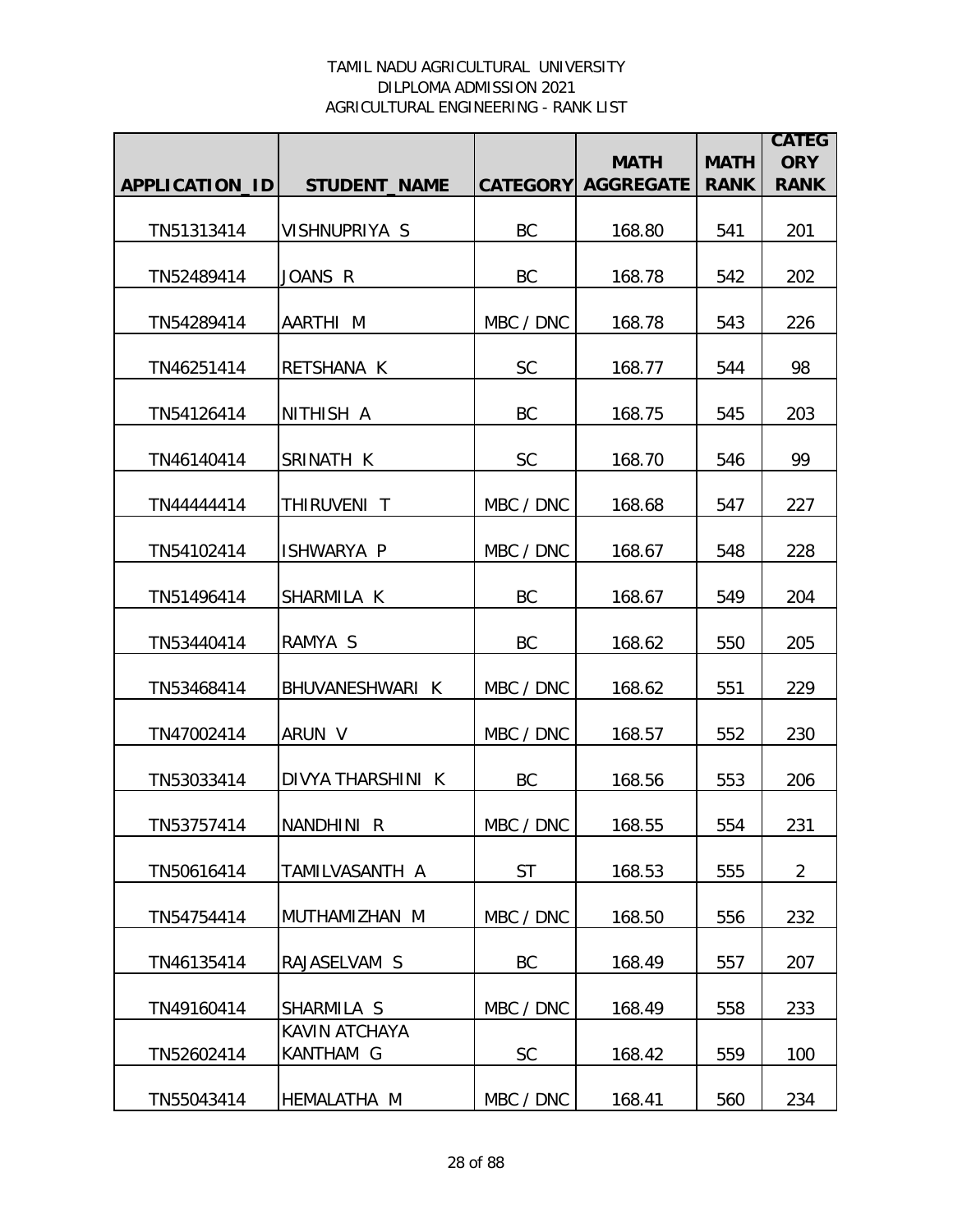|                |                         |           | <b>MATH</b>               | <b>MATH</b> | <b>CATEG</b><br><b>ORY</b> |
|----------------|-------------------------|-----------|---------------------------|-------------|----------------------------|
| APPLICATION_ID | <b>STUDENT_NAME</b>     |           | <b>CATEGORY AGGREGATE</b> | <b>RANK</b> | <b>RANK</b>                |
| TN44971414     | NANDHINI G              | MBC / DNC | 168.41                    | 561         | 235                        |
| TN45255414     | JANAKIRAMAN U           | MBC / DNC | 168.34                    | 562         | 236                        |
| TN45626414     | VIGNESH RAJA T          | BC        | 168.33                    | 563         | 208                        |
| TN53422414     | JAYAPRIYA P             | MBC / DNC | 168.33                    | 564         | 237                        |
| TN48973414     | JEYACHITRA V            | MBC / DNC | 168.27                    | 565         | 238                        |
| TN54232414     | <b>VILPIN PREETHI K</b> | BC        | 168.25                    | 566         | 209                        |
| TN52379414     | THIRISHA S              | MBC / DNC | 168.19                    | 567         | 239                        |
| TN44877414     | ABINASH V.R             | BC        | 168.19                    | 568         | 210                        |
| TN54203414     | PUSHPA A                | MBC / DNC | 168.17                    | 569         | 240                        |
| TN49829414     | THINEKA N               | BC        | 168.10                    | 570         | 211                        |
| TN53323414     | MADHAN KUMAR L          | <b>SC</b> | 168.10                    | 571         | 101                        |
| TN47989414     | ESWARAN K               | MBC / DNC | 168.07                    | 572         | 241                        |
| TN46645414     | SIVARANJANI S           | MBC / DNC | 168.00                    | 573         | 242                        |
| TN53663414     | MAHESHWARI R            | BC.       | 167.99                    | 574         | 212                        |
| TN54410414     | BALAJI I                | BC        | 167.98                    | 575         | 213                        |
| TN54655414     | ESWARAPANDIYAN C        | MBC / DNC | 167.98                    | 576         | 243                        |
| TN50767414     | SAHANA BARKAVI I        | <b>SC</b> | 167.98                    | 577         | 102                        |
| TN44907414     | SRI DHAR R              | MBC / DNC | 167.97                    | 578         | 244                        |
| TN46821414     | GOPINATH B              | MBC / DNC | 167.96                    | 579         | 245                        |
| TN46379414     | ARUL GURU PRAKASH T     | BC        | 167.90                    | 580         | 214                        |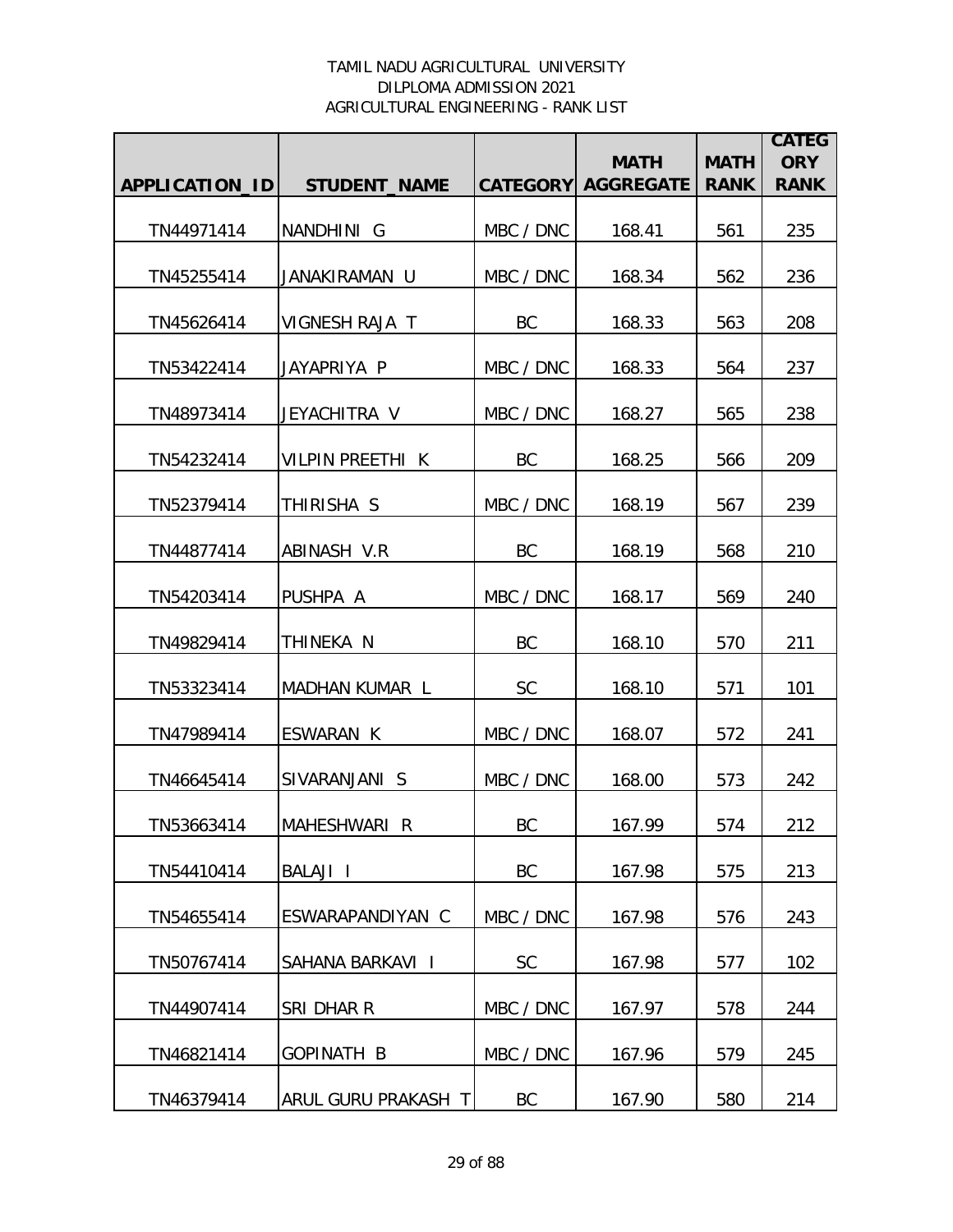|                |                          |              |                                          |                            | <b>CATEG</b>              |
|----------------|--------------------------|--------------|------------------------------------------|----------------------------|---------------------------|
| APPLICATION_ID | <b>STUDENT_NAME</b>      |              | <b>MATH</b><br><b>CATEGORY AGGREGATE</b> | <b>MATH</b><br><b>RANK</b> | <b>ORY</b><br><b>RANK</b> |
|                |                          |              |                                          |                            |                           |
| TN46081414     | <b>GUIN JUNO REENA S</b> | BC           | 167.88                                   | 581                        | 215                       |
| TN51800414     | SUMATHI T                | <b>SC</b>    | 167.87                                   | 582                        | 103                       |
| TN46168414     | PUSHPA M                 | BC           | 167.87                                   | 583                        | 216                       |
| TN44470414     | PREMA DEVI S             | BC           | 167.85                                   | 584                        | 217                       |
| TN49878414     | VISHNUVARTHAN E          | <b>SC</b>    | 167.84                                   | 585                        | 104                       |
| TN50978414     | PAVITHRA D               | MBC / DNC    | 167.81                                   | 586                        | 246                       |
| TN47326414     | ABARNA R                 | MBC / DNC    | 167.81                                   | 587                        | 247                       |
| TN53450414     | <b>KARTHIKA B</b>        | MBC / DNC    | 167.80                                   | 588                        | 248                       |
| TN46079414     | VINOTH N                 | MBC / DNC    | 167.77                                   | 589                        | 249                       |
| TN53616414     | RAJSUMAN R               | MBC / DNC    | 167.76                                   | 590                        | 250                       |
| TN44486414     | <b>MUTHU LAKSHMI A</b>   | <b>SC</b>    | 167.74                                   | 591                        | 105                       |
| TN47690414     | ARIVOLI S                | MBC / DNC    | 167.73                                   | 592                        | 251                       |
| TN50622414     | NITHISH R                | MBC / DNC    | 167.73                                   | 593                        | 252                       |
| TN48021414     | KIRUTHIGA V              | BC           | 167.62                                   | 594                        | 218                       |
| TN52430414     | <b>KASTHURI M</b>        | OC (General) | 167.61                                   | 595                        | 595                       |
| TN51082414     | GOMATHI S                | <b>SC</b>    | 167.58                                   | 596                        | 106                       |
| TN54009414     | CYRIL DEEPTHI A          | BC           | 167.58                                   | 597                        | 219                       |
| TN49424414     | AMIRTHA M                | BC           | 167.57                                   | 598                        | 220                       |
| TN53293414     | ARTHI D                  | SC           | 167.51                                   | 599                        | 107                       |
| TN44624414     | RAJARAJESWARI K          | MBC / DNC    | 167.50                                   | 600                        | 253                       |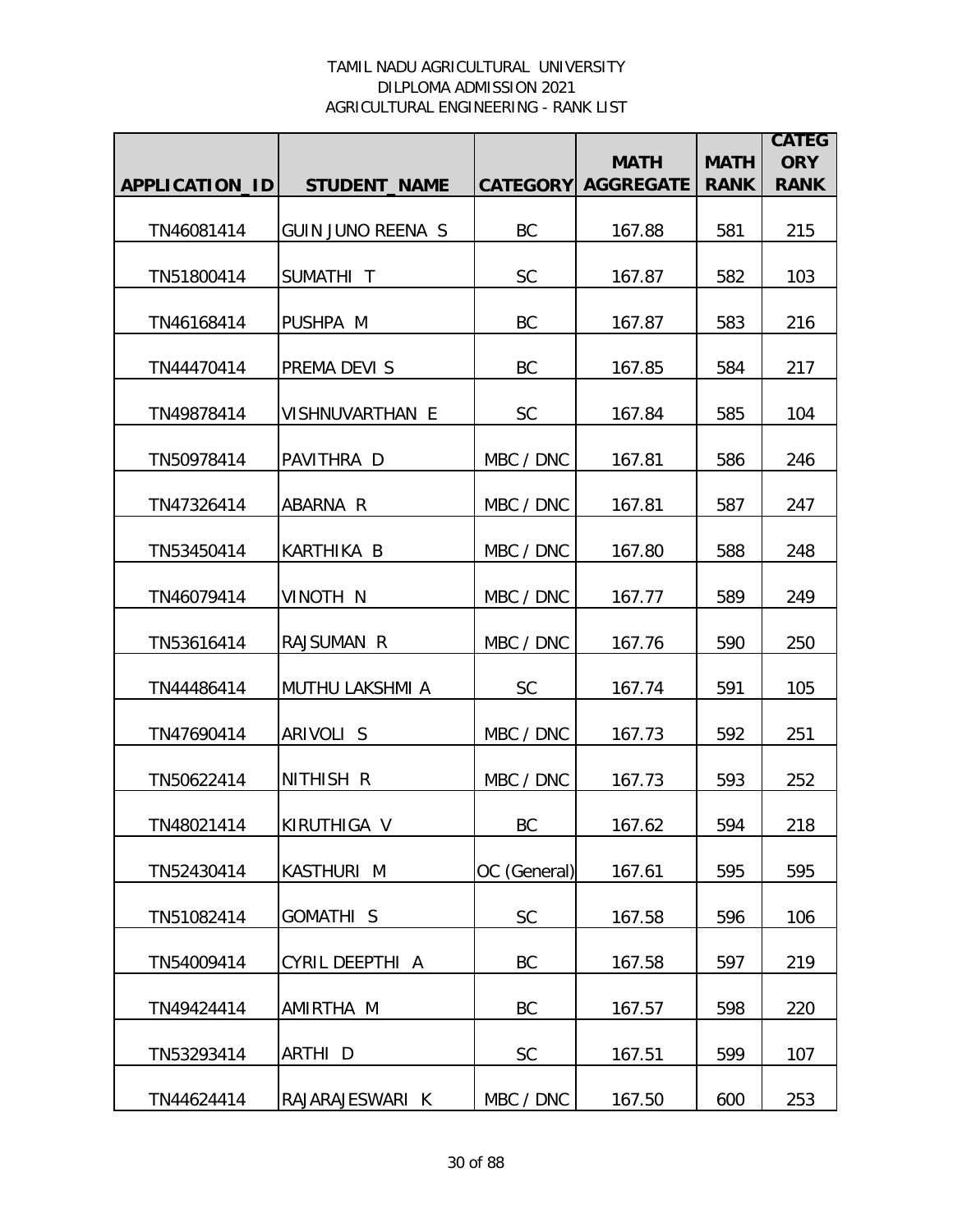|                |                       |            | <b>MATH</b>               | <b>MATH</b> | <b>CATEG</b><br><b>ORY</b> |
|----------------|-----------------------|------------|---------------------------|-------------|----------------------------|
| APPLICATION_ID | <b>STUDENT_NAME</b>   |            | <b>CATEGORY AGGREGATE</b> | <b>RANK</b> | <b>RANK</b>                |
| TN54290414     | ATCHAYA A             | MBC / DNC  | 167.47                    | 601         | 254                        |
| TN51562414     | ARUNPANDI K           | <b>SC</b>  | 167.47                    | 602         | 108                        |
| TN50752414     | MOHANA P              | BC         | 167.46                    | 603         | 221                        |
| TN43547414     | ATHEESWARAN S         | BC         | 167.45                    | 604         | 222                        |
| TN44298414     | AMARNATH A            | MBC / DNC  | 167.44                    | 605         | 255                        |
| TN43427414     | <b>NITISH KUMAR S</b> | <b>BC</b>  | 167.35                    | 606         | 223                        |
| TN43427414     | <b>NITISH KUMAR S</b> | <b>BC</b>  | 167.35                    | 607         | 224                        |
| TN53646414     | VIKRAM D              | <b>BC</b>  | 167.35                    | 608         | 225                        |
| TN54147414     | DHIVYA BHARATHI V     | BC         | 167.30                    | 609         | 226                        |
| TN54870414     | YUVASRI.S S           | BC         | 167.30                    | 610         | 227                        |
| TN50983414     | SURENTHIRAN M         | BC         | 167.30                    | 611         | 228                        |
| TN48833414     | CHITHRALINGAM A       | <b>SC</b>  | 167.28                    | 612         | 109                        |
| TN47933414     | GAYATHRI K            | MBC / DNC  | 167.27                    | 613         | 256                        |
| TN50320414     | KIRAN VISHNU D        | MBC / DNC  | 167.27                    | 614         | 257                        |
| TN46589414     | <b>KEERTHI P</b>      | BC         | 167.22                    | 615         | 229                        |
| TN46773414     | YASODHA M             | BC         | 167.21                    | 616         | 230                        |
| TN53785414     | <b>KEYCINI A</b>      | BC         | 167.11                    | 617         | 231                        |
| TN54981414     | <b>BABUKUMAR V</b>    | <b>SCA</b> | 167.10                    | 618         | 6                          |
| TN54283414     | NAVEENKUMAR N         | SC         | 167.10                    | 619         | 110                        |
| TN53693414     | RAJKUMAR A            | SC         | 167.08                    | 620         | 111                        |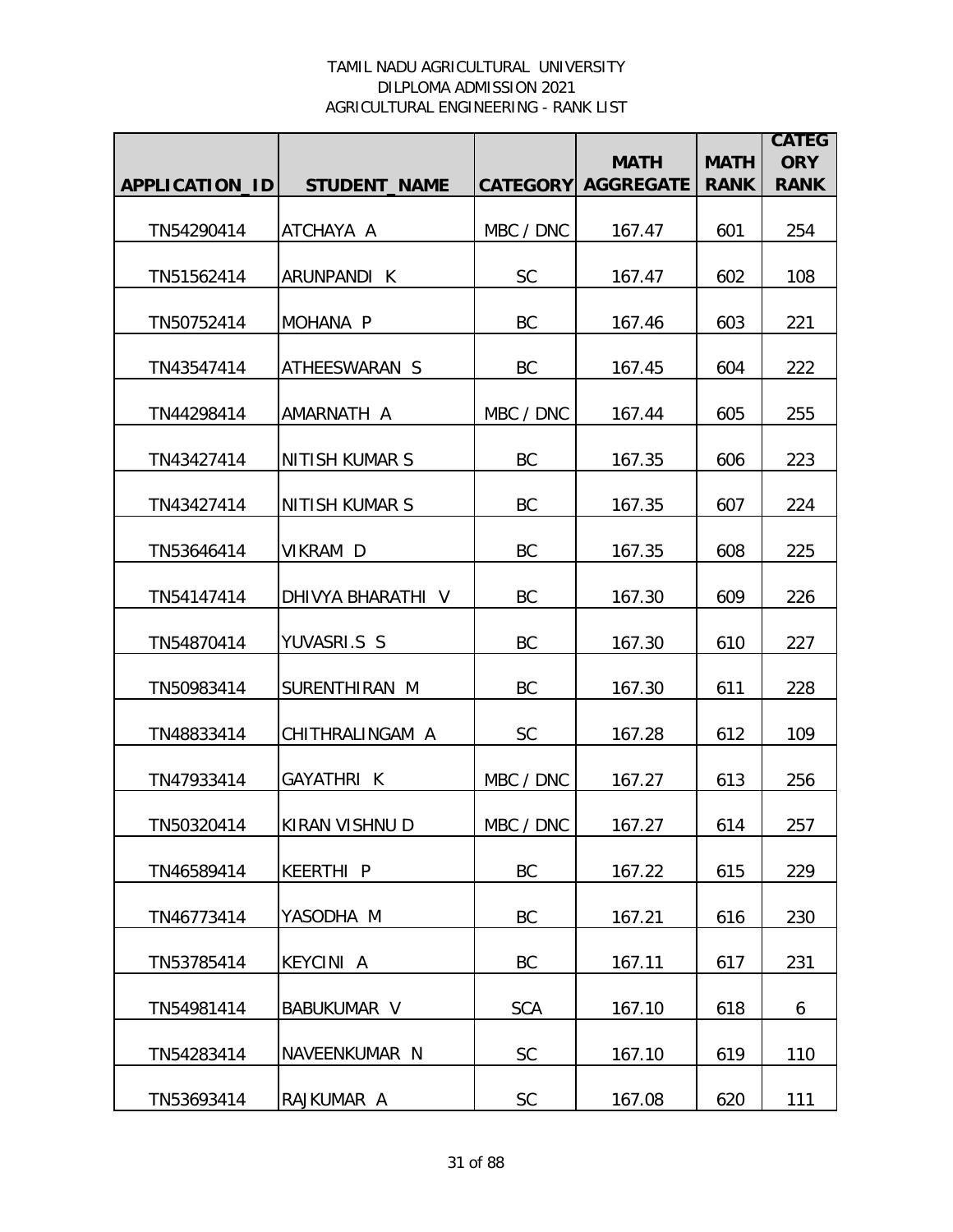|                |                      |                 | <b>MATH</b>      | <b>MATH</b> | <b>CATEG</b><br><b>ORY</b> |
|----------------|----------------------|-----------------|------------------|-------------|----------------------------|
| APPLICATION_ID | <b>STUDENT_NAME</b>  | <b>CATEGORY</b> | <b>AGGREGATE</b> | <b>RANK</b> | <b>RANK</b>                |
| TN53692414     | <b>GANESAN A</b>     | <b>SC</b>       | 167.08           | 621         | 112                        |
| TN46930414     | MARY VERGINIYA L     | BC              | 167.04           | 622         | 232                        |
| TN52703414     | RUTHIKA M            | BC              | 167.01           | 623         | 233                        |
| TN48411414     | DHARANIKA M          | BC              | 167.00           | 624         | 234                        |
| TN50526414     | CHARULATHA P         | <b>SC</b>       | 167.00           | 625         | 113                        |
| TN46017414     | KALAIMATHI V         | <b>SCA</b>      | 166.97           | 626         | $\overline{7}$             |
| TN54229414     | GANGADEVI T          | MBC / DNC       | 166.96           | 627         | 258                        |
| TN47295414     | JERLIN MOULIYA N     | BC              | 166.95           | 628         | 235                        |
| TN45858414     | DHIVYA T             | BC              | 166.94           | 629         | 236                        |
| TN54463414     | RIZWAN M             | <b>BCM</b>      | 166.92           | 630         | 8                          |
| TN54211414     | VIJAYA LEKSHMI A     | BC              | 166.92           | 631         | 237                        |
| TN49654414     | VISVANITHA A         | <b>SC</b>       | 166.90           | 632         | 114                        |
| TN43978414     | ANJALI J             | <b>SC</b>       | 166.89           | 633         | 115                        |
| TN47167414     | KARPAKAM J           | BC              | 166.87           | 634         | 238                        |
| TN49934414     | ANUSREE N            | <b>SC</b>       | 166.85           | 635         | 116                        |
| TN44594414     | MOUNICA R            | BC              | 166.82           | 636         | 239                        |
| TN53547414     | <b>GOKULKANNAN P</b> | MBC / DNC       | 166.73           | 637         | 259                        |
| TN48276414     | SANJAY S             | MBC / DNC       | 166.71           | 638         | 260                        |
| TN50891414     | SATHEESBABU R        | BC              | 166.70           | 639         | 240                        |
| TN54727414     | SRIDHARAN R          | MBC / DNC       | 166.68           | 640         | 261                        |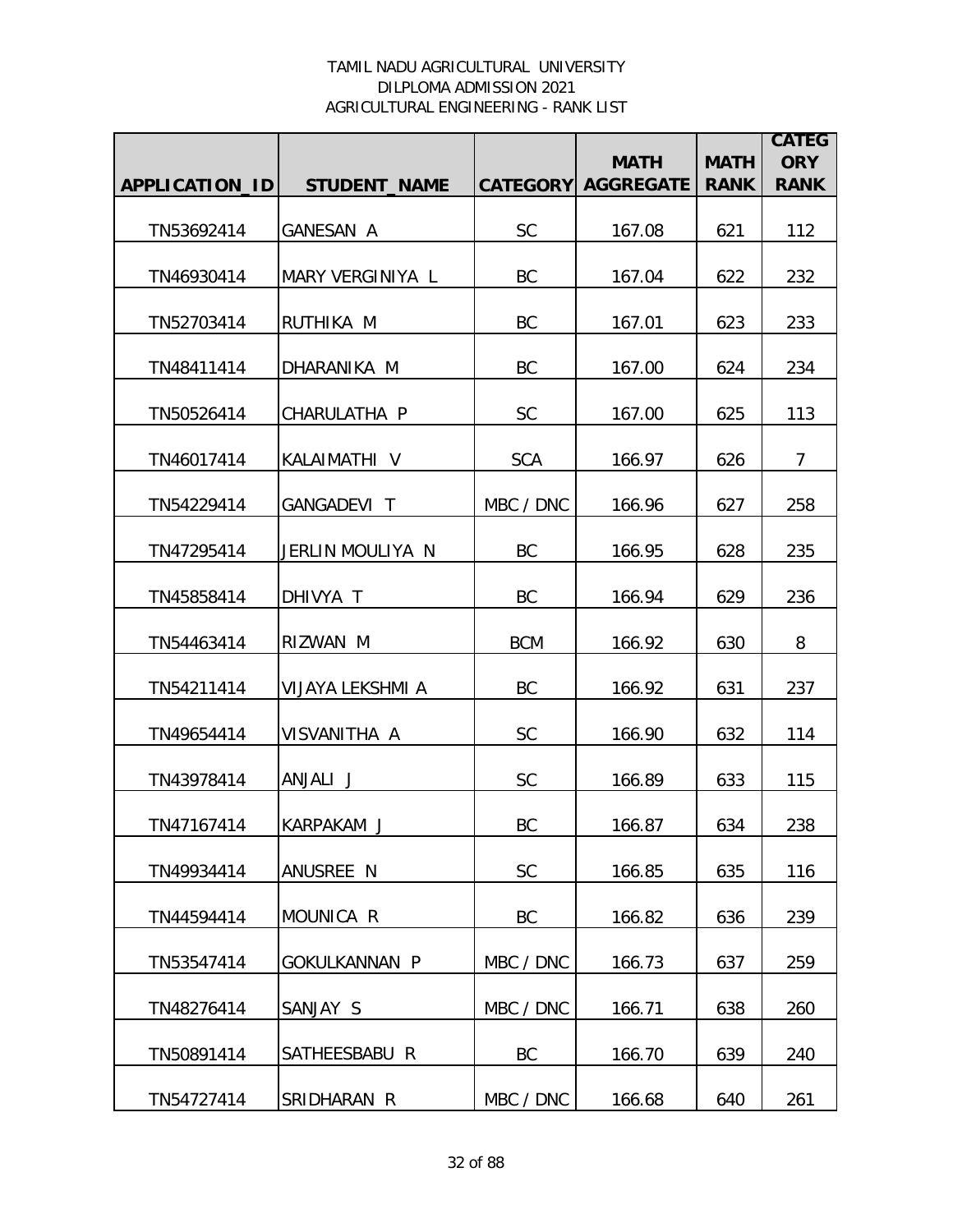|                |                                |                 |                                 |                            | <b>CATEG</b>              |
|----------------|--------------------------------|-----------------|---------------------------------|----------------------------|---------------------------|
| APPLICATION_ID | <b>STUDENT_NAME</b>            | <b>CATEGORY</b> | <b>MATH</b><br><b>AGGREGATE</b> | <b>MATH</b><br><b>RANK</b> | <b>ORY</b><br><b>RANK</b> |
|                |                                |                 |                                 |                            |                           |
| TN52956414     | VISALINI G                     | BC              | 166.67                          | 641                        | 241                       |
| TN54034414     | SANAKYA K                      | <b>SC</b>       | 166.67                          | 642                        | 117                       |
| TN46772414     | PAVITHRA R                     | BC              | 166.66                          | 643                        | 242                       |
| TN44713414     | HARIKRISHNAN G                 | BC              | 166.60                          | 644                        | 243                       |
| TN53530414     | NAVEETHA M                     | MBC / DNC       | 166.53                          | 645                        | 262                       |
| TN54601414     | SUBHA A                        | MBC / DNC       | 166.53                          | 646                        | 263                       |
| TN46136414     | INDHUMATHI S                   | BC              | 166.51                          | 647                        | 244                       |
| TN54673414     | SINDHU BHARATHI M              | MBC / DNC       | 166.51                          | 648                        | 264                       |
| TN48735414     | THAMARAIKANI A                 | <b>BC</b>       | 166.50                          | 649                        | 245                       |
| TN54048414     | GIRINA S                       | SC              | 166.50                          | 650                        | 118                       |
| TN50690414     | NALAN K                        | <b>SC</b>       | 166.44                          | 651                        | 119                       |
| TN51083414     | SANGEETHA K                    | MBC / DNC       | 166.39                          | 652                        | 265                       |
| TN54709414     | PRIYADHARSHINI R               | BC              | 166.35                          | 653                        | 246                       |
| TN53284414     | <b>PRAVEEN S</b>               | MBC / DNC       | 166.32                          | 654                        | 266                       |
| TN50954414     | KIRUTHIKA D                    | MBC / DNC       | 166.24                          | 655                        | 267                       |
| TN51418414     | <b>KARTHIK E</b>               | MBC / DNC       | 166.22                          | 656                        | 268                       |
| TN49862414     | ABITHA R                       | <b>SC</b>       | 166.19                          | 657                        | 120                       |
| TN46453414     | KAMESHKUMAR K                  | MBC / DNC       | 166.16                          | 658                        | 269                       |
| TN54321414     | <b>THARSHINI</b><br>THANGASAMY | MBC / DNC       | 166.16                          | 659                        | 270                       |
| TN53896414     | KATHIRAVAN K                   | MBC / DNC       | 166.15                          | 660                        | 271                       |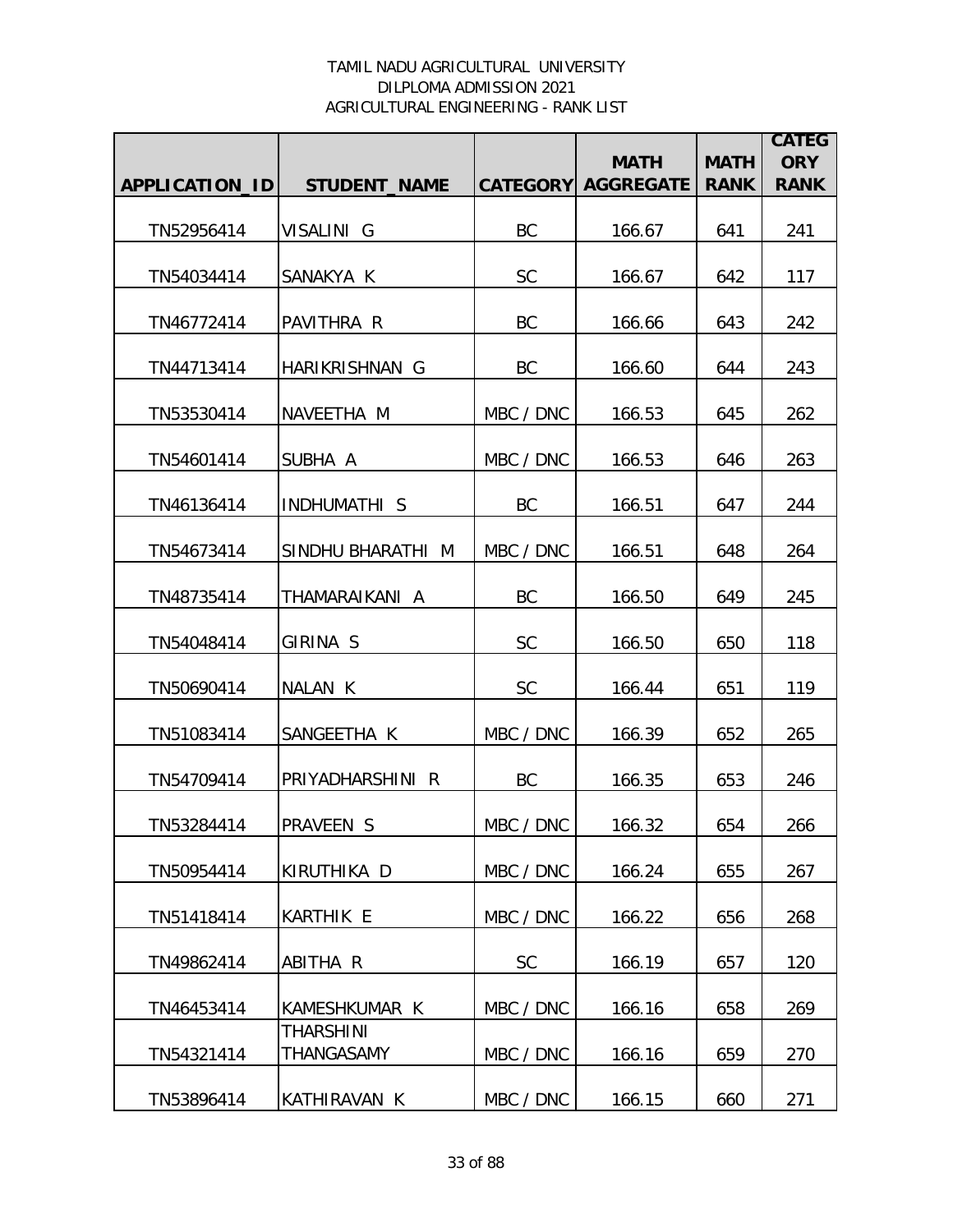|                |                         |                 |                                 |                            | <b>CATEG</b>              |
|----------------|-------------------------|-----------------|---------------------------------|----------------------------|---------------------------|
| APPLICATION_ID | <b>STUDENT_NAME</b>     | <b>CATEGORY</b> | <b>MATH</b><br><b>AGGREGATE</b> | <b>MATH</b><br><b>RANK</b> | <b>ORY</b><br><b>RANK</b> |
|                |                         |                 |                                 |                            |                           |
| TN47275414     | DHANALAKSHMI D          | MBC / DNC       | 166.15                          | 661                        | 272                       |
| TN53271414     | MUVINA R                | <b>SC</b>       | 166.15                          | 662                        | 121                       |
| TN47959414     | <b>MUGHILAN S</b>       | <b>SC</b>       | 166.12                          | 663                        | 122                       |
| TN44904414     | SATHYA D                | BC              | 166.12                          | 664                        | 247                       |
| TN50821414     | MEGLINE PRAMITHA A      | BC              | 166.09                          | 665                        | 248                       |
| TN54108414     | JAYASRI S               | BC              | 166.08                          | 666                        | 249                       |
| TN54120414     | SURYAKALA K             | <b>SC</b>       | 166.07                          | 667                        | 123                       |
| TN47061414     | <b>GURU PRASAD M</b>    | MBC / DNC       | 166.04                          | 668                        | 273                       |
| TN46481414     | MOURI NARENDHIRA R      | <b>BC</b>       | 166.04                          | 669                        | 250                       |
| TN49583414     | MUTHUKRISHNAN E         | MBC / DNC       | 166.03                          | 670                        | 274                       |
| TN44475414     | KANAKASABAPATHI .M      | <b>SC</b>       | 166.00                          | 671                        | 124                       |
| TN54164414     | <b>BIRLA SUNDARAM G</b> | <b>SC</b>       | 165.97                          | 672                        | 125                       |
| TN53514414     | ANUJA G                 | BC              | 165.96                          | 673                        | 251                       |
| TN44911414     | VASUNTHARA T            | <b>SC</b>       | 165.96                          | 674                        | 126                       |
| TN44094414     | VAISHNAVA DEVI R        | OC (General)    | 165.94                          | 675                        | 675                       |
| TN49822414     | ANITHA N                | MBC / DNC       | 165.89                          | 676                        | 275                       |
| TN54428414     | VILADIMIN R S           | BC              | 165.87                          | 677                        | 252                       |
| TN53643414     | RAJAKUMARI S            | MBC / DNC       | 165.87                          | 678                        | 276                       |
| TN50230414     | SALOMI P                | BC              | 165.86                          | 679                        | 253                       |
| TN52723414     | MARISELVI P             | BC              | 165.84                          | 680                        | 254                       |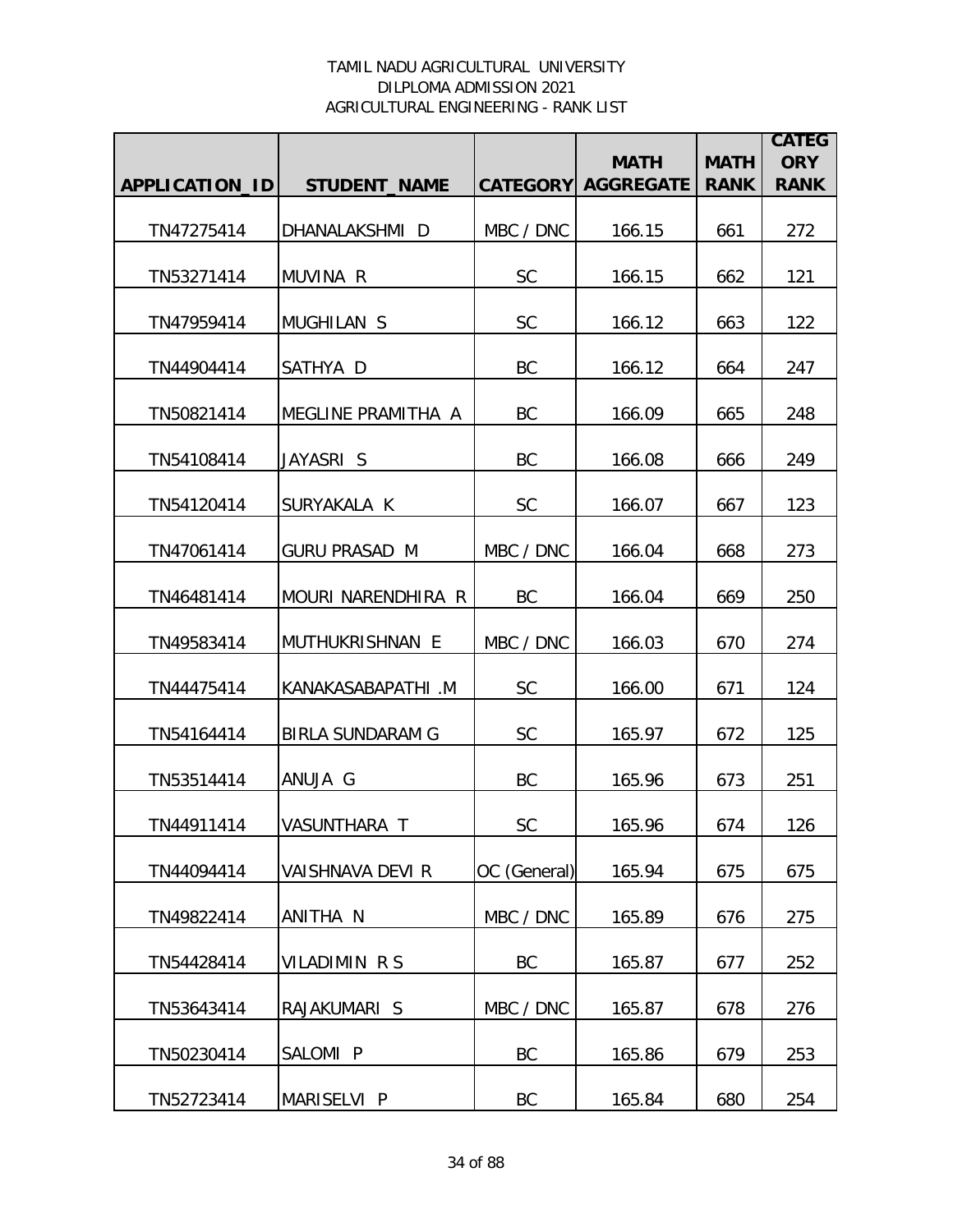|                |                                          |           | <b>MATH</b>               | <b>MATH</b> | <b>CATEG</b><br><b>ORY</b> |
|----------------|------------------------------------------|-----------|---------------------------|-------------|----------------------------|
| APPLICATION_ID | <b>STUDENT_NAME</b>                      |           | <b>CATEGORY AGGREGATE</b> | <b>RANK</b> | <b>RANK</b>                |
| TN45821414     | NALANKILLI ANGAVAI T                     | MBC / DNC | 165.84                    | 681         | 277                        |
| TN49529414     | SATHYA C                                 | MBC / DNC | 165.81                    | 682         | 278                        |
| TN44280414     | PONMOZHI V                               | <b>SC</b> | 165.79                    | 683         | 127                        |
| TN54248414     | SUTHEESH S                               | <b>SC</b> | 165.78                    | 684         | 128                        |
| TN47542414     | PANDI MEENA P                            | MBC / DNC | 165.76                    | 685         | 279                        |
| TN48202414     | VASANTHA RUBAN B T                       | MBC / DNC | 165.76                    | 686         | 280                        |
| TN45351414     | <b>JOHN CHRISTIAN</b><br><b>SAMUEL S</b> | BC        | 165.75                    | 687         | 255                        |
| TN45400414     | NITHISH C                                | MBC / DNC | 165.74                    | 688         | 281                        |
| TN54117414     | MENAKA M                                 | MBC / DNC | 165.73                    | 689         | 282                        |
| TN54962414     | BANUPRIYA M                              | BC        | 165.73                    | 690         | 256                        |
| TN48287414     | KAVIYA N                                 | MBC / DNC | 165.66                    | 691         | 283                        |
| TN54911414     | SASITHARAN S                             | MBC / DNC | 165.65                    | 692         | 284                        |
| TN53570414     | <b>D.NITHISH KUMAR</b>                   | <b>SC</b> | 165.64                    | 693         | 129                        |
| TN50337414     | KAVIYADHARSHINI S                        | MBC / DNC | 165.64                    | 694         | 285                        |
| TN53425414     | NISHALINI A                              | MBC / DNC | 165.62                    | 695         | 286                        |
| TN44492414     | AMIRTHA S                                | MBC / DNC | 165.59                    | 696         | 287                        |
| TN48667414     | SANGAVI K                                | MBC / DNC | 165.59                    | 697         | 288                        |
| TN53975414     | DEEPAK R                                 | MBC / DNC | 165.55                    | 698         | 289                        |
| TN53515414     | SRILAKSHMI C                             | <b>SC</b> | 165.52                    | 699         | 130                        |
| TN53276414     | ASMITHA M                                | SC        | 165.50                    | 700         | 131                        |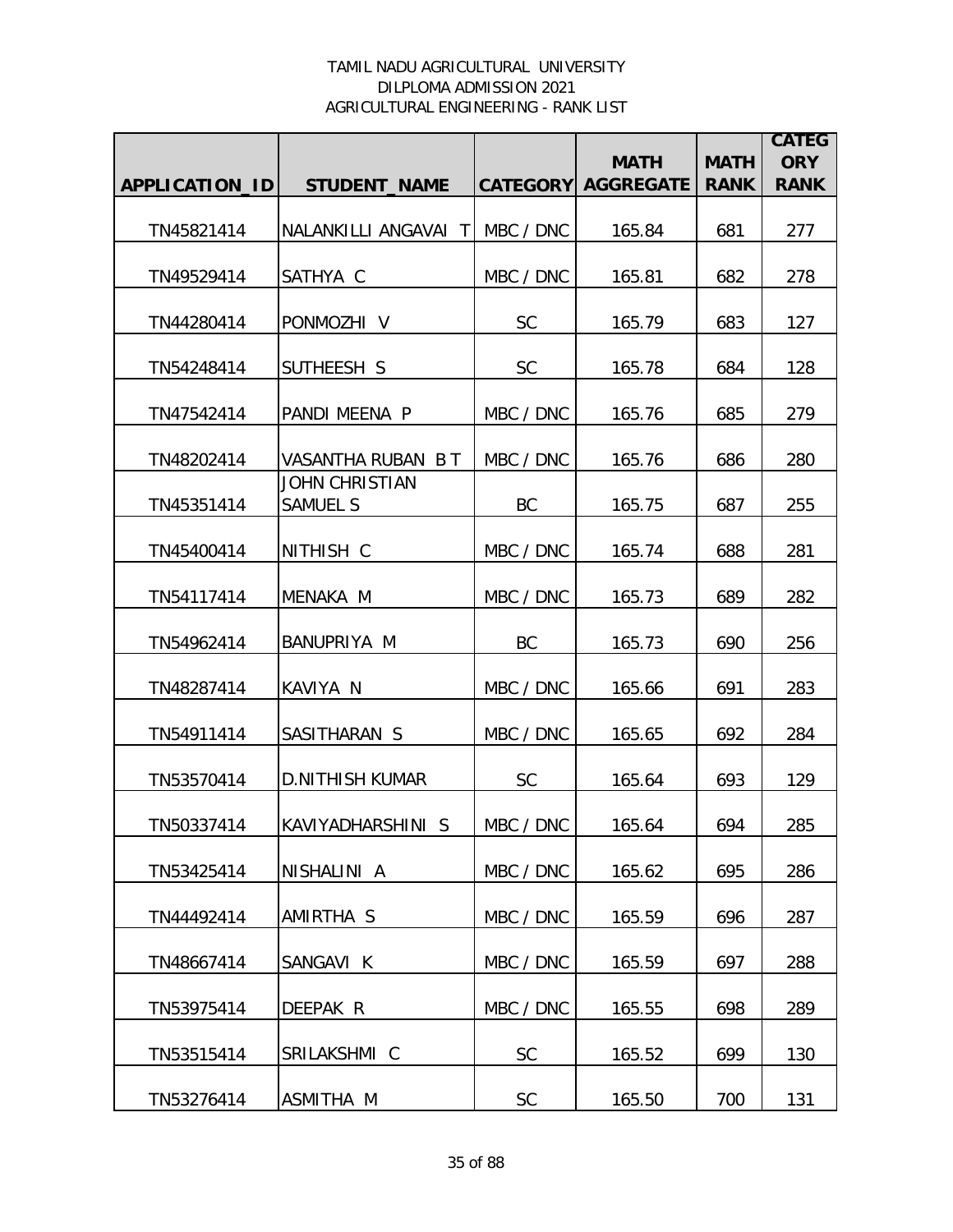|                |                                |            | <b>MATH</b>               | <b>MATH</b> | <b>CATEG</b><br><b>ORY</b> |
|----------------|--------------------------------|------------|---------------------------|-------------|----------------------------|
| APPLICATION_ID | <b>STUDENT NAME</b>            |            | <b>CATEGORY AGGREGATE</b> | <b>RANK</b> | <b>RANK</b>                |
| TN53871414     | MADHUSHREE S                   | MBC / DNC  | 165.50                    | 701         | 290                        |
| TN51786414     | ARCHANA R                      | MBC / DNC  | 165.46                    | 702         | 291                        |
| TN52012414     | RAMESH V                       | MBC / DNC  | 165.45                    | 703         | 292                        |
| TN45860414     | MUGESHWARAN A                  | BC         | 165.45                    | 704         | 257                        |
| TN52193414     | SUDHAKARAN S                   | BC         | 165.42                    | 705         | 258                        |
| TN44504414     | SUGUMARAN J                    | BC         | 165.40                    | 706         | 259                        |
| TN44935414     | SWETHA G                       | <b>SCA</b> | 165.40                    | 707         | 8                          |
| TN53589414     | HARINI M                       | MBC / DNC  | 165.38                    | 708         | 293                        |
| TN44702414     | ISWARIYA D                     | MBC / DNC  | 165.37                    | 709         | 294                        |
| TN46066414     | SHYAMALA S                     | MBC / DNC  | 165.36                    | 710         | 295                        |
| TN54287414     | SANTHARAJ V                    | <b>SC</b>  | 165.33                    | 711         | 132                        |
| TN46239414     | BARANI B                       | <b>SC</b>  | 165.33                    | 712         | 133                        |
| TN54658414     | YOGA M                         | MBC / DNC  | 165.32                    | 713         | 296                        |
| TN54996414     | MUTHAMILKANI A                 | <b>SC</b>  | 165.29                    | 714         | 134                        |
| TN50588414     | <b>PAVITHRA</b><br>VENKATASAMY | <b>SC</b>  | 165.28                    | 715         | 135                        |
| TN53941414     | SIVASHREE K                    | BC         | 165.25                    | 716         | 260                        |
| TN54313414     | <b>VENGADESAN G</b>            | BC         | 165.24                    | 717         | 261                        |
| TN47672414     | JAYASREE S                     | BC         | 165.21                    | 718         | 262                        |
| TN45360414     | <b>VINOTHKUMAR S</b>           | MBC / DNC  | 165.21                    | 719         | 297                        |
| TN53342414     | AMIRTHA S                      | MBC / DNC  | 165.19                    | 720         | 298                        |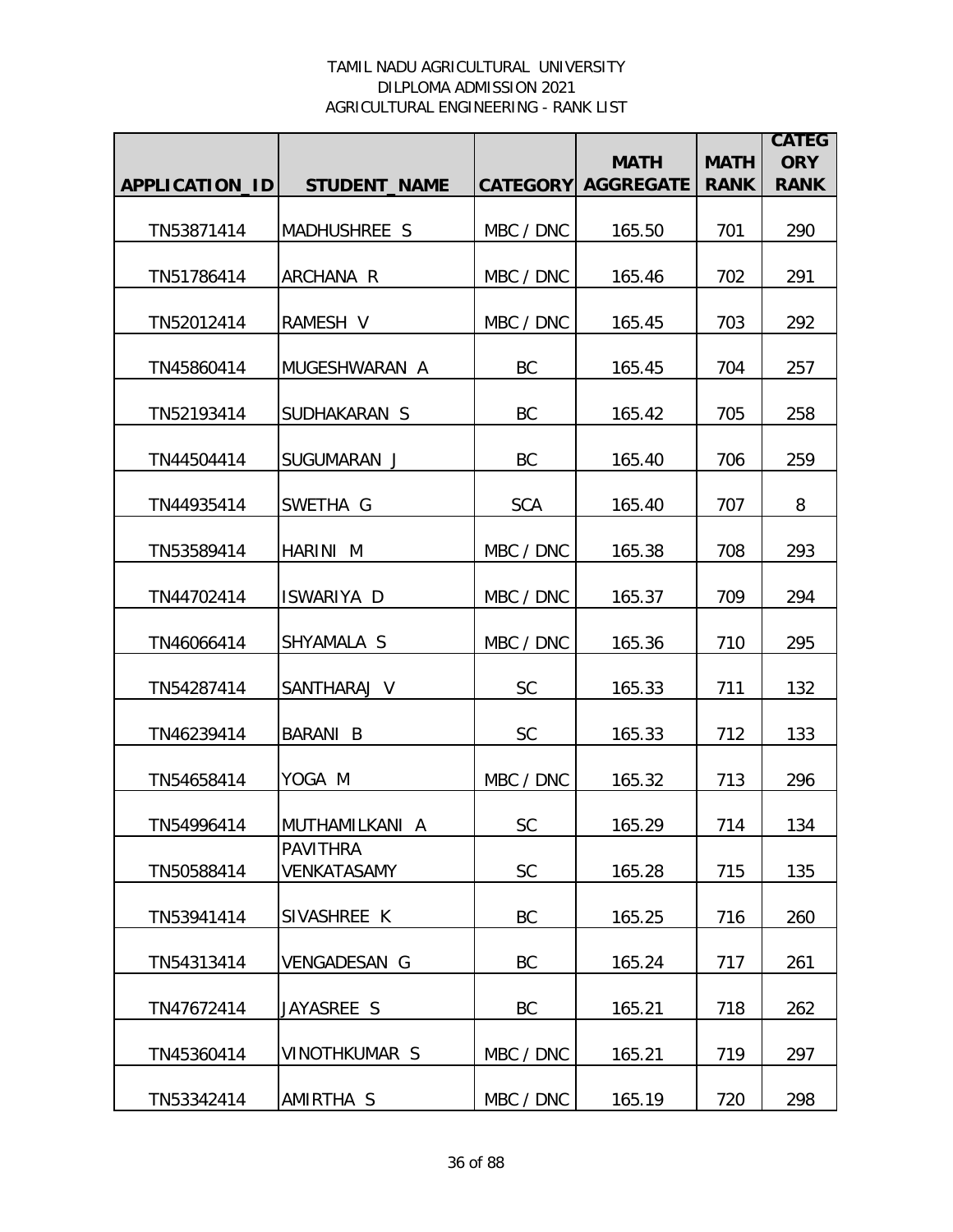|                |                     |           | <b>MATH</b>               | <b>MATH</b> | <b>CATEG</b><br><b>ORY</b> |
|----------------|---------------------|-----------|---------------------------|-------------|----------------------------|
| APPLICATION_ID | <b>STUDENT_NAME</b> |           | <b>CATEGORY AGGREGATE</b> | <b>RANK</b> | <b>RANK</b>                |
| TN55047414     | TAMILMARAN S        | <b>SC</b> | 165.19                    | 721         | 136                        |
| TN53735414     | MUGESH. K           | <b>SC</b> | 165.15                    | 722         | 137                        |
| TN46703414     | AISHWARYA T         | <b>ST</b> | 165.12                    | 723         | 3                          |
| TN53485414     | KALPANA R           | MBC / DNC | 165.12                    | 724         | 299                        |
| TN51975414     | SHREENITHY E S      | BC        | 165.05                    | 725         | 263                        |
| TN54423414     | KANIMOZHI S         | MBC / DNC | 165.05                    | 726         | 300                        |
| TN43932414     | SIVANESWARI C       | BC        | 165.01                    | 727         | 264                        |
| TN43794414     | JEEVANANTHI S       | <b>BC</b> | 164.98                    | 728         | 265                        |
| TN48181414     | INDHUMATHI E        | MBC / DNC | 164.96                    | 729         | 301                        |
| TN51792414     | VIGNESH S           | MBC / DNC | 164.96                    | 730         | 302                        |
| TN49180414     | ARTHI P             | <b>SC</b> | 164.89                    | 731         | 138                        |
| TN52672414     | MURALITHARAN P      | MBC / DNC | 164.88                    | 732         | 303                        |
| TN47762414     | KANIMOZHI G         | <b>SC</b> | 164.88                    | 733         | 139                        |
| TN51789414     | ASWINI S            | <b>SC</b> | 164.87                    | 734         | 140                        |
| TN51344414     | AKASH P             | <b>SC</b> | 164.87                    | 735         | 141                        |
| TN48712414     | SUPRAJA M           | <b>SC</b> | 164.86                    | 736         | 142                        |
| TN45146414     | SARAVANA SOBIYA V   | BC        | 164.84                    | 737         | 266                        |
| TN54813414     | NANTHEESWARAN S     | MBC / DNC | 164.81                    | 738         | 304                        |
| TN54580414     | JASWANTHRAJA C      | <b>SC</b> | 164.79                    | 739         | 143                        |
| TN54382414     | DEVIKA M            | MBC / DNC | 164.79                    | 740         | 305                        |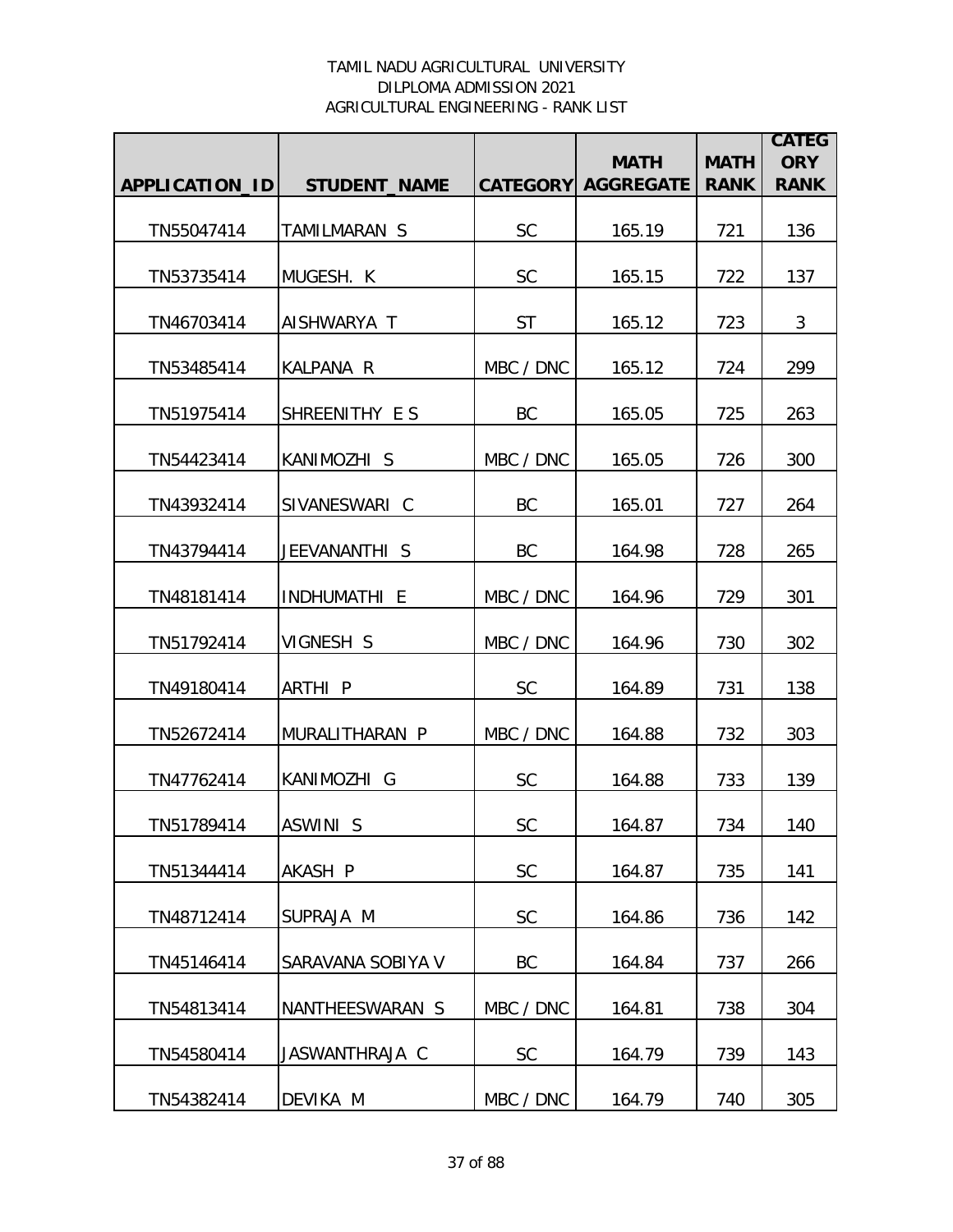|                       |                                       |                 | <b>MATH</b>      | <b>MATH</b> | <b>CATEG</b><br><b>ORY</b> |
|-----------------------|---------------------------------------|-----------------|------------------|-------------|----------------------------|
| <b>APPLICATION ID</b> | <b>STUDENT_NAME</b>                   | <b>CATEGORY</b> | <b>AGGREGATE</b> | <b>RANK</b> | <b>RANK</b>                |
| TN48462414            | PRIYADHARSINI G                       | BC              | 164.78           | 741         | 267                        |
| TN49543414            | NISHANTHI S                           | MBC / DNC       | 164.78           | 742         | 306                        |
| TN54588414            | BAVANI T                              | MBC / DNC       | 164.76           | 743         | 307                        |
| TN49580414            | SRIKANTH S                            | <b>SC</b>       | 164.72           | 744         | 144                        |
| TN50118414            | VANITHA A                             | MBC / DNC       | 164.71           | 745         | 308                        |
| TN53877414            | ANNAL ANANTHI B                       | MBC / DNC       | 164.67           | 746         | 309                        |
| TN50448414            | <b>KRISHNAVENI M</b>                  | <b>BC</b>       | 164.66           | 747         | 268                        |
| TN53617414            | SIVARANJANI C                         | MBC / DNC       | 164.64           | 748         | 310                        |
| TN46212414            | KARTHIK RAJA M                        | BC              | 164.63           | 749         | 269                        |
| TN48203414            | SATHISH KUMAR R                       | BC              | 164.50           | 750         | 270                        |
| TN47297414            | SRI VANI CHITHRA M                    | <b>SC</b>       | 164.50           | 751         | 145                        |
| TN53126414            | V.KAVIN KAARTHIK                      | MBC / DNC       | 164.50           | 752         | 311                        |
| TN53345414            | SABATHAM S                            | MBC / DNC       | 164.49           | 753         | 312                        |
| TN44279414            | SOMANATHAN G                          | <b>SC</b>       | 164.48           | 754         | 146                        |
| TN48191414            | RAMASANJEEVAN M                       | MBC / DNC       | 164.47           | 755         | 313                        |
| TN51090414            | GANESH R                              | MBC / DNC       | 164.44           | 756         | 314                        |
| TN54860414            | KOUSHICK GANAPATHI<br><b>VENKAT M</b> | BC              | 164.42           | 757         | 271                        |
| TN53177414            | KALAISELVI K                          | MBC / DNC       | 164.36           | 758         | 315                        |
| TN48629414            | ARIVIKNESH P                          | BC              | 164.35           | 759         | 272                        |
| TN53744414            | PRAKASH C                             | SC              | 164.33           | 760         | 147                        |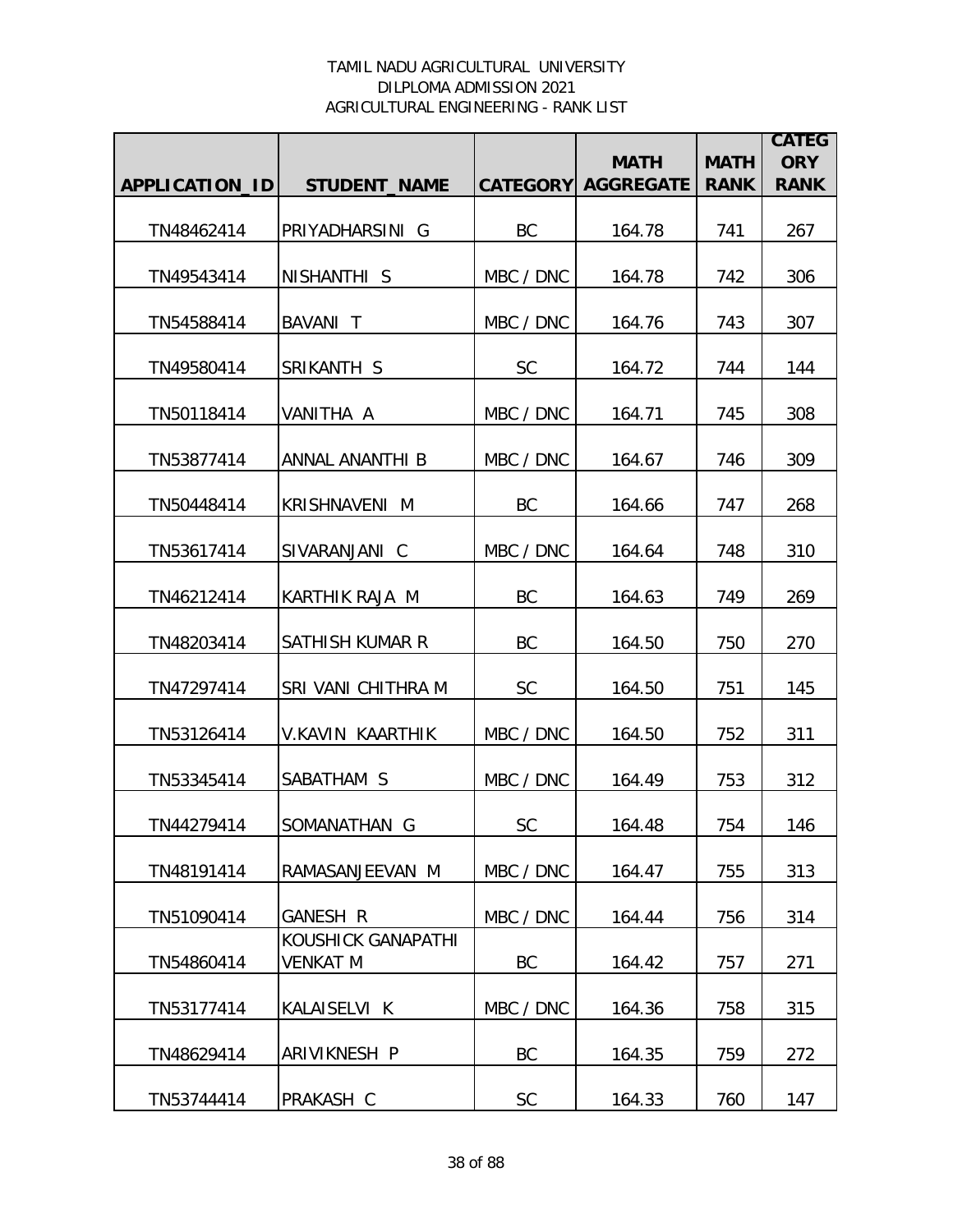|                |                       |               | <b>MATH</b>               | <b>MATH</b> | <b>CATEG</b><br><b>ORY</b> |
|----------------|-----------------------|---------------|---------------------------|-------------|----------------------------|
| APPLICATION_ID | <b>STUDENT_NAME</b>   |               | <b>CATEGORY AGGREGATE</b> | <b>RANK</b> | <b>RANK</b>                |
| TN53196414     | DINESH M              | MBC / DNC     | 164.28                    | 761         | 316                        |
| TN46609414     | KUMARAN G             | MBC / DNC     | 164.26                    | 762         | 317                        |
| TN53782414     | PON IRULAYI T         | MBC / DNC     | 164.24                    | 763         | 318                        |
| TN52052414     | ABITHA S              | <b>SC</b>     | 164.22                    | 764         | 148                        |
| TN51697414     | HARISH K              | BC            | 164.21                    | 765         | 273                        |
| TN50253414     | DHARANI S             | MBC / DNC     | 164.16                    | 766         | 319                        |
| TN47968414     | <b>KARTHIK C</b>      | <b>BC</b>     | 164.16                    | 767         | 274                        |
| TN54304414     | <b>GEONITH M</b>      | BC            | 164.15                    | 768         | 275                        |
| TN50823414     | DHANUSH S             | MBC / DNC     | 164.13                    | 769         | 320                        |
| TN47246414     | MANOPRIYA S           | <b>SC</b>     | 164.10                    | 770         | 149                        |
| TN47065414     | SATHISHKUMAR T        | MBC / DNC     | 164.10                    | 771         | 321                        |
| TN44660414     | YOGITHA V             | <b>SC</b>     | 164.02                    | 772         | 150                        |
| TN49309414     | SURYA E               | <b>SC</b>     | 164.01                    | 773         | 151                        |
| TN53707414     | <b>SUBA LAKSHMI S</b> | <b>SC</b>     | 164.00                    | 774         | 152                        |
| TN46846414     | SIDDHARTH S           | MBC / DNC     | 164.00                    | 775         | 322                        |
| TN48327414     | SANJAY V              | BC            | 163.97                    | 776         | 276                        |
| TN46395414     | SUDAR SAKTHI S        | MBC / DNC     | 163.96                    | 777         | 323                        |
| TN44392414     | KARUPPUSAMY M         | MBC / DNC     | 163.95                    | 778         | 324                        |
| TN47458414     | SANTHIYA V            | SC            | 163.92                    | 779         | 153                        |
| TN44573414     | RADHIKA RADHIKA C     | $\mathsf{SC}$ | 163.91                    | 780         | 154                        |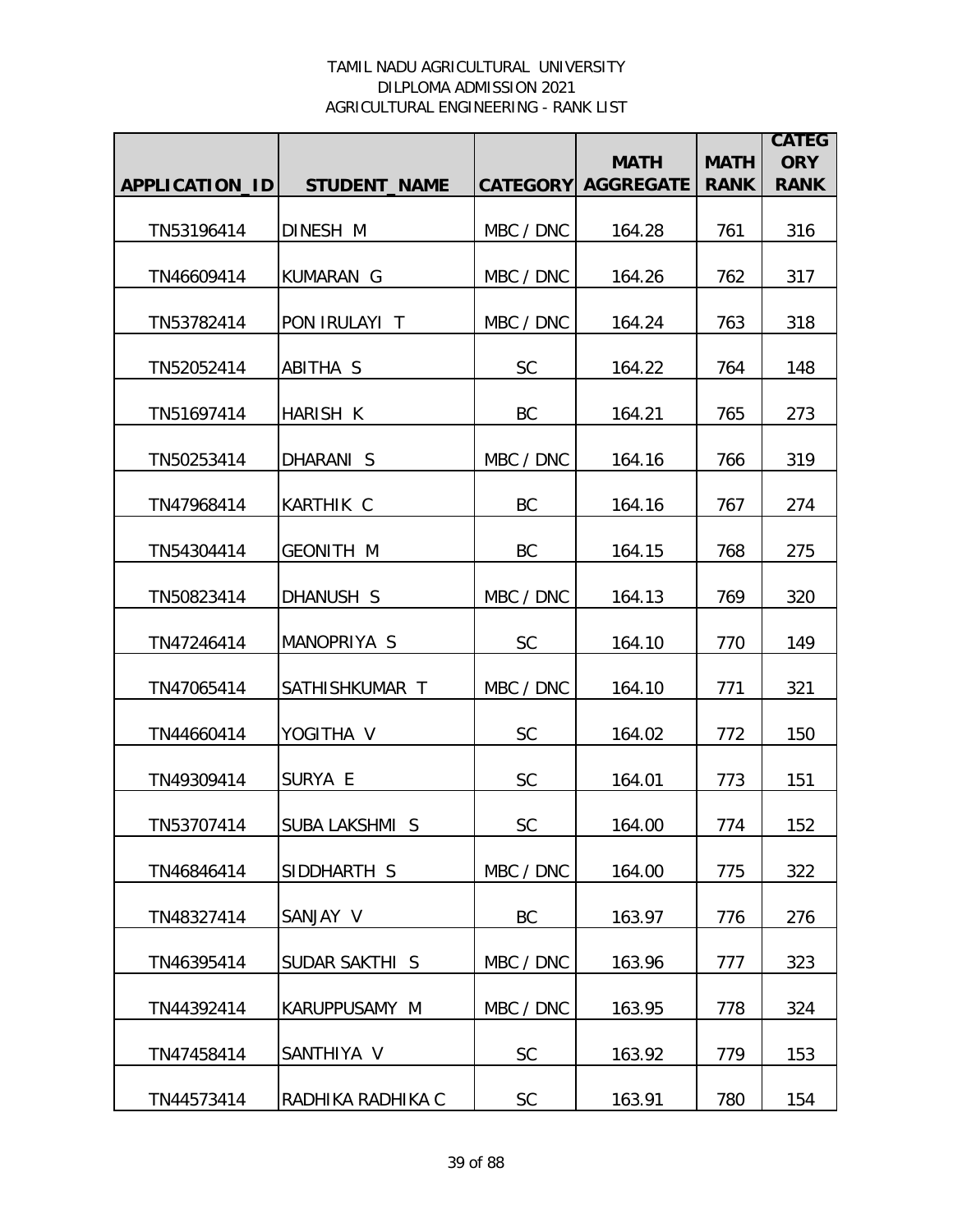|                |                         |           | <b>MATH</b>               | <b>MATH</b> | <b>CATEG</b><br><b>ORY</b> |
|----------------|-------------------------|-----------|---------------------------|-------------|----------------------------|
| APPLICATION_ID | <b>STUDENT_NAME</b>     |           | <b>CATEGORY AGGREGATE</b> | <b>RANK</b> | <b>RANK</b>                |
| TN54384414     | MALARMALIYA K           | <b>SC</b> | 163.87                    | 781         | 155                        |
| TN54971414     | SAVITHA N               | BC        | 163.84                    | 782         | 277                        |
| TN52566414     | JANANI SRI M            | MBC / DNC | 163.83                    | 783         | 325                        |
| TN46800414     | PRIYASIVADHARSHINI<br>A | <b>SC</b> | 163.82                    | 784         | 156                        |
| TN46073414     | KEERTHANA S             | MBC / DNC | 163.78                    | 785         | 326                        |
| TN46263414     | NAGARAJAN P             | MBC / DNC | 163.77                    | 786         | 327                        |
| TN47261414     | DHIVYA T                | BC        | 163.76                    | 787         | 278                        |
| TN54322414     | ARCHANA.S SANKAR        | SC        | 163.76                    | 788         | 157                        |
| TN48539414     | SARATHY C               | <b>SC</b> | 163.76                    | 789         | 158                        |
| TN44929414     | MADHUMITHA S            | BC        | 163.75                    | 790         | 279                        |
| TN44200414     | KAVIYA K                | <b>BC</b> | 163.72                    | 791         | 280                        |
| TN54371414     | SUSHMITHA S             | <b>SC</b> | 163.72                    | 792         | 159                        |
| TN53991414     | GOKUL S                 | BC        | 163.71                    | 793         | 281                        |
| TN49221414     | LAKSHMI V V             | BC        | 163.68                    | 794         | 282                        |
| TN52432414     | RAMYA S                 | BC        | 163.67                    | 795         | 283                        |
| TN50319414     | MUKILAN <sub>S</sub>    | <b>SC</b> | 163.65                    | 796         | 160                        |
| TN46343414     | MONISHA K               | BC        | 163.64                    | 797         | 284                        |
| TN49237414     | KIRUTHIKA G             | MBC / DNC | 163.62                    | 798         | 328                        |
| TN44394414     | PRIYA P                 | <b>SC</b> | 163.62                    | 799         | 161                        |
| TN43920414     | SHIVANI M               | BC        | 163.62                    | 800         | 285                        |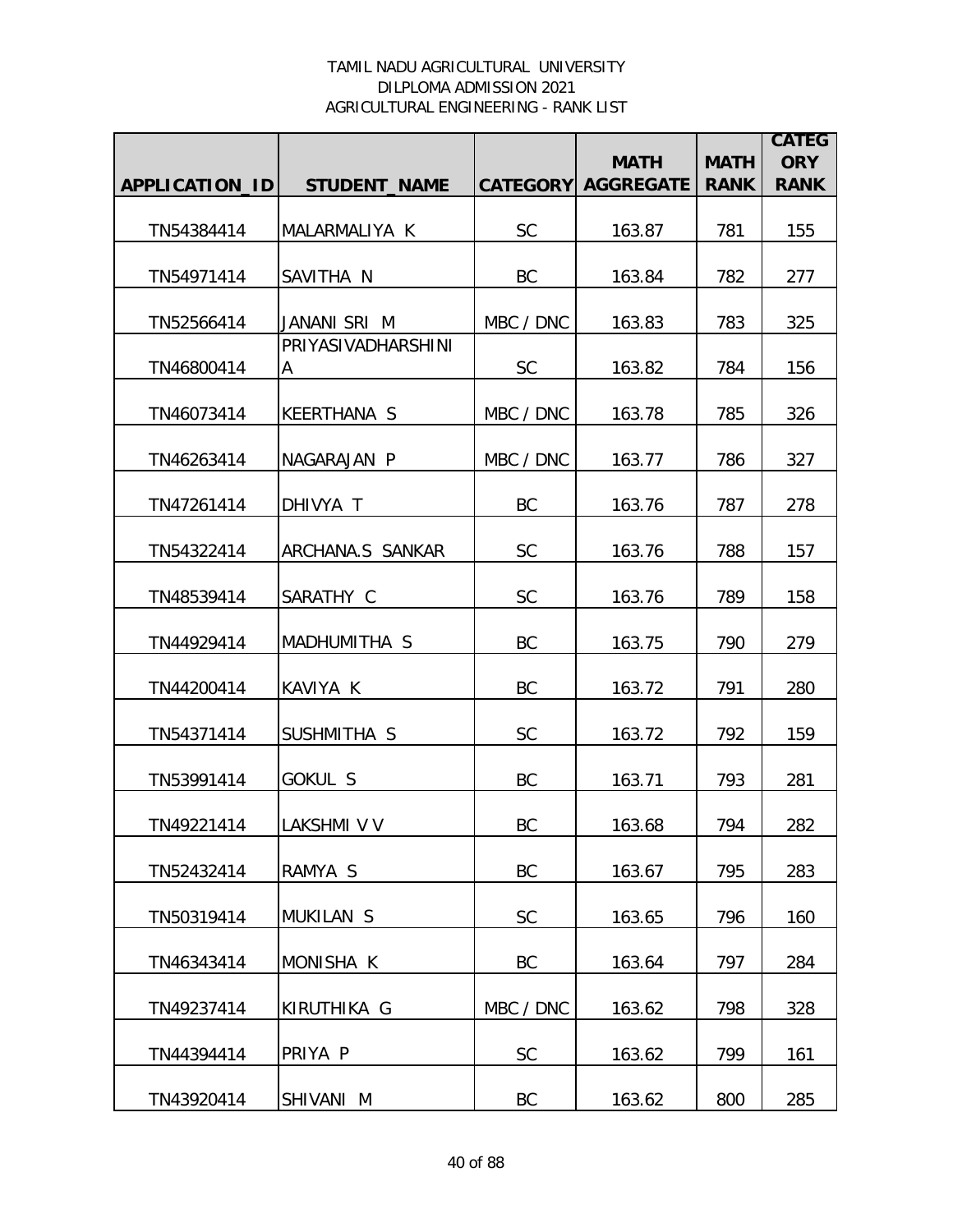|                |                               |           | <b>MATH</b>               | <b>MATH</b> | <b>CATEG</b><br><b>ORY</b> |
|----------------|-------------------------------|-----------|---------------------------|-------------|----------------------------|
| APPLICATION_ID | <b>STUDENT_NAME</b>           |           | <b>CATEGORY AGGREGATE</b> | <b>RANK</b> | <b>RANK</b>                |
| TN48727414     | VIGNESH KUMAR M               | <b>SC</b> | 163.53                    | 801         | 162                        |
| TN44628414     | <b>SURYANARAYANASAMY</b><br>S | BC        | 163.50                    | 802         | 286                        |
| TN44331414     | CINCY PREMA D                 | BC        | 163.50                    | 803         | 287                        |
| TN54737414     | GAYATHRI K                    | <b>SC</b> | 163.50                    | 804         | 163                        |
| TN54614414     | DIVYA M                       | MBC / DNC | 163.48                    | 805         | 329                        |
| TN50998414     | SATHISHKUMAR V                | MBC / DNC | 163.46                    | 806         | 330                        |
| TN50251414     | <b>KEERTHIKA C</b>            | MBC / DNC | 163.46                    | 807         | 331                        |
|                | ARAVIND KRISHNA G             | <b>SC</b> |                           |             | 164                        |
| TN53165414     |                               |           | 163.44                    | 808         |                            |
| TN54686414     | PRIYADHARSHINI S              | MBC / DNC | 163.42                    | 809         | 332                        |
| TN45909414     | SHANMUGAPRIYA K               | <b>BC</b> | 163.42                    | 810         | 288                        |
| TN46963414     | ESWARAN P                     | <b>SC</b> | 163.40                    | 811         | 165                        |
| TN54312414     | JAGADEESH S                   | SC        | 163.40                    | 812         | 166                        |
| TN55035414     | UMAMAGESHWARI B               | BC        | 163.35                    | 813         | 289                        |
| TN52009414     | ARIMOORTHI R                  | MBC / DNC | 163.35                    | 814         | 333                        |
| TN47756414     | SABARINATHAN M                | MBC / DNC | 163.35                    | 815         | 334                        |
| TN53667414     | ABIRAMI S                     | <b>SC</b> | 163.33                    | 816         | 167                        |
| TN43556414     | AKSHARA E                     | <b>SC</b> | 163.26                    | 817         | 168                        |
| TN43388414     | DEENATHAYALAN P               | MBC / DNC | 163.26                    | 818         | 335                        |
| TN50275414     | AJAY S                        | <b>SC</b> | 163.22                    | 819         | 169                        |
| TN48369414     | THAYANITHI T                  | MBC / DNC | 163.21                    | 820         | 336                        |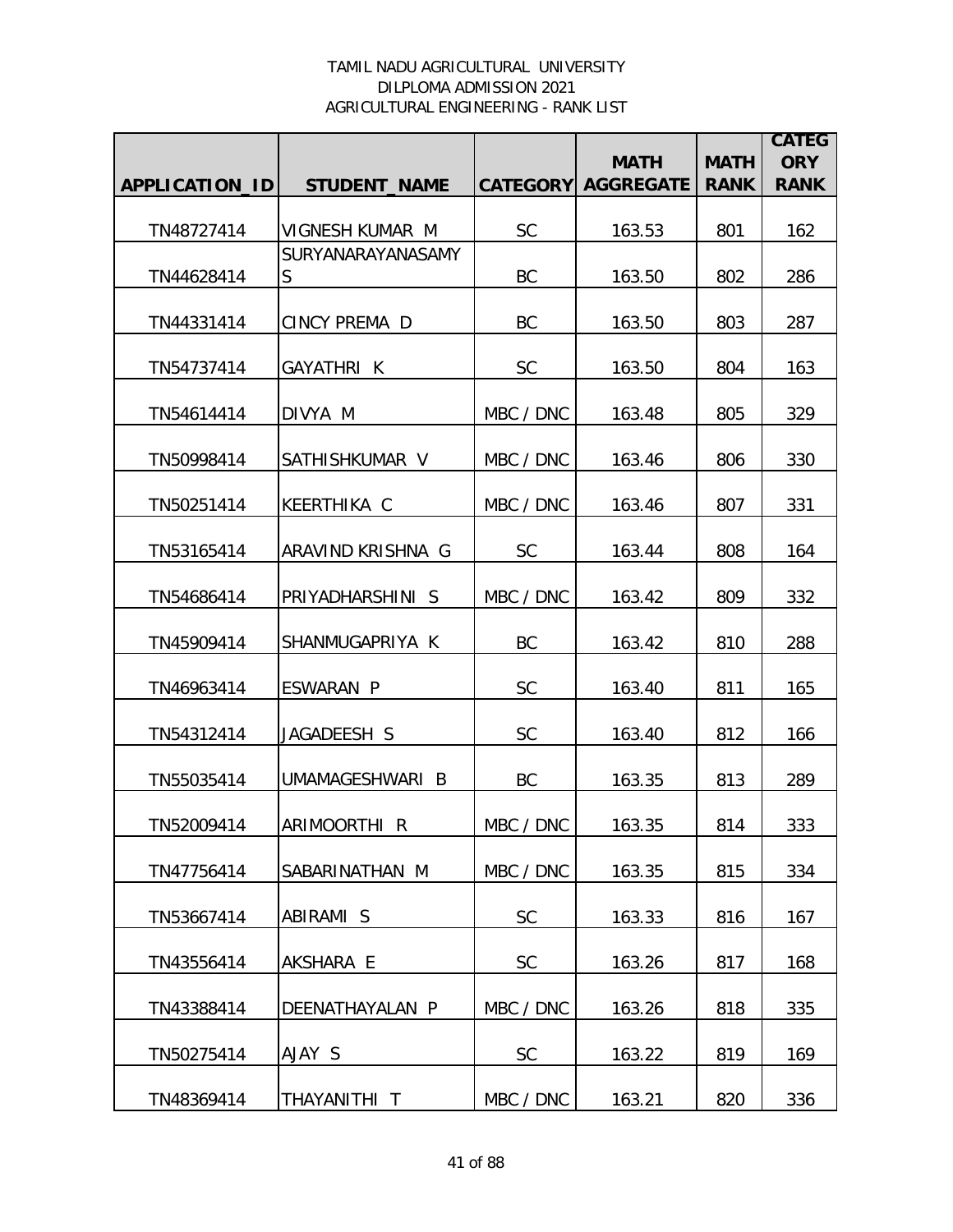|                |                            |                 |                                 |                            | <b>CATEG</b>              |
|----------------|----------------------------|-----------------|---------------------------------|----------------------------|---------------------------|
| APPLICATION_ID | <b>STUDENT_NAME</b>        | <b>CATEGORY</b> | <b>MATH</b><br><b>AGGREGATE</b> | <b>MATH</b><br><b>RANK</b> | <b>ORY</b><br><b>RANK</b> |
|                |                            |                 |                                 |                            |                           |
| TN46793414     | SELVABOOPATHI V            | MBC / DNC       | 163.20                          | 821                        | 337                       |
| TN44065414     | KIRUTHIGA<br>KULANDAIVEL K | MBC / DNC       | 163.17                          | 822                        | 338                       |
| TN44970414     | KIRUTHIGA K                | MBC / DNC       | 163.17                          | 823                        | 339                       |
| TN45895414     | THIRUMALAI K               | MBC / DNC       | 163.16                          | 824                        | 340                       |
| TN47666414     | <b>EZHIL VENDHAN A</b>     | <b>SC</b>       | 163.08                          | 825                        | 170                       |
| TN46546414     | NITHESH A                  | MBC / DNC       | 163.01                          | 826                        | 341                       |
| TN53699414     | SOWMIYA LAKSHMI V          | MBC / DNC       | 162.99                          | 827                        | 342                       |
| TN49864414     | DHANALAKSHMI E             | MBC / DNC       | 162.97                          | 828                        | 343                       |
| TN47510414     | NANDHA KUMAR A             | <b>BC</b>       | 162.92                          | 829                        | 290                       |
| TN51803414     | RENUGA G                   | MBC / DNC       | 162.89                          | 830                        | 344                       |
| TN54127414     | MUTHU KUMARAN B            | BC              | 162.87                          | 831                        | 291                       |
| TN44951414     | KALPANA G                  | MBC / DNC       | 162.82                          | 832                        | 345                       |
| TN53662414     | MANGALAGOWRI V S           | MBC / DNC       | 162.79                          | 833                        | 346                       |
| TN45132414     | <b>IMONIKA SELES M</b>     | MBC / DNC       | 162.79                          | 834                        | 347                       |
| TN43949414     | SAM JOSEPH BRIGHTAN<br>Y   | BC              | 162.78                          | 835                        | 292                       |
| TN49791414     | NIRSHITHA S                | MBC / DNC       | 162.75                          | 836                        | 348                       |
| TN50828414     | PRIYADHARSHIKA A           | MBC / DNC       | 162.73                          | 837                        | 349                       |
| TN52809414     | SURIYA R                   | <b>SC</b>       | 162.73                          | 838                        | 171                       |
| TN53542414     | MANJU A                    | OC (General)    | 162.72                          | 839                        | 839                       |
| TN52609414     | MOUNEGA K                  | BC              | 162.70                          | 840                        | 293                       |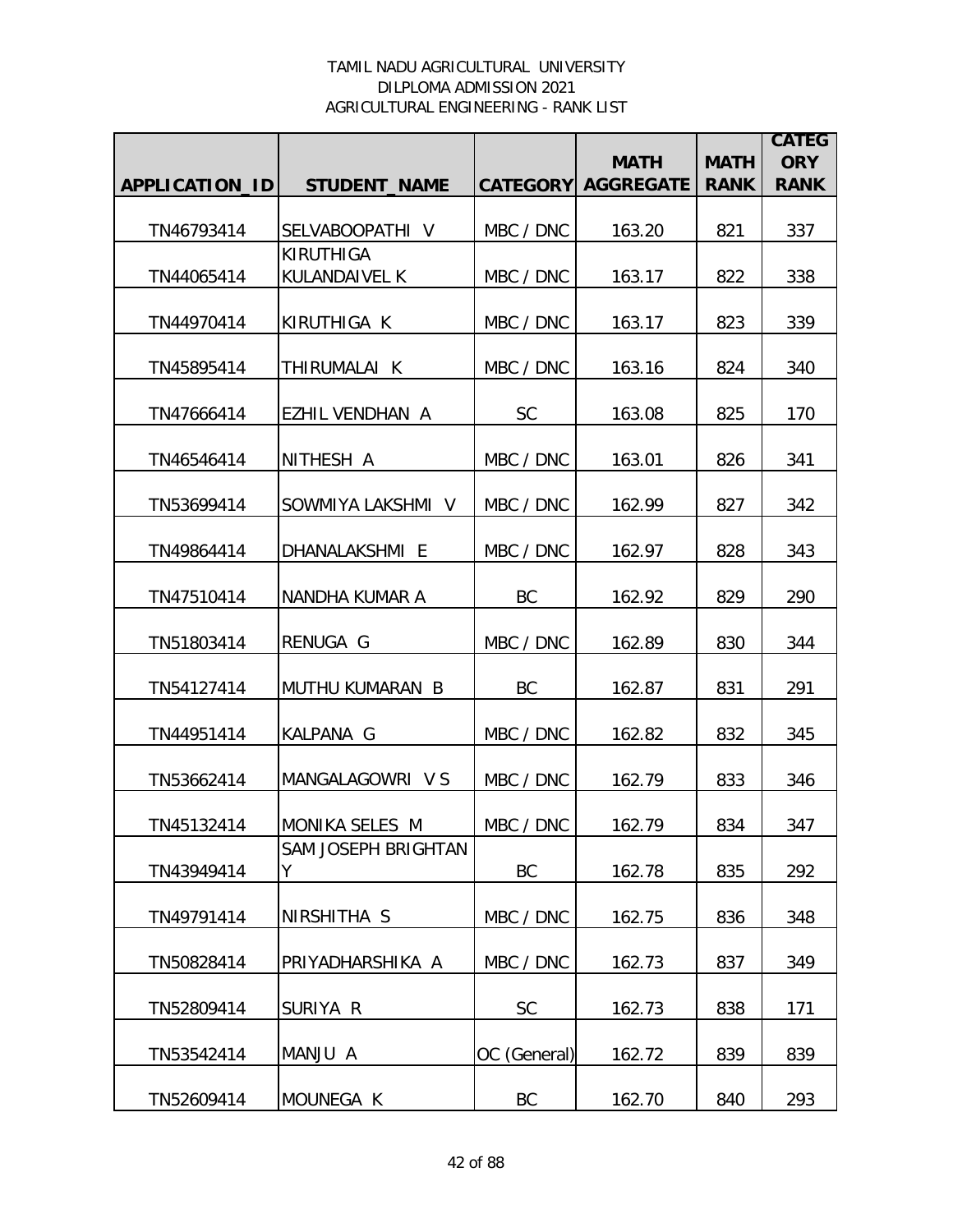|                |                           |           | <b>MATH</b>               |                            | <b>CATEG</b><br><b>ORY</b> |
|----------------|---------------------------|-----------|---------------------------|----------------------------|----------------------------|
| APPLICATION_ID | <b>STUDENT_NAME</b>       |           | <b>CATEGORY AGGREGATE</b> | <b>MATH</b><br><b>RANK</b> | <b>RANK</b>                |
| TN51684414     | PREETHI M                 | <b>SC</b> | 162.69                    | 841                        | 172                        |
| TN54583414     | LAVANYA M                 | BC        | 162.64                    | 842                        | 294                        |
| TN45486414     | VIDHYA K                  | MBC / DNC | 162.64                    | 843                        | 350                        |
| TN48357414     | <b>INDHUJA S</b>          | MBC / DNC | 162.57                    | 844                        | 351                        |
| TN45941414     | JAGADEESHWARAN C          | BC        | 162.53                    | 845                        | 295                        |
| TN54682414     | <b>BALA SIVALAKSHMI M</b> | MBC / DNC | 162.52                    | 846                        | 352                        |
| TN46917414     | KOKILAVANI S              | MBC / DNC | 162.50                    | 847                        | 353                        |
| TN45617414     | <b>BALAJI K</b>           | MBC / DNC | 162.50                    | 848                        | 354                        |
| TN51247414     | MANESH K B                | <b>SC</b> | 162.50                    | 849                        | 173                        |
| TN47579414     | DEVADHARSHINI K           | SC        | 162.47                    | 850                        | 174                        |
| TN52730414     | DHANALAKSHMI S            | MBC / DNC | 162.44                    | 851                        | 355                        |
| TN45784414     | AJITH KUMAR K A           | BC        | 162.44                    | 852                        | 296                        |
| TN51836414     | PRIYA P                   | BC        | 162.43                    | 853                        | 297                        |
| TN49852414     | VINOTHA D                 | MBC / DNC | 162.42                    | 854                        | 356                        |
| TN50787414     | SWETHA S                  | BC        | 162.42                    | 855                        | 298                        |
| TN45629414     | NAVEEN VT                 | BC        | 162.37                    | 856                        | 299                        |
| TN50806414     | DINESH M                  | MBC / DNC | 162.35                    | 857                        | 357                        |
| TN51067414     | THANUSHEELA T             | <b>SC</b> | 162.32                    | 858                        | 175                        |
| TN44685414     | PRAVEEN KUMAR P           | MBC / DNC | 162.30                    | 859                        | 358                        |
| TN45874414     | KARTHI T                  | MBC / DNC | 162.30                    | 860                        | 359                        |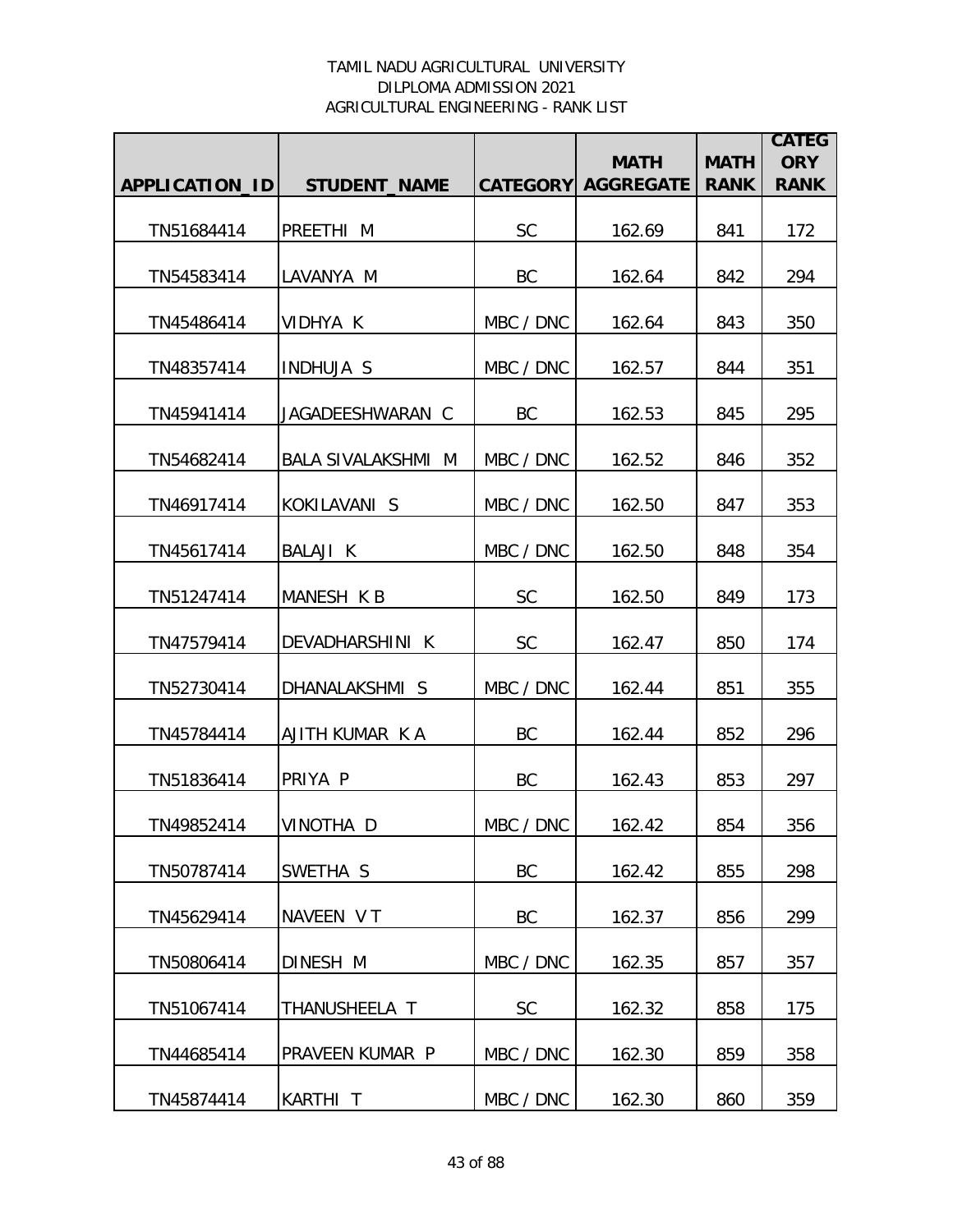|                |                     |                 | <b>MATH</b>      | <b>MATH</b> | <b>CATEG</b><br><b>ORY</b> |
|----------------|---------------------|-----------------|------------------|-------------|----------------------------|
| APPLICATION_ID | <b>STUDENT_NAME</b> | <b>CATEGORY</b> | <b>AGGREGATE</b> | <b>RANK</b> | <b>RANK</b>                |
| TN49044414     | ANBARASI S          | SC              | 162.29           | 861         | 176                        |
| TN46913414     | VARSHA S            | <b>SC</b>       | 162.28           | 862         | 177                        |
| TN50364414     | SURYA M             | BC              | 162.15           | 863         | 300                        |
| TN45359414     | SITHIVINAYAGAM R    | BC              | 162.14           | 864         | 301                        |
| TN48890414     | VIJAYABHASKARAN M   | <b>SC</b>       | 162.10           | 865         | 178                        |
| TN44419414     | JOEAMALRAJ L        | <b>BC</b>       | 162.10           | 866         | 302                        |
| TN53390414     | DEVADHARSHINI V     | <b>SC</b>       | 162.09           | 867         | 179                        |
| TN53591414     | DEEPIKA B           | <b>SCA</b>      | 162.09           | 868         | 9                          |
| TN50262414     | <b>VINOTHINI R</b>  | MBC / DNC       | 162.08           | 869         | 360                        |
| TN44561414     | SWETHA S            | MBC / DNC       | 162.05           | 870         | 361                        |
| TN48300414     | MONISHKUMARAN N     | MBC / DNC       | 162.00           | 871         | 362                        |
| TN53900414     | MALINI S            | BC              | 161.99           | 872         | 303                        |
| TN48264414     | SASHMITHA S         | <b>SC</b>       | 161.99           | 873         | 180                        |
| TN43614414     | ILOGESH T           | MBC / DNC       | 161.97           | 874         | 363                        |
| TN51026414     | VIGNESHWARAN M      | BC              | 161.96           | 875         | 304                        |
| TN48317414     | SUJITH V            | <b>SC</b>       | 161.96           | 876         | 181                        |
| TN45559414     | VIGNESH S           | <b>SC</b>       | 161.96           | 877         | 182                        |
| TN50613414     | <b>BALAJI V</b>     | MBC / DNC       | 161.96           | 878         | 364                        |
| TN51405414     | PRAVIN E            | SC              | 161.95           | 879         | 183                        |
| TN54745414     | MANIKANDAN R        | SC              | 161.94           | 880         | 184                        |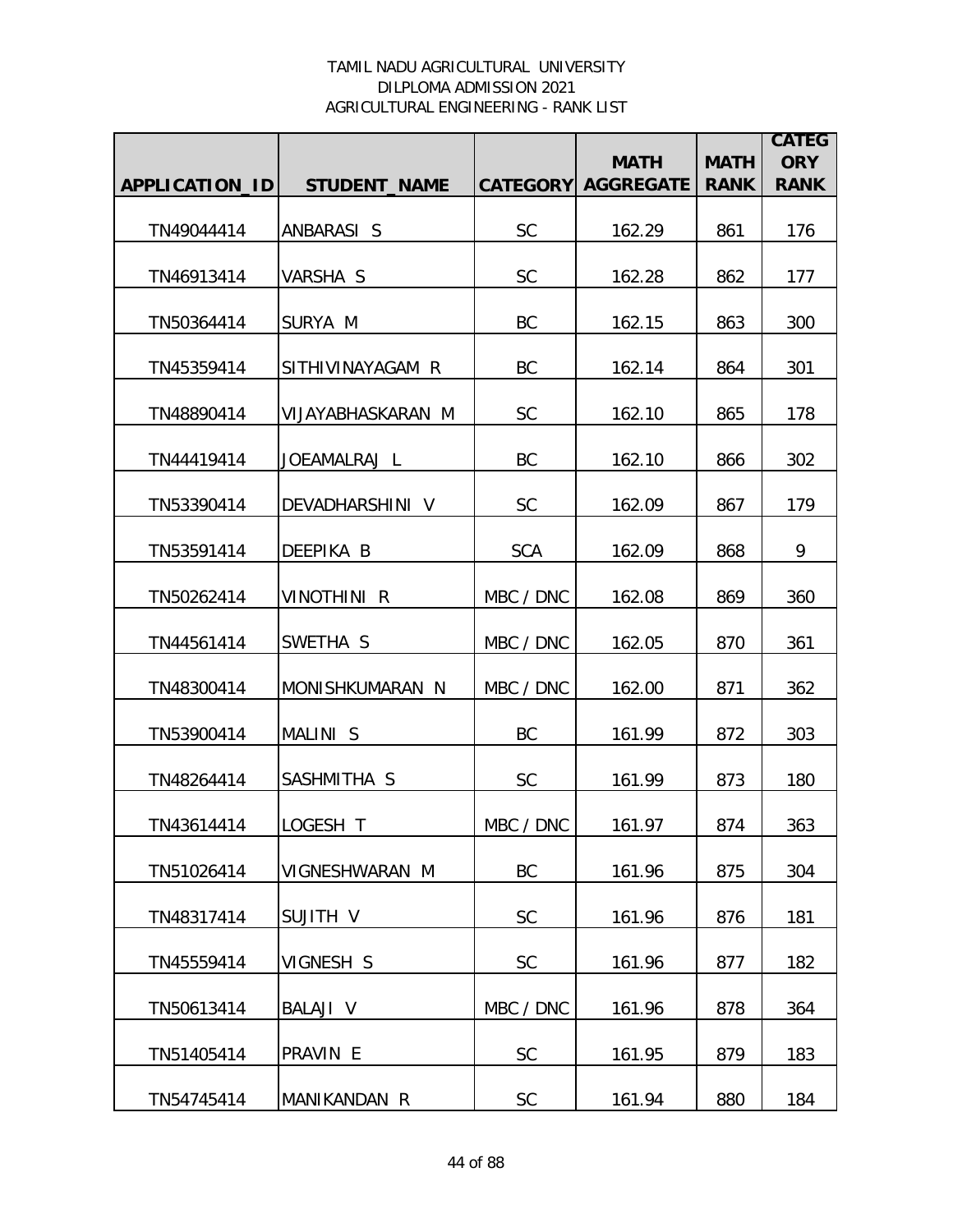|                |                     |           | <b>MATH</b>               | <b>MATH</b> | <b>CATEG</b><br><b>ORY</b> |
|----------------|---------------------|-----------|---------------------------|-------------|----------------------------|
| APPLICATION_ID | <b>STUDENT_NAME</b> |           | <b>CATEGORY AGGREGATE</b> | <b>RANK</b> | <b>RANK</b>                |
| TN45892414     | KARTHICKSELVAM G M  | MBC / DNC | 161.92                    | 881         | 365                        |
| TN49005414     | KAMALI K            | MBC / DNC | 161.90                    | 882         | 366                        |
| TN54527414     | <b>GOPINATH S</b>   | <b>ST</b> | 161.81                    | 883         | 4                          |
| TN52541414     | THIRUMURUGAN K      | BC        | 161.81                    | 884         | 305                        |
| TN48336414     | PONMALAR K          | MBC / DNC | 161.78                    | 885         | 367                        |
| TN46413414     | TAMILMANI E         | BC        | 161.75                    | 886         | 306                        |
| TN54261414     | PRASATH K           | <b>SC</b> | 161.73                    | 887         | 185                        |
| TN48549414     | KARTHIKADEVI A      | MBC / DNC | 161.66                    | 888         | 368                        |
| TN55028414     | DHANALAKSHMI K      | MBC / DNC | 161.65                    | 889         | 369                        |
| TN45187414     | ARTHI M             | <b>BC</b> | 161.62                    | 890         | 307                        |
| TN51769414     | JAYANTHI R          | MBC / DNC | 161.53                    | 891         | 370                        |
| TN44829414     | SANJAY M            | BC        | 161.53                    | 892         | 308                        |
| TN54647414     | NAVITHA P           | MBC / DNC | 161.49                    | 893         | 371                        |
| TN47313414     | THARUNKUMAR R       | BC        | 161.48                    | 894         | 309                        |
| TN54738414     | DHANUSH E           | BC        | 161.44                    | 895         | 310                        |
| TN54651414     | GOWTHAM T           | BC        | 161.39                    | 896         | 311                        |
| TN54314414     | S.PRAKASH KUMAR     | MBC / DNC | 161.38                    | 897         | 372                        |
| TN54175414     | ROSHINI S           | BC        | 161.37                    | 898         | 312                        |
| TN52836414     | KATHIRAVAN A        | MBC / DNC | 161.36                    | 899         | 373                        |
| TN54335414     | DHANALAKSHMI R      | MBC / DNC | 161.36                    | 900         | 374                        |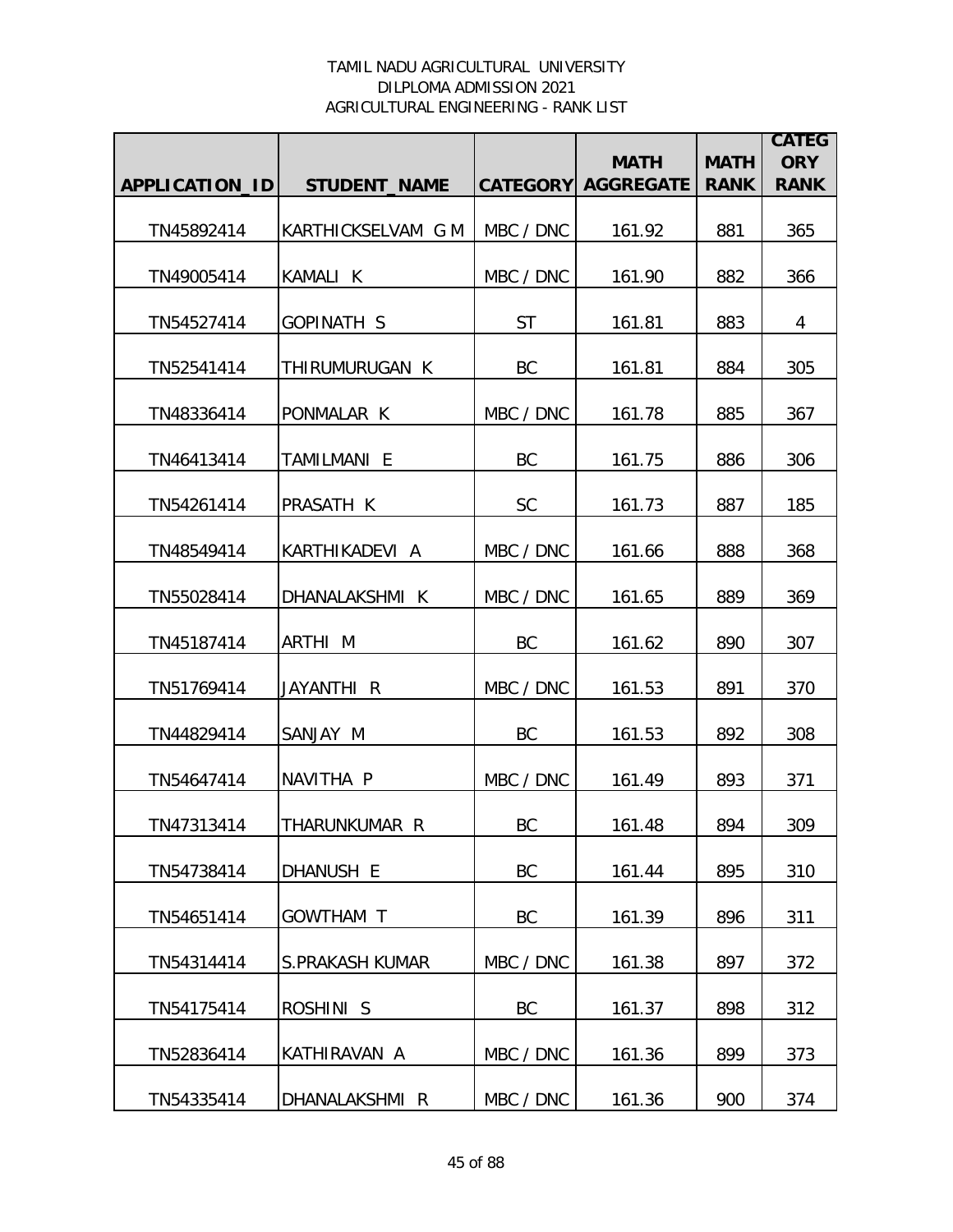|                |                     |            | <b>MATH</b>               | <b>MATH</b> | <b>CATEG</b><br><b>ORY</b> |
|----------------|---------------------|------------|---------------------------|-------------|----------------------------|
| APPLICATION_ID | <b>STUDENT NAME</b> |            | <b>CATEGORY AGGREGATE</b> | <b>RANK</b> | <b>RANK</b>                |
| TN45570414     | AKASHRAJ PANDIYAN   | MBC / DNC  | 161.35                    | 901         | 375                        |
| TN54807414     | NANDHINI P          | <b>SC</b>  | 161.35                    | 902         | 186                        |
| TN50625414     | VIRJILRAJ A         | BC         | 161.29                    | 903         | 313                        |
| TN49906414     | BABY M              | <b>SCA</b> | 161.29                    | 904         | 10                         |
| TN47709414     | TAMILARASAN P       | <b>SCA</b> | 161.29                    | 905         | 11                         |
| TN51529414     | DARISH EMELDA G S   | BC         | 161.28                    | 906         | 314                        |
| TN47153414     | PRIYADHARSHINI S    | MBC / DNC  | 161.28                    | 907         | 376                        |
| TN50771414     | ANUSHYA R           | MBC / DNC  | 161.25                    | 908         | 377                        |
| TN53143414     | ELAKKIYA P          | MBC / DNC  | 161.20                    | 910         | 378                        |
| TN47028414     | ELAKKIYA P          | MBC / DNC  | 161.20                    | 909         | 379                        |
| TN54275414     | SARANRAM V          | MBC / DNC  | 161.19                    | 911         | 380                        |
| TN45060414     | SANTHOSH KUMAR S    | MBC / DNC  | 161.16                    | 912         | 381                        |
| TN47847414     | DHUVARAKESH V       | MBC / DNC  | 161.15                    | 913         | 382                        |
| TN49892414     | RAMSUNDAR D         | BC         | 161.14                    | 914         | 315                        |
| TN45361414     | ARTHI <sub>S</sub>  | <b>SC</b>  | 161.13                    | 915         | 187                        |
| TN53315414     | VIDHYA M            | MBC / DNC  | 161.13                    | 916         | 383                        |
| TN44160414     | THAMARAISELVI D     | MBC / DNC  | 161.10                    | 917         | 384                        |
| TN45898414     | CHELLAMUTHU V       | <b>SC</b>  | 161.10                    | 918         | 188                        |
| TN49847414     | LAVANYA M           | MBC / DNC  | 161.10                    | 919         | 385                        |
| TN54842414     | TAMILARASAN P       | BC         | 161.08                    | 920         | 316                        |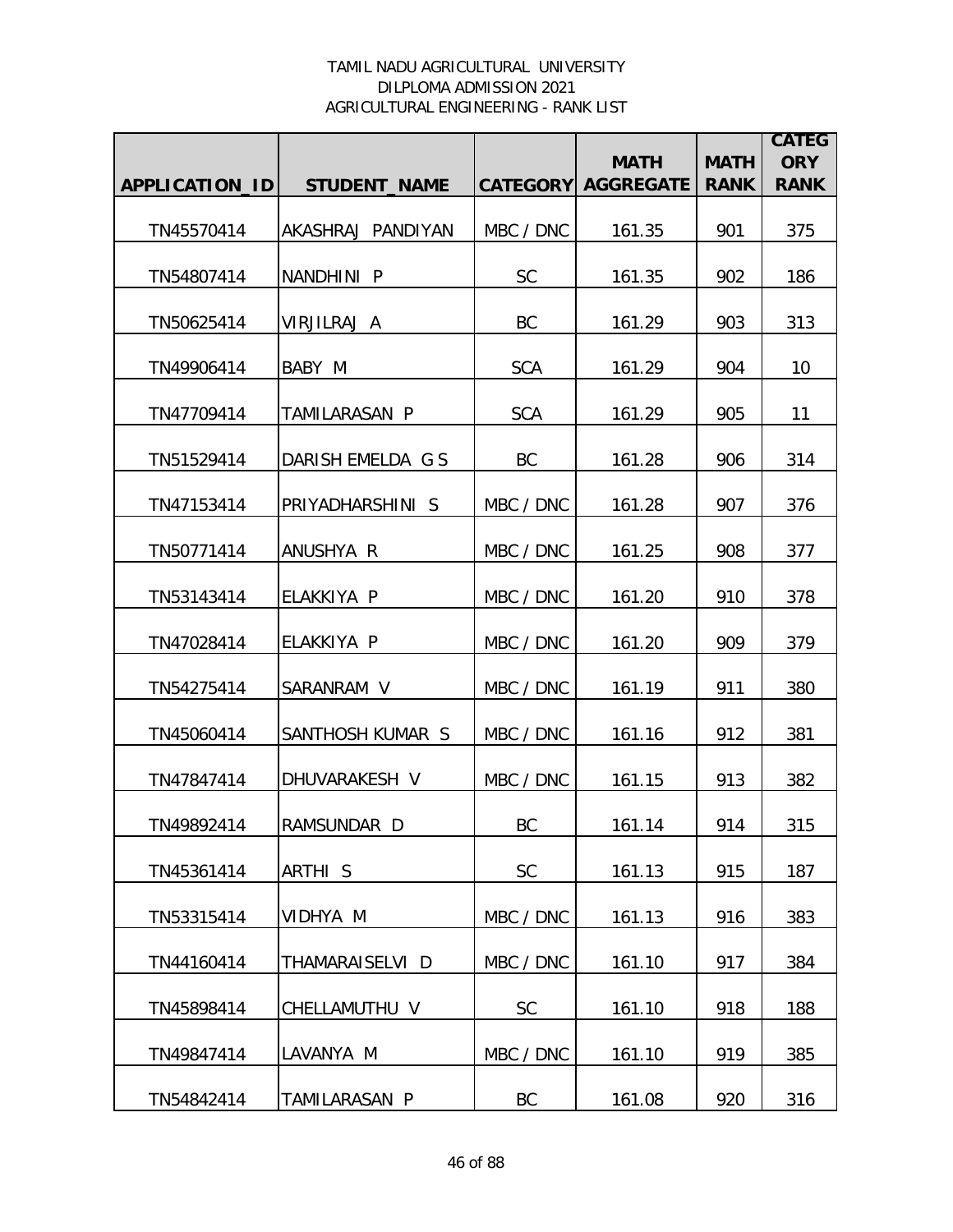|                |                     |                 | <b>MATH</b>      | <b>MATH</b> | <b>CATEG</b><br><b>ORY</b> |
|----------------|---------------------|-----------------|------------------|-------------|----------------------------|
| APPLICATION_ID | <b>STUDENT NAME</b> | <b>CATEGORY</b> | <b>AGGREGATE</b> | <b>RANK</b> | <b>RANK</b>                |
| TN54359414     | ASHWINI A.P         | MBC / DNC       | 161.07           | 921         | 386                        |
| TN53611414     | SONIYA P            | <b>SC</b>       | 161.04           | 922         | 189                        |
| TN52721414     | AYYAPPAN P          | BC              | 161.04           | 923         | 317                        |
| TN54152414     | INBAVALLI M         | MBC / DNC       | 161.04           | 924         | 387                        |
| TN53227414     | KALEESHVARI P       | BC              | 161.00           | 925         | 318                        |
| TN46002414     | RAMYA S             | <b>SC</b>       | 160.99           | 926         | 190                        |
| TN46034414     | MURALITHARAN R      | BC              | 160.98           | 927         | 319                        |
| TN43989414     | VASUNDRA E          | MBC / DNC       | 160.90           | 928         | 388                        |
| TN43750414     | THANUJA R           | BC              | 160.86           | 929         | 320                        |
| TN48248414     | ARAVINDH T          | MBC / DNC       | 160.86           | 930         | 389                        |
| TN54985414     | MONISHA T           | BC              | 160.85           | 931         | 321                        |
| TN47548414     | SANTHIYA S          | <b>SC</b>       | 160.83           | 932         | 191                        |
| TN49195414     | KEERTHANA M         | <b>SC</b>       | 160.81           | 933         | 192                        |
| TN53424414     | BHUVANESWARI G      | MBC / DNC       | 160.80           | 934         | 390                        |
| TN45905414     | DIVYA R             | MBC / DNC       | 160.79           | 935         | 391                        |
| TN53928414     | KIRUBA B            | MBC / DNC       | 160.73           | 936         | 392                        |
| TN48190414     | KARTHI M            | MBC / DNC       | 160.72           | 937         | 393                        |
| TN53866414     | PRAVEEN P           | <b>SC</b>       | 160.71           | 938         | 193                        |
| TN53319414     | DHANUSHKUMAR K      | MBC / DNC       | 160.70           | 939         | 394                        |
| TN53726414     | THIRUMURUGAN C      | MBC / DNC       | 160.68           | 940         | 395                        |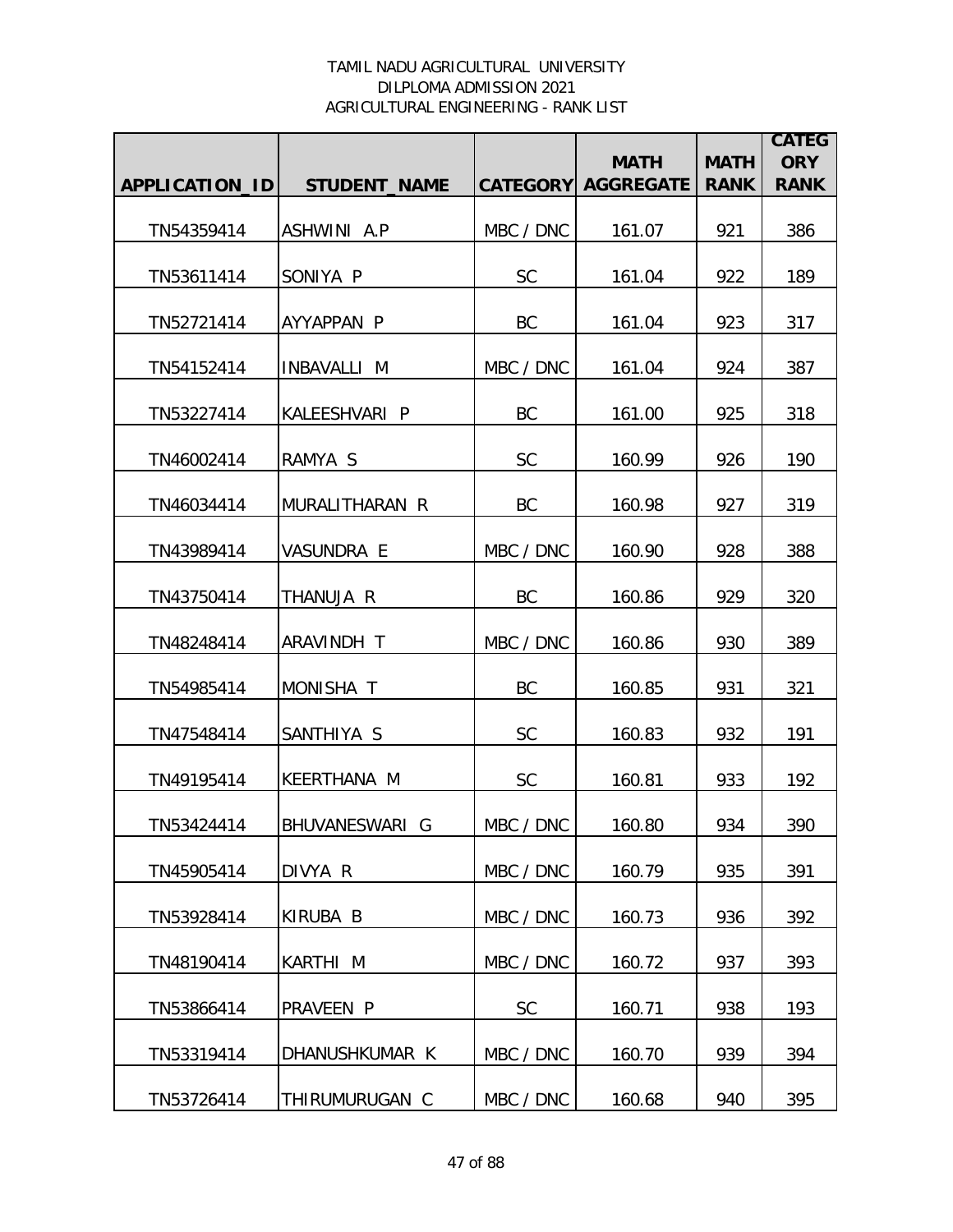|                       |                     |                 | <b>MATH</b>      | <b>MATH</b> | <b>CATEG</b><br><b>ORY</b> |
|-----------------------|---------------------|-----------------|------------------|-------------|----------------------------|
| <b>APPLICATION ID</b> | <b>STUDENT_NAME</b> | <b>CATEGORY</b> | <b>AGGREGATE</b> | <b>RANK</b> | <b>RANK</b>                |
| TN47780414            | SIVA M              | MBC / DNC       | 160.61           | 941         | 396                        |
| TN47981414            | ROBIKASOUNDARI S    | <b>SC</b>       | 160.61           | 942         | 194                        |
| TN54194414            | PRABAVATHY B        | <b>SCA</b>      | 160.59           | 943         | 12                         |
| TN46105414            | UDHAYA G            | <b>SC</b>       | 160.55           | 944         | 195                        |
| TN53881414            | SANTHOSH R          | <b>SC</b>       | 160.54           | 945         | 196                        |
| TN54596414            | MARIYA JONES J      | <b>BC</b>       | 160.54           | 946         | 322                        |
| TN50525414            | ABINAYASREE A D     | <b>BC</b>       | 160.53           | 947         | 323                        |
| TN46761414            | JAYASURYA K         | MBC / DNC       | 160.53           | 948         | 397                        |
| TN52985414            | ALAGESHVARAN M      | MBC / DNC       | 160.51           | 949         | 398                        |
| TN46295414            | DINESH C            | MBC / DNC       | 160.50           | 950         | 399                        |
| TN54720414            | VISHNUPRIYA J       | MBC / DNC       | 160.50           | 951         | 400                        |
| TN44800414            | ABIMUGESH HARIDOSS  | BC              | 160.47           | 952         | 324                        |
| TN54983414            | KAVIYARASAN N       | MBC / DNC       | 160.47           | 953         | 401                        |
| TN49429414            | <b>IDEEPA R</b>     | BC              | 160.44           | 954         | 325                        |
| TN51315414            | LAVANYA P           | <b>SC</b>       | 160.43           | 955         | 197                        |
| TN54957414            | SUBASRI S           | MBC / DNC       | 160.42           | 956         | 402                        |
| TN49832414            | VISWATHASREE D      | BC              | 160.42           | 957         | 326                        |
| TN45752414            | JEYAPRIYA S         | BC              | 160.35           | 958         | 327                        |
| TN44327414            | TAMILAMUTHAN M      | BC              | 160.34           | 959         | 328                        |
| TN51861414            | PRIYADHARSHINI S    | BC              | 160.28           | 960         | 329                        |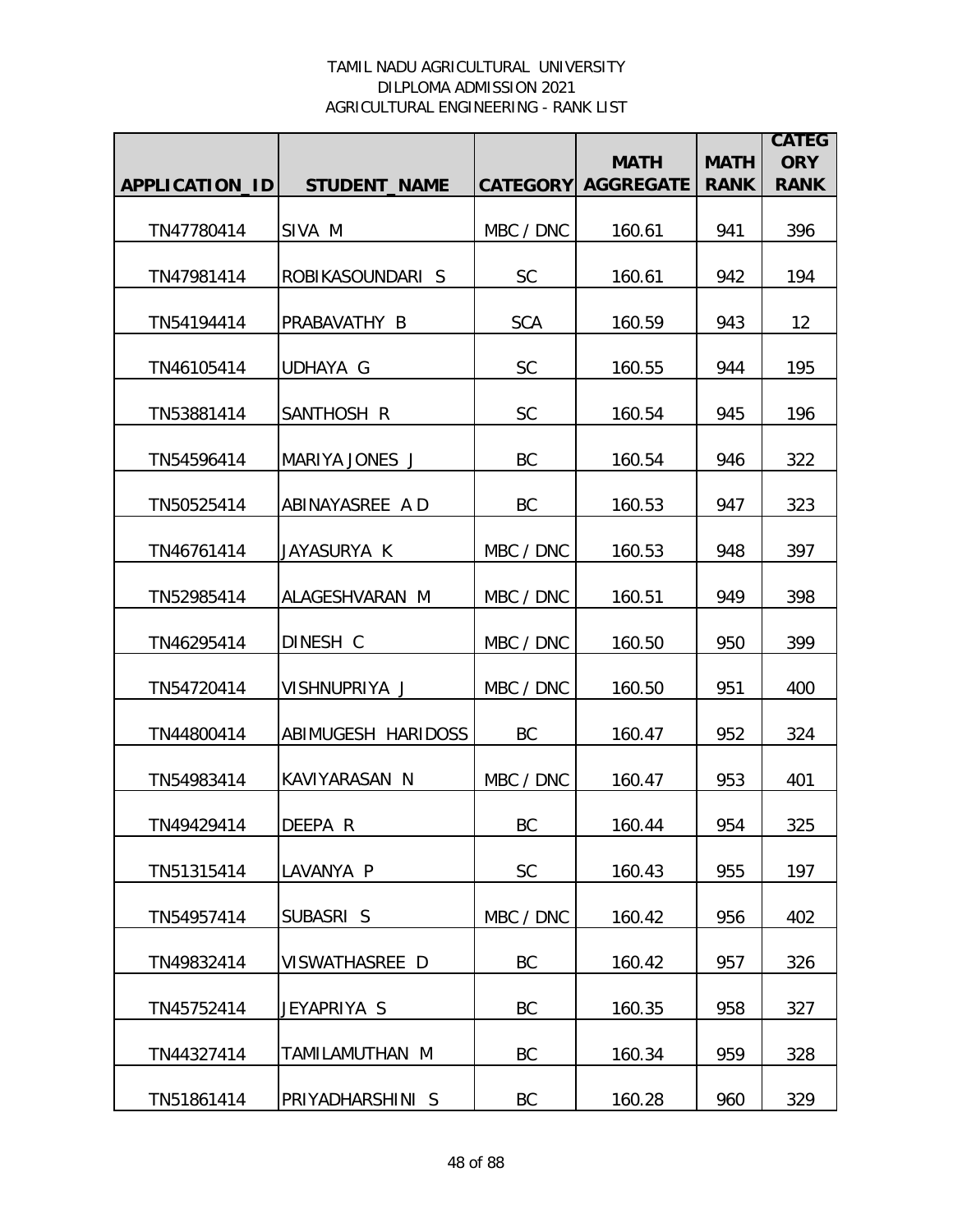|                |                     |                 | <b>MATH</b>      | <b>MATH</b> | <b>CATEG</b><br><b>ORY</b> |
|----------------|---------------------|-----------------|------------------|-------------|----------------------------|
| APPLICATION_ID | <b>STUDENT NAME</b> | <b>CATEGORY</b> | <b>AGGREGATE</b> | <b>RANK</b> | <b>RANK</b>                |
| TN25955414     | PARKAVAN B          | <b>SC</b>       | 160.23           | 961         | 198                        |
| TN47529414     | KALPANA MATHAIYAN   | <b>ST</b>       | 160.19           | 962         | 5                          |
| TN54155414     | VIKRAM R            | BC              | 160.18           | 963         | 330                        |
| TN53534414     | R.ANITHA            | <b>SC</b>       | 160.15           | 964         | 199                        |
| TN45156414     | BALACHANDHIRAN S    | MBC / DNC       | 160.15           | 965         | 403                        |
| TN53067414     | <b>BHARATH P</b>    | <b>SC</b>       | 160.14           | 966         | 200                        |
| TN52563414     | JOTHIKA M           | MBC / DNC       | 160.11           | 967         | 404                        |
| TN48494414     | <b>VINOTHINI P</b>  | MBC / DNC       | 160.10           | 968         | 405                        |
| TN47007414     | SANTHOSHKUMAR K     | BC              | 160.10           | 969         | 331                        |
| TN54107414     | BHARANI P           | <b>SC</b>       | 160.07           | 970         | 201                        |
| TN48886414     | THIRUSELVAN M       | MBC / DNC       | 160.03           | 971         | 406                        |
| TN53204414     | SATHISHKUMAR P      | MBC / DNC       | 160.03           | 972         | 407                        |
| TN44028414     | VIMALKUMAR M        | BC              | 160.01           | 973         | 332                        |
| TN45540414     | SAKTHIRAJA T        | MBC / DNC       | 160.01           | 974         | 408                        |
| TN48599414     | HARIKARAN S         | MBC / DNC       | 160.00           | 975         | 409                        |
| TN50578414     | AVADHARANI R        | <b>SC</b>       | 160.00           | 976         | 202                        |
| TN54116414     | <b>KEERTHIGA K</b>  | <b>SC</b>       | 159.97           | 977         | 203                        |
| TN50571414     | INIYASUGAN M        | <b>SC</b>       | 159.96           | 978         | 204                        |
| TN47749414     | KAVIPRIYA R         | MBC / DNC       | 159.96           | 979         | 410                        |
| TN53402414     | SUBIN RAJA R        | <b>SC</b>       | 159.91           | 980         | 205                        |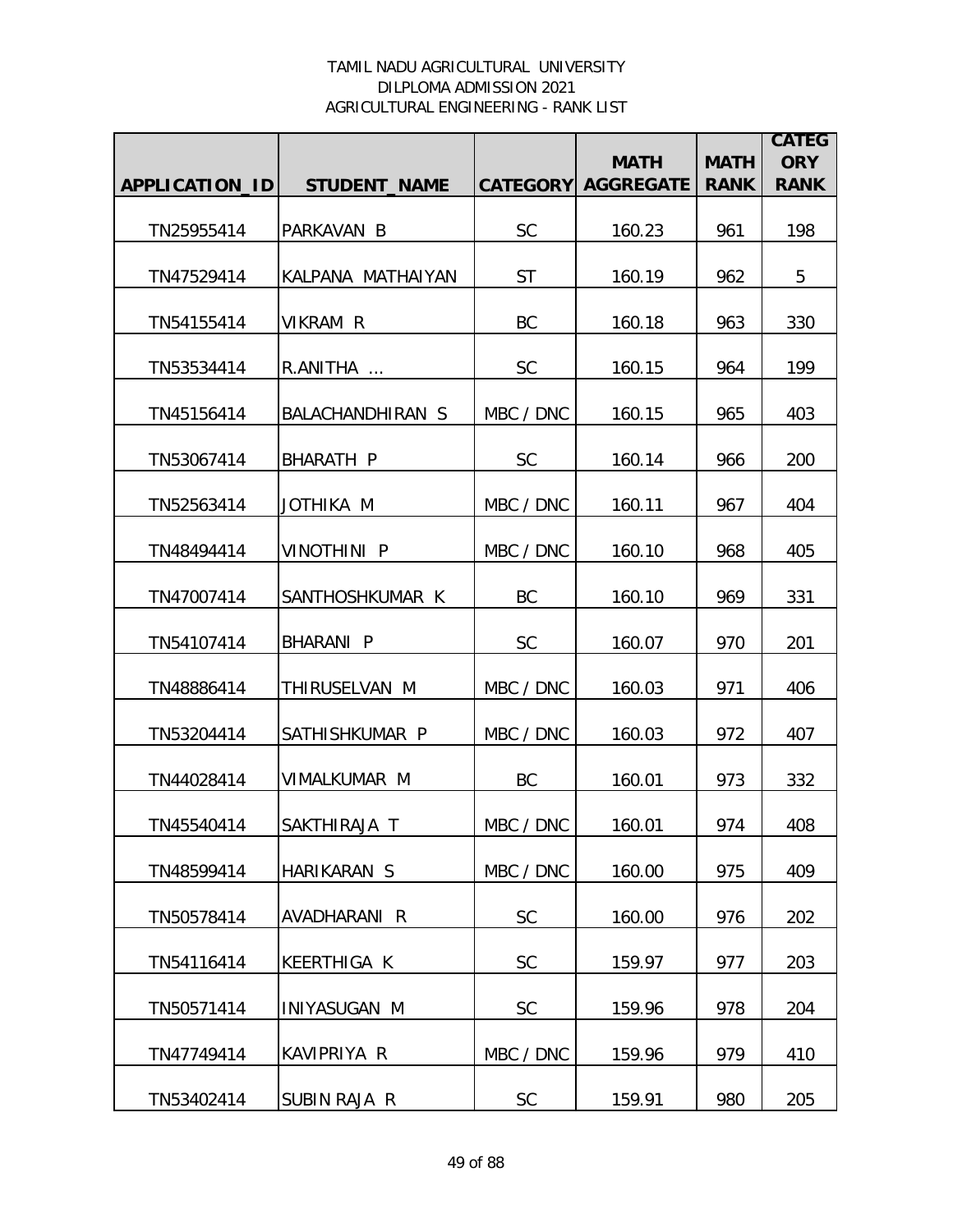|                |                                |            |                                          |                            | <b>CATEG</b>              |
|----------------|--------------------------------|------------|------------------------------------------|----------------------------|---------------------------|
| APPLICATION_ID | <b>STUDENT_NAME</b>            |            | <b>MATH</b><br><b>CATEGORY AGGREGATE</b> | <b>MATH</b><br><b>RANK</b> | <b>ORY</b><br><b>RANK</b> |
|                |                                |            |                                          |                            |                           |
| TN43681414     | RENUGA M                       | BC         | 159.90                                   | 981                        | 333                       |
| TN50291414     | SUJITH P                       | BC         | 159.87                                   | 982                        | 334                       |
| TN45256414     | SURIYA S                       | BC         | 159.82                                   | 983                        | 335                       |
| TN50447414     | RAMSUNDAR D                    | BC         | 159.78                                   | 984                        | 336                       |
| TN43328414     | <b>ASHOK K</b>                 | MBC / DNC  | 159.76                                   | 985                        | 411                       |
| TN51495414     | <b>CHRISTY ANTHONIRAJ</b><br>A | BC         | 159.76                                   | 986                        | 337                       |
| TN46551414     | POOVARASU R                    | MBC / DNC  | 159.71                                   | 987                        | 412                       |
| TN51864414     | MUNEESWARAN C                  | MBC / DNC  | 159.64                                   | 988                        | 413                       |
| TN45088414     | <b>GOKUL P</b>                 | MBC / DNC  | 159.62                                   | 989                        | 414                       |
| TN53543414     | ESAKKIVEL A M                  | MBC / DNC  | 159.57                                   | 990                        | 415                       |
| TN48363414     | AKILA S                        | <b>SC</b>  | 159.56                                   | 991                        | 206                       |
| TN47043414     | SELVIN PREM KUMAR A            | BC         | 159.54                                   | 992                        | 338                       |
| TN46022414     | MEGALA M                       | <b>SC</b>  | 159.53                                   | 993                        | 207                       |
| TN48301414     | ARCHANA D                      | MBC / DNC  | 159.50                                   | 994                        | 416                       |
| TN53290414     | MUGILKUMAR S                   | MBC / DNC  | 159.49                                   | 995                        | 417                       |
| TN44496414     | JERSHA J L                     | BC         | 159.45                                   | 996                        | 339                       |
| TN49683414     | <b>BALAJI P</b>                | BC         | 159.42                                   | 997                        | 340                       |
| TN54136414     | SELVAGANAPATHY K               | BC         | 159.42                                   | 998                        | 341                       |
| TN46884414     | <b>MANJU SHREE</b>             | <b>SCA</b> | 159.41                                   | 999                        | 13                        |
| TN48159414     | CHANDRU C                      | MBC / DNC  | 159.37                                   | 1000                       | 418                       |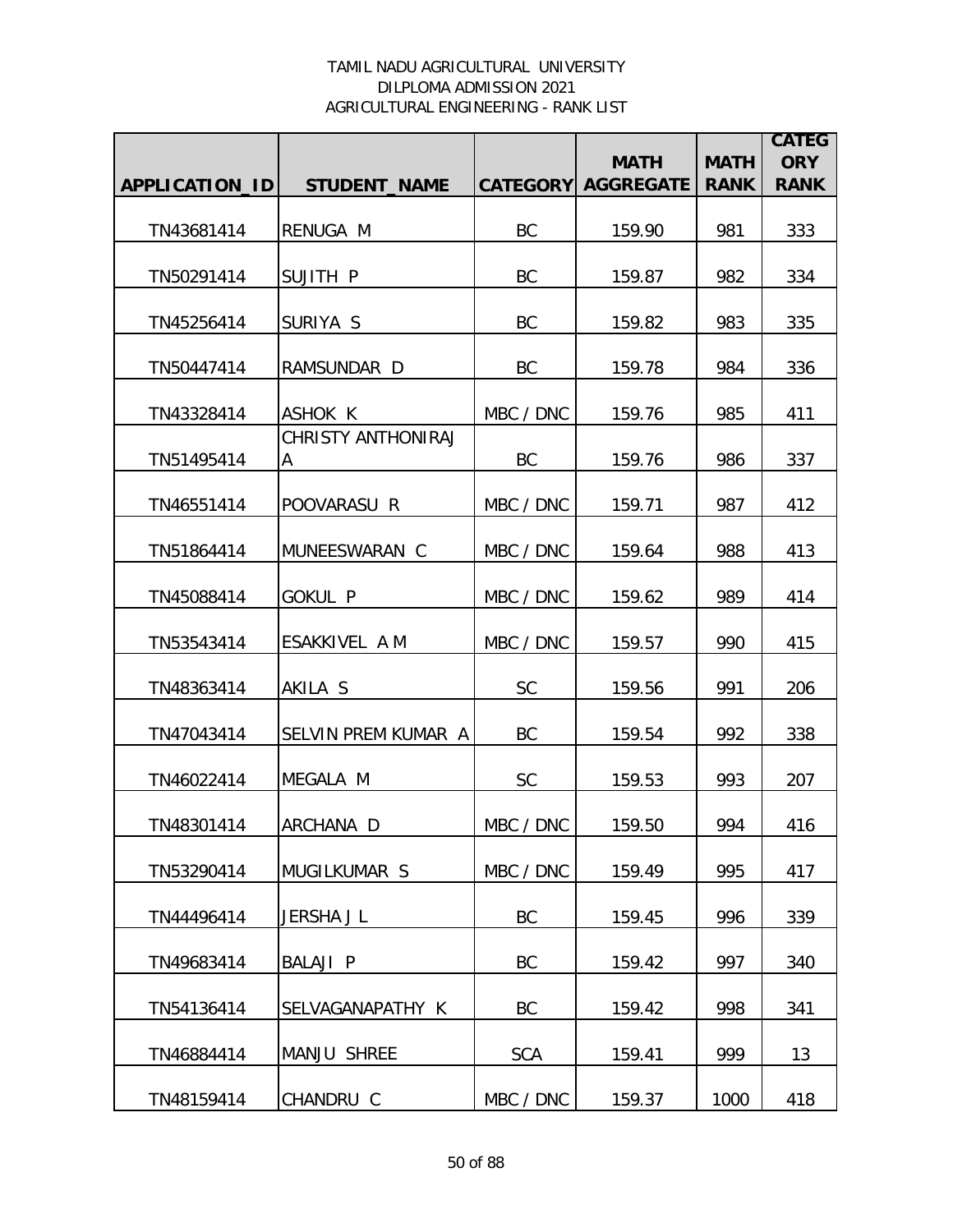|                |                                         |           |                                          |                            | <b>CATEG</b>              |
|----------------|-----------------------------------------|-----------|------------------------------------------|----------------------------|---------------------------|
| APPLICATION_ID | <b>STUDENT_NAME</b>                     |           | <b>MATH</b><br><b>CATEGORY AGGREGATE</b> | <b>MATH</b><br><b>RANK</b> | <b>ORY</b><br><b>RANK</b> |
|                |                                         |           |                                          |                            |                           |
| TN50440414     | <b>SEMA SIVAN</b>                       | BC        | 159.33                                   | 1001                       | 342                       |
| TN52082414     | JANANI J                                | MBC / DNC | 159.25                                   | 1002                       | 419                       |
| TN54511414     | PANDI J                                 | <b>BC</b> | 159.24                                   | 1003                       | 343                       |
| TN48778414     | SUREKA D                                | MBC / DNC | 159.22                                   | 1004                       | 420                       |
| TN53264414     | RUBESHKUMAR P                           | MBC / DNC | 159.20                                   | 1005                       | 421                       |
| TN54209414     | <b>VIKRAM P</b>                         | <b>BC</b> | 159.17                                   | 1006                       | 344                       |
| TN47934414     | SASIKUMAR A                             | BC        | 159.15                                   | 1007                       | 345                       |
| TN53469414     | DEEPAK S                                | MBC / DNC | 159.15                                   | 1008                       | 422                       |
| TN43369414     | ANANDHAN ABARNA                         | <b>BC</b> | 159.15                                   | 1009                       | 346                       |
| TN52763414     | <b>SUBASH CHANDIRA</b><br><b>BOSE T</b> | MBC / DNC | 159.15                                   | 1010                       | 423                       |
| TN47681414     | SARAVANAN M                             | <b>SC</b> | 159.14                                   | 1011                       | 208                       |
| TN49333414     | RAJESHWARI L                            | <b>SC</b> | 159.14                                   | 1012                       | 209                       |
| TN53995414     | ANANDHAN A                              | MBC / DNC | 159.01                                   | 1013                       | 424                       |
| TN54181414     | SASINPRIYA R                            | MBC / DNC | 159.00                                   | 1014                       | 425                       |
| TN54776414     | SUSHMITHA G                             | MBC / DNC | 159.00                                   | 1015                       | 426                       |
| TN50626414     | PURUSOTHAMAN M                          | MBC / DNC | 158.98                                   | 1016                       | 427                       |
| TN46314414     | NIKITHA H                               | MBC / DNC | 158.90                                   | 1017                       | 428                       |
| TN44416414     | <b>GNANASIVAM M</b>                     | MBC / DNC | 158.90                                   | 1018                       | 429                       |
| TN54414414     | <b>KANNAN P</b>                         | <b>SC</b> | 158.90                                   | 1019                       | 210                       |
| TN48497414     | <b>JANANI</b><br>MURUGANANDHAM          | BC        | 158.85                                   | 1020                       | 347                       |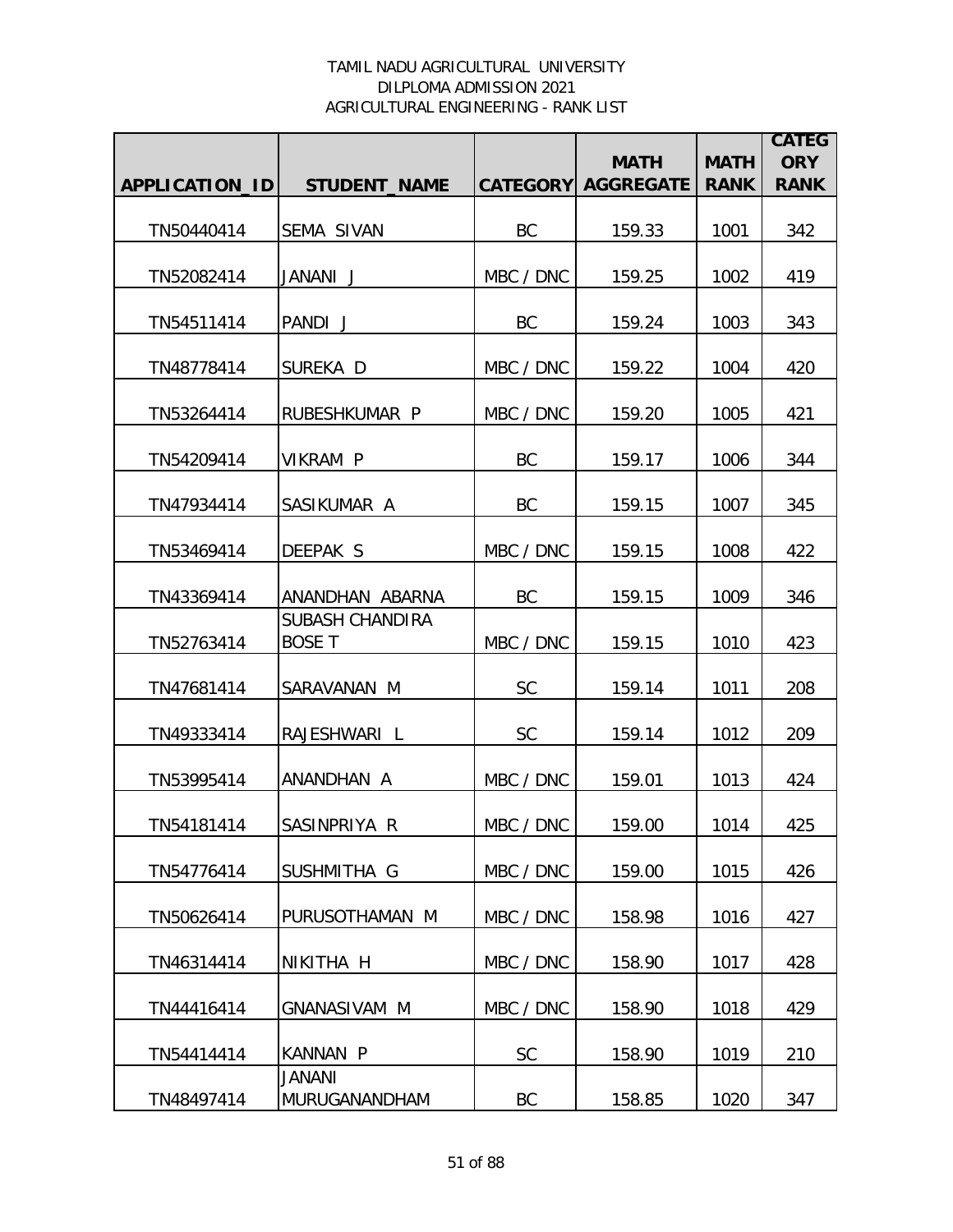|                |                          |                 | <b>MATH</b>      | <b>MATH</b> | <b>CATEG</b><br><b>ORY</b> |
|----------------|--------------------------|-----------------|------------------|-------------|----------------------------|
| APPLICATION_ID | <b>STUDENT_NAME</b>      | <b>CATEGORY</b> | <b>AGGREGATE</b> | <b>RANK</b> | <b>RANK</b>                |
| TN51374414     | PRIYA JAYASRI T          | BC              | 158.77           | 1021        | 348                        |
| TN53606414     | VINOTH D                 | <b>SC</b>       | 158.75           | 1022        | 211                        |
| TN47718414     | SANJAY KUMAR V           | MBC / DNC       | 158.73           | 1023        | 430                        |
| TN53320414     | SIGARAN D                | MBC / DNC       | 158.71           | 1024        | 431                        |
| TN45258414     | ARTHI M                  | MBC / DNC       | 158.69           | 1025        | 432                        |
| TN49045414     | ARIVARASU P              | MBC / DNC       | 158.68           | 1026        | 433                        |
| TN54989414     | PAVITHRA V               | MBC / DNC       | 158.65           | 1027        | 434                        |
| TN53488414     | ARAVINDHASAMY S          | <b>SC</b>       | 158.62           | 1028        | 212                        |
| TN50478414     | <b>KARTHICK RAJA R</b>   | BC              | 158.56           | 1029        | 349                        |
| TN44383414     | ANITHA P                 | MBC / DNC       | 158.56           | 1030        | 435                        |
| TN50853414     | SANGATAMIL M             | MBC / DNC       | 158.55           | 1031        | 436                        |
| TN53487414     | MAHALAKSHMI M            | MBC / DNC       | 158.53           | 1032        | 437                        |
| TN51171414     | ARAVIND S                | MBC / DNC       | 158.48           | 1033        | 438                        |
| TN45065414     | <b>GOKULAKANNAN K</b>    | BC              | 158.42           | 1034        | 350                        |
| TN53255414     | <b>VEERAGANAPATHY M</b>  | <b>BC</b>       | 158.41           | 1035        | 351                        |
| TN53775414     | SIVA E                   | MBC / DNC       | 158.38           | 1036        | 439                        |
| TN53405414     | <b>GOPALA KRISHNAN P</b> | MBC / DNC       | 158.36           | 1037        | 440                        |
| TN53731414     | <b>GIRINATH C</b>        | <b>ST</b>       | 158.33           | 1038        | 6                          |
| TN52190414     | CHANDRU M                | MBC / DNC       | 158.30           | 1039        | 441                        |
| TN52119414     | AKSHAYA J                | BC              | 158.28           | 1040        | 352                        |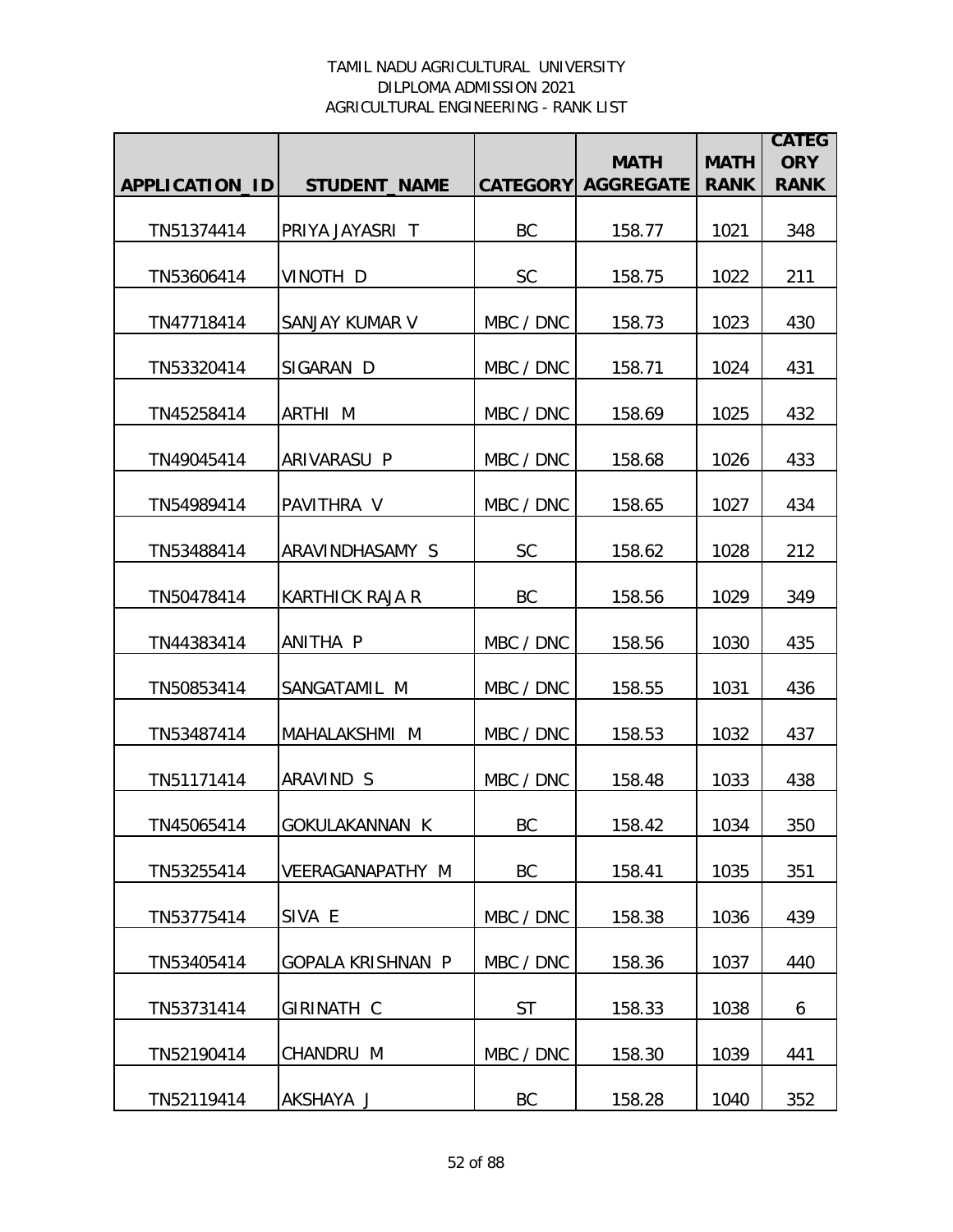|                       |                        |                 | <b>MATH</b>      | <b>MATH</b> | <b>CATEG</b><br><b>ORY</b> |
|-----------------------|------------------------|-----------------|------------------|-------------|----------------------------|
| <b>APPLICATION ID</b> | <b>STUDENT_NAME</b>    | <b>CATEGORY</b> | <b>AGGREGATE</b> | <b>RANK</b> | <b>RANK</b>                |
| TN50670414            | PRIYADHARSHINI R       | <b>SC</b>       | 158.25           | 1041        | 213                        |
| TN45112414            | MAHA S                 | MBC / DNC       | 158.24           | 1042        | 442                        |
| TN44858414            | NAVEEN H               | BC              | 158.22           | 1043        | 353                        |
| TN51443414            | SHANMUGAPRIYA N        | <b>SC</b>       | 158.20           | 1044        | 214                        |
| TN44411414            | SURYA M                | MBC / DNC       | 158.19           | 1045        | 443                        |
| TN53610414            | SANTHOSH L             | MBC / DNC       | 158.18           | 1046        | 444                        |
| TN44704414            | MAHALAKSHMI K          | MBC / DNC       | 158.13           | 1047        | 445                        |
| TN50508414            | DASHWIN K              | MBC / DNC       | 158.11           | 1048        | 446                        |
| TN48314414            | BOOBESH S              | MBC / DNC       | 158.10           | 1049        | 447                        |
| TN51266414            | MANIKANDAN S           | BC              | 158.08           | 1050        | 354                        |
| TN46282414            | NIVETHA M              | MBC / DNC       | 158.08           | 1051        | 448                        |
| TN53713414            | MOHAN PAT SP           | MBC / DNC       | 158.07           | 1052        | 449                        |
| TN54674414            | <b>MUBEENA BEGUM A</b> | <b>BCM</b>      | 158.05           | 1053        | 9                          |
| TN52007414            | SURYA R                | MBC / DNC       | 158.04           | 1054        | 450                        |
| TN51414414            | MANIKANDAN M           | MBC / DNC       | 158.04           | 1055        | 451                        |
| TN47482414            | SANGEETHA MK           | BC              | 158.01           | 1056        | 355                        |
| TN53025414            | ANGELIN RAPHAELA       | MBC / DNC       | 158.00           | 1057        | 452                        |
| TN43508414            | NARMATHA GAYATHRI<br>K | <b>SC</b>       | 158.00           | 1058        | 215                        |
| TN48906414            | RENGANAYAKI NK         | <b>SCA</b>      | 158.00           | 1059        | 14                         |
| TN50012414            | SANMUKA PRIYA K        | MBC / DNC       | 158.00           | 1060        | 453                        |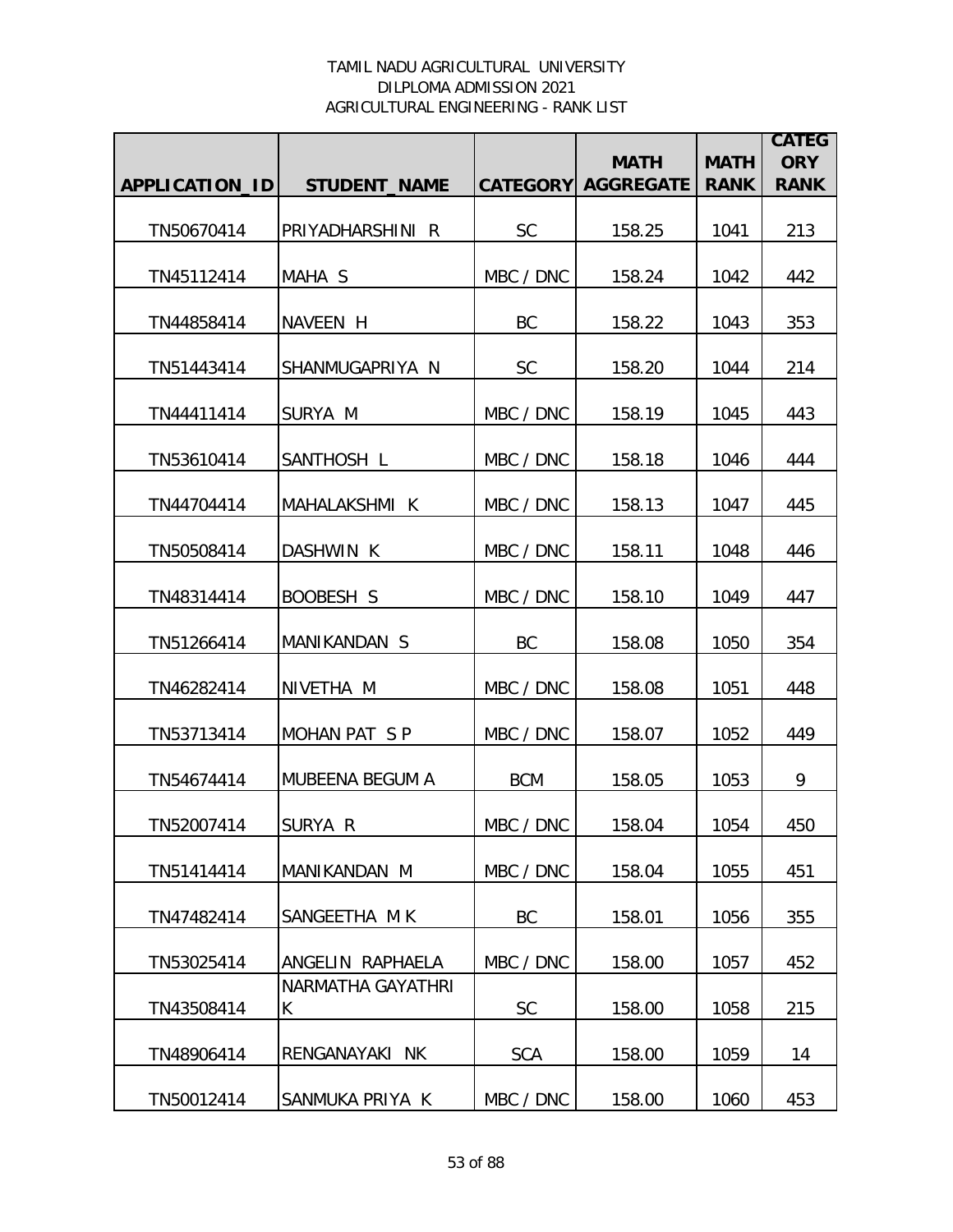|                       |                     |                 | <b>MATH</b>      | <b>MATH</b> | <b>CATEG</b><br><b>ORY</b> |
|-----------------------|---------------------|-----------------|------------------|-------------|----------------------------|
| <b>APPLICATION ID</b> | <b>STUDENT_NAME</b> | <b>CATEGORY</b> | <b>AGGREGATE</b> | <b>RANK</b> | <b>RANK</b>                |
| TN53226414            | LENIN ROGER S M     | BC              | 158.00           | 1061        | 356                        |
| TN45548414            | MUGESH KUMAR M      | <b>SC</b>       | 157.99           | 1062        | 216                        |
| TN54780414            | PAZHANIVEL G        | MBC / DNC       | 157.97           | 1063        | 454                        |
| TN47514414            | POORNIMA M          | MBC / DNC       | 157.95           | 1064        | 455                        |
| TN46983414            | JAYANTHI A S        | BC              | 157.83           | 1065        | 357                        |
| TN50019414            | AJITHA K            | <b>SC</b>       | 157.82           | 1066        | 217                        |
| TN54672414            | MUKILARASAN A       | MBC / DNC       | 157.81           | 1067        | 456                        |
| TN52152414            | MANIKANDAN K        | MBC / DNC       | 157.79           | 1068        | 457                        |
| TN49640414            | RANJINI I           | MBC / DNC       | 157.78           | 1069        | 458                        |
| TN46205414            | <b>VEERAPANDI T</b> | MBC / DNC       | 157.76           | 1070        | 459                        |
| TN49760414            | SIVA SANKARI T      | <b>SC</b>       | 157.76           | 1071        | 218                        |
| TN44849414            | DHANAPRAKASH S      | <b>ST</b>       | 157.75           | 1072        | $\overline{7}$             |
| TN54206414            | JOTHISHREE S        | <b>SC</b>       | 157.73           | 1073        | 219                        |
| TN44056414            | SUNDARAMOORTHI M    | BC              | 157.72           | 1074        | 358                        |
| TN49149414            | <b>BHARATHI K</b>   | MBC / DNC       | 157.71           | 1075        | 460                        |
| TN53337414            | KARTHICK A          | MBC / DNC       | 157.67           | 1076        | 461                        |
| TN51413414            | ADHITHYA S          | MBC / DNC       | 157.65           | 1077        | 462                        |
| TN48687414            | MANISHA S           | MBC / DNC       | 157.65           | 1078        | 463                        |
| TN52988414            | SHANMUGAPRIYA M     | SC              | 157.65           | 1079        | 220                        |
| TN53352414            | VISHALI BHARATHI R  | MBC / DNC       | 157.64           | 1080        | 464                        |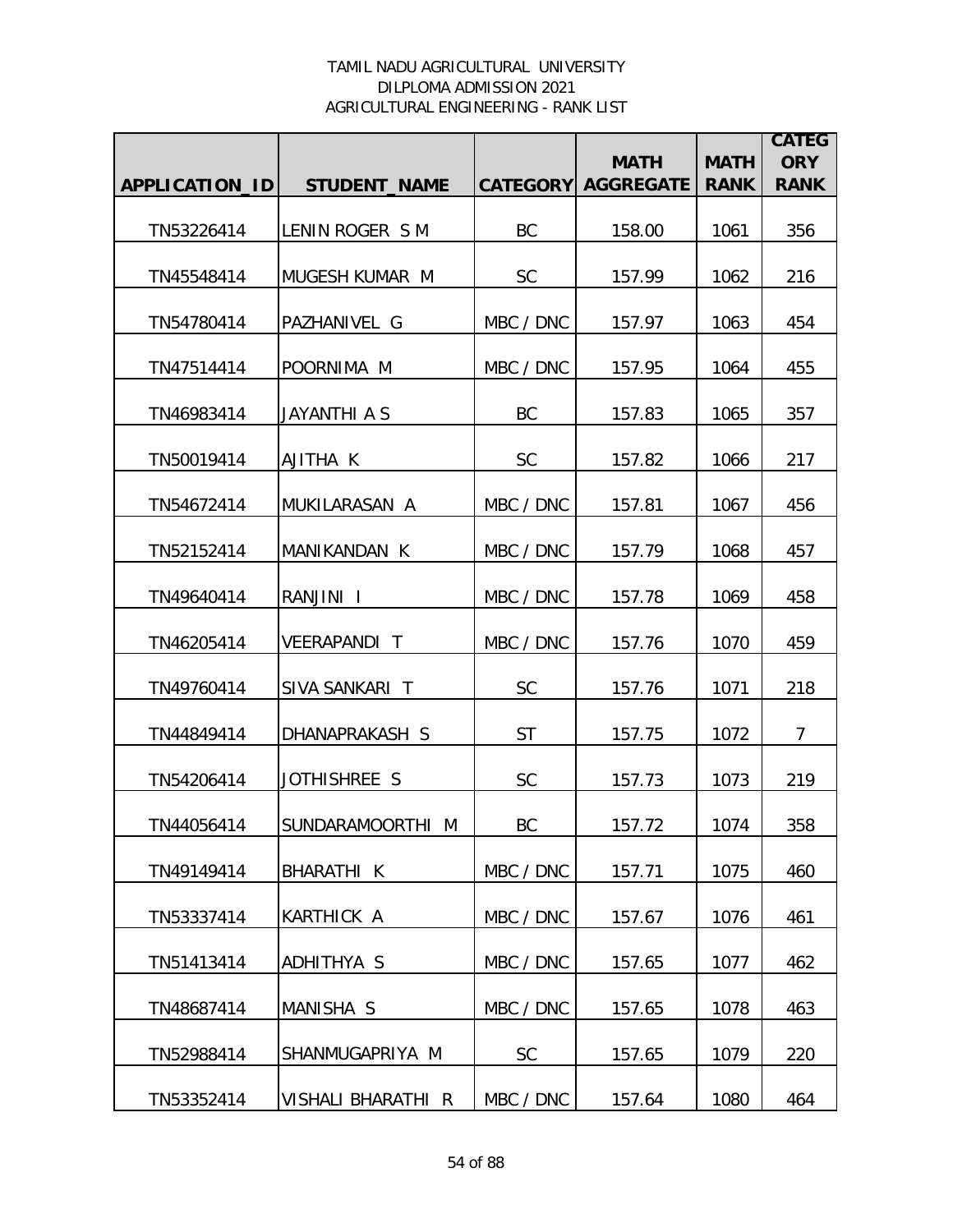|                       |                      |           | <b>MATH</b>               | <b>MATH</b> | <b>CATEG</b><br><b>ORY</b> |
|-----------------------|----------------------|-----------|---------------------------|-------------|----------------------------|
| <b>APPLICATION ID</b> | <b>STUDENT_NAME</b>  |           | <b>CATEGORY AGGREGATE</b> | <b>RANK</b> | <b>RANK</b>                |
| TN47599414            | NIVETHA <sub>S</sub> | MBC / DNC | 157.62                    | 1081        | 465                        |
| TN51538414            | VELUSAMY V           | MBC / DNC | 157.62                    | 1082        | 466                        |
| TN52029414            | ARULMOZHI D          | BC        | 157.62                    | 1083        | 359                        |
| TN48576414            | RAMALAKSHMI L        | <b>SC</b> | 157.61                    | 1084        | 221                        |
| TN47990414            | SARANYA M            | MBC / DNC | 157.59                    | 1085        | 467                        |
| TN49006414            | SHRIMATHI S          | MBC / DNC | 157.50                    | 1086        | 468                        |
| TN54710414            | KALAISELVAM S        | <b>SC</b> | 157.50                    | 1087        | 222                        |
| TN53801414            | SWATHI K             | BC        | 157.47                    | 1088        | 360                        |
| TN54118414            | KARTHIKEYAN G        | MBC / DNC | 157.47                    | 1089        | 469                        |
| TN54040414            | GAYATHRI E           | <b>SC</b> | 157.47                    | 1090        | 223                        |
| TN48642414            | AKASH A              | MBC / DNC | 157.47                    | 1091        | 470                        |
| TN45435414            | JAYARAMAN S          | MBC / DNC | 157.46                    | 1092        | 471                        |
| TN54810414            | KALAIMURUGAN S       | MBC / DNC | 157.44                    | 1093        | 472                        |
| TN53854414            | ARUN M               | MBC / DNC | 157.42                    | 1094        | 473                        |
| TN50207414            | VETHAPACKIAM A       | BC        | 157.42                    | 1095        | 361                        |
| TN47794414            | SAMUNDEESWARI V      | MBC / DNC | 157.42                    | 1096        | 474                        |
| TN54804414            | BHARATHI J           | <b>SC</b> | 157.24                    | 1097        | 224                        |
| TN54170414            | SATHYA PRIYA P       | SC        | 157.24                    | 1098        | 225                        |
| TN43982414            | KAVISUNDAR S         | MBC / DNC | 157.24                    | 1099        | 475                        |
| TN53416414            | VINITH R             | MBC / DNC | 157.24                    | 1100        | 476                        |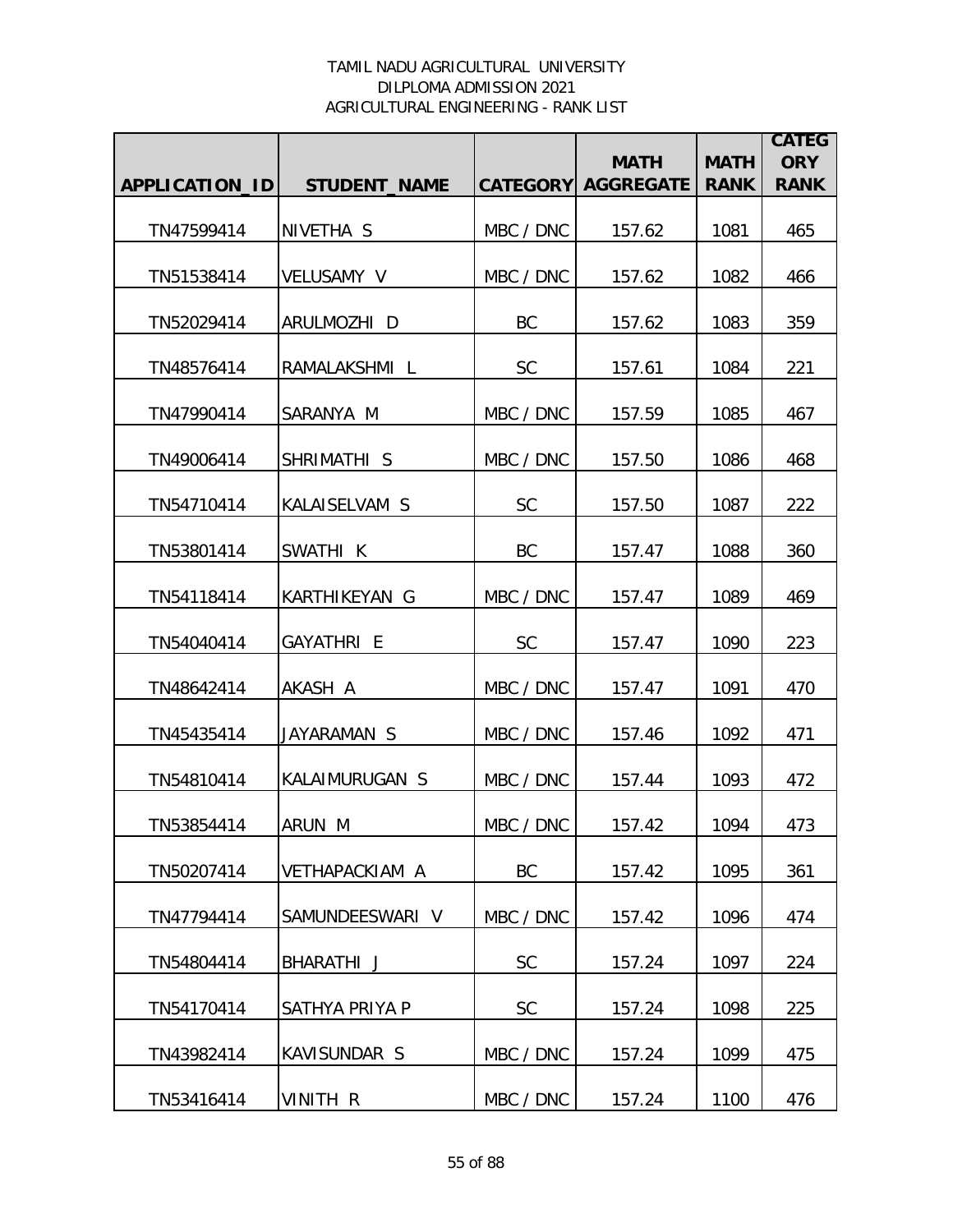|                |                     |           | <b>MATH</b>               | <b>MATH</b> | <b>CATEG</b><br><b>ORY</b> |
|----------------|---------------------|-----------|---------------------------|-------------|----------------------------|
| APPLICATION_ID | <b>STUDENT_NAME</b> |           | <b>CATEGORY AGGREGATE</b> | <b>RANK</b> | <b>RANK</b>                |
| TN45215414     | AJITHA R            | BC        | 157.21                    | 1101        | 362                        |
| TN53728414     | RAMASAMY A          | MBC / DNC | 157.21                    | 1102        | 477                        |
| TN50467414     | KAVIYA T            | BC        | 157.19                    | 1103        | 363                        |
| TN53839414     | DIVYA DHARSHINI R   | BC        | 157.15                    | 1104        | 364                        |
| TN52938414     | SHREENITHI S        | BC        | 157.14                    | 1105        | 365                        |
| TN54610414     | <b>KEERTHI R</b>    | SC        | 157.11                    | 1106        | 226                        |
| TN53920414     | MALARAVAN D         | <b>SC</b> | 157.10                    | 1107        | 227                        |
| TN48418414     | NAGARANI SU         | BC        | 157.10                    | 1108        | 366                        |
| TN54433414     | HARITHA SREE R      | <b>SC</b> | 157.05                    | 1109        | 228                        |
| TN54595414     | SRIKANTH M          | SC        | 157.04                    | 1110        | 229                        |
| TN46781414     | MANIKANDAN K        | MBC / DNC | 157.01                    | 1111        | 478                        |
| TN47267414     | ELAVARASU V         | MBC / DNC | 156.99                    | 1112        | 479                        |
| TN50820414     | BALAJI K            | MBC / DNC | 156.95                    | 1113        | 480                        |
| TN44276414     | PONRANGAN T         | MBC / DNC | 156.94                    | 1114        | 481                        |
| TN51283414     | BALATHARANI J       | MBC / DNC | 156.93                    | 1115        | 482                        |
| TN51097414     | AJITHKUMAR K        | MBC / DNC | 156.90                    | 1116        | 483                        |
| TN51685414     | AKSHAYA A           | <b>SC</b> | 156.83                    | 1117        | 230                        |
| TN54179414     | SOUNDARYA V         | MBC / DNC | 156.79                    | 1118        | 484                        |
| TN47155414     | VIKRAM K            | MBC / DNC | 156.76                    | 1119        | 485                        |
| TN50608414     | KAVIYA R            | MBC / DNC | 156.72                    | 1120        | 486                        |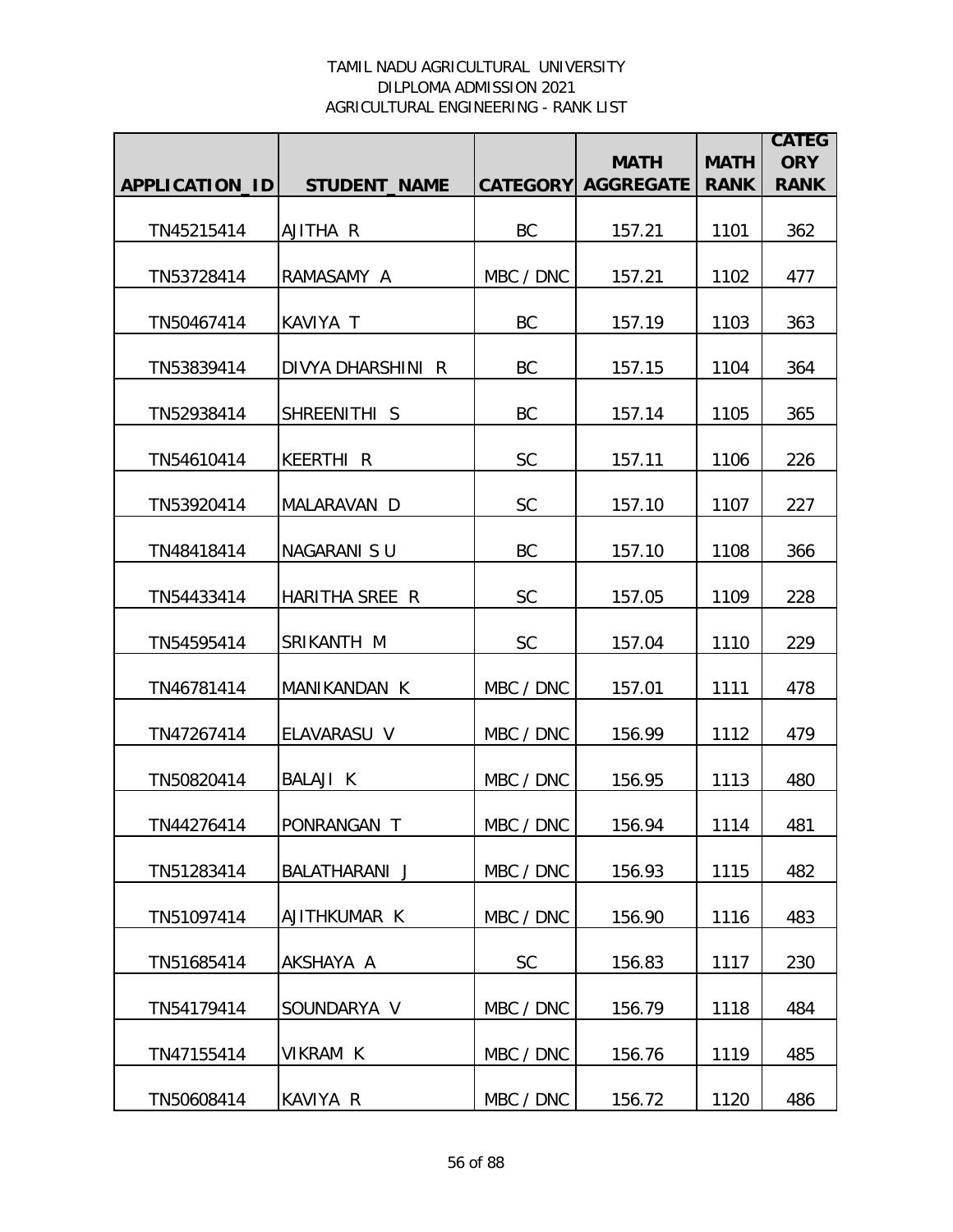|                       |                                |                 | <b>MATH</b>      | <b>MATH</b> | <b>CATEG</b><br><b>ORY</b> |
|-----------------------|--------------------------------|-----------------|------------------|-------------|----------------------------|
| <b>APPLICATION ID</b> | <b>STUDENT NAME</b>            | <b>CATEGORY</b> | <b>AGGREGATE</b> | <b>RANK</b> | <b>RANK</b>                |
| TN51020414            | MUGUNTHANI M                   | <b>SC</b>       | 156.72           | 1121        | 231                        |
| TN51847414            | <b>MANOJ KUMAR M</b>           | <b>SC</b>       | 156.64           | 1122        | 232                        |
| TN46072414            | SANDHIYA B                     | MBC / DNC       | 156.64           | 1123        | 487                        |
| TN54767414            | MATHUMATHI V                   | <b>SC</b>       | 156.62           | 1124        | 233                        |
| TN48189414            | DHANUSH D                      | MBC / DNC       | 156.61           | 1125        | 488                        |
| TN51812414            | SUJI S                         | MBC / DNC       | 156.50           | 1126        | 489                        |
| TN50521414            | POONGODI V                     | MBC / DNC       | 156.47           | 1127        | 490                        |
| TN46011414            | BATHMAPRIYA R                  | BC              | 156.46           | 1128        | 367                        |
| TN49747414            | THANUSU THEIVARASA<br>PRABHU M | <b>SC</b>       | 156.42           | 1129        | 234                        |
| TN53907414            | SHAMEETHA BANU B               | <b>BCM</b>      | 156.42           | 1130        | 10                         |
| TN54762414            | MOHANA SAMPATH                 | MBC / DNC       | 156.39           | 1131        | 491                        |
| TN49631414            | DEVIKA M                       | <b>SC</b>       | 156.33           | 1132        | 235                        |
| TN51233414            | RAGHUKANTH A                   | <b>SC</b>       | 156.30           | 1133        | 236                        |
| TN46929414            | NAVEEN S                       | MBC / DNC       | 156.28           | 1134        | 492                        |
| TN44326414            | NITHILAM D                     | <b>SC</b>       | 156.28           | 1135        | 237                        |
| TN53626414            | BHAVATHARINI T                 | <b>ST</b>       | 156.26           | 1136        | 8                          |
| TN44262414            | ABIRAMI D                      | MBC / DNC       | 156.25           | 1137        | 493                        |
| TN45676414            | KANCHANA DEVI S                | <b>SC</b>       | 156.24           | 1138        | 238                        |
| TN54469414            | MEENA M                        | MBC / DNC       | 156.23           | 1139        | 494                        |
| TN48304414            | MENAKA T                       | <b>SC</b>       | 156.21           | 1140        | 239                        |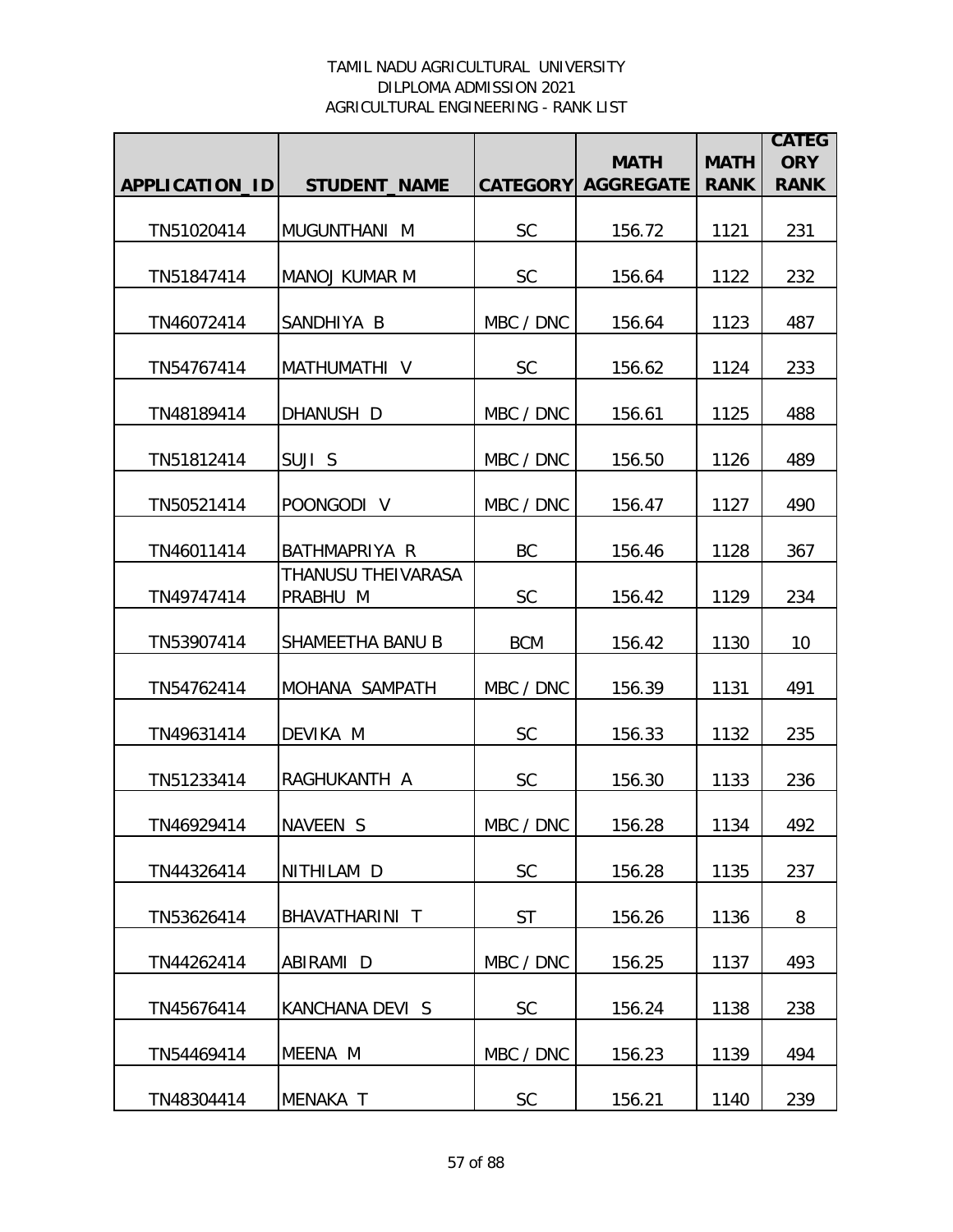|                       |                     |                 | <b>MATH</b>      | <b>MATH</b> | <b>CATEG</b><br><b>ORY</b> |
|-----------------------|---------------------|-----------------|------------------|-------------|----------------------------|
| <b>APPLICATION ID</b> | <b>STUDENT NAME</b> | <b>CATEGORY</b> | <b>AGGREGATE</b> | <b>RANK</b> | <b>RANK</b>                |
| TN47373414            | KARUPPUSAMY A       | <b>SC</b>       | 156.20           | 1141        | 240                        |
| TN45240414            | SUBASHINI K         | <b>SC</b>       | 156.14           | 1142        | 241                        |
| TN49740414            | RAJESHWARI P        | MBC / DNC       | 156.14           | 1143        | 495                        |
| TN47854414            | VAITHEESWARI K      | MBC / DNC       | 156.10           | 1144        | 496                        |
| TN46854414            | ARAVINDHKUMAR N     | MBC / DNC       | 156.08           | 1145        | 497                        |
| TN46242414            | RUBASHRI U          | BC              | 156.04           | 1146        | 368                        |
| TN45999414            | MUNIYAPPAN K        | MBC / DNC       | 155.99           | 1147        | 498                        |
| TN48210414            | JEEVITHA A          | BC              | 155.99           | 1148        | 369                        |
| TN47426414            | BHUVANESHWARI M     | MBC / DNC       | 155.97           | 1149        | 499                        |
| TN47744414            | KAPIL K             | <b>SC</b>       | 155.96           | 1150        | 242                        |
| TN53357414            | PAVITHRA B          | MBC / DNC       | 155.94           | 1151        | 500                        |
| TN54760414            | VIDHYA M            | MBC / DNC       | 155.93           | 1152        | 501                        |
| TN46443414            | MOHANRAJ A          | <b>SC</b>       | 155.90           | 1153        | 243                        |
| TN53563414            | <b>GOWTHAM E</b>    | BC              | 155.89           | 1154        | 370                        |
| TN54883414            | RAVI KUMAR A        | <b>SC</b>       | 155.87           | 1155        | 244                        |
| TN54669414            | SUBALAXMI S         | MBC / DNC       | 155.86           | 1156        | 502                        |
| TN47979414            | SARATHI A           | <b>SC</b>       | 155.85           | 1157        | 245                        |
| TN53248414            | MADHAN K            | SC              | 155.76           | 1158        | 246                        |
| TN48709414            | VIGNESH N           | MBC / DNC       | 155.76           | 1159        | 503                        |
| TN54999414            | SURESH S            | MBC / DNC       | 155.76           | 1160        | 504                        |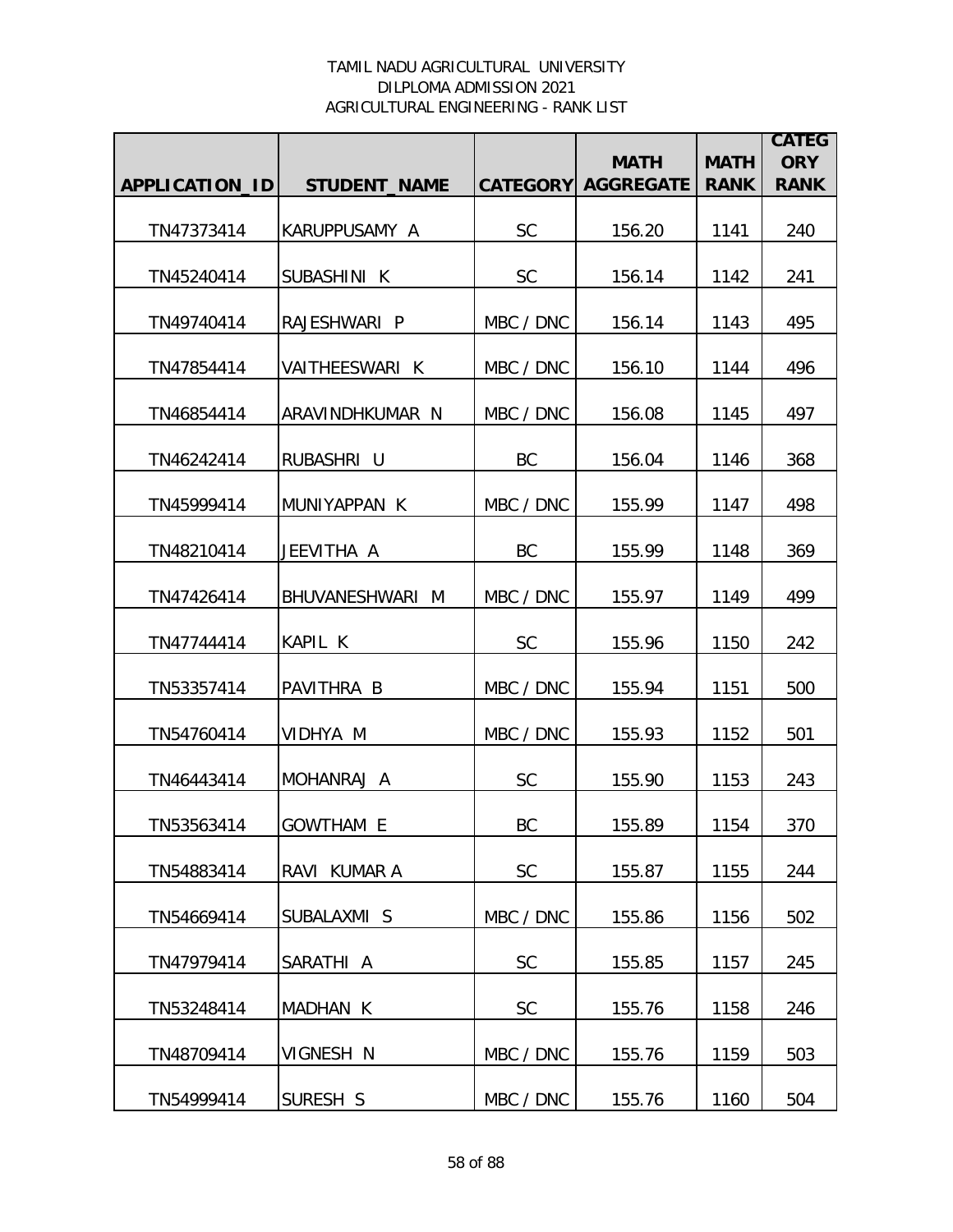|                |                        |           | <b>MATH</b>               | <b>MATH</b> | <b>CATEG</b><br><b>ORY</b> |
|----------------|------------------------|-----------|---------------------------|-------------|----------------------------|
| APPLICATION_ID | <b>STUDENT_NAME</b>    |           | <b>CATEGORY AGGREGATE</b> | <b>RANK</b> | <b>RANK</b>                |
| TN49690414     | LOGESH KUMAR B         | MBC / DNC | 155.67                    | 1161        | 505                        |
| TN46490414     | DIVYASRI M             | BC        | 155.64                    | 1162        | 371                        |
| TN53106414     | AJITHA D               | <b>SC</b> | 155.63                    | 1163        | 247                        |
| TN52984414     | MEENA S                | SC        | 155.62                    | 1164        | 248                        |
| TN49297414     | <b>SUSI DHARAN B</b>   | <b>BC</b> | 155.57                    | 1165        | 372                        |
|                |                        |           |                           |             |                            |
| TN43796414     | <b>HARINISRI M</b>     | MBC / DNC | 155.56                    | 1166        | 506                        |
| TN43921414     | THIRUMAL K             | MBC / DNC | 155.56                    | 1167        | 507                        |
| TN53579414     | RITHISH S              | <b>BC</b> | 155.50                    | 1168        | 373                        |
| TN51079414     | SURULISAMY S           | <b>BC</b> | 155.49                    | 1169        | 374                        |
| TN50681414     | BAKKIYALAKSHMI S       | SC        | 155.39                    | 1170        | 249                        |
| TN44418414     | MUTHURAMALINGAM C      | BC        | 155.39                    | 1171        | 375                        |
| TN50326414     | UMA MAGESHWARI K       | MBC / DNC | 155.28                    | 1172        | 508                        |
| TN51741414     | DHANUSH P P            | MBC / DNC | 155.26                    | 1173        | 509                        |
| TN43633414     | IKARTHIGA N            | <b>BC</b> | 155.25                    | 1174        | 376                        |
| TN54286414     | SAKTHIDEVI T           | <b>SC</b> | 155.21                    | 1175        | 250                        |
| TN54703414     | <b>DEEPA LAKSHMI S</b> | <b>SC</b> | 155.21                    | 1176        | 251                        |
| TN49705414     | DHEENADHAYALAN M       | MBC / DNC | 155.19                    | 1177        | 510                        |
| TN52778414     | RAVICHANDRAN A         | <b>BC</b> | 155.11                    | 1178        | 377                        |
| TN54654414     | JOSEPHINE PRICILLA L   | BC        | 155.06                    | 1179        | 378                        |
| TN49588414     | HARIPRAKASH K          | MBC / DNC | 155.05                    | 1180        | 511                        |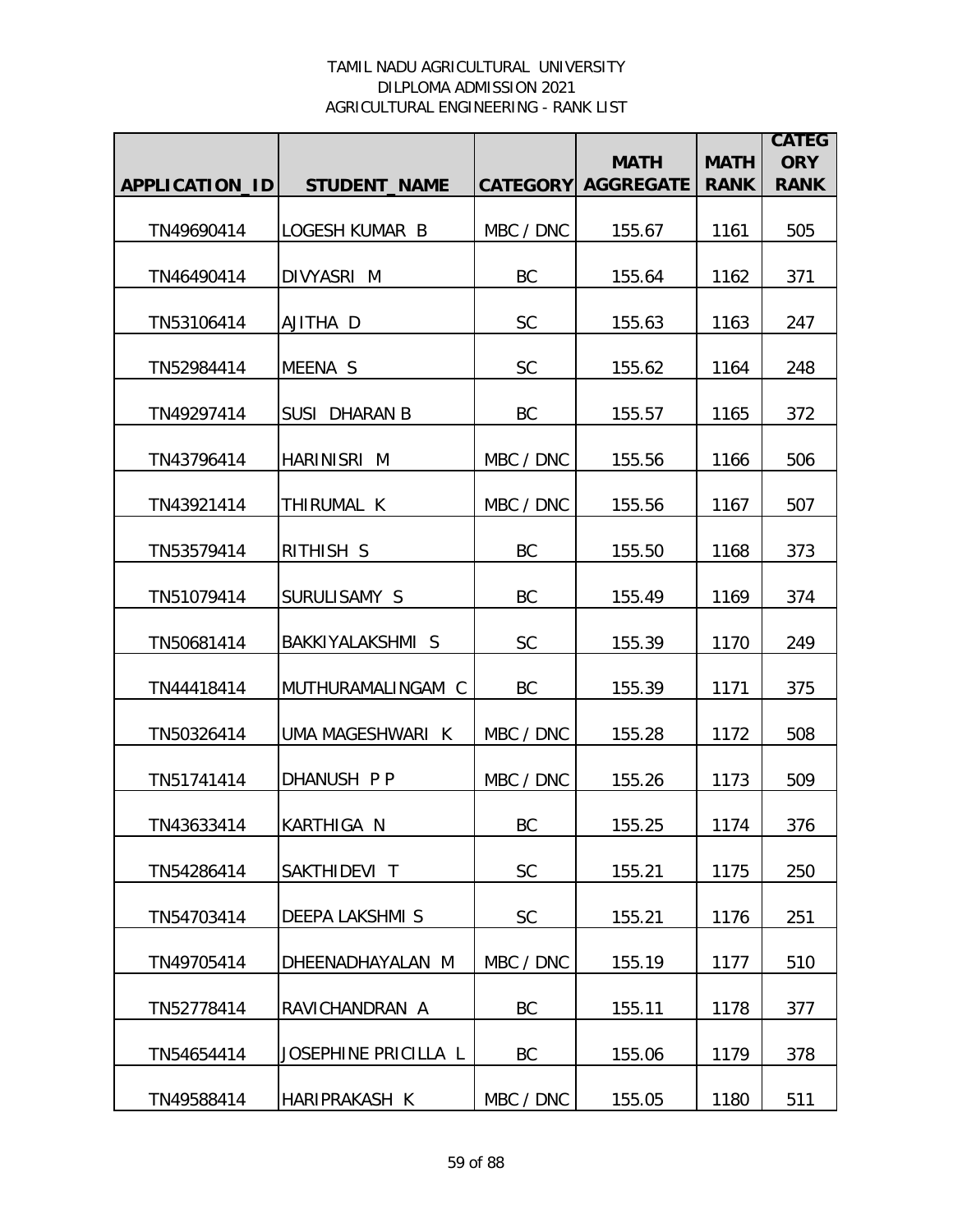|                |                         |                 | <b>MATH</b>      | <b>MATH</b> | <b>CATEG</b><br><b>ORY</b> |
|----------------|-------------------------|-----------------|------------------|-------------|----------------------------|
| APPLICATION_ID | <b>STUDENT_NAME</b>     | <b>CATEGORY</b> | <b>AGGREGATE</b> | <b>RANK</b> | <b>RANK</b>                |
| TN50201414     | PRANESH VHARMA/R.H      | BC              | 155.05           | 1181        | 379                        |
| TN48158414     | PAVITHRA P              | <b>SC</b>       | 155.03           | 1182        | 252                        |
| TN53297414     | <b>DEEPAK VIGNESH S</b> | BC              | 155.01           | 1183        | 380                        |
| TN51654414     | SOUNTHAR S              | <b>SC</b>       | 154.99           | 1184        | 253                        |
| TN53238414     | MAHALAKSHMI E           | MBC / DNC       | 154.97           | 1185        | 512                        |
| TN49799414     | HARIHARAN K             | MBC / DNC       | 154.96           | 1186        | 513                        |
| TN43992414     | ALLAN WILBER A M        | BC              | 154.96           | 1187        | 381                        |
| TN54690414     | NITHISHA T              | MBC / DNC       | 154.93           | 1188        | 514                        |
| TN53925414     | <b>VARSHINI S</b>       | MBC / DNC       | 154.93           | 1189        | 515                        |
| TN51967414     | <b>HARISH V</b>         | <b>BC</b>       | 154.88           | 1190        | 382                        |
| TN50663414     | VINITHA D               | SC              | 154.88           | 1191        | 254                        |
| TN51689414     | SAMYUKTHA V             | <b>SC</b>       | 154.85           | 1192        | 255                        |
| TN49742414     | ARAVINTH M              | MBC / DNC       | 154.82           | 1193        | 516                        |
| TN45434414     | SATHYANEETHI G          | <b>SC</b>       | 154.82           | 1194        | 256                        |
| TN54112414     | <b>SUBA RANI M</b>      | SC              | 154.82           | 1195        | 257                        |
| TN50189414     | HARIDOSS R              | <b>SC</b>       | 154.79           | 1196        | 258                        |
| TN49607414     | ATHI SESHAN A           | MBC / DNC       | 154.77           | 1197        | 517                        |
| TN44025414     | NANDHA GOPAL L          | BC              | 154.76           | 1198        | 383                        |
| TN45519414     | RADHIKA M               | <b>BC</b>       | 154.76           | 1199        | 384                        |
| TN50181414     | ASHWINI A               | MBC / DNC       | 154.75           | 1200        | 518                        |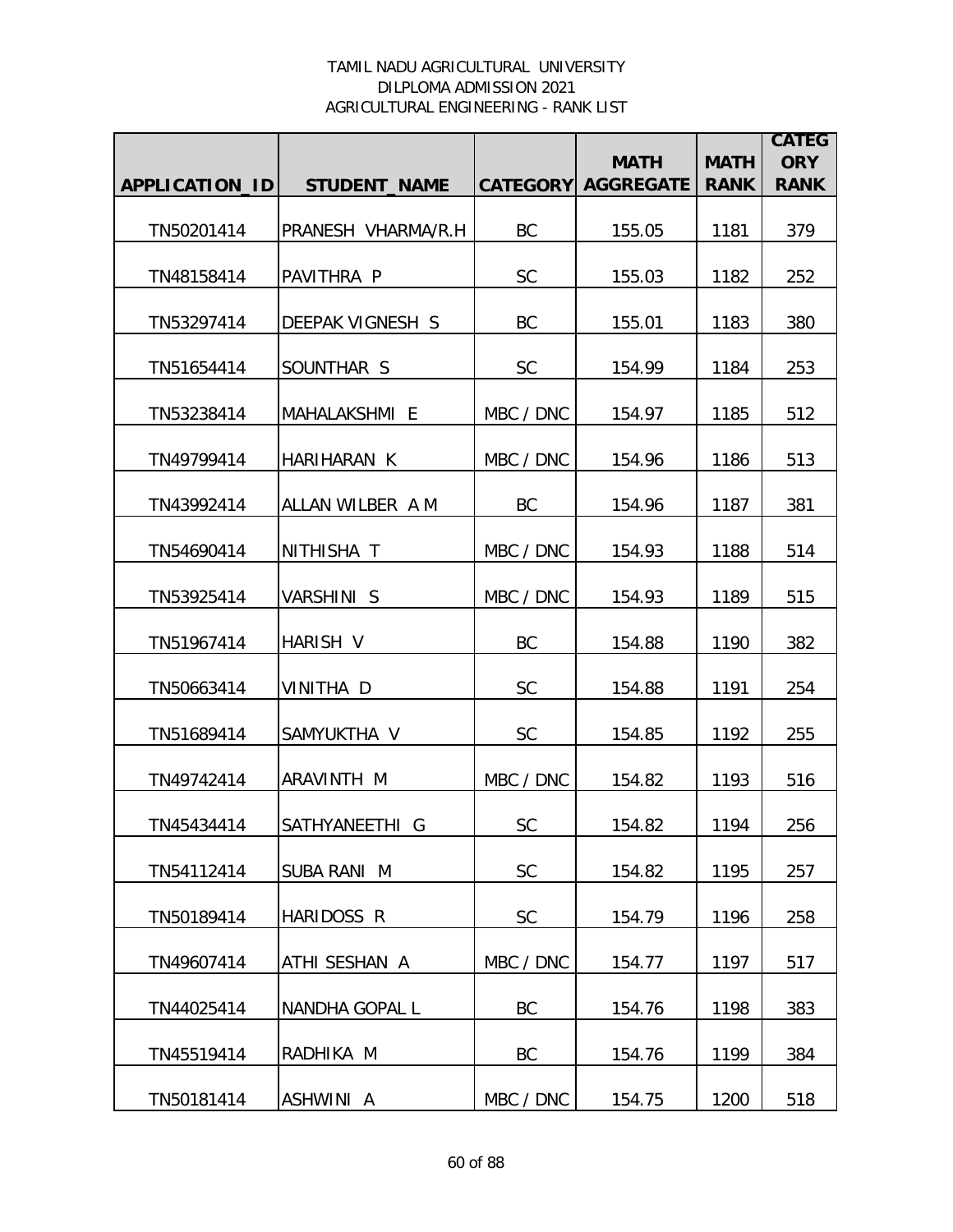|                |                                             |            | <b>MATH</b>               | <b>MATH</b> | <b>CATEG</b><br><b>ORY</b> |
|----------------|---------------------------------------------|------------|---------------------------|-------------|----------------------------|
| APPLICATION_ID | <b>STUDENT_NAME</b>                         |            | <b>CATEGORY AGGREGATE</b> | <b>RANK</b> | <b>RANK</b>                |
| TN53908414     | KOWSALYA S                                  | MBC / DNC  | 154.74                    | 1201        | 519                        |
| TN50735414     | AROCKIAASWAR J                              | BC         | 154.73                    | 1202        | 385                        |
| TN51523414     | SARANYA T                                   | <b>SC</b>  | 154.71                    | 1203        | 259                        |
| TN45363414     | VARATHARAJAN M                              | MBC / DNC  | 154.67                    | 1204        | 520                        |
| TN53723414     | THANGAVEL P                                 | MBC / DNC  | 154.67                    | 1205        | 521                        |
| TN47848414     | YUVAN KC                                    | <b>SC</b>  | 154.62                    | 1206        | 260                        |
| TN51423414     | SANJAY S                                    | <b>SC</b>  | 154.62                    | 1207        | 261                        |
| TN49138414     | RAJADURAI G C                               | MBC / DNC  | 154.62                    | 1208        | 522                        |
| TN50517414     | RUTHRESHWARAN S                             | MBC / DNC  | 154.58                    | 1209        | 523                        |
| TN49717414     | <b>ROBINSON F</b>                           | BC         | 154.56                    | 1210        | 386                        |
| TN52296414     | ARJUN RAJA G                                | BC         | 154.50                    | 1211        | 387                        |
| TN44817414     | <b>KALPANA S</b>                            | MBC / DNC  | 154.49                    | 1212        | 524                        |
| TN52970414     | KAVIYA N                                    | MBC / DNC  | 154.48                    | 1213        | 525                        |
| TN53321414     | ANUSUYA P                                   | MBC / DNC  | 154.42                    | 1214        | 526                        |
| TN54922414     | VEERAPATHIRAN D                             | MBC / DNC  | 154.42                    | 1215        | 527                        |
| TN45446414     | DINESH S                                    | <b>SC</b>  | 154.39                    | 1216        | 262                        |
| TN49568414     | DEVIKA S                                    | MBC / DNC  | 154.38                    | 1217        | 528                        |
| TN52701414     | <b>SANTHOSH</b><br><b>THIRUGNANAMOORTHY</b> | MBC / DNC  | 154.35                    | 1218        | 529                        |
| TN45807414     | SAKTHIBALA P                                | MBC / DNC  | 154.35                    | 1219        | 530                        |
| TN54817414     | MOHAMED ASIF D                              | <b>BCM</b> | 154.33                    | 1220        | 11                         |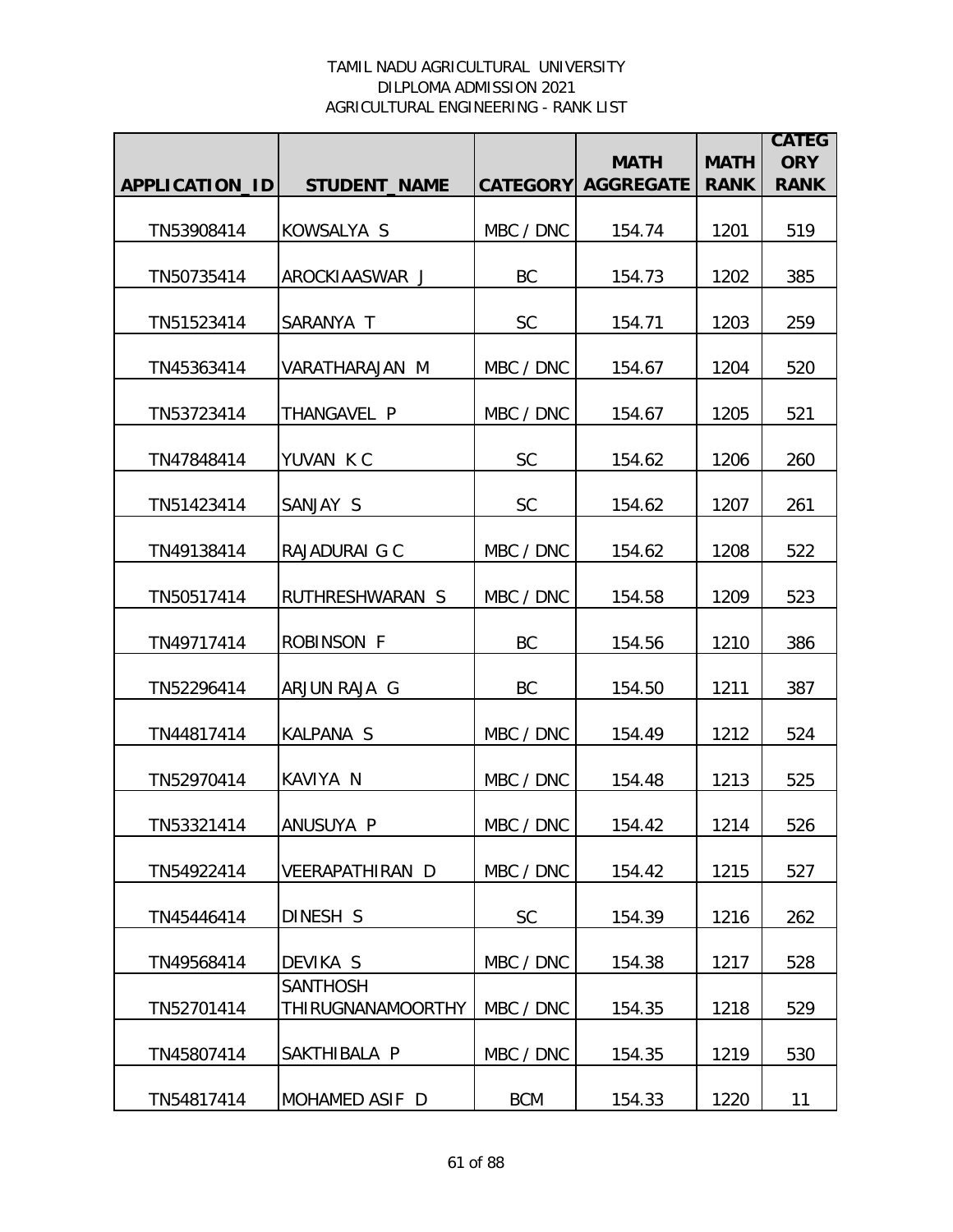|                |                     |                 | <b>MATH</b>      | <b>MATH</b> | <b>CATEG</b><br><b>ORY</b> |
|----------------|---------------------|-----------------|------------------|-------------|----------------------------|
| APPLICATION_ID | <b>STUDENT NAME</b> | <b>CATEGORY</b> | <b>AGGREGATE</b> | <b>RANK</b> | <b>RANK</b>                |
| TN44826414     | MURALI VIJAY M      | <b>SC</b>       | 154.28           | 1221        | 263                        |
| TN50543414     | <b>KARTHICK F</b>   | BC              | 154.27           | 1222        | 388                        |
| TN53392414     | DHANUSH RAJ M       | BC              | 154.27           | 1223        | 389                        |
| TN46976414     | KALANITHI T         | MBC / DNC       | 154.23           | 1224        | 531                        |
| TN51263414     | HARINI S            | <b>SC</b>       | 154.22           | 1225        | 264                        |
| TN54243414     | NARMATHA D          | MBC / DNC       | 154.19           | 1226        | 532                        |
| TN54114414     | ASHWIN BHARATHI V N | BC              | 154.15           | 1227        | 390                        |
| TN46145414     | MOHANAPRIYA M       | <b>SC</b>       | 154.08           | 1228        | 265                        |
| TN54128414     | PRAVEEN M           | <b>SC</b>       | 154.07           | 1229        | 266                        |
| TN53171414     | BLESSIYA DR         | <b>BC</b>       | 154.07           | 1230        | 391                        |
| TN51212414     | HARIKARAN A         | MBC / DNC       | 154.04           | 1231        | 533                        |
| TN47785414     | ABIRAMI A           | BC              | 153.99           | 1232        | 392                        |
| TN53691414     | AMULBABY S          | MBC / DNC       | 153.97           | 1233        | 534                        |
| TN54033414     | AKASH M             | MBC / DNC       | 153.94           | 1234        | 535                        |
| TN50732414     | BATHMINI R          | <b>BC</b>       | 153.88           | 1235        | 393                        |
| TN44922414     | KRISHNAPRIYA N      | MBC / DNC       | 153.85           | 1236        | 536                        |
| TN53853414     | ARUN KUMAR.L        | BC              | 153.84           | 1237        | 394                        |
| TN53653414     | <b>VELMURUGAN S</b> | MBC / DNC       | 153.83           | 1238        | 537                        |
| TN54812414     | SHEGUVARA A         | <b>SCA</b>      | 153.82           | 1239        | 15                         |
| TN51480414     | KIRUBAKARAN K       | MBC / DNC       | 153.80           | 1240        | 538                        |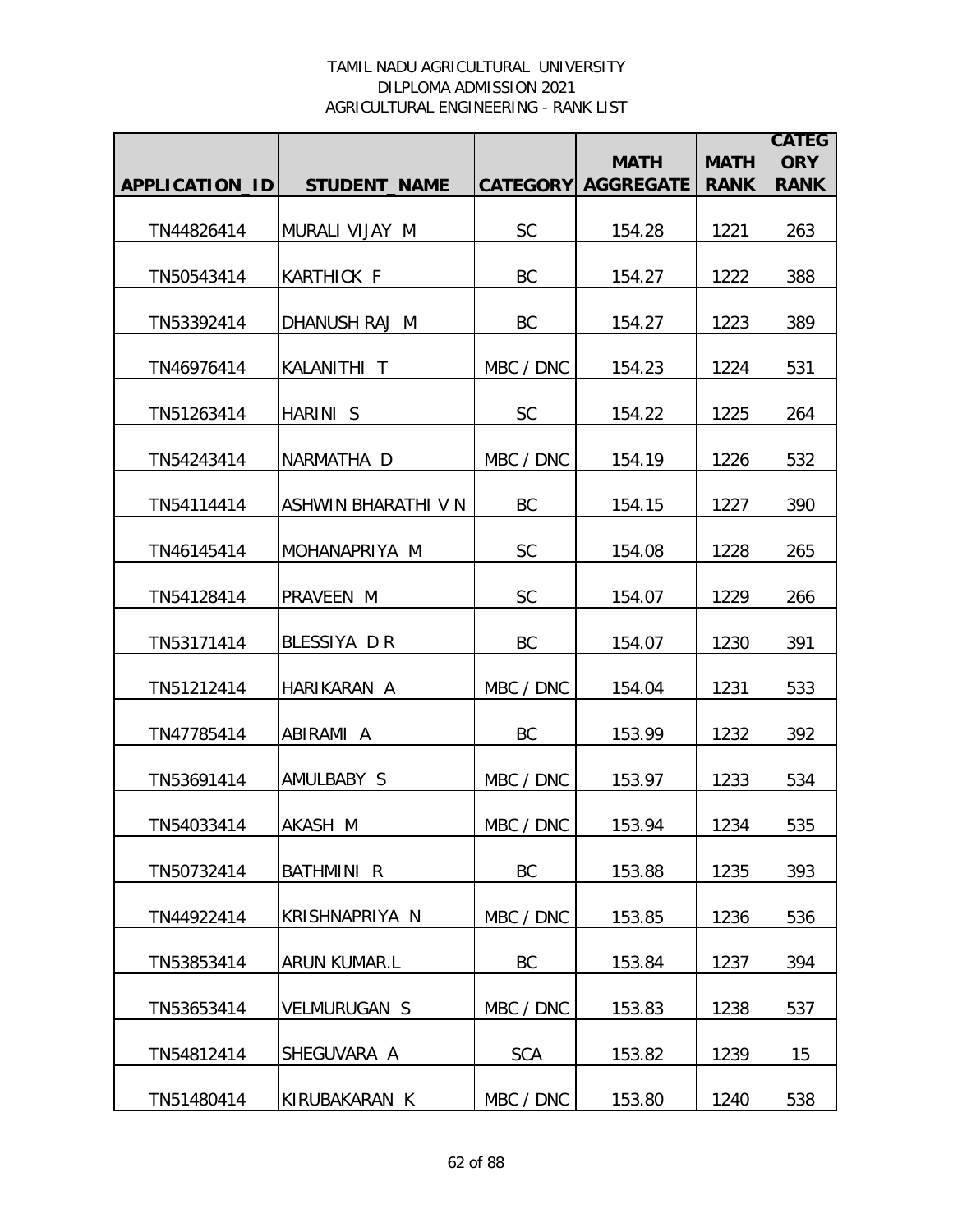|                |                                 |           | <b>MATH</b>               | <b>MATH</b> | <b>CATEG</b><br><b>ORY</b> |
|----------------|---------------------------------|-----------|---------------------------|-------------|----------------------------|
| APPLICATION_ID | <b>STUDENT_NAME</b>             |           | <b>CATEGORY AGGREGATE</b> | <b>RANK</b> | <b>RANK</b>                |
| TN44740414     | SRIRAMPRAVEEN RL                | MBC / DNC | 153.70                    | 1241        | 539                        |
| TN44390414     | PARAMESHWAR S                   | BC        | 153.68                    | 1242        | 395                        |
| TN54250414     | PALMALA R                       | <b>SC</b> | 153.61                    | 1243        | 267                        |
| TN46381414     | <b>BALA MURALI KRISHNA</b><br>N | <b>SC</b> | 153.57                    | 1244        | 268                        |
| TN48753414     | ABITHA K                        | <b>SC</b> | 153.56                    | 1245        | 269                        |
| TN49293414     | MAGESH M                        | MBC / DNC | 153.56                    | 1246        | 540                        |
| TN53965414     | SRIMANRAJ S                     | <b>SC</b> | 153.36                    | 1247        | 270                        |
| TN49558414     | MEENA P                         | <b>ST</b> | 153.27                    | 1248        | 9                          |
| TN50810414     | KAMESH M                        | SC        | 153.25                    | 1249        | 271                        |
| TN50559414     | DHARMA M                        | <b>SC</b> | 153.15                    | 1250        | 272                        |
| TN43868414     | DHANUSH M                       | <b>BC</b> | 153.13                    | 1251        | 396                        |
| TN50423414     | SEDHUPATHI S                    | MBC / DNC | 153.11                    | 1252        | 541                        |
| TN52560414     | VITHYA D                        | <b>SC</b> | 153.05                    | 1253        | 273                        |
| TN53418414     | MOHANA <sub>S</sub>             | MBC / DNC | 153.00                    | 1254        | 542                        |
| TN45768414     | <b>VASUDEVAN P</b>              | MBC / DNC | 152.90                    | 1255        | 543                        |
| TN47481414     | KALIDASS A                      | <b>SC</b> | 152.81                    | 1256        | 274                        |
| TN54183414     | PRIYANKA K                      | BC        | 152.81                    | 1257        | 397                        |
| TN44362414     | HARINI .B                       | BC        | 152.76                    | 1258        | 398                        |
| TN53166414     | SURENDHIRAN P                   | <b>ST</b> | 152.70                    | 1259        | 10                         |
| TN55001414     | GOKULAKRISHNAN R                | <b>SC</b> | 152.64                    | 1260        | 275                        |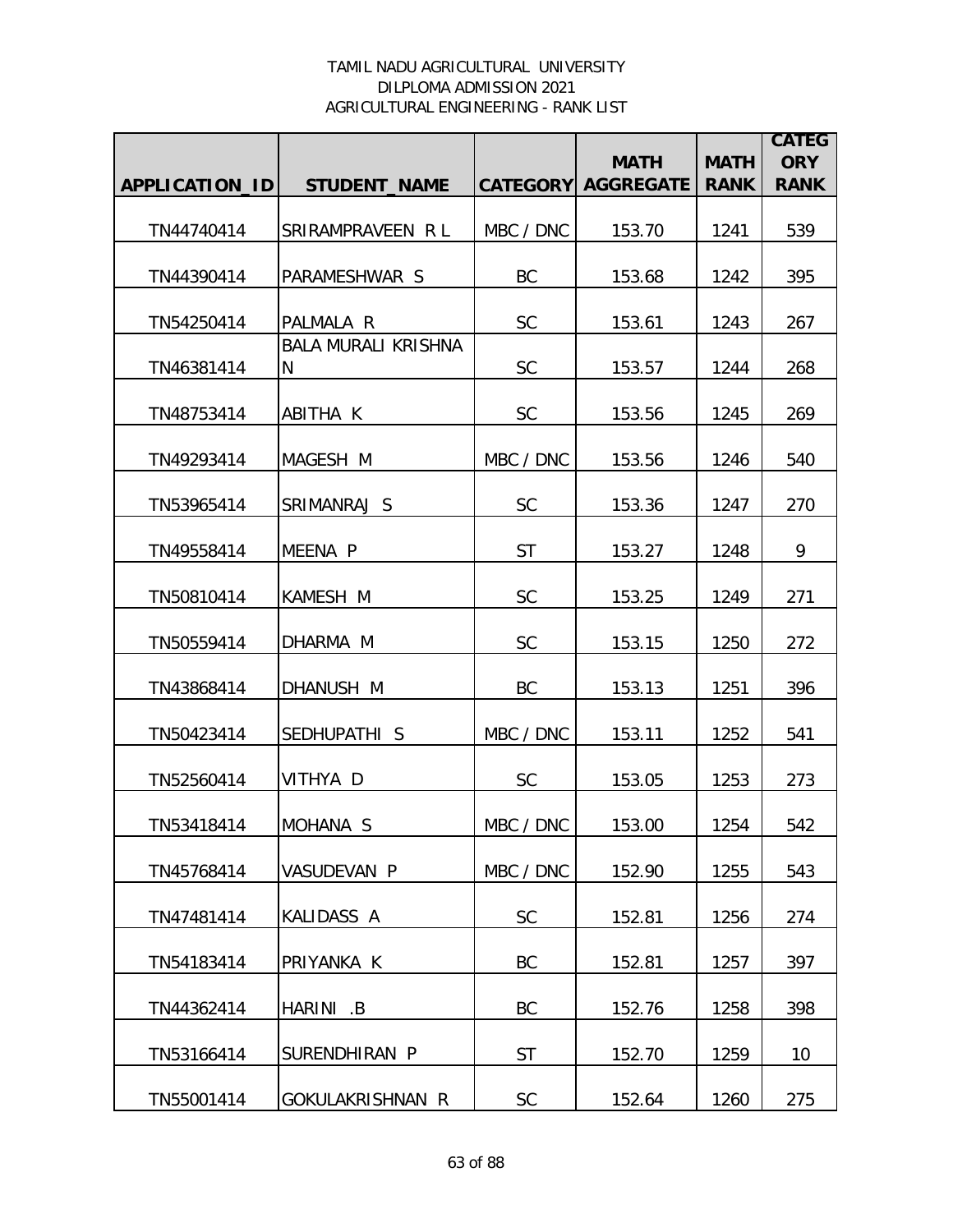|                |                      |            | <b>MATH</b>               | <b>MATH</b> | <b>CATEG</b><br><b>ORY</b> |
|----------------|----------------------|------------|---------------------------|-------------|----------------------------|
| APPLICATION_ID | <b>STUDENT NAME</b>  |            | <b>CATEGORY AGGREGATE</b> | <b>RANK</b> | <b>RANK</b>                |
| TN54796414     | <b>RENUKA DEVI S</b> | BC         | 152.61                    | 1261        | 399                        |
| TN48977414     | VALARMATHI P         | <b>SCA</b> | 152.57                    | 1262        | 16                         |
| TN52529414     | ARUNACHALAM R        | MBC / DNC  | 152.53                    | 1263        | 544                        |
| TN45793414     | <b>MOHITHRAJ S</b>   | MBC / DNC  | 152.53                    | 1264        | 545                        |
| TN54288414     | NANDHINIDEVI G A     | MBC / DNC  | 152.52                    | 1265        | 546                        |
| TN47269414     | PRADEEPA R           | MBC / DNC  | 152.52                    | 1266        | 547                        |
| TN54619414     | PONKUMAR B           | <b>SC</b>  | 152.50                    | 1267        | 276                        |
| TN54750414     | <b>GNANASRI D</b>    | SC         | 152.50                    | 1268        | 277                        |
| TN50931414     | PUNITHA J            | SC         | 152.50                    | 1269        | 278                        |
| TN54103414     | SUKISIVAM S          | SC         | 152.48                    | 1270        | 279                        |
| TN47862414     | <b>GAJENDRAN M</b>   | BC         | 152.47                    | 1271        | 400                        |
| TN54095414     | <b>GOKUL B</b>       | <b>SC</b>  | 152.42                    | 1272        | 280                        |
| TN44274414     | ABINAYA JJ           | <b>ST</b>  | 152.39                    | 1273        | 11                         |
| TN44732414     | ABISHEK C            | <b>SC</b>  | 152.39                    | 1274        | 281                        |
| TN51578414     | RAJALAKSHMI R        | MBC / DNC  | 152.33                    | 1275        | 548                        |
| TN53584414     | SIVAPATHI K          | BC         | 152.31                    | 1276        | 401                        |
| TN46052414     | DHEEPANANTH S        | MBC / DNC  | 152.28                    | 1277        | 549                        |
| TN45032414     | SHALINI M            | MBC / DNC  | 152.21                    | 1278        | 550                        |
| TN51175414     | JANANI S             | SC         | 152.20                    | 1279        | 282                        |
| TN53480414     | VIJAY PANDIYAN J     | MBC / DNC  | 152.10                    | 1280        | 551                        |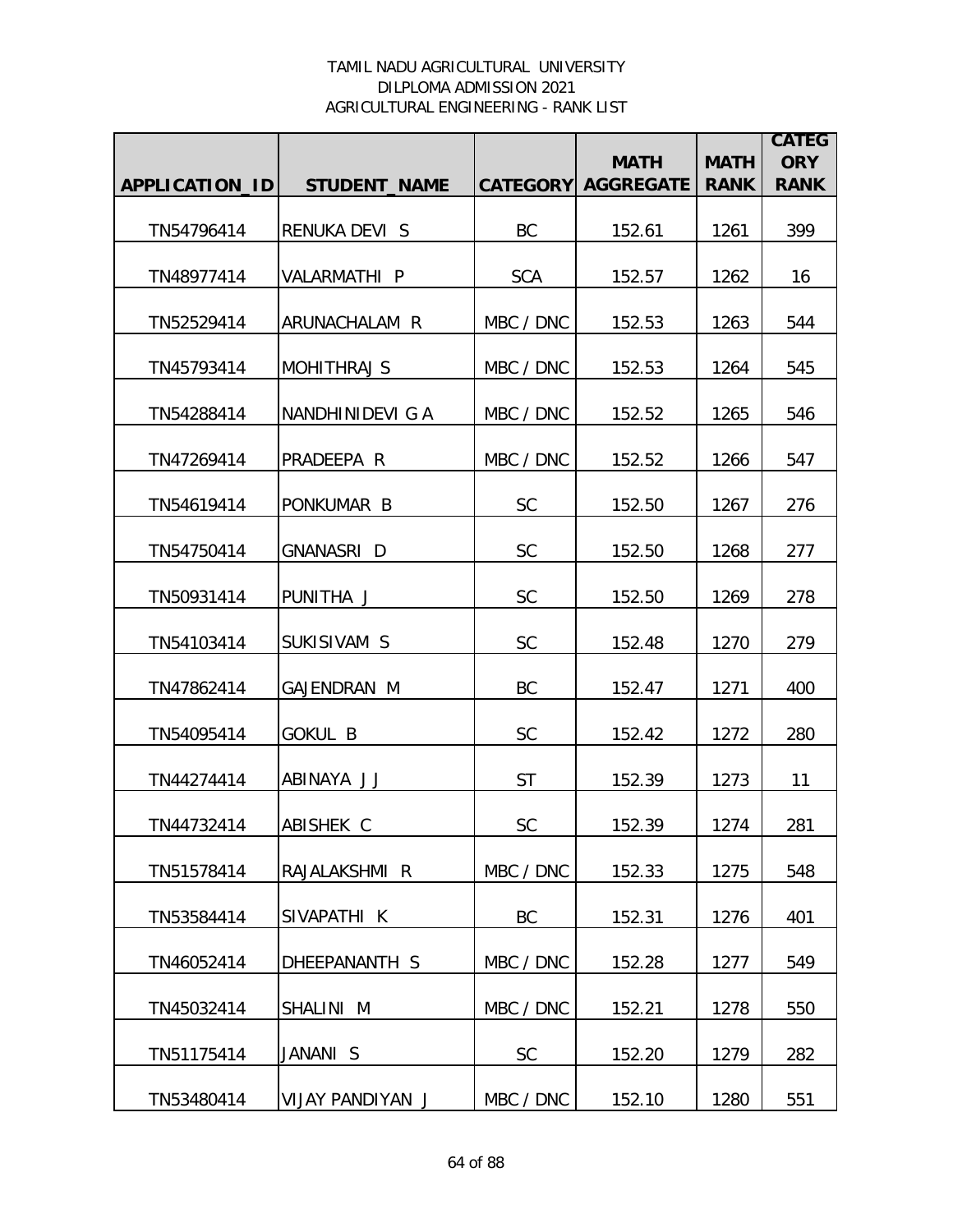|                       |                     |                 | <b>MATH</b>      | <b>MATH</b> | <b>CATEG</b><br><b>ORY</b> |
|-----------------------|---------------------|-----------------|------------------|-------------|----------------------------|
| <b>APPLICATION ID</b> | <b>STUDENT_NAME</b> | <b>CATEGORY</b> | <b>AGGREGATE</b> | <b>RANK</b> | <b>RANK</b>                |
| TN54920414            | <b>GOWTHAMAN K</b>  | <b>SC</b>       | 152.05           | 1281        | 283                        |
| TN54055414            | <b>GOPINATH P</b>   | MBC / DNC       | 152.03           | 1282        | 552                        |
| TN52764414            | <b>MYTHILI P</b>    | MBC / DNC       | 152.02           | 1283        | 553                        |
| TN52231414            | THIRUKUMARAN G      | <b>ST</b>       | 152.01           | 1284        | 12                         |
| TN44808414            | RAJAMURUGAN R       | BC              | 152.00           | 1285        | 402                        |
| TN51199414            | CHAKKARAVARTHI B    | MBC / DNC       | 151.90           | 1286        | 554                        |
| TN46055414            | SANTHOSH PIRIYAN G  | <b>SC</b>       | 151.86           | 1287        | 284                        |
| TN45757414            | KAVIBALATHARAN P    | <b>SC</b>       | 151.85           | 1288        | 285                        |
| TN50277414            | HARINI M            | BC              | 151.85           | 1289        | 403                        |
| TN47576414            | SESHATHIRI G        | MBC / DNC       | 151.82           | 1290        | 555                        |
| TN46956414            | SRIGANESH N         | <b>SC</b>       | 151.78           | 1291        | 286                        |
| TN52543414            | NITHIS KUMAR K      | MBC / DNC       | 151.75           | 1292        | 556                        |
| TN46697414            | MATHAN RAJ R        | <b>SC</b>       | 151.71           | 1293        | 287                        |
| TN54309414            | ELANCHEZHIYAN M     | BC              | 151.62           | 1294        | 404                        |
| TN50338414            | ABINAYA M           | MBC / DNC       | 151.53           | 1295        | 557                        |
| TN54634414            | THAMIZHVANAN M      | BC              | 151.50           | 1296        | 405                        |
| TN45737414            | <b>GOPIKA SRI P</b> | BC              | 151.49           | 1297        | 406                        |
| TN43587414            | NISHANTHINI V       | SC              | 151.48           | 1298        | 288                        |
| TN46059414            | DIVAKAR V           | SC              | 151.47           | 1299        | 289                        |
| TN49910414            | SHAKIL GHOUSE J     | <b>BCM</b>      | 151.38           | 1300        | 12                         |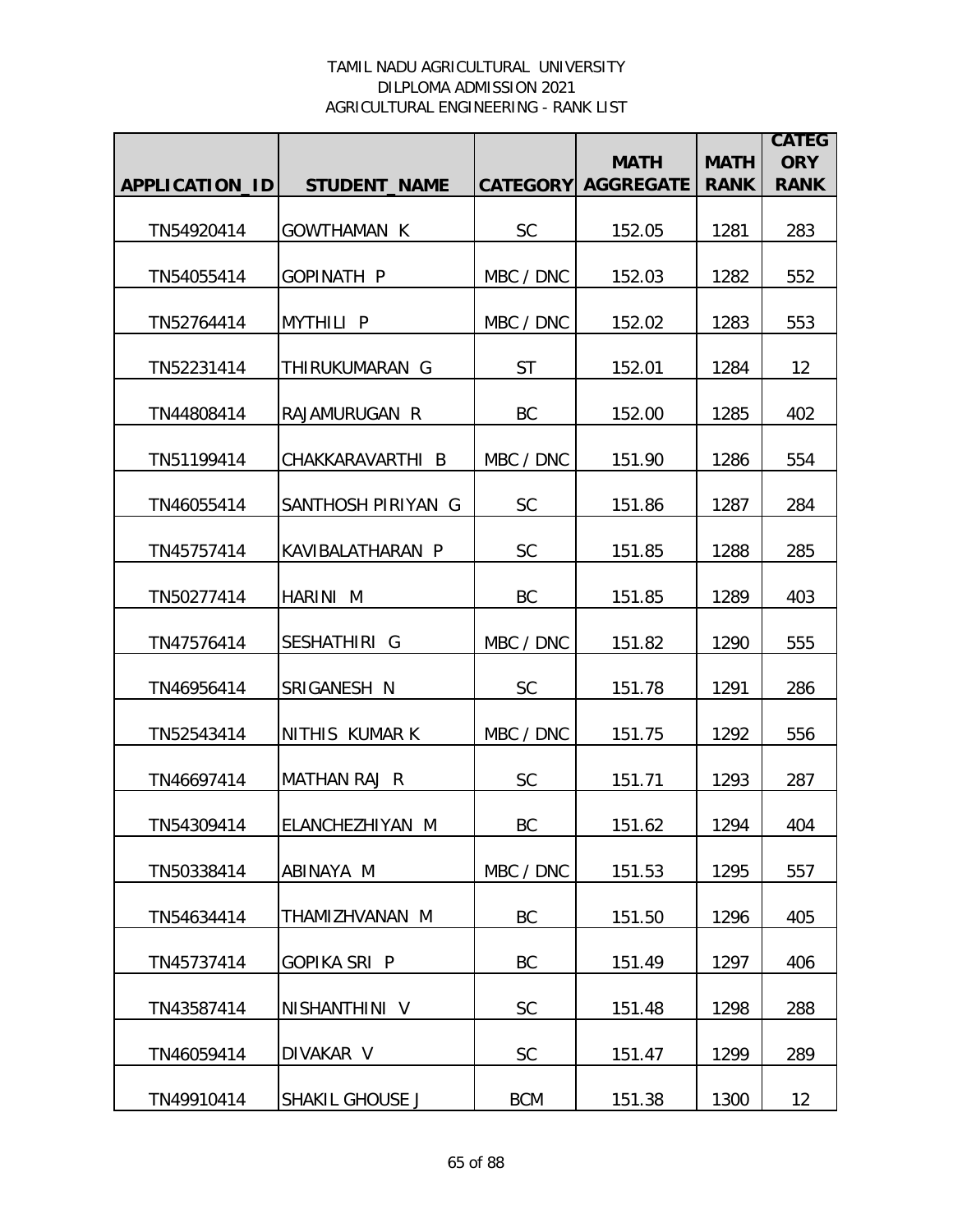|                |                          |           |                                          |                            | <b>CATEG</b>              |
|----------------|--------------------------|-----------|------------------------------------------|----------------------------|---------------------------|
| APPLICATION_ID | <b>STUDENT_NAME</b>      |           | <b>MATH</b><br><b>CATEGORY AGGREGATE</b> | <b>MATH</b><br><b>RANK</b> | <b>ORY</b><br><b>RANK</b> |
|                |                          |           |                                          |                            |                           |
| TN45550414     | SHAM M                   | <b>SC</b> | 151.33                                   | 1301                       | 290                       |
| TN48450414     | RAMKUMAR B               | BC        | 151.33                                   | 1302                       | 407                       |
| TN54602414     | ANBARASU S               | MBC / DNC | 151.33                                   | 1303                       | 558                       |
| TN45769414     | KRISHNA RAJA KUMAR<br>K. | <b>SC</b> | 151.30                                   | 1304                       | 291                       |
| TN50419414     | PARTHIBAN P              | MBC / DNC | 151.28                                   | 1305                       | 559                       |
| TN52363414     | SIVA T                   | MBC / DNC | 151.26                                   | 1306                       | 560                       |
| TN50841414     | HARIHARAN P              | MBC / DNC | 151.24                                   | 1307                       | 561                       |
|                |                          |           |                                          |                            |                           |
| TN48858414     | ARUNAGIRI .R             | BC        | 151.24                                   | 1308                       | 408                       |
| TN48877414     | ARUNAGIRI .R             | <b>BC</b> | 151.24                                   | 1309                       | 409                       |
| TN49174414     | SUVITHA .C               | MBC / DNC | 151.19                                   | 1310                       | 562                       |
| TN47781414     | MAHALAKSHMI S            | <b>SC</b> | 151.15                                   | 1311                       | 292                       |
| TN51239414     | KAVIYARASU P             | MBC / DNC | 151.14                                   | 1312                       | 563                       |
| TN51291414     | ANANTHI M                | <b>SC</b> | 151.10                                   | 1313                       | 293                       |
| TN44405414     | KAMESHKANNAN M           | BC        | 151.07                                   | 1314                       | 410                       |
| TN45397414     | AKASH M                  | MBC / DNC | 151.07                                   | 1315                       | 564                       |
| TN54142414     | DIVYA A                  | BC        | 151.05                                   | 1316                       | 411                       |
| TN49181414     | SIVAPRIYA P              | BC        | 151.04                                   | 1317                       | 412                       |
| TN49818414     | KAVIYARASAN A            | MBC / DNC | 150.99                                   | 1318                       | 565                       |
| TN49197414     | RAJKUMAR M               | <b>SC</b> | 150.97                                   | 1319                       | 294                       |
| TN50838414     | KAVIYA K                 | SC        | 150.95                                   | 1320                       | 295                       |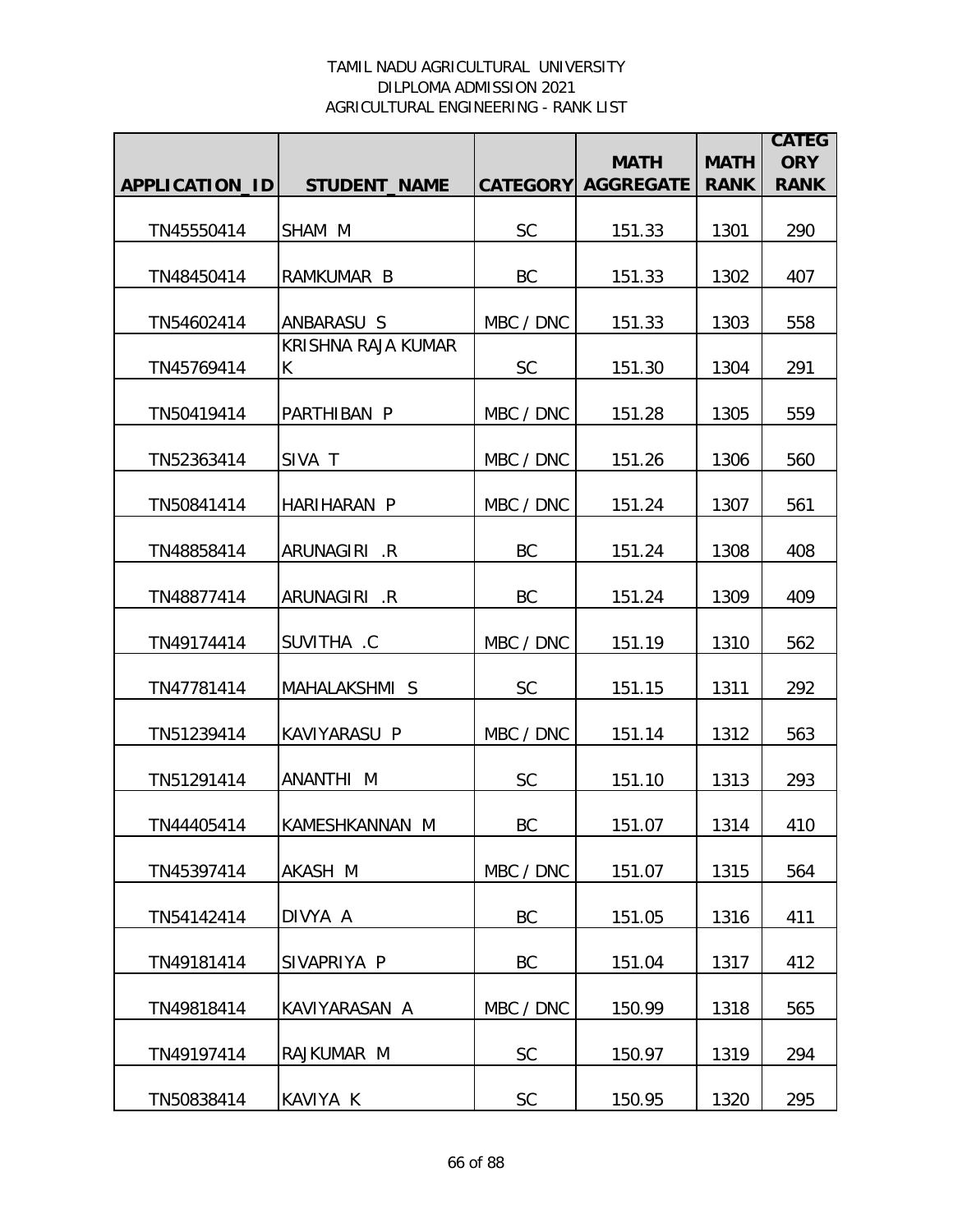|                       |                           |                 | <b>MATH</b>      | <b>MATH</b> | <b>CATEG</b><br><b>ORY</b> |
|-----------------------|---------------------------|-----------------|------------------|-------------|----------------------------|
| <b>APPLICATION ID</b> | <b>STUDENT_NAME</b>       | <b>CATEGORY</b> | <b>AGGREGATE</b> | <b>RANK</b> | <b>RANK</b>                |
| TN52751414            | MANIKANDAN R              | BC              | 150.95           | 1321        | 413                        |
| TN44425414            | NAVEEN KL                 | MBC / DNC       | 150.78           | 1322        | 566                        |
| TN45574414            | VAISHNAVI A               | MBC / DNC       | 150.76           | 1323        | 567                        |
| TN45168414            | NAVEEN R                  | MBC / DNC       | 150.68           | 1324        | 568                        |
| TN43603414            | SIVARANJANI R             | <b>SC</b>       | 150.62           | 1325        | 296                        |
| TN49425414            | KAVIRAJ S                 | <b>SC</b>       | 150.62           | 1326        | 297                        |
| TN51494414            | <b>VEERAMANI M</b>        | MBC / DNC       | 150.50           | 1327        | 569                        |
| TN54461414            | <b>HARRIS CHRISTIAN E</b> | <b>ST</b>       | 150.50           | 1328        | 13                         |
| TN53398414            | PUGAZHARASU S             | MBC / DNC       | 150.46           | 1329        | 570                        |
| TN50325414            | RAJAPRIYA K               | MBC / DNC       | 150.42           | 1330        | 571                        |
| TN47041414            | GOWSIK S                  | <b>SC</b>       | 150.35           | 1331        | 298                        |
| TN47874414            | SIVA RANJINI M            | <b>SC</b>       | 150.33           | 1332        | 299                        |
| TN44927414            | THEERTHALAKSHMI P         | <b>SC</b>       | 150.33           | 1333        | 300                        |
| TN44073414            | EZHUMALAI S               | MBC / DNC       | 150.32           | 1334        | 572                        |
| TN54865414            | MANASA NIVEDA H           | BC              | 150.30           | 1335        | 414                        |
| TN53268414            | SANTHOSH M                | BC              | 150.27           | 1336        | 415                        |
| TN46188414            | PADMAVATHI <sub>N</sub>   | MBC / DNC       | 150.25           | 1337        | 573                        |
| TN44087414            | KEERTHANA V               | MBC / DNC       | 150.24           | 1338        | 574                        |
| TN46132414            | NAVEENKUMAR D             | MBC / DNC       | 150.24           | 1339        | 575                        |
| TN54305414            | SAIRAM B                  | BC              | 150.10           | 1340        | 416                        |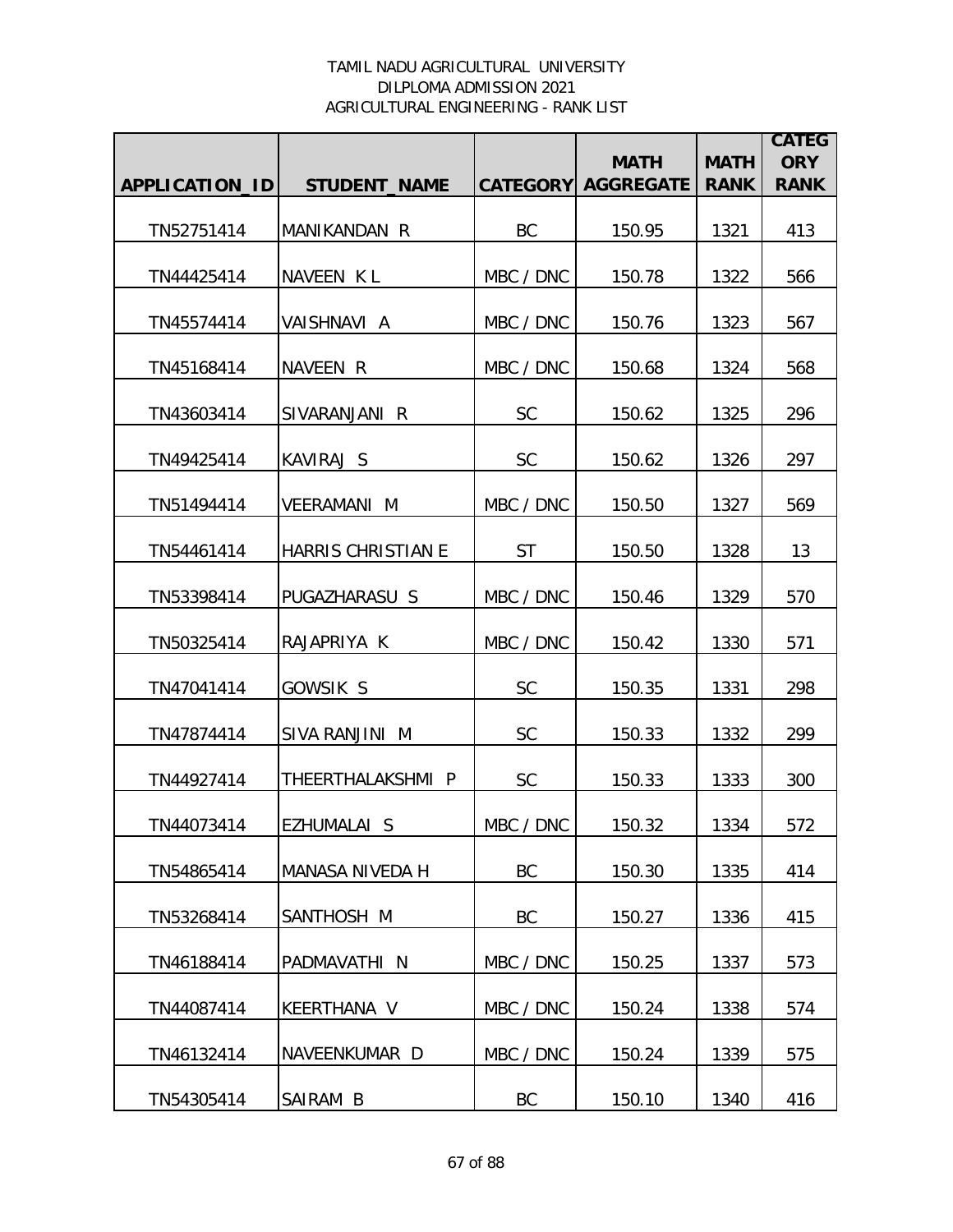|                |                     |                 | <b>MATH</b>      | <b>MATH</b> | <b>CATEG</b><br><b>ORY</b> |
|----------------|---------------------|-----------------|------------------|-------------|----------------------------|
| APPLICATION_ID | <b>STUDENT_NAME</b> | <b>CATEGORY</b> | <b>AGGREGATE</b> | <b>RANK</b> | <b>RANK</b>                |
| TN50782414     | SONIYA S            | <b>SCA</b>      | 150.06           | 1341        | 17                         |
| TN50216414     | ROSHINI P           | <b>SC</b>       | 150.05           | 1342        | 301                        |
| TN48162414     | TAMILAN K           | MBC / DNC       | 150.03           | 1343        | 576                        |
| TN51809414     | ANUPRIYA R          | <b>SC</b>       | 150.00           | 1344        | 302                        |
| TN46727414     | SUBHASHINI G        | BC              | 150.00           | 1345        | 417                        |
| TN53842414     | NITHISH V           | BC              | 149.99           | 1346        | 418                        |
| TN50398414     | ANNAMALAI A         | BC              | 149.99           | 1347        | 419                        |
| TN44709414     | JANARTHANAN E       | MBC / DNC       | 149.91           | 1348        | 577                        |
| TN53178414     | MANIMEGALAI K       | MBC / DNC       | 149.87           | 1349        | 578                        |
| TN46751414     | SEBASTIN VINCENT G  | BC              | 149.81           | 1350        | 420                        |
| TN52635414     | VISHNU S            | BC              | 149.80           | 1351        | 421                        |
| TN54625414     | TAMILSELVAN S       | BC              | 149.75           | 1352        | 422                        |
| TN44308414     | RAMALAKSHMI M       | <b>SC</b>       | 149.61           | 1353        | 303                        |
| TN54821414     | PRADEEP RAJA V      | MBC / DNC       | 149.56           | 1354        | 579                        |
| TN54509414     | INDHUMATHI N        | <b>SC</b>       | 149.56           | 1355        | 304                        |
| TN44936414     | RITHIKA S           | BC              | 149.50           | 1356        | 423                        |
| TN50569414     | AGALYA A            | MBC / DNC       | 149.50           | 1357        | 580                        |
| TN47181414     | MONIKA P            | BC              | 149.43           | 1358        | 424                        |
| TN44476414     | MUTHUKUMARAN S      | BC              | 149.35           | 1359        | 425                        |
| TN50760414     | JASMINE REENA A     | BC              | 149.33           | 1360        | 426                        |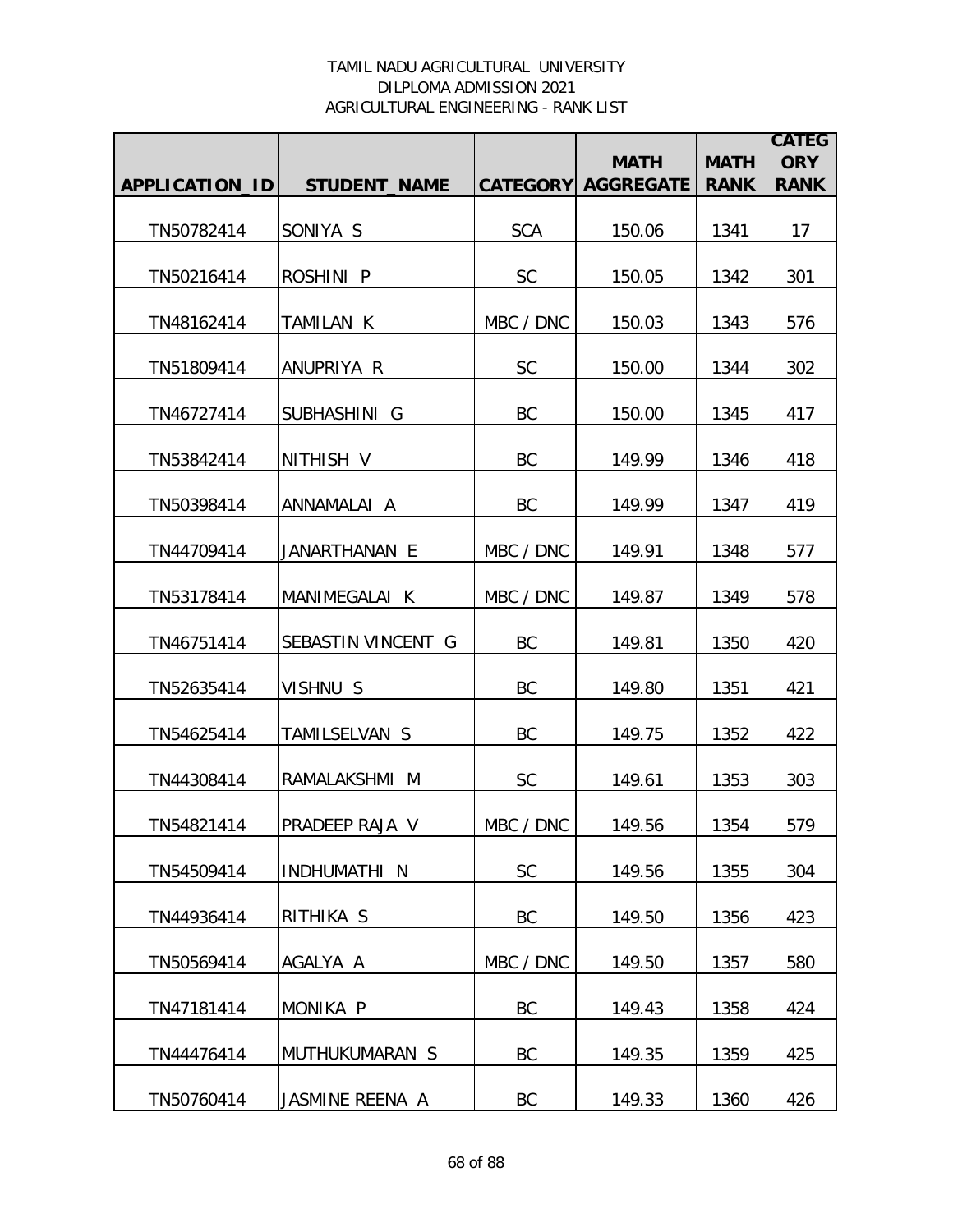|                       |                     |                 | <b>MATH</b>      | <b>MATH</b> | <b>CATEG</b><br><b>ORY</b> |
|-----------------------|---------------------|-----------------|------------------|-------------|----------------------------|
| <b>APPLICATION ID</b> | <b>STUDENT_NAME</b> | <b>CATEGORY</b> | <b>AGGREGATE</b> | <b>RANK</b> | <b>RANK</b>                |
| TN49782414            | VASANTHAKUMAR S     | <b>SC</b>       | 149.30           | 1361        | 305                        |
| TN50051414            | SIVAPERUMAL K       | MBC / DNC       | 149.16           | 1362        | 581                        |
| TN45117414            | TAMILMOZHI S        | MBC / DNC       | 149.14           | 1363        | 582                        |
| TN55023414            | SHANMUGA PRIYAN S   | BC              | 149.11           | 1364        | 427                        |
| TN54649414            | SHANMUGA PRIYA M    | <b>SC</b>       | 149.10           | 1365        | 306                        |
| TN49777414            | NIRMALKUMAR K       | <b>SC</b>       | 149.07           | 1366        | 307                        |
| TN50872414            | KALAIMATHI M        | MBC / DNC       | 149.00           | 1367        | 583                        |
| TN54471414            | NARAYANAN E         | MBC / DNC       | 148.98           | 1368        | 584                        |
| TN54184414            | <b>MUGILA T</b>     | <b>SC</b>       | 148.94           | 1369        | 308                        |
| TN54802414            | MUTHU T             | MBC / DNC       | 148.87           | 1370        | 585                        |
| TN51854414            | VASANTHRAJ P        | <b>SC</b>       | 148.86           | 1371        | 309                        |
| TN49156414            | ARUN HARISH K       | BC              | 148.85           | 1372        | 428                        |
| TN49884414            | DHINESH M           | MBC / DNC       | 148.78           | 1373        | 586                        |
| TN53886414            | AADHITHYAN P        | BC              | 148.71           | 1374        | 429                        |
| TN54706414            | VISHVA M            | MBC / DNC       | 148.64           | 1375        | 587                        |
| TN50624414            | ARAVINDH S          | <b>SC</b>       | 148.62           | 1376        | 310                        |
| TN46416414            | <b>GOBINATH R</b>   | MBC / DNC       | 148.53           | 1377        | 588                        |
| TN53459414            | ABIRAMI R           | BC              | 148.51           | 1378        | 430                        |
| TN54510414            | SRIMA K             | BC              | 148.50           | 1379        | 431                        |
| TN53470414            | PRIJITH YUVANSON A  | BC              | 148.48           | 1380        | 432                        |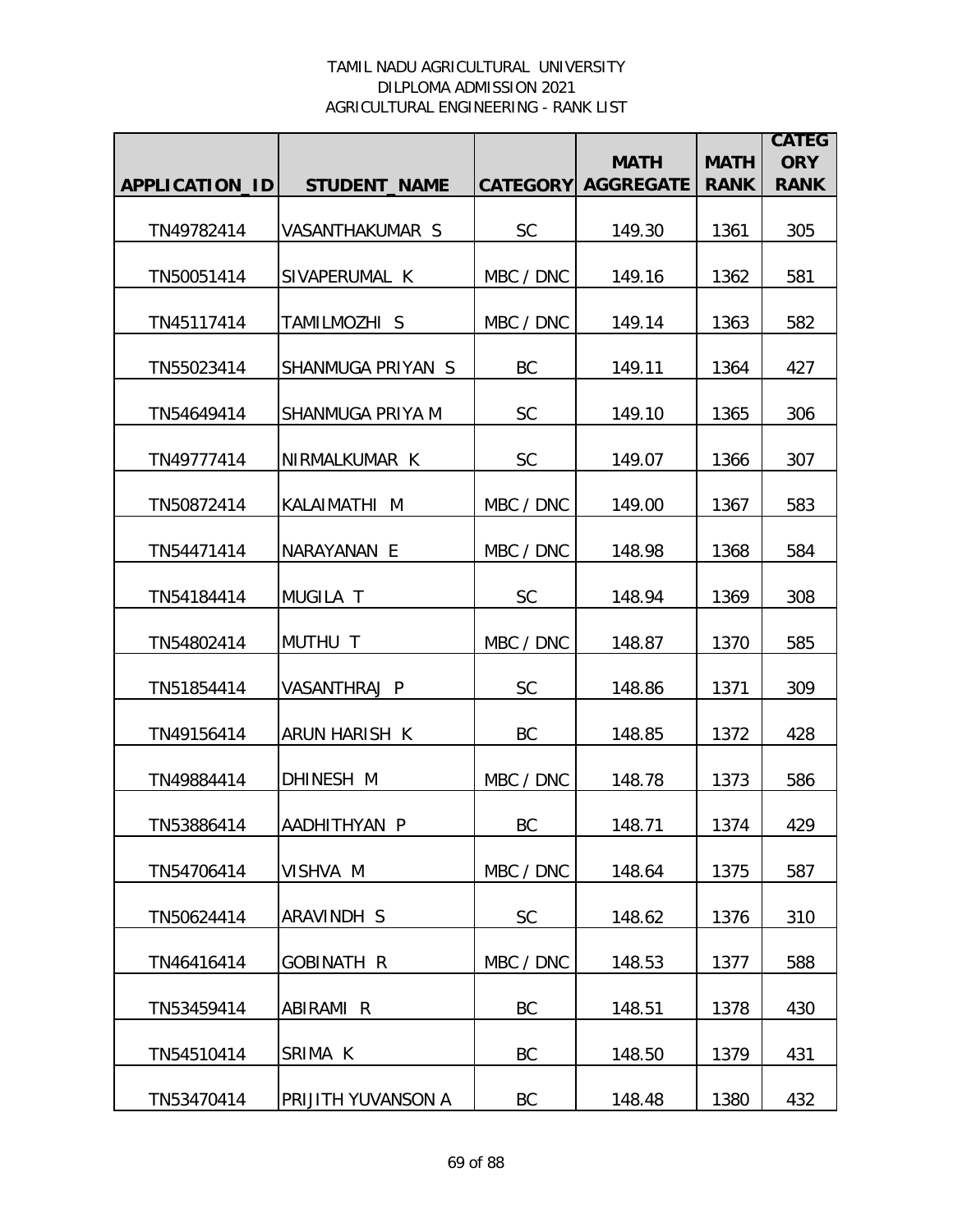|                |                        |                 | <b>MATH</b>      | <b>MATH</b> | <b>CATEG</b><br><b>ORY</b> |
|----------------|------------------------|-----------------|------------------|-------------|----------------------------|
| APPLICATION_ID | <b>STUDENT NAME</b>    | <b>CATEGORY</b> | <b>AGGREGATE</b> | <b>RANK</b> | <b>RANK</b>                |
| TN48524414     | DINESH M S             | BC              | 148.47           | 1381        | 433                        |
| TN49751414     | PREMA D                | MBC / DNC       | 148.47           | 1382        | 589                        |
| TN45157414     | SAJIKA M               | MBC / DNC       | 148.44           | 1383        | 590                        |
| TN48702414     | <b>BALA P</b>          | MBC / DNC       | 148.38           | 1384        | 591                        |
| TN45653414     | VIJAYALAKSHMAN M V     | <b>SC</b>       | 148.35           | 1385        | 311                        |
| TN49729414     | HARIKRISHNAN K         | <b>SC</b>       | 148.33           | 1386        | 312                        |
| TN45431414     | THIRUKUMARAN M         | MBC / DNC       | 148.33           | 1387        | 592                        |
| TN49036414     | BARATHRAKESH R         | BC              | 148.33           | 1388        | 434                        |
| TN54693414     | <b>GOKUL M</b>         | <b>SCA</b>      | 148.32           | 1389        | 18                         |
| TN46356414     | PORKODI P              | MBC / DNC       | 148.21           | 1390        | 593                        |
| TN53962414     | SRIKANTH A             | <b>SC</b>       | 148.17           | 1391        | 313                        |
| TN46124414     | <b>BOOPATHI R</b>      | <b>SC</b>       | 148.10           | 1392        | 314                        |
| TN54599414     | <b>SENTHIL KUMAR I</b> | BC              | 148.07           | 1393        | 435                        |
| TN54914414     | RAVISHANKAR G          | <b>BC</b>       | 148.07           | 1394        | 436                        |
| TN54244414     | DEVARAGAN K            | <b>SC</b>       | 148.05           | 1395        | 315                        |
| TN53835414     | KABILAN T              | MBC / DNC       | 148.01           | 1396        | 594                        |
| TN53924414     | ASWINI M               | <b>ST</b>       | 147.97           | 1397        | 14                         |
| TN54607414     | MEENA V                | MBC / DNC       | 147.76           | 1398        | 595                        |
| TN45485414     | <b>MOHAN K</b>         | MBC / DNC       | 147.76           | 1399        | 596                        |
| TN47391414     | PRADEEPA L             | MBC / DNC       | 147.71           | 1400        | 597                        |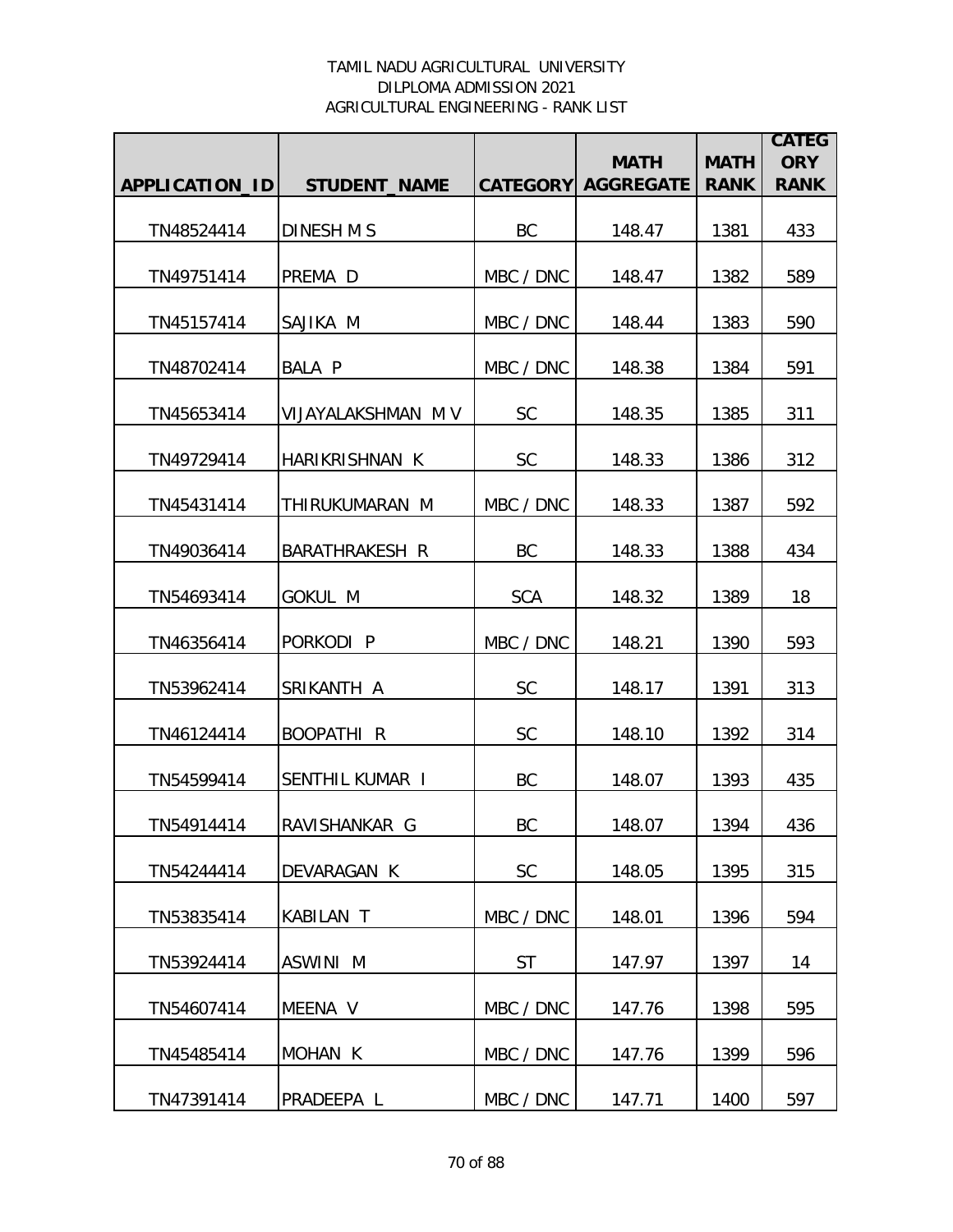|                |                            |                 | <b>MATH</b>      | <b>MATH</b> | <b>CATEG</b><br><b>ORY</b> |
|----------------|----------------------------|-----------------|------------------|-------------|----------------------------|
| APPLICATION_ID | <b>STUDENT_NAME</b>        | <b>CATEGORY</b> | <b>AGGREGATE</b> | <b>RANK</b> | <b>RANK</b>                |
| TN43432414     | SUNDHAR D                  | MBC / DNC       | 147.67           | 1401        | 598                        |
| TN54653414     | <b>MANISH THIRUPATHI A</b> | <b>BC</b>       | 147.62           | 1402        | 437                        |
| TN46015414     | JONISH K                   | BC              | 147.56           | 1403        | 438                        |
| TN53738414     | DAYANA C                   | MBC / DNC       | 147.55           | 1404        | 599                        |
| TN53361414     | MADHUVANDHI T              | SC              | 147.50           | 1405        | 316                        |
| TN48990414     | VIJAYANALLENDIRAN S        | BC              | 147.41           | 1406        | 439                        |
| TN52311414     | SANTHOSH R                 | BC              | 147.39           | 1407        | 440                        |
| TN43652414     | PANDI MEENA P              | SC              | 147.26           | 1408        | 317                        |
| TN50408414     | ABIRAMI P                  | <b>BC</b>       | 147.24           | 1409        | 441                        |
| TN53283414     | DHARSHAN N                 | SC              | 147.24           | 1410        | 318                        |
| TN53212414     | KOUSIK S                   | <b>SC</b>       | 147.24           | 1411        | 319                        |
| TN47334414     | DHANUSH M                  | SC              | 147.20           | 1412        | 320                        |
| TN45416414     | PRAVEEN KUMAR.M            | <b>SC</b>       | 147.16           | 1413        | 321                        |
| TN48937414     | SIPI M                     | <b>SC</b>       | 147.10           | 1414        | 322                        |
| TN48010414     | THIRUVELAN N               | <b>SC</b>       | 147.05           | 1415        | 323                        |
| TN43557414     | KISHALINI S                | <b>SC</b>       | 147.01           | 1416        | 324                        |
| TN54216414     | PRIYA SANGAVI G            | <b>SCA</b>      | 147.00           | 1417        | 19                         |
| TN45284414     | MADHAN M                   | MBC / DNC       | 146.98           | 1418        | 600                        |
| TN43486414     | DHIVYA A                   | <b>SC</b>       | 146.98           | 1419        | 325                        |
| TN54886414     | NANDHISHWARAN T            | SC              | 146.82           | 1420        | 326                        |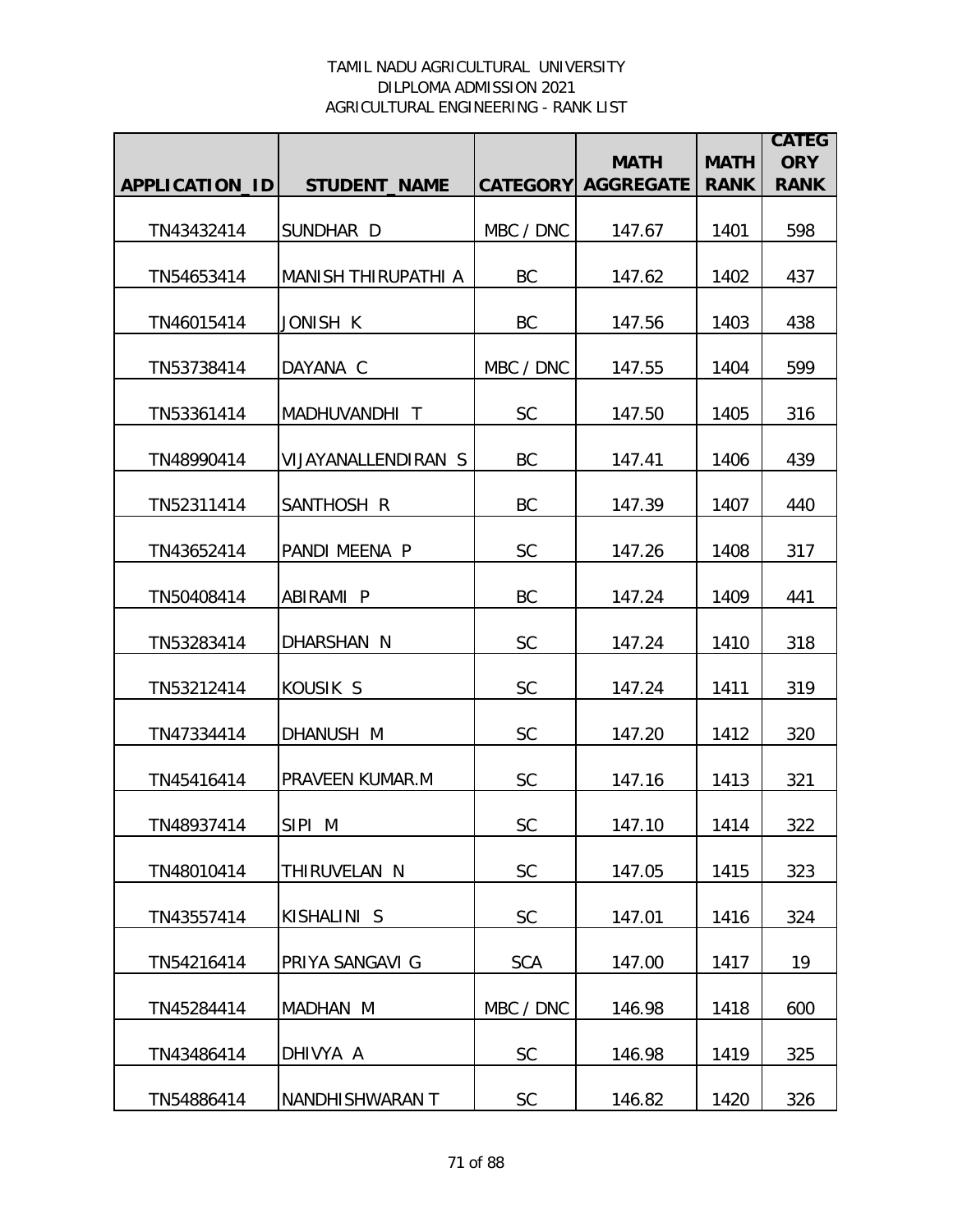|                       |                                   |                 | <b>MATH</b>      | <b>MATH</b> | <b>CATEG</b><br><b>ORY</b> |
|-----------------------|-----------------------------------|-----------------|------------------|-------------|----------------------------|
| <b>APPLICATION ID</b> | <b>STUDENT_NAME</b>               | <b>CATEGORY</b> | <b>AGGREGATE</b> | <b>RANK</b> | <b>RANK</b>                |
| TN49873414            | RANJITHA D                        | <b>SCA</b>      | 146.76           | 1421        | 20                         |
| TN54955414            | ROBINSON K                        | BC              | 146.76           | 1422        | 442                        |
| TN46258414            | KEERTHANA A                       | MBC / DNC       | 146.75           | 1423        | 601                        |
| TN54659414            | BOOPATHY S                        | BC              | 146.58           | 1424        | 443                        |
| TN44886414            | SACHIN K                          | <b>SC</b>       | 146.56           | 1425        | 327                        |
| TN52351414            | <b>MATHAN S</b>                   | <b>SC</b>       | 146.56           | 1426        | 328                        |
| TN51453414            | VIJAYAVARMAN R                    | <b>SC</b>       | 146.48           | 1427        | 329                        |
| TN48250414            | SWATHI P                          | <b>SC</b>       | 146.44           | 1428        | 330                        |
| TN49269414            | SOPHIA P                          | <b>SC</b>       | 146.42           | 1429        | 331                        |
| TN47174414            | RAGAVI R                          | BC              | 146.40           | 1430        | 444                        |
| TN46328414            | AMARAVATHI R                      | BC              | 146.37           | 1431        | 445                        |
| TN44751414            | <b>GOBINATH V</b>                 | BC              | 146.30           | 1432        | 446                        |
| TN45914414            | ELAVARASI T                       | BC              | 146.25           | 1433        | 447                        |
| TN44799414            | JANANI M                          | MBC / DNC       | 146.19           | 1434        | 602                        |
| TN49721414            | KUMUDHA V                         | <b>SCA</b>      | 146.16           | 1435        | 21                         |
| TN52805414            | ABINAYA M                         | MBC / DNC       | 146.14           | 1436        | 603                        |
| TN45795414            | RAMABHARATHI<br><b>KRISHNAN G</b> | MBC / DNC       | 146.05           | 1437        | 604                        |
| TN46500414            | RUPASHRI S                        | <b>SC</b>       | 146.04           | 1438        | 332                        |
| TN45837414            | <b>SOUNDHARYA</b>                 | SC              | 146.00           | 1439        | 333                        |
| TN54912414            | ANITHA SANKARI T                  | MBC / DNC       | 146.00           | 1440        | 605                        |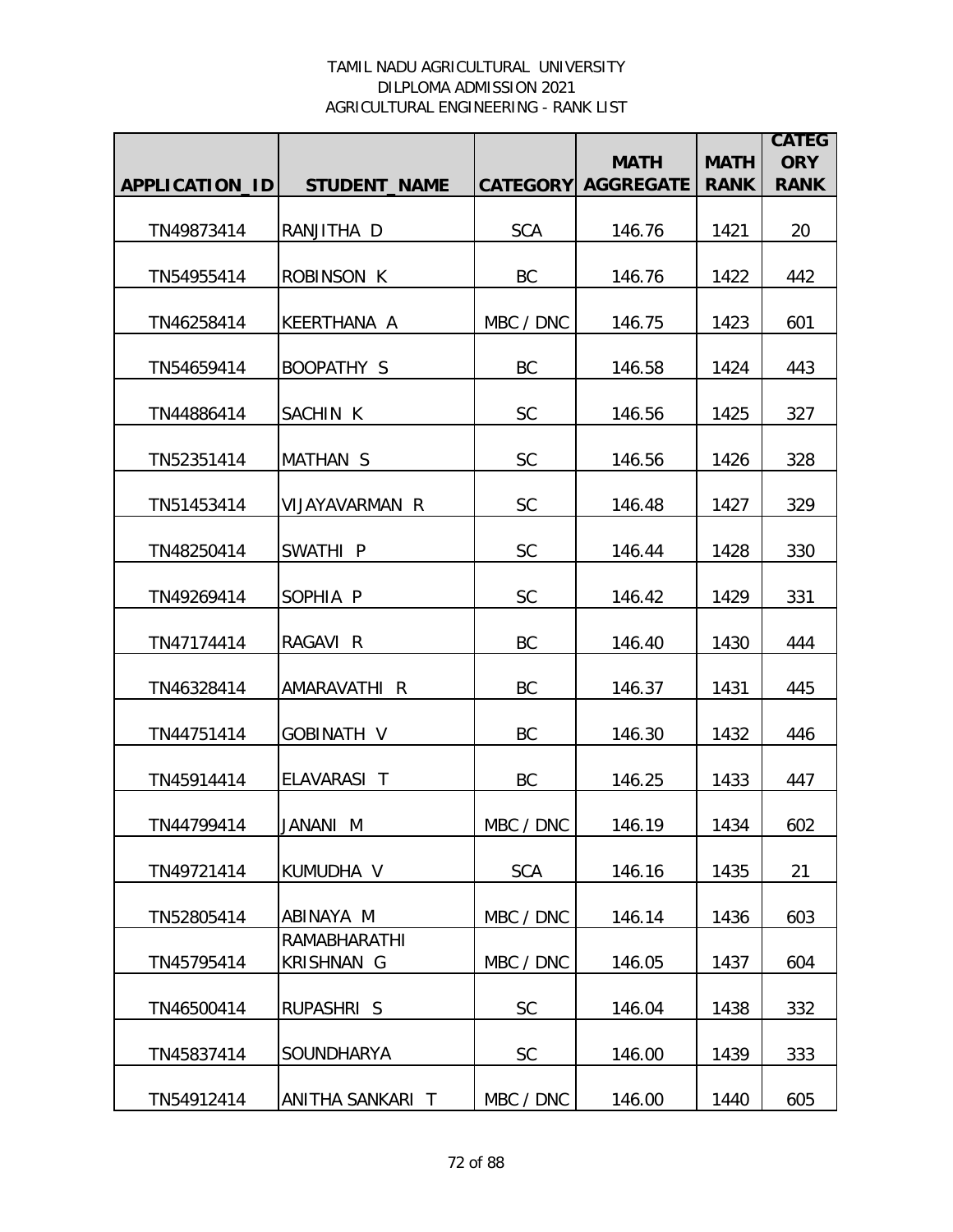|                |                          |            |                                          |                            | <b>CATEG</b>              |
|----------------|--------------------------|------------|------------------------------------------|----------------------------|---------------------------|
| APPLICATION_ID | <b>STUDENT_NAME</b>      |            | <b>MATH</b><br><b>CATEGORY AGGREGATE</b> | <b>MATH</b><br><b>RANK</b> | <b>ORY</b><br><b>RANK</b> |
|                |                          |            |                                          |                            |                           |
| TN54514414     | <b>HARENA SAMUKTHA K</b> | BC         | 146.00                                   | 1441                       | 448                       |
| TN54218414     | <b>ARUN KUMAR S</b>      | MBC / DNC  | 145.90                                   | 1442                       | 606                       |
| TN46685414     | DEEPAK K                 | MBC / DNC  | 145.85                                   | 1443                       | 607                       |
| TN54391414     | ABIN R R                 | <b>SC</b>  | 145.82                                   | 1444                       | 334                       |
| TN53715414     | KAVUSALYA M              | <b>SC</b>  | 145.75                                   | 1445                       | 335                       |
| TN47577414     | <b>FRANKLIN SARON R</b>  | <b>SC</b>  | 145.73                                   | 1446                       | 336                       |
| TN46341414     | SRINATH M                | MBC / DNC  | 145.71                                   | 1447                       | 608                       |
| TN46357414     | THAMARAISELVAN V         | <b>SC</b>  | 145.67                                   | 1448                       | 337                       |
| TN53644414     | <b>PREM R K</b>          | <b>BC</b>  | 145.59                                   | 1449                       | 449                       |
| TN50634414     | <b>GOKUL N</b>           | BC         | 145.57                                   | 1450                       | 450                       |
| TN54482414     | JAYALAKSHMI A            | BC         | 145.50                                   | 1451                       | 451                       |
| TN54317414     | POOPALAN P               | <b>SC</b>  | 145.48                                   | 1452                       | 338                       |
| TN51551414     | ARUNRAJ J                | MBC / DNC  | 145.45                                   | 1453                       | 609                       |
| TN49537414     | IKALAIARASI A            | <b>SC</b>  | 145.44                                   | 1454                       | 339                       |
| TN45743414     | SIVASAKTHI P             | MBC / DNC  | 145.42                                   | 1455                       | 610                       |
| TN46211414     | TAMIL ARASAN K           | <b>SC</b>  | 145.42                                   | 1456                       | 340                       |
| TN47802414     | GNANIGAN C               | MBC / DNC  | 145.42                                   | 1457                       | 611                       |
| TN48954414     | NITHISH P                | <b>SC</b>  | 145.42                                   | 1458                       | 341                       |
| TN49880414     | AKILA P                  | <b>SCA</b> | 145.28                                   | 1459                       | 22                        |
| TN49813414     | VINITHA E                | SC         | 145.26                                   | 1460                       | 342                       |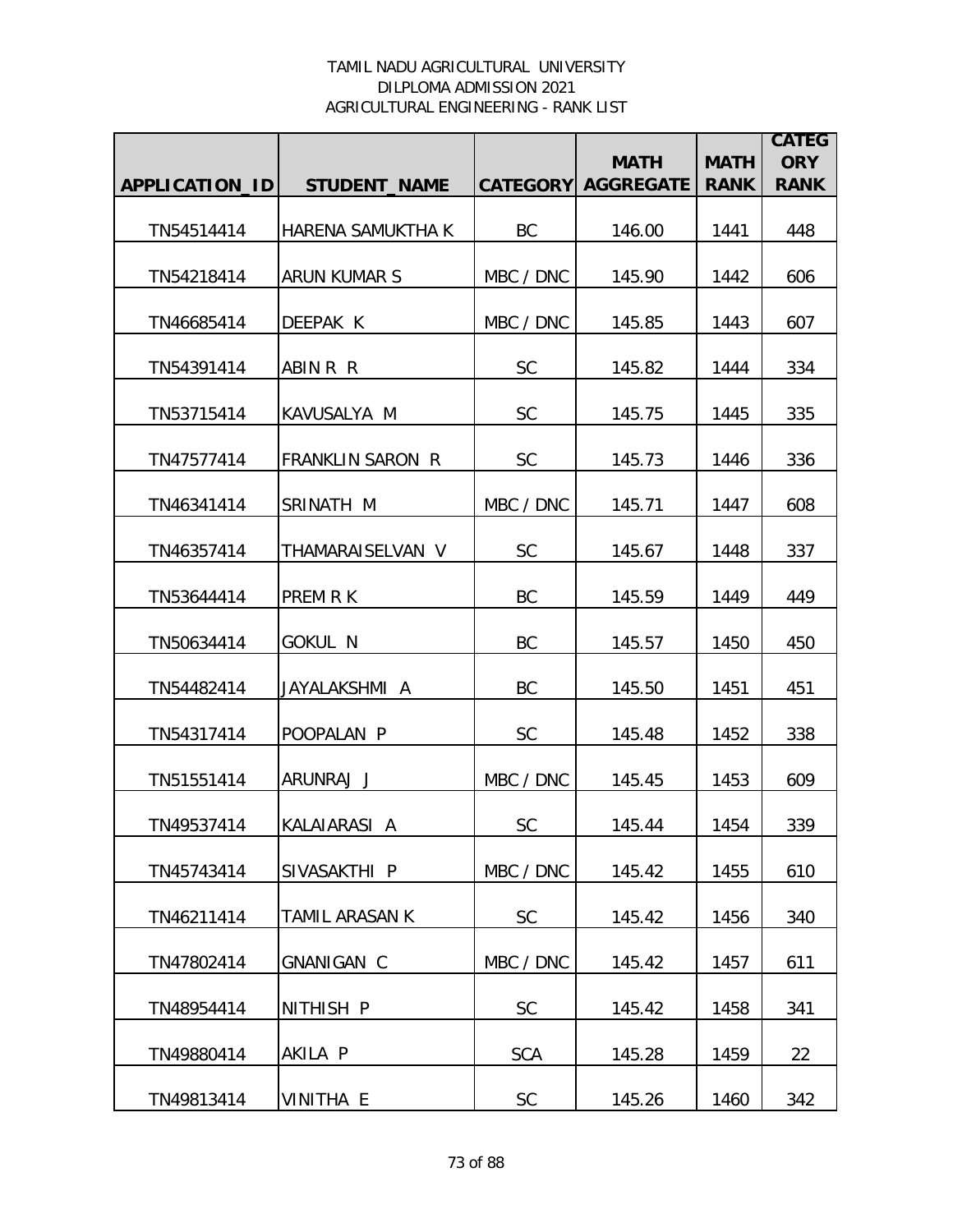|                       |                       |                 | <b>MATH</b>      | <b>MATH</b> | <b>CATEG</b><br><b>ORY</b> |
|-----------------------|-----------------------|-----------------|------------------|-------------|----------------------------|
| <b>APPLICATION ID</b> | <b>STUDENT_NAME</b>   | <b>CATEGORY</b> | <b>AGGREGATE</b> | <b>RANK</b> | <b>RANK</b>                |
| TN48328414            | PRAVEENKUMAR K        | BC              | 145.12           | 1461        | 452                        |
| TN44945414            | DIVYADHARSHINI K      | <b>BC</b>       | 145.07           | 1462        | 453                        |
| TN50061414            | JAYASHRI S            | <b>SC</b>       | 145.00           | 1463        | 343                        |
| TN48275414            | VIGNESH V             | <b>SC</b>       | 145.00           | 1464        | 344                        |
| TN52411414            | SATHIYAN S            | BC              | 144.96           | 1465        | 454                        |
| TN54022414            | <b>GOKULRAJ M</b>     | MBC / DNC       | 144.92           | 1466        | 612                        |
| TN50839414            | PRIYANKA S            | MBC / DNC       | 144.85           | 1467        | 613                        |
| TN46545414            | RANJANI R             | MBC / DNC       | 144.82           | 1468        | 614                        |
| TN46300414            | <b>BALAKRISHNAN S</b> | MBC / DNC       | 144.53           | 1469        | 615                        |
| TN47403414            | RAMAKRISHNAN A        | <b>BC</b>       | 144.50           | 1470        | 455                        |
| TN46919414            | SRIKANTH S            | <b>SC</b>       | 144.47           | 1471        | 345                        |
| TN53234414            | SUDHARSAN G           | <b>SCA</b>      | 144.45           | 1472        | 23                         |
| TN54240414            | <b>SUJAN K</b>        | MBC / DNC       | 144.39           | 1473        | 616                        |
| TN53400414            | POOVARASAN S          | <b>SC</b>       | 144.39           | 1474        | 346                        |
| TN54979414            | JEBA SAMUVEL P        | <b>SC</b>       | 144.28           | 1475        | 347                        |
| TN50030414            | HARISH P              | MBC / DNC       | 144.19           | 1476        | 617                        |
| TN54716414            | ARTHINI P             | <b>SC</b>       | 144.15           | 1477        | 348                        |
| TN53979414            | DANVANTRY K           | <b>SC</b>       | 144.12           | 1478        | 349                        |
| TN46214414            | ANNAMALAI E           | BC              | 144.00           | 1479        | 456                        |
| TN44076414            | RAI Y                 | BC              | 143.93           | 1480        | 457                        |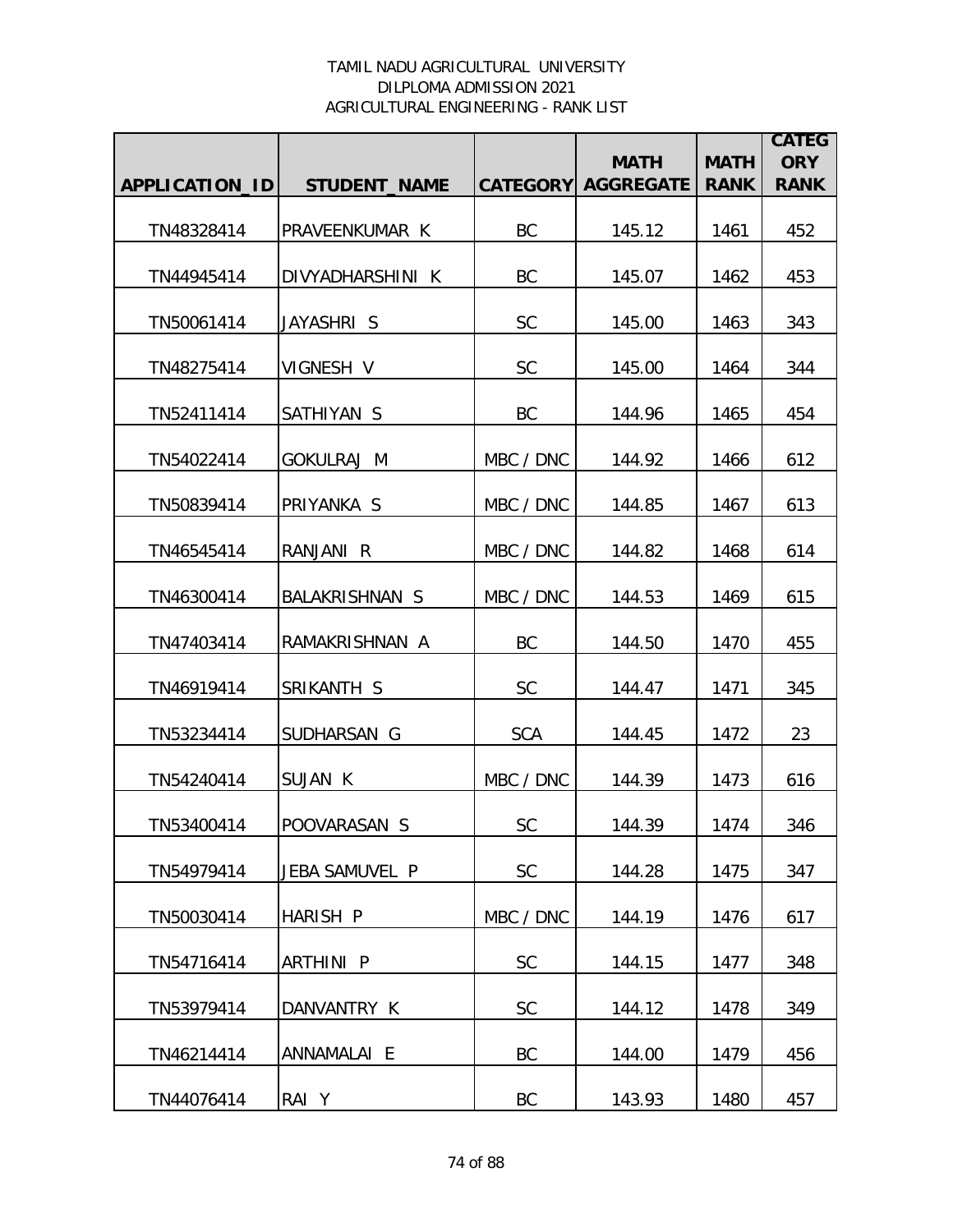|                |                          |                 | <b>MATH</b>      | <b>MATH</b> | <b>CATEG</b><br><b>ORY</b> |
|----------------|--------------------------|-----------------|------------------|-------------|----------------------------|
| APPLICATION_ID | <b>STUDENT_NAME</b>      | <b>CATEGORY</b> | <b>AGGREGATE</b> | <b>RANK</b> | <b>RANK</b>                |
| TN46322414     | SYED SHAHIL S            | <b>BCM</b>      | 143.78           | 1481        | 13                         |
| TN44587414     | BALAJI M                 | <b>BC</b>       | 143.78           | 1482        | 458                        |
| TN43512414     | VISHNU S                 | MBC / DNC       | 143.76           | 1483        | 618                        |
| TN47349414     | RAJ VIGNESH A S          | MBC / DNC       | 143.75           | 1484        | 619                        |
| TN51411414     | WAHID Y                  | <b>BCM</b>      | 143.71           | 1485        | 14                         |
| TN52787414     | <b>GUNABHARATHI M</b>    | <b>SCA</b>      | 143.70           | 1486        | 24                         |
| TN43883414     | MANIMARAN C              | <b>SC</b>       | 143.67           | 1487        | 350                        |
| TN48475414     | KARTHIKA M               | MBC / DNC       | 143.67           | 1488        | 620                        |
| TN54293414     | ARULJOTHI S              | MBC / DNC       | 143.63           | 1489        | 621                        |
| TN45899414     | MUKILAN R                | MBC / DNC       | 143.61           | 1490        | 622                        |
| TN54241414     | ATCHAYA S                | MBC / DNC       | 143.50           | 1491        | 623                        |
| TN44569414     | EZHILVANAN R P           | <b>SC</b>       | 143.48           | 1492        | 351                        |
| TN52324414     | <b>BOOMIKA S</b>         | <b>SC</b>       | 143.33           | 1493        | 352                        |
| TN43707414     | <b>SELVA KUMAR KUMAR</b> | BC              | 143.30           | 1494        | 459                        |
| TN54239414     | KALAIMATHI P             | MBC / DNC       | 143.13           | 1495        | 624                        |
| TN53332414     | VEDATMIKA M              | <b>SCA</b>      | 143.00           | 1496        | 25                         |
| TN48078414     | VASANTHARASAN A          | <b>SC</b>       | 142.99           | 1497        | 353                        |
| TN46665414     | SANJAY R                 | MBC / DNC       | 142.98           | 1498        | 625                        |
| TN45542414     | VANCHINATHAN A           | MBC / DNC       | 142.82           | 1499        | 626                        |
| TN45501414     | SHOBAN BABU B            | BC              | 142.67           | 1500        | 460                        |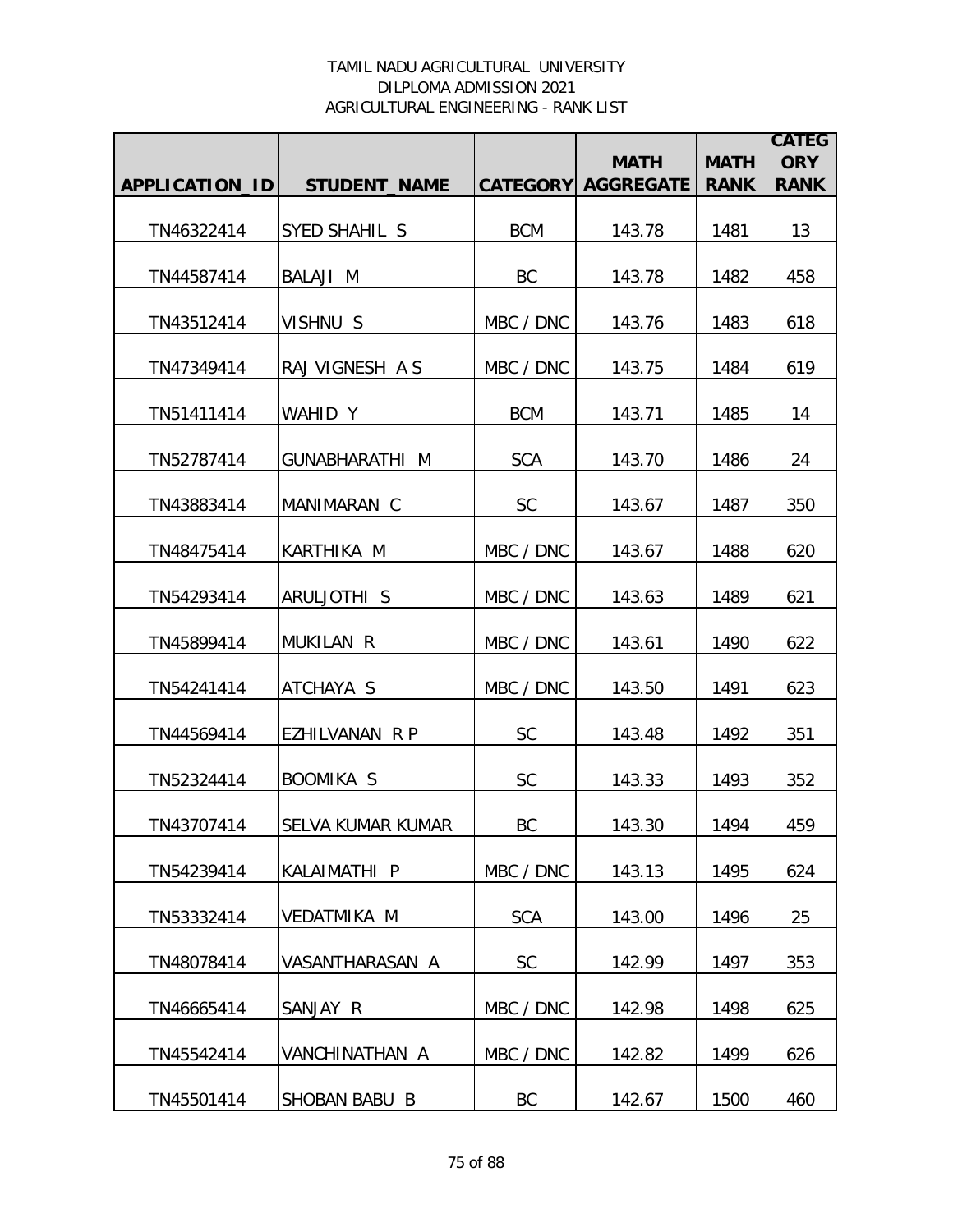|                       |                        |                 | <b>MATH</b>      | <b>MATH</b> | <b>CATEG</b><br><b>ORY</b> |
|-----------------------|------------------------|-----------------|------------------|-------------|----------------------------|
| <b>APPLICATION ID</b> | <b>STUDENT_NAME</b>    | <b>CATEGORY</b> | <b>AGGREGATE</b> | <b>RANK</b> | <b>RANK</b>                |
| TN54008414            | BARANITHARAN T         | MBC / DNC       | 142.56           | 1501        | 627                        |
| TN51219414            | PONARASAN A            | <b>SC</b>       | 142.53           | 1502        | 354                        |
| TN49449414            | SANTHAMOORTHI M        | MBC / DNC       | 142.43           | 1503        | 628                        |
| TN43741414            | SEENUDHASAN A          | <b>SC</b>       | 142.42           | 1504        | 355                        |
| TN46739414            | PRADEEP RAJA S         | MBC / DNC       | 142.33           | 1505        | 629                        |
| TN43408414            | SARATHKUMAR RAVI       | BC              | 142.25           | 1506        | 461                        |
| TN46358414            | <b>BALAJI S A</b>      | <b>SC</b>       | 142.21           | 1507        | 356                        |
| TN50764414            | ELAVARASAN V           | SC              | 142.12           | 1508        | 357                        |
| TN53934414            | SANJAY S               | <b>SC</b>       | 142.10           | 1509        | 358                        |
| TN48479414            | SARAVANA KUGHAN V      | SC              | 142.00           | 1510        | 359                        |
| TN50225414            | NAVEEN KUMAR S         | <b>SC</b>       | 141.99           | 1511        | 360                        |
| TN54254414            | SNEHA C                | BC              | 141.99           | 1512        | 462                        |
| TN54841414            | SHARAN TS              | BC              | 141.88           | 1513        | 463                        |
| TN46933414            | DHAMODHARAN P          | <b>SC</b>       | 141.75           | 1514        | 361                        |
| TN50473414            | DHAYALINI M            | <b>SC</b>       | 141.62           | 1515        | 362                        |
| TN51454414            | THENMOZHI V            | MBC / DNC       | 141.56           | 1516        | 630                        |
| TN50997414            | SRIDHAR I              | <b>SC</b>       | 141.38           | 1517        | 363                        |
| TN50970414            | RAJESH R               | MBC / DNC       | 141.13           | 1518        | 631                        |
| TN43661414            | <b>EASTER ROSHAN M</b> | BC              | 141.05           | 1519        | 464                        |
| TN52958414            | ANABAYA CHOLAN R       | $\mathsf{SC}$   | 140.99           | 1520        | 364                        |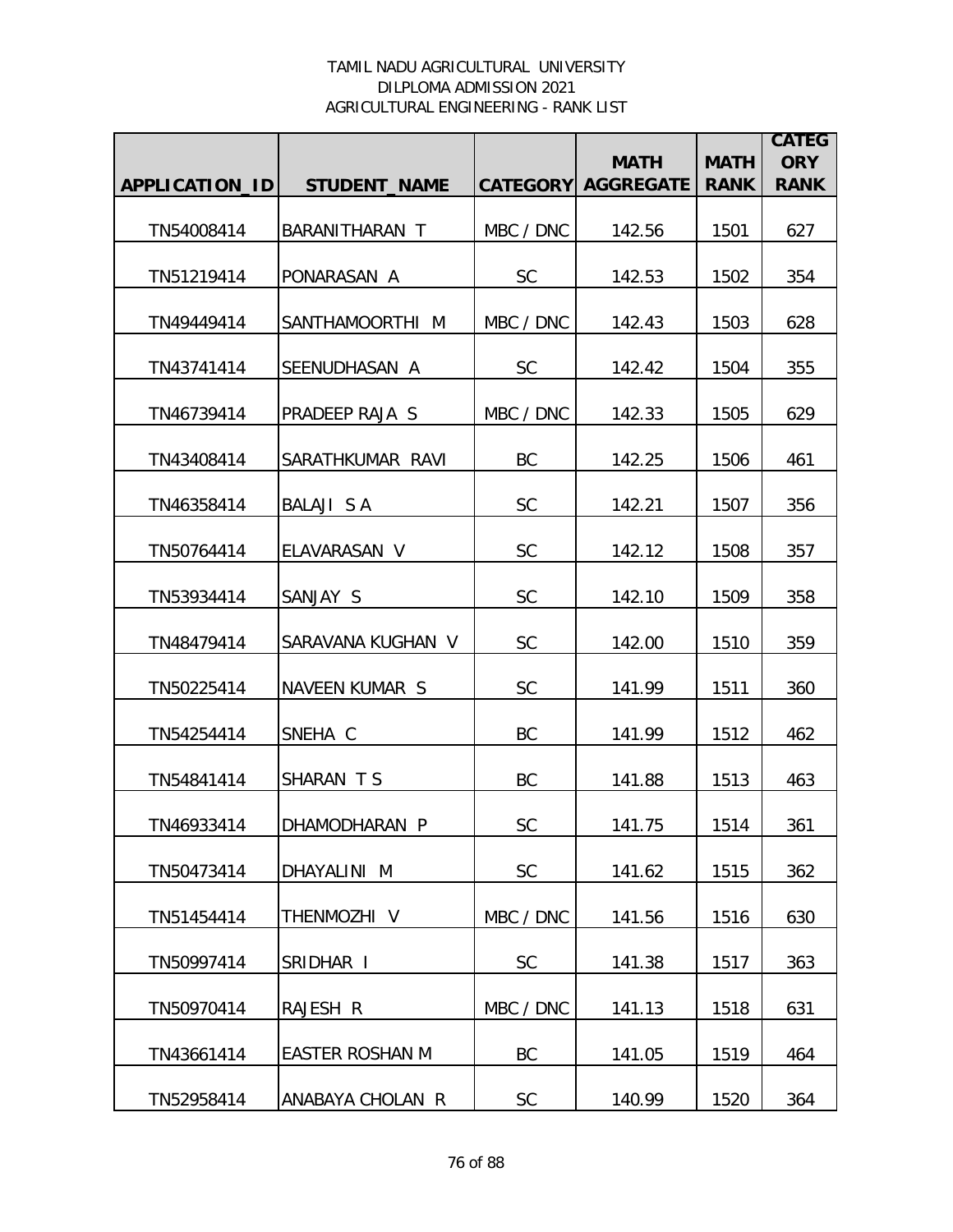|                |                         |                 | <b>MATH</b>      | <b>MATH</b> | <b>CATEG</b><br><b>ORY</b> |
|----------------|-------------------------|-----------------|------------------|-------------|----------------------------|
| APPLICATION_ID | <b>STUDENT_NAME</b>     | <b>CATEGORY</b> | <b>AGGREGATE</b> | <b>RANK</b> | <b>RANK</b>                |
| TN44947414     | DINESHKANNAN S          | MBC / DNC       | 140.96           | 1521        | 632                        |
| TN48759414     | NARAYANAN P             | MBC / DNC       | 140.84           | 1522        | 633                        |
| TN52747414     | ABI A                   | MBC / DNC       | 140.71           | 1523        | 634                        |
| TN46975414     | SARAVANAKUMAR R         | <b>SCA</b>      | 140.70           | 1524        | 26                         |
| TN54961414     | ANANDHAKUMAR K          | <b>ST</b>       | 140.68           | 1525        | 15                         |
| TN48057414     | GAYATHRI G              | <b>SC</b>       | 140.53           | 1526        | 365                        |
| TN48653414     | KISHORE M               | MBC / DNC       | 140.24           | 1527        | 635                        |
| TN50778414     | VISHNU P                | MBC / DNC       | 140.19           | 1528        | 636                        |
| TN45721414     | VINOTHKUMAR R           | MBC / DNC       | 140.00           | 1529        | 637                        |
| TN53344414     | DHIVYA M                | MBC / DNC       | 139.99           | 1530        | 638                        |
| TN47292414     | DHANUSH P               | <b>SC</b>       | 139.76           | 1531        | 366                        |
| TN51479414     | PRAVINKUMAR K           | BC              | 139.75           | 1532        | 465                        |
| TN54137414     | RAGHU D                 | MBC / DNC       | 139.65           | 1533        | 639                        |
| TN51173414     | RAGUL R                 | BC              | 139.58           | 1534        | 466                        |
| TN49678414     | <b>HARISH PANDIAN M</b> | BC              | 139.50           | 1535        | 467                        |
| TN48278414     | ANANDHI A               | MBC / DNC       | 139.48           | 1536        | 640                        |
| TN54949414     | <b>KATHIRVEL S</b>      | <b>SCA</b>      | 139.34           | 1537        | 27                         |
| TN49778414     | THENNARASU G            | MBC / DNC       | 139.14           | 1538        | 641                        |
| TN49692414     | VIDHYA S                | <b>ST</b>       | 138.93           | 1539        | 16                         |
| TN54173414     | ELAVENI K               | SC              | 138.85           | 1540        | 367                        |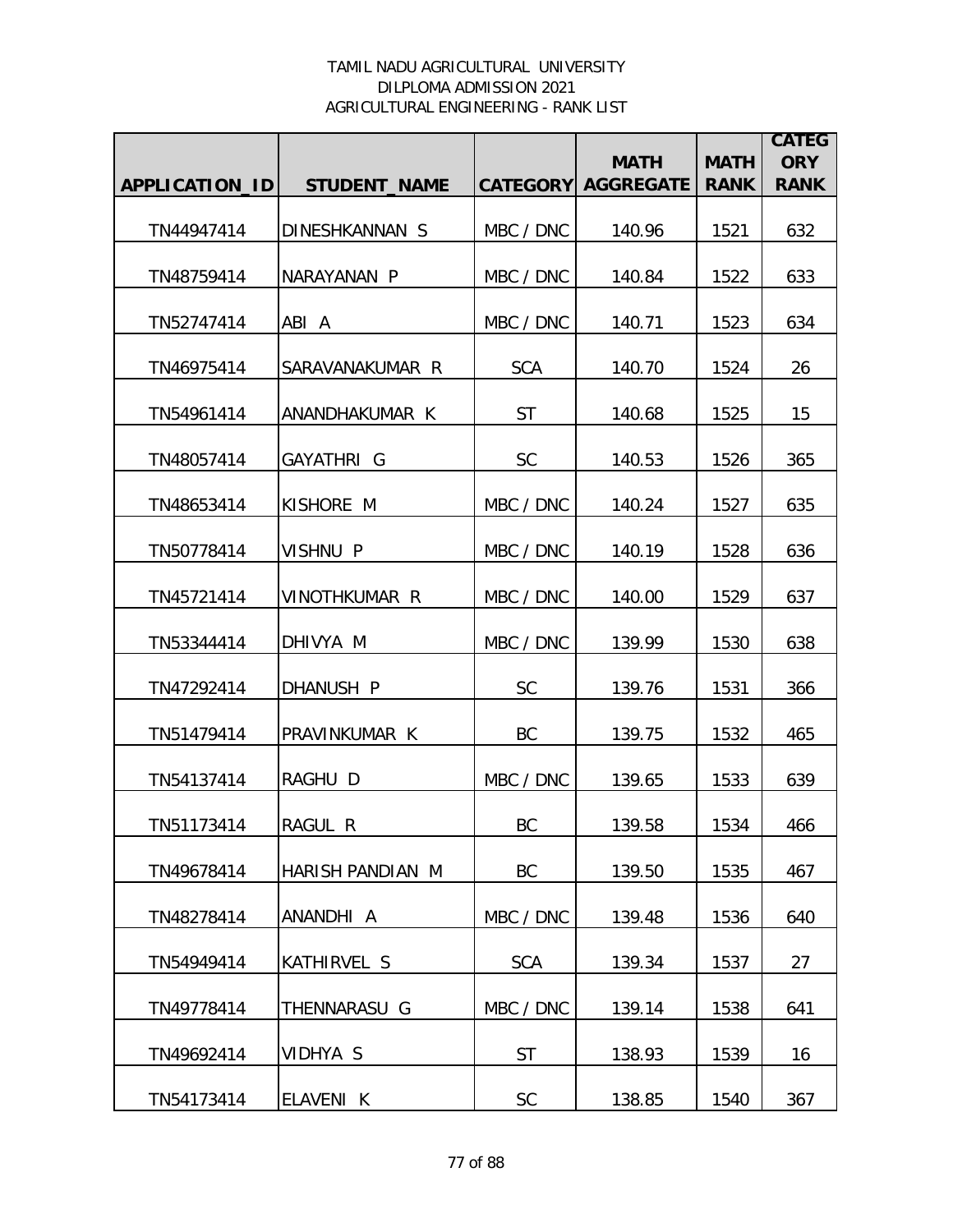|                |                     |            | <b>MATH</b>               | <b>MATH</b> | <b>CATEG</b><br><b>ORY</b> |
|----------------|---------------------|------------|---------------------------|-------------|----------------------------|
| APPLICATION_ID | <b>STUDENT_NAME</b> |            | <b>CATEGORY AGGREGATE</b> | <b>RANK</b> | <b>RANK</b>                |
| TN52754414     | RANJITHA S          | MBC / DNC  | 138.70                    | 1541        | 642                        |
| TN51113414     | DINOTHAPREETHI P    | <b>SC</b>  | 138.56                    | 1542        | 368                        |
| TN51820414     | HARINI S            | MBC / DNC  | 138.54                    | 1543        | 643                        |
| TN47421414     | SARATHI A M         | <b>SCA</b> | 138.53                    | 1544        | 28                         |
| TN44462414     | CHANDRU M           | MBC / DNC  | 138.50                    | 1545        | 644                        |
| TN49964414     | JAYASUTHA J         | MBC / DNC  | 138.43                    | 1546        | 645                        |
| TN47477414     | AKASH G             | MBC / DNC  | 138.42                    | 1547        | 646                        |
| TN51721414     | <b>KRISHNAN S</b>   | BC         | 138.38                    | 1548        | 468                        |
| TN52250414     | PRASANNA R          | <b>BC</b>  | 138.33                    | 1549        | 469                        |
| TN51301414     | <b>VEERAN P</b>     | SC         | 137.53                    | 1550        | 369                        |
| TN47832414     | SIVABALAN G         | MBC / DNC  | 137.32                    | 1551        | 647                        |
| TN50665414     | RAMANA RK           | <b>SC</b>  | 137.21                    | 1552        | 370                        |
| TN44635414     | ASAANESAN A         | <b>SC</b>  | 136.89                    | 1553        | 371                        |
| TN54357414     | ASLIN S             | BC         | 136.84                    | 1554        | 470                        |
| TN48298414     | SUJENDRAN P         | MBC / DNC  | 136.82                    | 1555        | 648                        |
| TN50064414     | DHINESH KUMAR R     | MBC / DNC  | 136.74                    | 1556        | 649                        |
| TN43559414     | <b>VIVEKA S</b>     | MBC / DNC  | 136.68                    | 1557        | 650                        |
| TN54642414     | SRIKANTH V          | <b>SC</b>  | 136.68                    | 1558        | 372                        |
| TN52075414     | KOWSALYA K          | MBC / DNC  | 136.50                    | 1559        | 651                        |
| TN48919414     | DHANUSH V           | SC         | 136.43                    | 1560        | 373                        |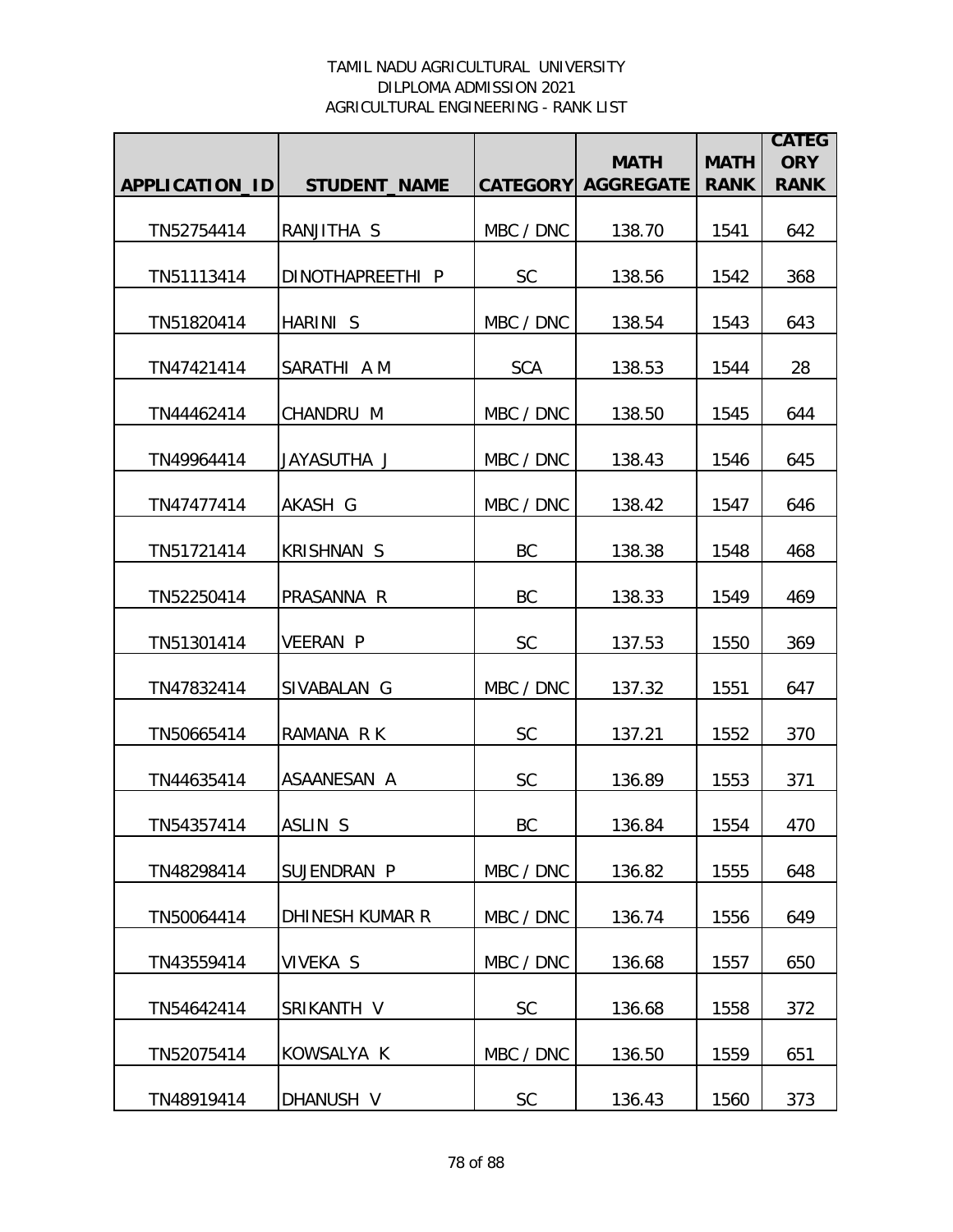|                |                     |                 | <b>MATH</b>      | <b>MATH</b> | <b>CATEG</b><br><b>ORY</b> |
|----------------|---------------------|-----------------|------------------|-------------|----------------------------|
| APPLICATION_ID | <b>STUDENT_NAME</b> | <b>CATEGORY</b> | <b>AGGREGATE</b> | <b>RANK</b> | <b>RANK</b>                |
| TN45061414     | AKSHAYA S           | <b>SCA</b>      | 136.33           | 1561        | 29                         |
| TN44905414     | KARTHIKEYAN M       | MBC / DNC       | 136.33           | 1562        | 652                        |
| TN50099414     | TAMILSELVI D        | <b>SC</b>       | 136.28           | 1563        | 374                        |
| TN50223414     | PAVITHRA A          | <b>SC</b>       | 136.00           | 1564        | 375                        |
| TN43947414     | LOGESHWARAN C       | BC              | 135.75           | 1565        | 471                        |
| TN44794414     | THENDRAL R          | <b>SC</b>       | 135.73           | 1566        | 376                        |
| TN45023414     | NANTHINI DEVI S     | SC              | 135.65           | 1567        | 377                        |
| TN44583414     | THRISHA K           | MBC / DNC       | 135.59           | 1568        | 653                        |
| TN50202414     | HARIPRIYA D         | <b>BC</b>       | 135.52           | 1569        | 472                        |
| TN54853414     | KOWSALYA M          | MBC / DNC       | 135.50           | 1570        | 654                        |
| TN51209414     | AARTHI M            | MBC / DNC       | 135.39           | 1571        | 655                        |
| TN50450414     | SOWMIYA K           | BC              | 135.35           | 1572        | 473                        |
| TN48433414     | AGALYA K            | <b>SC</b>       | 135.30           | 1573        | 378                        |
| TN50491414     | DHANUSHKUMAR D      | MBC / DNC       | 135.29           | 1574        | 656                        |
| TN45643414     | KUMARESAN V         | MBC / DNC       | 135.21           | 1575        | 657                        |
| TN47473414     | SAWMIYADEVI G       | MBC / DNC       | 135.00           | 1576        | 658                        |
| TN45868414     | VIKRAM V            | <b>SC</b>       | 134.99           | 1577        | 379                        |
| TN44283414     | PARTHASARATHY S     | SC              | 134.85           | 1578        | 380                        |
| TN47778414     | JAYASURYA B         | MBC / DNC       | 134.73           | 1579        | 659                        |
| TN53295414     | YOGESHWARI M        | MBC / DNC       | 134.53           | 1580        | 660                        |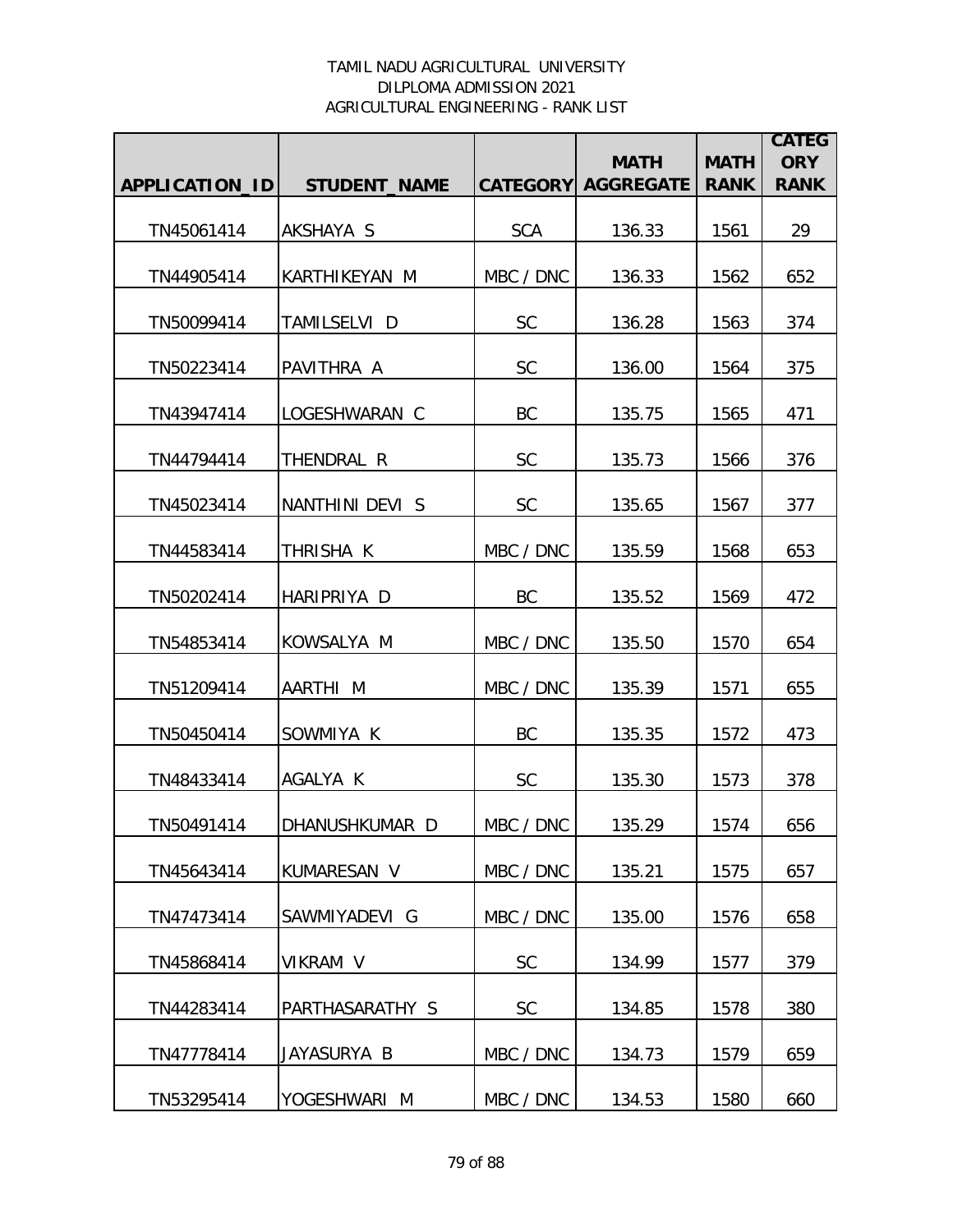|                |                                 |                 |                                 |                            | <b>CATEG</b>              |
|----------------|---------------------------------|-----------------|---------------------------------|----------------------------|---------------------------|
| APPLICATION_ID | <b>STUDENT_NAME</b>             | <b>CATEGORY</b> | <b>MATH</b><br><b>AGGREGATE</b> | <b>MATH</b><br><b>RANK</b> | <b>ORY</b><br><b>RANK</b> |
|                |                                 |                 |                                 |                            |                           |
| TN53802414     | <b>KAVITHA R</b>                | MBC / DNC       | 134.43                          | 1581                       | 661                       |
| TN54277414     | KAMALRAJ G                      | MBC / DNC       | 134.20                          | 1582                       | 662                       |
| TN47457414     | <b>GOWRI PACHIAPPAN</b>         | <b>ST</b>       | 134.17                          | 1583                       | 17                        |
| TN53922414     | PRAVINKUMAR R                   | MBC / DNC       | 134.14                          | 1584                       | 663                       |
| TN52141414     | AADHITHYA M                     | MBC / DNC       | 133.82                          | 1585                       | 664                       |
| TN51540414     | KANNATHASAN P                   | MBC / DNC       | 133.76                          | 1586                       | 665                       |
| TN48341414     | DURAISAMY S                     | MBC / DNC       | 133.71                          | 1587                       | 666                       |
| TN48947414     | SHARMILA R                      | <b>SC</b>       | 133.71                          | 1588                       | 381                       |
| TN48796414     | JANARDHAN K                     | MBC / DNC       | 133.53                          | 1589                       | 667                       |
| TN49641414     | LATHIKA K                       | MBC / DNC       | 133.38                          | 1590                       | 668                       |
| TN53815414     | JEYAPREETHIMA F                 | BC              | 133.10                          | 1591                       | 474                       |
| TN53777414     | NAVEEN KKUMAR N S               | BC              | 133.00                          | 1592                       | 475                       |
| TN50048414     | AJITHKUMAR G                    | MBC / DNC       | 132.62                          | 1593                       | 669                       |
| TN51312414     | ABDUL HAMEED M                  | BCM             | 132.56                          | 1594                       | 15                        |
| TN50546414     | THULASI V                       | <b>SC</b>       | 132.50                          | 1595                       | 382                       |
| TN50162414     | CHINNAMANI S                    | MBC / DNC       | 132.50                          | 1596                       | 670                       |
| TN54432414     | SIVASANKAR M                    | <b>ST</b>       | 132.42                          | 1597                       | 18                        |
| TN48231414     | DHINESHKUMAR P                  | BC              | 132.21                          | 1598                       | 476                       |
| TN45608414     | SARANKISHORE R                  | BC              | 131.85                          | 1599                       | 477                       |
| TN43367414     | <b>HARISH</b><br>CHANDRASEKARAN | MBC / DNC       | 131.33                          | 1600                       | 671                       |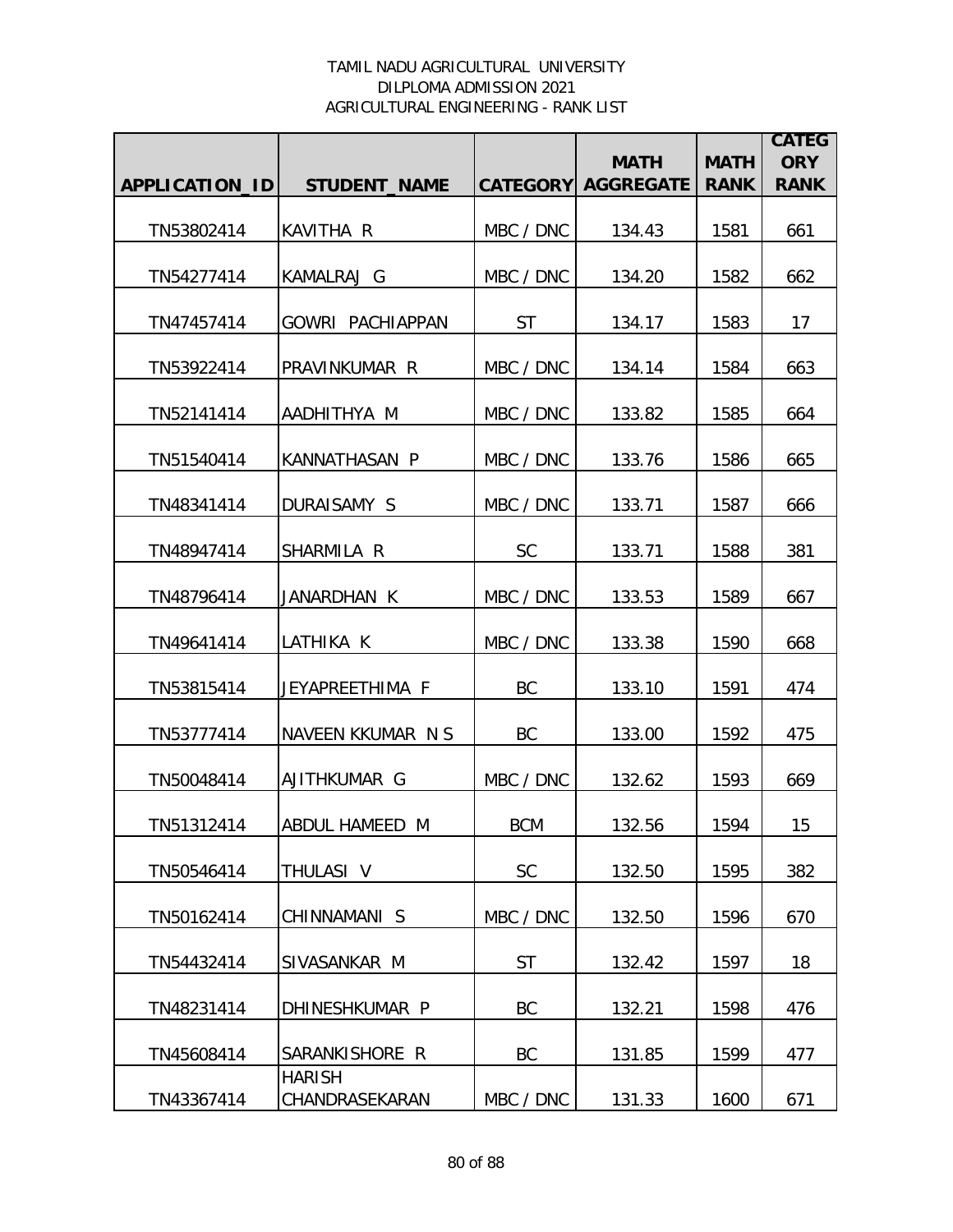|                |                      |                 | <b>MATH</b>      | <b>MATH</b> | <b>CATEG</b><br><b>ORY</b> |
|----------------|----------------------|-----------------|------------------|-------------|----------------------------|
| APPLICATION_ID | <b>STUDENT_NAME</b>  | <b>CATEGORY</b> | <b>AGGREGATE</b> | <b>RANK</b> | <b>RANK</b>                |
| TN53029414     | LENIN SA             | BC              | 131.25           | 1601        | 478                        |
| TN50379414     | GOBALAKRISHNAN S     | MBC / DNC       | 131.22           | 1602        | 672                        |
| TN45926414     | <b>VEDHAGIRI S</b>   | MBC / DNC       | 131.10           | 1603        | 673                        |
| TN46249414     | JAVEED B             | <b>BCM</b>      | 131.00           | 1604        | 16                         |
| TN54307414     | SHABEKA BANU R       | <b>BCM</b>      | 131.00           | 1605        | 17                         |
| TN54262414     | <b>RAM PRAKASH M</b> | <b>BC</b>       | 131.00           | 1606        | 479                        |
| TN47877414     | DELHI BABU K         | <b>BC</b>       | 130.90           | 1607        | 480                        |
| TN54026414     | SIVACHANDRU R        | SC              | 130.82           | 1608        | 383                        |
| TN54263414     | GAYATHRI A           | MBC / DNC       | 130.50           | 1609        | 674                        |
| TN47982414     | VAYAKKATTUSAMY V     | MBC / DNC       | 130.34           | 1610        | 675                        |
| TN52044414     | PARANDHAMAN V        | MBC / DNC       | 130.00           | 1611        | 676                        |
| TN47671414     | PAVITHRA I           | <b>SC</b>       | 129.75           | 1612        | 384                        |
| TN45938414     | <b>BALACHANDRU P</b> | BC              | 129.50           | 1613        | 481                        |
| TN46428414     | UDHAYAKUMAR S        | MBC / DNC       | 129.49           | 1614        | 677                        |
| TN53215414     | <b>KABILAN B</b>     | <b>SC</b>       | 129.33           | 1615        | 385                        |
| TN50976414     | MANJUKUMARI S        | BC              | 128.62           | 1616        | 482                        |
| TN49838414     | PRAVIN B             | <b>SC</b>       | 128.62           | 1617        | 386                        |
| TN54794414     | EZHIL ARASU E        | MBC / DNC       | 128.56           | 1618        | 678                        |
| TN54976414     | KANMANI D            | BC              | 128.50           | 1619        | 483                        |
| TN44101414     | ESAKKIRAJ S          | SC              | 128.50           | 1620        | 387                        |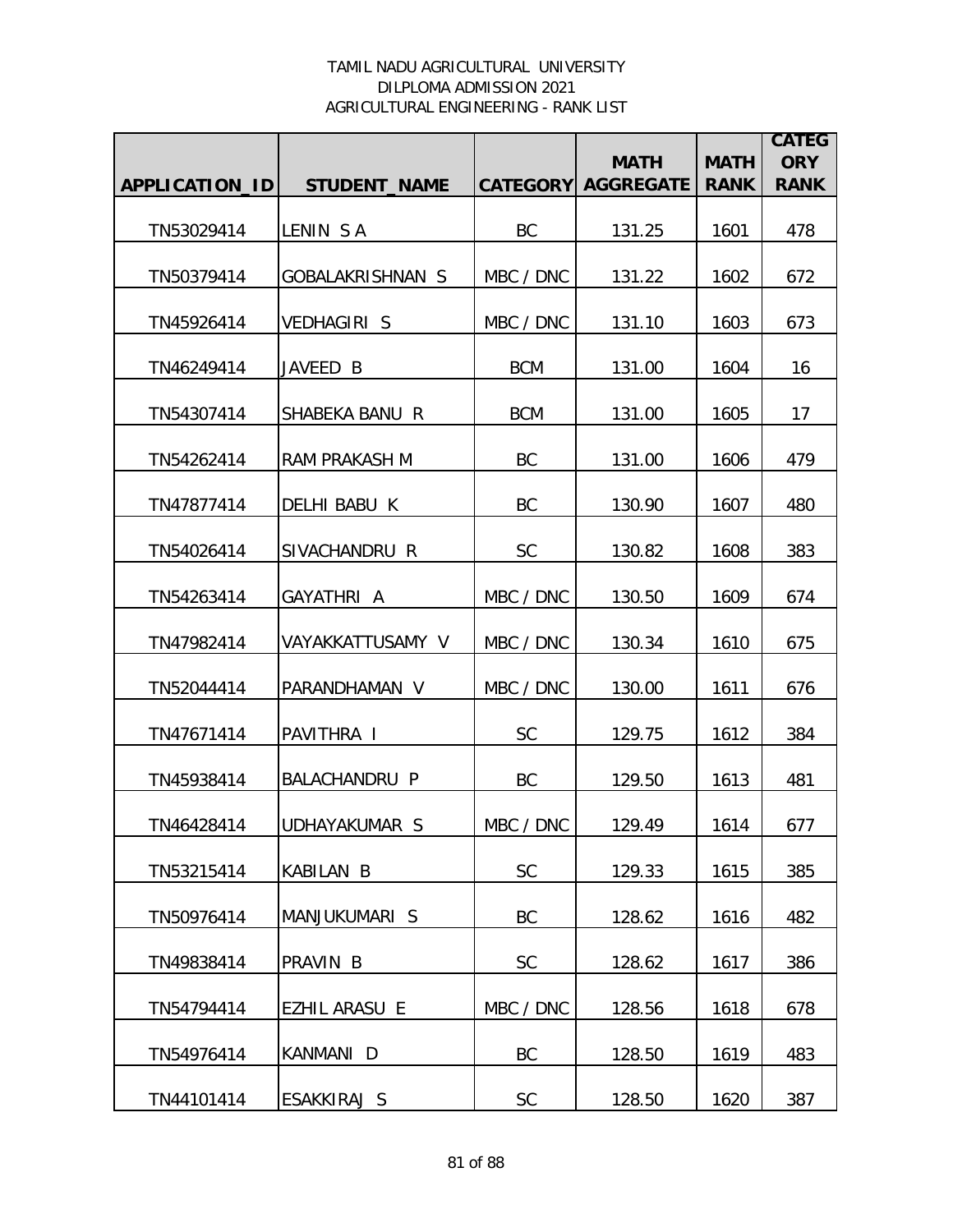|                |                                            |            | <b>MATH</b>               | <b>MATH</b> | <b>CATEG</b><br><b>ORY</b> |
|----------------|--------------------------------------------|------------|---------------------------|-------------|----------------------------|
| APPLICATION_ID | <b>STUDENT_NAME</b>                        |            | <b>CATEGORY AGGREGATE</b> | <b>RANK</b> | <b>RANK</b>                |
| TN53163414     | NIRMALA R                                  | MBC / DNC  | 128.00                    | 1621        | 679                        |
| TN54098414     | NISHANTH S                                 | <b>SC</b>  | 127.61                    | 1622        | 388                        |
| TN54665414     | PRATHA R                                   | <b>SC</b>  | 127.50                    | 1623        | 389                        |
| TN53593414     | <b>BALAKRISHNAN RAJESH</b><br><b>KUMAR</b> | BC         | 127.25                    | 1624        | 484                        |
| TN54681414     | SAMITHA S                                  | <b>SC</b>  | 126.50                    | 1625        | 390                        |
| TN48117414     | KRISHNA SARAVANAN                          | BC         | 126.00                    | 1626        | 485                        |
| TN50367414     | SUGASINI S                                 | BC         | 126.00                    | 1627        | 486                        |
| TN54140414     | SIVABALAN M                                | <b>SC</b>  | 125.90                    | 1628        | 391                        |
| TN53517414     | PRAVEEN L                                  | <b>SCA</b> | 125.50                    | 1629        | 30                         |
| TN54345414     | PERIYASAMY R                               | MBC / DNC  | 125.50                    | 1630        | 680                        |
| TN45038414     | IYAPPAN M                                  | MBC / DNC  | 125.39                    | 1631        | 681                        |
| TN53772414     | RAGAVAN S                                  | <b>SC</b>  | 124.96                    | 1632        | 392                        |
| TN50776414     | <b>GUNASEKAR PL</b>                        | BC         | 124.50                    | 1633        | 487                        |
| TN48409414     | KAVIVARMAN E                               | MBC / DNC  | 124.50                    | 1634        | 682                        |
| TN53233414     | MANIGANDAN M                               | MBC / DNC  | 124.00                    | 1635        | 683                        |
| TN53619414     | MANIGANDAN M                               | MBC / DNC  | 124.00                    | 1636        | 684                        |
| TN51568414     | PERARASI V                                 | MBC / DNC  | 124.00                    | 1637        | 685                        |
| TN46113414     | PAVITHRA R                                 | MBC / DNC  | 123.00                    | 1638        | 686                        |
| TN46076414     | SARAVANAN V                                | MBC / DNC  | 122.67                    | 1639        | 687                        |
| TN47530414     | NAVEEN KAMATCHI M                          | BC         | 122.50                    | 1640        | 488                        |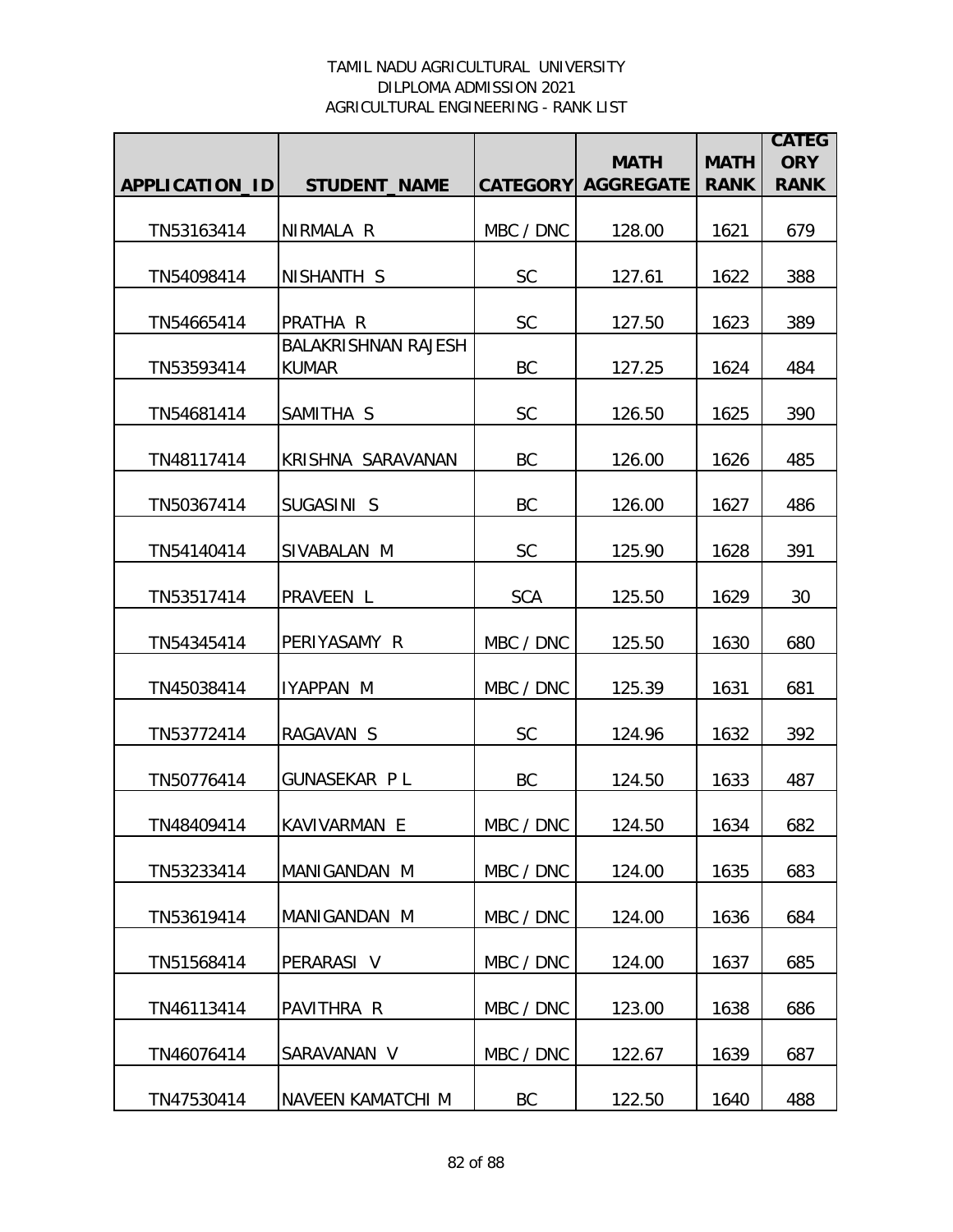|                |                        |            |                                          |                            | <b>CATEG</b>              |
|----------------|------------------------|------------|------------------------------------------|----------------------------|---------------------------|
| APPLICATION_ID | <b>STUDENT_NAME</b>    |            | <b>MATH</b><br><b>CATEGORY AGGREGATE</b> | <b>MATH</b><br><b>RANK</b> | <b>ORY</b><br><b>RANK</b> |
|                |                        |            |                                          |                            |                           |
| TN53706414     | RAMACHANDRAN M         | MBC / DNC  | 122.50                                   | 1641                       | 688                       |
| TN43393414     | GOPI <sub>D</sub>      | BC         | 122.00                                   | 1642                       | 489                       |
| TN53834414     | LOGESHWARI M           | <b>SCA</b> | 122.00                                   | 1643                       | 31                        |
| TN53310414     | SARAN S                | <b>SC</b>  | 121.99                                   | 1644                       | 393                       |
| TN53221414     | KAVIMANI E             | MBC / DNC  | 121.06                                   | 1645                       | 689                       |
| TN45163414     | SIVASANKARAN R         | <b>BC</b>  | 121.05                                   | 1646                       | 490                       |
| TN46608414     | SARATHI <sub>R</sub>   | MBC / DNC  | 118.85                                   | 1647                       | 690                       |
| TN44473414     | KARTHI K               | <b>SC</b>  | 118.50                                   | 1648                       | 394                       |
| TN48461414     | JANISHA M.J            | <b>BC</b>  | 118.25                                   | 1649                       | 491                       |
| TN54618414     | PRIYADARSHINI D        | BC         | 118.00                                   | 1650                       | 492                       |
| TN50383414     | CHANDRASEKAR S         | <b>SC</b>  | 117.61                                   | 1651                       | 395                       |
| TN53200414     | PANDURANGAN C          | <b>SC</b>  | 117.50                                   | 1652                       | 396                       |
| TN43840414     | <b>SRIPRAKASH P S</b>  | <b>SCA</b> | 116.50                                   | 1653                       | 32                        |
| TN53498414     | VIJAYAKUMAR J          | MBC / DNC  | 116.25                                   | 1654                       | 691                       |
| TN44873414     | <b>GOKUL R</b>         | <b>ST</b>  | 116.00                                   | 1655                       | 19                        |
| TN49572414     | <b>SRI MATHI MALAR</b> | MBC / DNC  | 116.00                                   | 1656                       | 692                       |
| TN51094414     | KALAIARASI V           | BC         | 115.75                                   | 1657                       | 493                       |
| TN54269414     | AJAYKRISHNA M          | <b>BC</b>  | 115.50                                   | 1658                       | 494                       |
| TN54049414     | HARISH S               | MBC / DNC  | 114.50                                   | 1659                       | 693                       |
| TN46375414     | VINDHIYA S             | BC         | 114.50                                   | 1660                       | 495                       |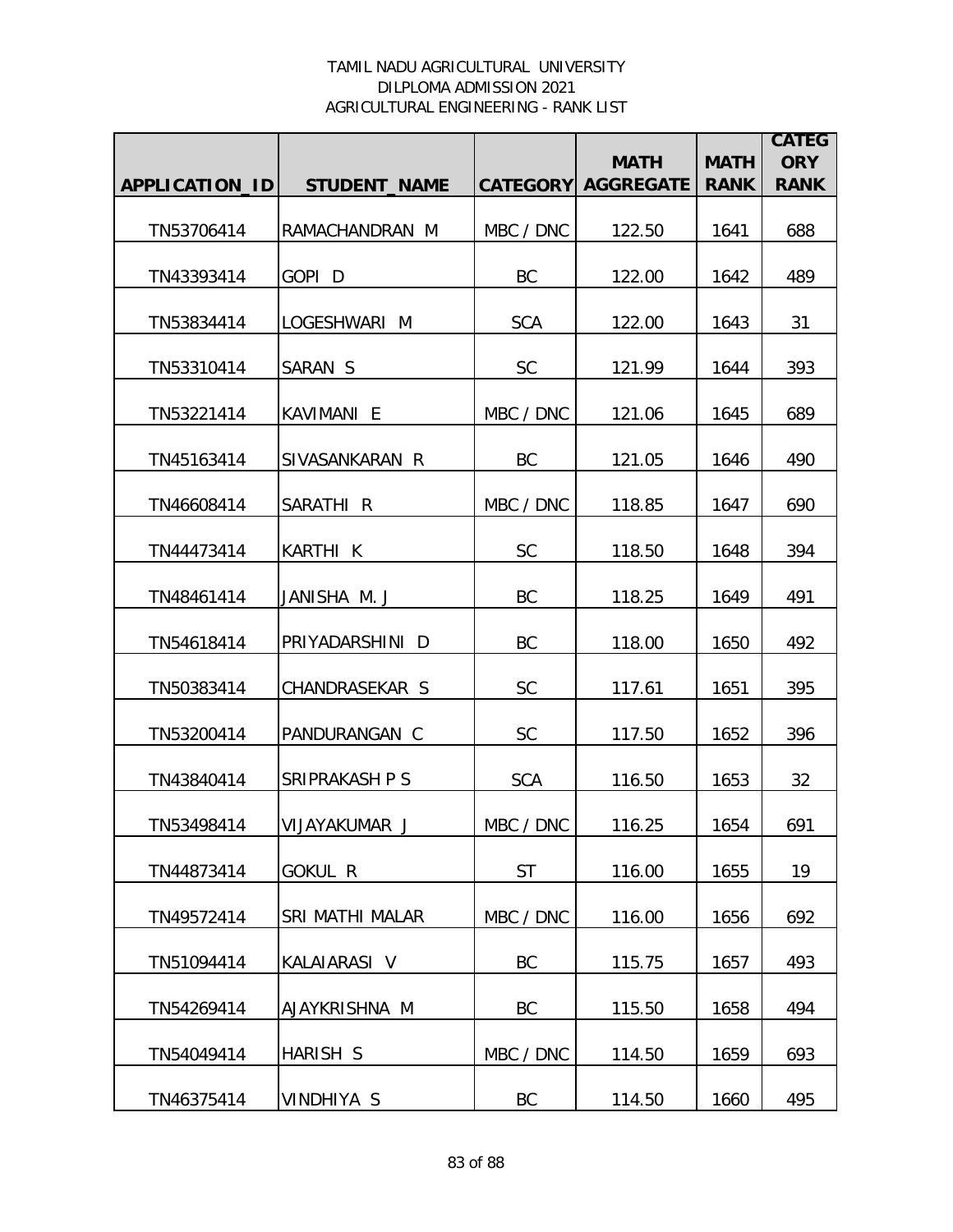|                |                                      |            |                                          |                            | <b>CATEG</b>              |
|----------------|--------------------------------------|------------|------------------------------------------|----------------------------|---------------------------|
| APPLICATION_ID | <b>STUDENT_NAME</b>                  |            | <b>MATH</b><br><b>CATEGORY AGGREGATE</b> | <b>MATH</b><br><b>RANK</b> | <b>ORY</b><br><b>RANK</b> |
|                |                                      |            |                                          |                            |                           |
| TN52663414     | SURYA M                              | <b>SC</b>  | 114.50                                   | 1661                       | 397                       |
| TN54714414     | ARUNA L                              | MBC / DNC  | 114.00                                   | 1662                       | 694                       |
| TN43513414     | RAMYA G                              | MBC / DNC  | 113.00                                   | 1663                       | 695                       |
| TN53764414     | VALLARASU M                          | MBC / DNC  | 112.00                                   | 1664                       | 696                       |
| TN44854414     | <b>MANOJKUMAR</b><br><b>KASIRAJA</b> | <b>SCA</b> | 111.99                                   | 1665                       | 33                        |
| TN44441414     | DANAJAYAN S                          | MBC / DNC  | 111.50                                   | 1666                       | 697                       |
| TN44112414     | DHARANI V                            | <b>SC</b>  | 111.50                                   | 1667                       | 398                       |
| TN53088414     | HARI HARAN S                         | MBC / DNC  | 111.00                                   | 1668                       | 698                       |
| TN53717414     | VASANTHA KUMAR S                     | MBC / DNC  | 111.00                                   | 1669                       | 699                       |
| TN44367414     | KAVIRAJA K                           | SC         | 111.00                                   | 1670                       | 399                       |
| TN52619414     | NITHIS KANNAN R K                    | <b>SC</b>  | 110.50                                   | 1671                       | 400                       |
| TN43006414     | RANISRI M                            | BC         | 110.00                                   | 1672                       | 496                       |
| TN53827414     | PREM G                               | MBC / DNC  | 110.00                                   | 1673                       | 700                       |
| TN51916414     | SURENDHAR C                          | <b>SC</b>  | 109.00                                   | 1674                       | 401                       |
| TN54657414     | KAVIYA S                             | MBC / DNC  | 109.00                                   | 1675                       | 701                       |
| TN53174414     | DEIVAKANI M                          | <b>SC</b>  | 108.75                                   | 1676                       | 402                       |
| TN46501414     | THASEEN BANU                         | <b>BCM</b> | 107.50                                   | 1677                       | 18                        |
| TN48044414     | GOMATHY C                            | MBC / DNC  | 106.00                                   | 1678                       | 702                       |
| TN47784414     | THENMOZHI C                          | BC         | 106.00                                   | 1679                       | 497                       |
| TN54383414     | <b>MITHUN RAJ S</b>                  | SC         | 105.50                                   | 1680                       | 403                       |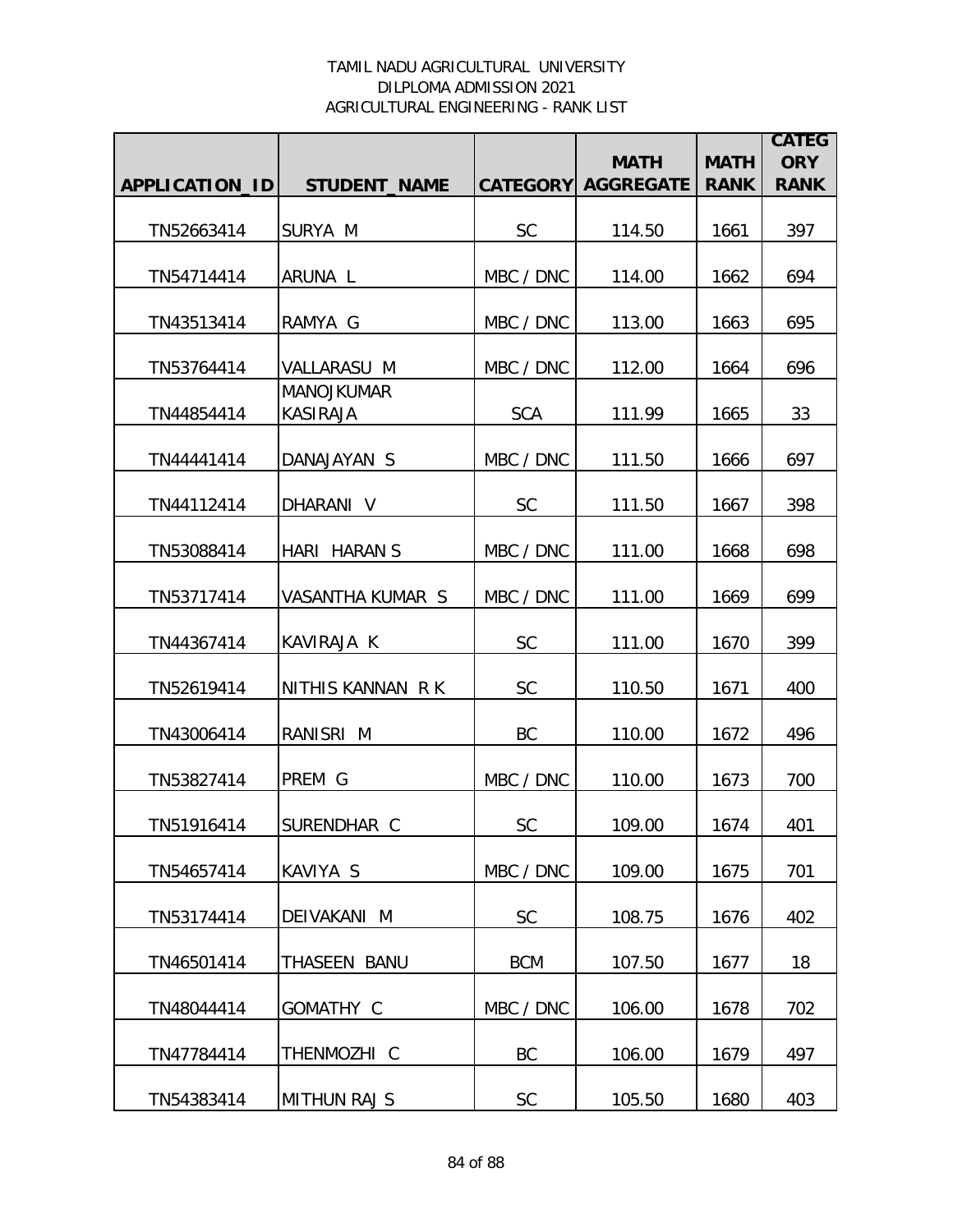|                |                              |           |                                          |                            | <b>CATEG</b>              |
|----------------|------------------------------|-----------|------------------------------------------|----------------------------|---------------------------|
| APPLICATION_ID | <b>STUDENT_NAME</b>          |           | <b>MATH</b><br><b>CATEGORY AGGREGATE</b> | <b>MATH</b><br><b>RANK</b> | <b>ORY</b><br><b>RANK</b> |
|                |                              |           |                                          |                            |                           |
| TN46128414     | <b>KARTHIKEYAN M</b>         | MBC / DNC | 105.50                                   | 1681                       | 703                       |
| TN46908414     | SWATHIKA C M                 | <b>SC</b> | 105.25                                   | 1682                       | 404                       |
| TN50499414     | <b>UNESH KUMAR P</b>         | <b>SC</b> | 105.00                                   | 1683                       | 405                       |
| TN44516414     | SELVAKUMAR M                 | MBC / DNC | 105.00                                   | 1684                       | 704                       |
| TN53718414     | NAGARANI M                   | MBC / DNC | 105.00                                   | 1685                       | 705                       |
| TN44421414     | ANANDH R                     | <b>BC</b> | 104.50                                   | 1686                       | 498                       |
| TN46998414     | <b>INDUMATHI S</b>           | <b>SC</b> | 103.50                                   | 1687                       | 406                       |
| TN49147414     | KAVITHASHREE P               | <b>SC</b> | 103.00                                   | 1688                       | 407                       |
| TN45669414     | SATHISHKANNAN G              | MBC / DNC | 103.00                                   | 1689                       | 706                       |
| TN54295414     | SUSHMA BHAGAVATH<br>GEETHA S | <b>SC</b> | 103.00                                   | 1690                       | 408                       |
| TN50347414     | SOWMIYA T                    | MBC / DNC | 103.00                                   | 1691                       | 707                       |
| TN53897414     | TAMILSELVAN TAMIL S          | BC        | 102.00                                   | 1692                       | 499                       |
| TN53955414     | BOOPATHY R                   | MBC / DNC | 102.00                                   | 1693                       | 708                       |
| TN54237414     | IKANNABIRAN R                | <b>SC</b> | 102.00                                   | 1694                       | 409                       |
| TN45702414     | VALLIYAMMAL R                | <b>SC</b> | 102.00                                   | 1695                       | 410                       |
| TN50964414     | NAVEENKUMAR K                | MBC / DNC | 101.50                                   | 1696                       | 709                       |
| TN45252414     | <b>VEDHANAYAKI R</b>         | BC        | 101.50                                   | 1697                       | 500                       |
| TN54612414     | SHAKTHIVEL P                 | SC        | 101.25                                   | 1698                       | 411                       |
| TN49992414     | <b>KEERTHIKA S</b>           | SC        | 101.00                                   | 1699                       | 412                       |
| TN51320414     | AADITHYA S                   | BC        | 100.50                                   | 1700                       | 501                       |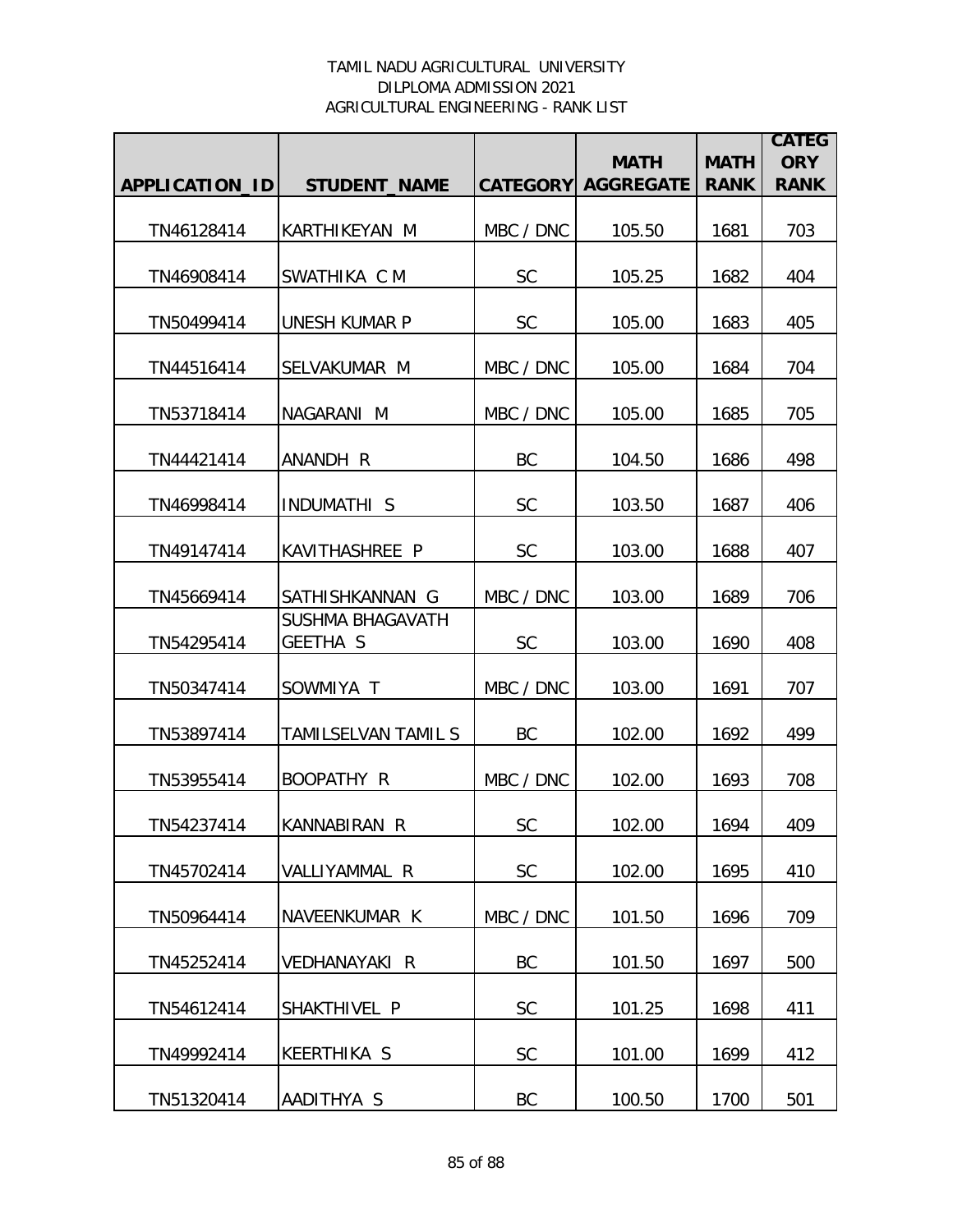|                |                                     |                 | <b>MATH</b>      | <b>MATH</b> | <b>CATEG</b><br><b>ORY</b> |
|----------------|-------------------------------------|-----------------|------------------|-------------|----------------------------|
| APPLICATION_ID | <b>STUDENT_NAME</b>                 | <b>CATEGORY</b> | <b>AGGREGATE</b> | <b>RANK</b> | <b>RANK</b>                |
| TN53439414     | GOVARDHANAN D                       | MBC / DNC       | 100.50           | 1701        | 710                        |
| TN53007414     | JEEVANANDHAM K                      | <b>BC</b>       | 100.00           | 1702        | 502                        |
| TN51886414     | KIRUBHAKARAN A                      | BC              | 99.00            | 1703        | 503                        |
| TN52891414     | MOHANAPRIYA A                       | <b>SC</b>       | 98.50            | 1704        | 413                        |
| TN54987414     | THENMOZHI M                         | <b>SC</b>       | 98.50            | 1705        | 414                        |
| TN54473414     | <b>MAHIN S</b>                      | BC              | 98.50            | 1706        | 504                        |
| TN53127414     | SATHYA R                            | MBC / DNC       | 98.00            | 1707        | 711                        |
| TN53829414     | HASEENA BEGAM J                     | <b>BCM</b>      | 98.00            | 1708        | 19                         |
| TN45208414     | <b>BHAVADHARANI</b><br><b>MOHAN</b> | BC              | 97.50            | 1709        | 505                        |
| TN54486414     | PREMKUMAR K                         | <b>SC</b>       | 97.50            | 1710        | 415                        |
| TN52255414     | HARIHARA SUDHAN A                   | <b>SC</b>       | 97.50            | 1711        | 416                        |
| TN48591414     | DEEKSHA S                           | BC              | 97.20            | 1712        | 506                        |
| TN52995414     | LINGESWARAN E                       | <b>SC</b>       | 96.50            | 1713        | 417                        |
| TN54271414     | LINGESWARAN E                       | <b>SC</b>       | 96.50            | 1714        | 418                        |
| TN54950414     | KALAIYARASAN M                      | <b>SC</b>       | 96.25            | 1715        | 419                        |
| TN54778414     | STALIN V                            | MBC / DNC       | 96.25            | 1716        | 712                        |
| TN44097414     | GOBALAKRISHNAN R                    | <b>SC</b>       | 96.00            | 1717        | 420                        |
| TN53161414     | GOWRI M                             | <b>SC</b>       | 96.00            | 1718        | 421                        |
| TN53482414     | ANAND P                             | <b>SCA</b>      | 95.00            | 1719        | 34                         |
| TN44078414     | DHARANI P                           | SC              | 94.50            | 1720        | 422                        |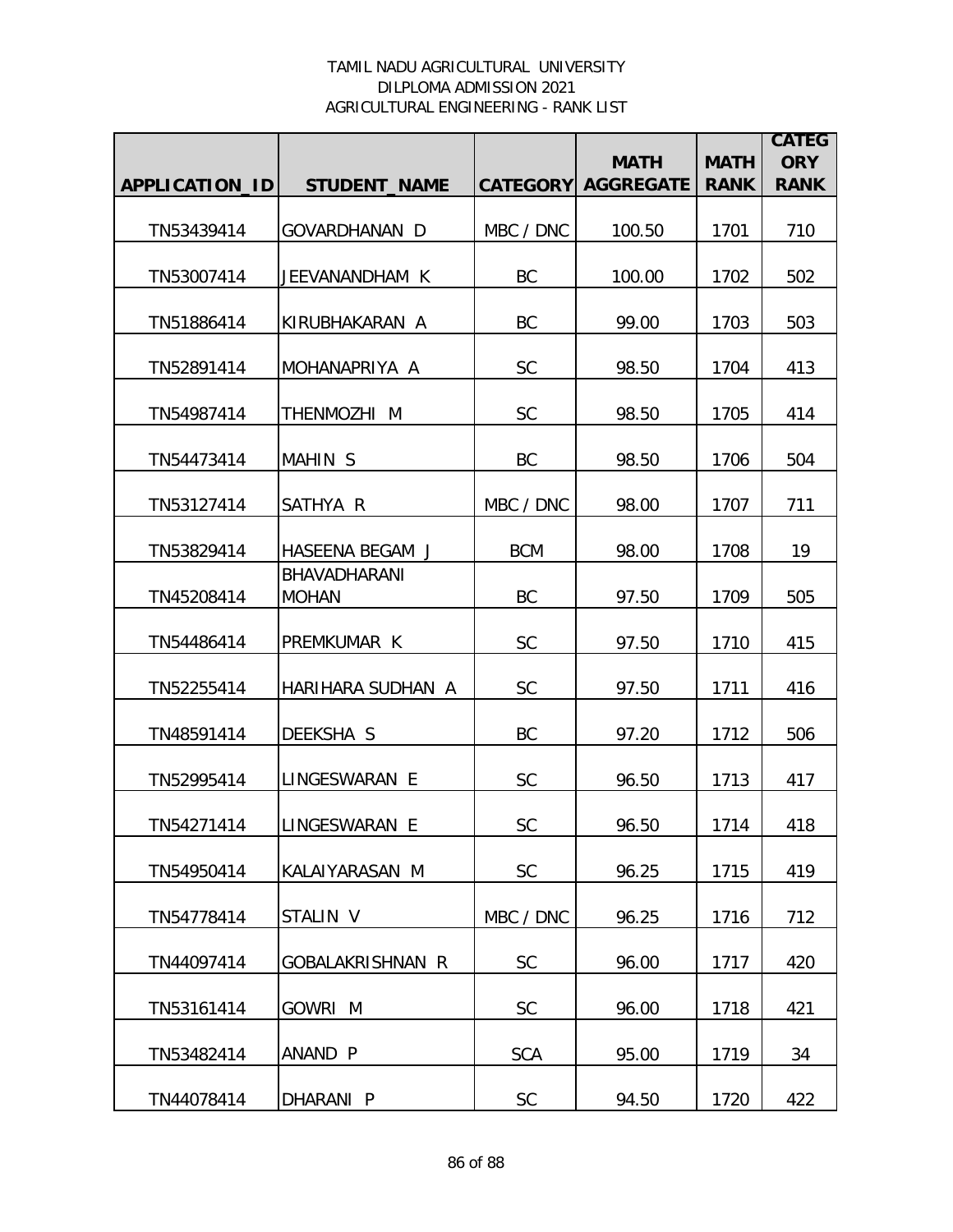|                |                      |                 | <b>MATH</b>      | <b>MATH</b> | <b>CATEG</b><br><b>ORY</b> |
|----------------|----------------------|-----------------|------------------|-------------|----------------------------|
| APPLICATION_ID | <b>STUDENT_NAME</b>  | <b>CATEGORY</b> | <b>AGGREGATE</b> | <b>RANK</b> | <b>RANK</b>                |
| TN43462414     | MURUGAN G            | <b>SC</b>       | 93.75            | 1721        | 423                        |
| TN53545414     | MONISHA E            | BC              | 93.00            | 1722        | 507                        |
| TN45622414     | POONGAVANAM P        | MBC / DNC       | 93.00            | 1723        | 713                        |
| TN45000414     | DHARUN KUMAR P       | <b>SC</b>       | 93.00            | 1724        | 424                        |
| TN54301414     | KRISHNA PRASAD M     | MBC / DNC       | 92.50            | 1725        | 714                        |
| TN44058414     | ELANGOVAN S          | <b>SC</b>       | 92.50            | 1726        | 425                        |
| TN51109414     | SURIYAPRAKASH P      | <b>SC</b>       | 92.50            | 1727        | 426                        |
| TN51751414     | JANAPRIYA N          | MBC / DNC       | 92.00            | 1728        | 715                        |
| TN44088414     | POOVIZHI M           | <b>SCA</b>      | 91.00            | 1729        | 35                         |
| TN46689414     | NAVEEN PANDIAN N     | MBC / DNC       | 91.00            | 1730        | 716                        |
| TN46974414     | NITHISHKANTH R       | MBC / DNC       | 91.00            | 1731        | 717                        |
| TN50623414     | GOVINDARAJ E         | <b>SC</b>       | 91.00            | 1732        | 427                        |
| TN49982414     | S ANBARASI SAMBATH   | <b>SC</b>       | 90.50            | 1733        | 428                        |
| TN54273414     | IYYAPPAN D           | <b>SC</b>       | 90.25            | 1734        | 429                        |
| TN45934414     | JAYALAKSHMI A        | <b>SC</b>       | 90.00            | 1735        | 430                        |
| TN54895414     | SARATHI S            | MBC / DNC       | 90.00            | 1736        | 718                        |
| TN53766414     | ARCHANA G            | <b>SC</b>       | 90.00            | 1737        | 431                        |
| TN50139414     | <b>KARTHIKEYAN M</b> | MBC / DNC       | 90.00            | 1738        | 719                        |
| TN49905414     | <b>RESHMA R</b>      | <b>ST</b>       | 89.50            | 1739        | 20                         |
| TN43409414     | CHINNAIYA SUBBAIYA   | BC              | 89.50            | 1740        | 508                        |